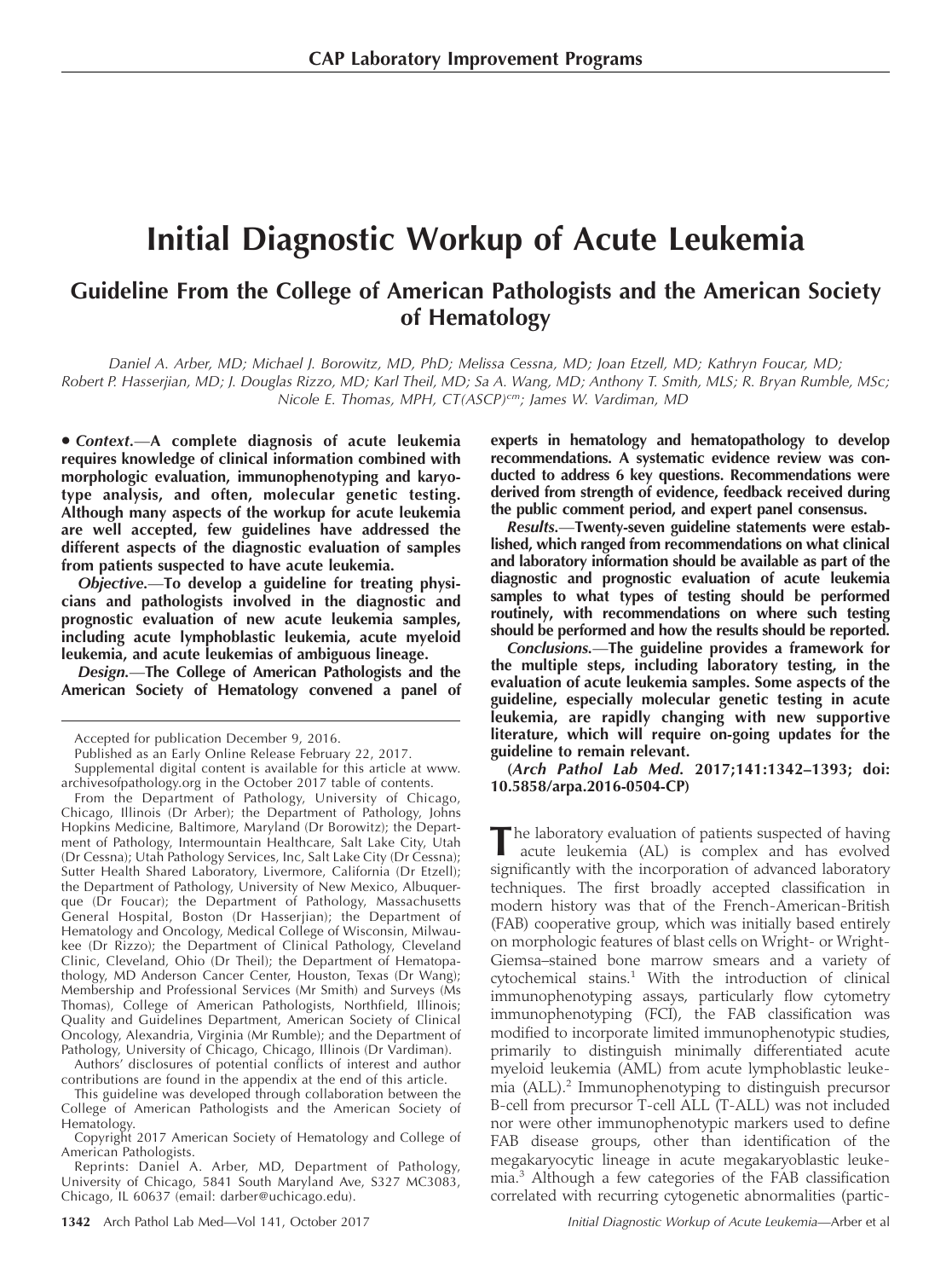ularly, acute promyelocytic leukemia and acute myelomonocytic leukemia with abnormal eosinophils), the classification did not incorporate genetic studies. In 2001, the 3rd edition $4$  of the World Health Organization (WHO) classification of AL was published and formally introduced the requirement for immunophenotyping and cytogenetic studies for the diagnosis of AL. The 4th edition<sup>5</sup> of the WHO classification, published in 2008, added additional cytogenetic disease groups for AML and ALL, introduced the category of mixed-phenotype acute leukemia (MPAL), and included provisional entities of AML that were based on gene mutation studies. Since 2008, many other mutations have been described in all types of AL, and epigenetic changes, including protein and microRNA (miRNA) expression and global and gene-specific methylation, have been reported to be common and prognostically relevant in AL.<sup>6,7</sup> The 2016 WHO classification<sup>8</sup> of AL continued to define some disease entities by a combination of morphologic, immunophenotypic, and genetic (including molecular genetic) changes, but some gene mutations and cytogenetic abnormalities, although not disease defining, offer significant prognostic information. These genetic and epigenetic changes in AL may be detected by individual, often polymerase chain reaction (PCR) or reverse-transcriptase PCR-based, assays; by gene panels using next-generation sequencing (NGS) methods; or by looking at the entire genome of a given sample. The latter approaches are becoming increasingly available because of major advances in molecular genetic testing technology.

Because of the increasing complexity of testing needed to completely diagnose and predict prognosis in cases of AL, the College of American Pathologists (CAP) and the American Society of Hematology (ASH) formed an expert panel to review the relevant literature and to establish a guideline for appropriate laboratory testing and for the clinical information necessary for the initial diagnosis of AL, including AML, ALL, and ALs of ambiguous lineage. Six key questions were initially developed, with literature searches performed based on the initial questions. A draft guideline was developed by the expert panel and was modified based on comments received during an opencomment period. This article describes the process used for the development of the AL guideline statements, the strength of evidence for each statement, and the rationale for the specific recommendations.

# MATERIALS AND METHODS

This guideline was developed using an evidence-based methodology intended to meet recommendations for a report from the Institute of Medicine.<sup>9</sup> This guideline is based on the results of a systematic review (SR) of available evidence. A detailed description of the methods and SR (including the quality assessment and complete analysis of the evidence) used to create this guideline can be found in the supplemental digital content, which also includes 24 tables and 2 figure files, at<www.archivesofpathology.org> in the October 2017 table of contents.

# Panel Composition

The CAP Pathology and Laboratory Quality Center (the Center) and the ASH members included 7 pathologists, one hematologist, one hematologist/oncologist, and one methodologist consultant. These panel members served as the expert panel (EP) for the systematic evidence review and development of the guideline statements. An advisory panel including one patient advocate, one cytogeneticist, 3 hematologists/oncologists (including one pediatric hematologist/oncologist), one medical oncologist, and 2 hematopathologists assisted the EP in determining the project scope and reviewing and providing guidance on the draft recommendations and manuscript development.

# Conflict of Interest Policy

In accordance with the CAP conflict of interest policy (in effect April 2010), members of the expert panel disclosed all financial interests of possible relevance to the guideline, from 12 months before appointment through publication of the guideline. Individuals were instructed to disclose any relationship that could be interpreted as constituting an actual, potential, or apparent conflict. Disclosures were collected by the CAP staff before beginning the SR and were updated continuously throughout the project at each virtual and face-to-face meeting. A separate oversight group (consisting of staff and members of the CAP and ASH) reviewed the disclosures and agreed that most of the expert panel had no conflicts of interest. Complete disclosures of the expert panel members are listed in the Appendix. Disclosures of interest judged by the oversight group to be conflicts are as follows: D.A.A., consultancy and board/advisory board with Celgene Corporation (Summit, New Jersey), board/advisory board of DAVA Oncology (Dallas, Texas), Bristol-Myers Squibb (New York, New York), Novartis (Deerfield, Illinois), and Agios Pharmaceuticals (Cambridge, Massachusetts); M.J.B., grants received from Amgen Inc (Thousand Oaks, California), Beckman Coulter (Brea, California), Becton, Dickinson and Company (San Jose, California), Bristol-Myers Squibb (New York, New York), Genzyme Corporation (Cambridge, Massachusetts), MedImmune (Gaithersburg, Maryland), and Micromet (Rockville, Maryland); K.F., consultancy with Celgene Corporation (Summit, New Jersey); R.P.H., consultancies with Cancer and Leukemia Group B, Genzyme Corporation (Cambridge, Massachusetts), and Incyte Corporation (Wilmington, Delaware); S.A.W., consultancy with Genzyme Corporation (Cambridge, Massachusetts), board/advisory board with, and grants received from, Seattle Genetics, Inc (Bothell, Washington), and GlaxoSmithKline plc (Brentford, United Kingdom). Most of the EP (6 of 11 members) was assessed as having no relevant conflicts of interest. The CAP and ASH provided funding for the administration of the project; no industry funds were used in the development of the guideline. All panel members volunteered their time and were not compensated for their involvement, except for the contracted methodologist. Please see the SDC for full details on the conflict of interest policy.

## **Objective**

The objective of the guideline is to recommend laboratory testing for the initial workup for proper diagnosis, determination of prognostic factors, and possible future monitoring of ALs, including AML, ALL and ALs of ambiguous lineage, in children and adults.

The key questions were as follows:

- 1. What clinical and laboratory information should be available during the initial diagnostic evaluation of a patient with AL?
- 2. What specimens and sample types should be evaluated during the initial workup of a patient with AL?
- 3. At the time of diagnosis, what tests are required for all patients for the initial evaluation of an AL?
- 4. Which tests should be performed on only a subset of patients, including in response to results from initial tests and morphology?
- 5. Where should laboratory testing be performed?
- 6. How should test results and the diagnosis be correlated and reported?

#### Literature Search and Selection

A systematic literature search was completed on October 4, 2011, for relevant evidence using OvidSP (Ovid Technologies, New York, New York), PubMed (US National Library of Medicine, Bethesda, Maryland), and Science Direct (Elsevier, Amsterdam, the Nether-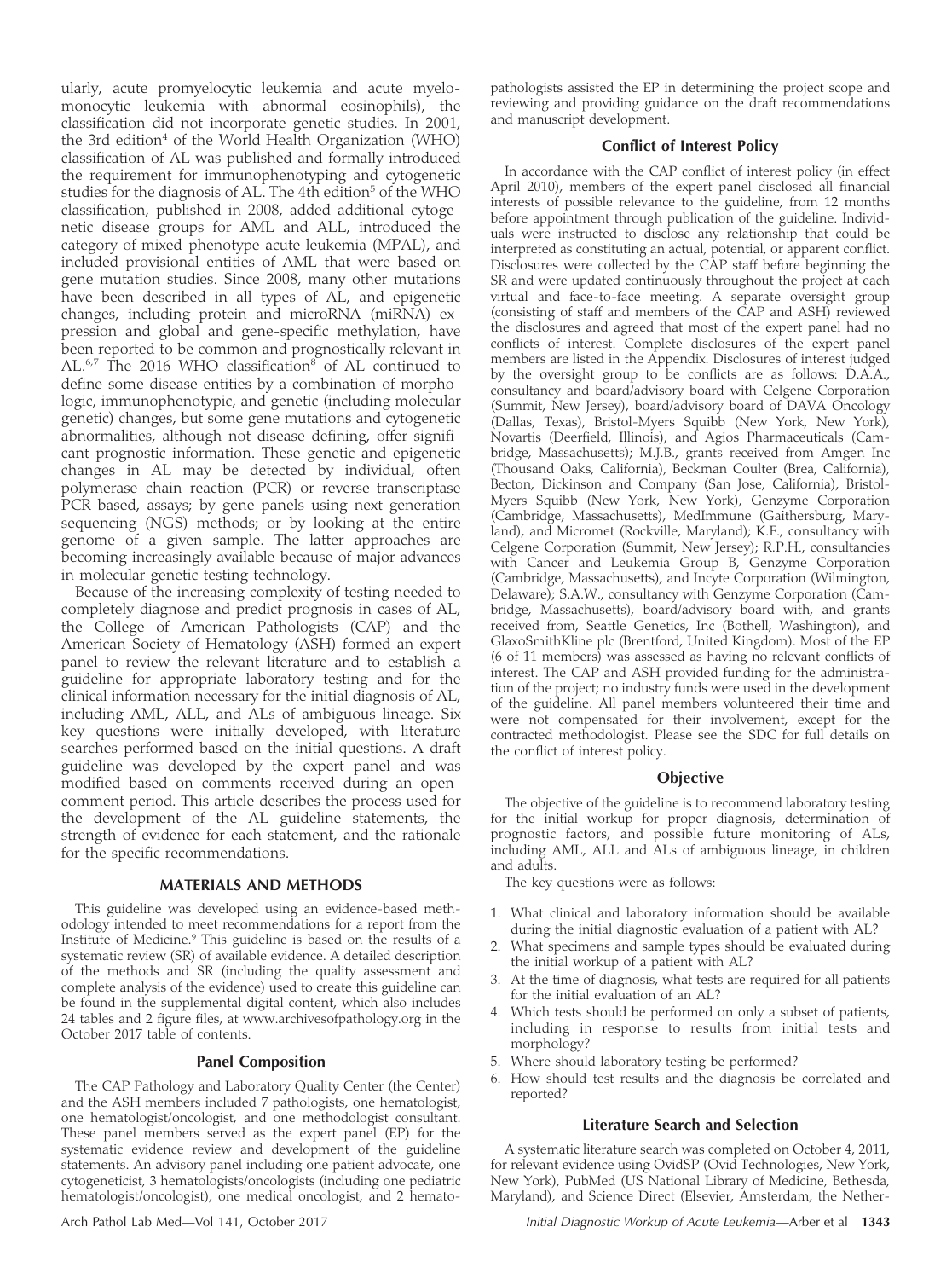|                    | Table 1. Grades for Strength of Evidence <sup>a</sup>                                                                                                                                                               |                                                                                                             |
|--------------------|---------------------------------------------------------------------------------------------------------------------------------------------------------------------------------------------------------------------|-------------------------------------------------------------------------------------------------------------|
| <b>Designation</b> | <b>Description</b>                                                                                                                                                                                                  | <b>Quality of Evidence</b>                                                                                  |
| Convincing         | High confidence that available evidence reflects true effect. Further<br>research is very unlikely to change the confidence in the estimate of<br>effect.                                                           | High-quality to intermediate-quality<br>evidence.                                                           |
| Adequate           | Moderate confidence that available evidence reflects true effect. Further<br>research is likely to have an important effect on the confidence in<br>estimate of effect and may change the estimate.                 | Intermediate-quality to low-quality of<br>evidence.                                                         |
| Inadequate         | Little confidence that available evidence reflects true effect. Further<br>research is very likely to have an important effect on the confidence in<br>the estimate of effect and is likely to change the estimate. | Low or insufficient evidence, and<br>expert panel used formal consensus<br>process to reach recommendation. |
| Insufficient       | Evidence is insufficient to discern net effect. Any estimate of effect is very<br>uncertain.                                                                                                                        | Insufficient evidence, and expert panel<br>used formal consensus process to<br>reach recommendation.        |

a Adapted from Balshem H, Helfand M, Schunemann HJ, et al.<sup>430</sup> GRADE guidelines, 3: rating the quality of evidence. J Clin Epidemiol. 2011;64(4):401–406; copyright 2011, with permission from Elsevier.

lands) to identify literature published from January 2005 through September 2011. A literature refresh was completed on April 24, 2013, and again on August 11, 2015, to identify recently published material. Database searches were supplemented with expert panel recommendations and the references from those supplemental articles were reviewed to ensure all relevant publications were included.

Selection at all 3 levels of the SR was based on predetermined inclusion/exclusion criteria for the outcomes of interest. Detailed information about the literature search and selection can be found in the supplemental data.

# Quality Assessment

An assessment of the quality of the evidence was performed for all retained studies after application of the inclusion and exclusion criteria by the methodologist (see Supplemental Table 6). Using that method, studies deemed to be of low quality would not be excluded from the SR but would be retained and their methodological strengths and weaknesses discussed where relevant. Studies would be assessed by confirming the presence of items related to both internal and external validity, which are all associated with methodological rigor and a decrease in the risk of bias. The quality assessment of the studies was performed by determining the risk of bias by assessing key indicators based on study design against known criteria. Only studies obtained from our SR were assessed for quality by these methods and any additional articles brought in to support the background and to contextualize the findings were not. Each study was assessed individually (refer to the SDC for individual assessments and results by guideline statement) and then summarized by study type. A summary of the overall quality of the evidence was given considering the evidence in totality.

A rating for the strength of evidence is given for guideline statements for which quality was assessed (ie, only studies obtained from our SR). Ultimately, the designation (rating) of the strength of evidence is a judgment by the expert panel of their level of confidence that the evidence from the studies informing the recommendations reflects a true effect. Table 1 describes the grades for strength of evidence. (Refer to the SDC for a detailed discussion of the quality assessment.)

# Assessing the Strength of Recommendations

Development of recommendations required that the EP review the identified evidence and make a series of key judgments, including the balance of benefits and harms. Grades for strength of recommendations were developed by the CAP Pathology and Laboratory Quality Center and are described in Table 2.

# Guideline Revision

This guideline will be reviewed every 4 years, or earlier in the event of the publication of substantive and high-quality evidence that could potentially alter the original guideline recommendations. If necessary, the entire EP will reconvene to discuss potential changes. When appropriate, the EP will recommend revision of the guideline to the CAP and ASH for review and approval.

# Disclaimer

Practice guidelines and consensus statements reflect the best available evidence and expert consensus supported in practice. They are intended to assist physicians and patients in clinical decision-making and to identify questions and settings for further research. With the rapid flow of scientific information, new evidence may emerge between the time a practice guideline or

| Table 2. Grades for Strength of Recommendations <sup>a</sup> |                                                                                                              |                                                                                                                                                                                                                                                      |  |  |  |
|--------------------------------------------------------------|--------------------------------------------------------------------------------------------------------------|------------------------------------------------------------------------------------------------------------------------------------------------------------------------------------------------------------------------------------------------------|--|--|--|
| <b>Designation</b>                                           | <b>Recommendation</b>                                                                                        | Rationale                                                                                                                                                                                                                                            |  |  |  |
|                                                              | Strong recommendation Recommend for, or against, a particular<br>practice. (Can include "must" or "should.") | Supported by convincing (high) or adequate (intermediate)<br>quality of evidence and clear benefit that outweighs any<br>harms.                                                                                                                      |  |  |  |
| Recommendation                                               | Recommend for, or against, a particular<br>practice. (Can include "should" or "may.")                        | Some limitations in quality of evidence (adequate<br>[intermediate] or inadequate [low]), balance of benefits<br>and harms, values, or costs, but panel concluded that<br>there is sufficient evidence and/or benefit to inform a<br>recommendation. |  |  |  |
| Expert consensus<br>opinion                                  | Recommend for, or against, a particular<br>practice. (Can include "should" or "may.")                        | Serious limitations in quality of evidence (inadequate [low]<br>or insufficient), balance of benefits and harms, values or<br>costs, but panel consensus was that a statement was<br>necessary.                                                      |  |  |  |
| No recommendation                                            | No recommendation for, or against, a practice.                                                               | Insufficient evidence or agreement of the balance of<br>benefits and harms, values, or costs to provide a<br>recommendation.                                                                                                                         |  |  |  |

<sup>a</sup> Derived from Andrews et al.<sup>431</sup> 2013.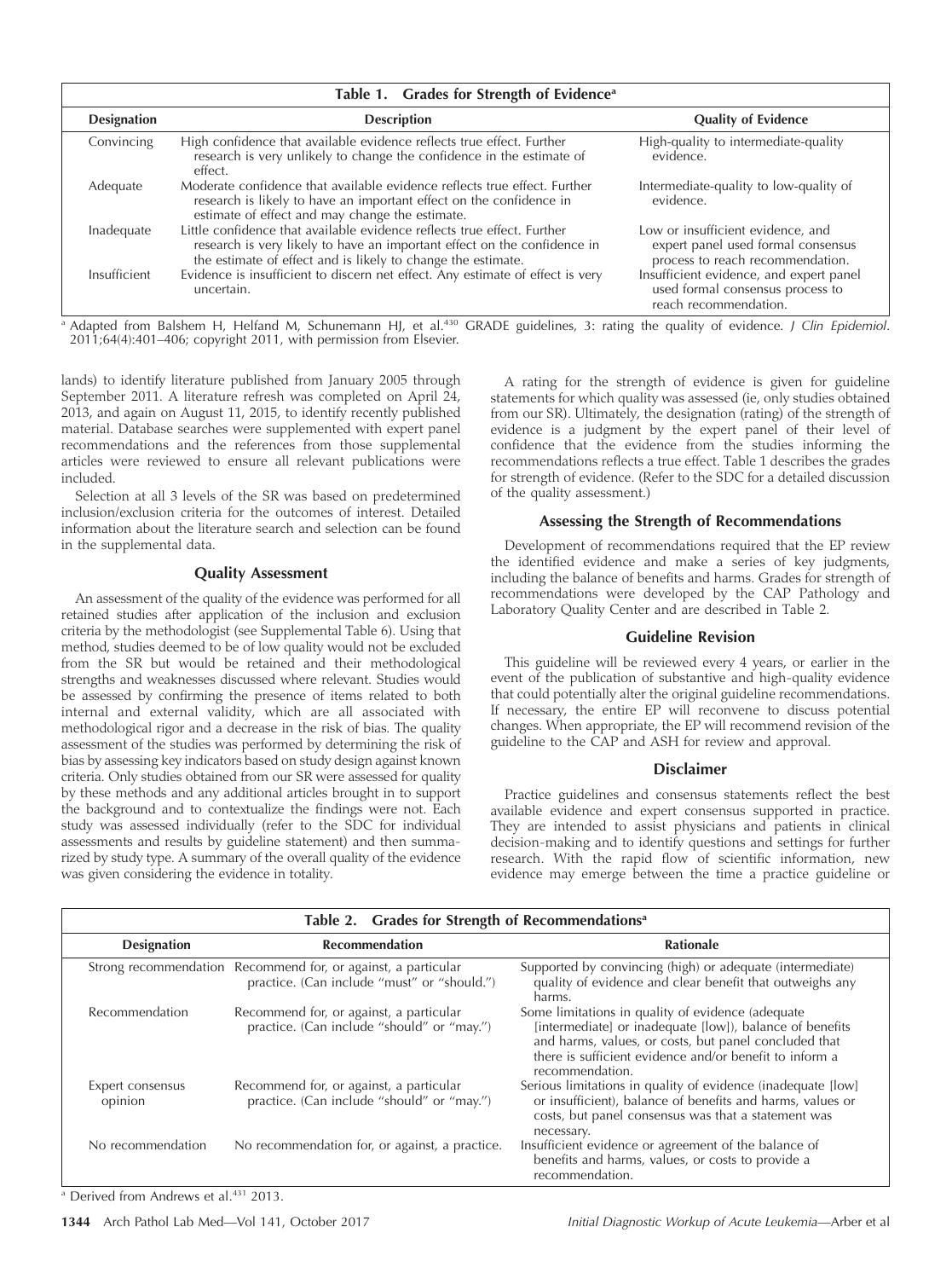consensus statement is developed and when it is published or read. Guidelines and statements are not continually updated and may not reflect the most recent evidence. Guidelines and statements address only the topics specifically identified therein and are not applicable to other interventions, diseases, or stages of diseases. Furthermore, guidelines and statements cannot account for individual variation among patients and cannot be considered inclusive of all proper methods of care or exclusive of other treatments. It is the responsibility of the treating physician or other health care provider, relying on independent experience and knowledge, to determine the best course of treatment for the patient. Accordingly, adherence to any practice guideline or consensus statement is voluntary, with the ultimate determination regarding its application to be made by the physician in light of each patient's individual circumstances and preferences. The CAP and ASH makes no warranty, express or implied, regarding guidelines and statements and specifically excludes any warranties of merchantability and fitness for a particular use or purpose. The CAP and ASH assumes no responsibility for any injury or damage to persons or property arising out of, or related to any, use of this statement or for any errors or omissions.

# RESULTS

Of the 4901 unique studies identified in the SR, 174 published, peer-reviewed articles were included, which underwent data extraction and qualitative analysis. Among the extracted documents, 55 articles/documents did not meet any inclusion criteria and were excluded from the SR but retained for discussion purposes.

The EP met 23 times through teleconference webinars from June 8, 2011, through August 16, 2016. Additional work was completed via email. The panel met in person July 19, 2013, to review evidence to date and draft recommendations.

A public comment period was held from August 10 through August 31, 2015, on the ASH Web site. Twentynine draft recommendations and 2 demographic questions were posted for peer review.

Agree and *disagree* responses were captured for every proposed recommendation. The Web site also received 789 written comments. Twenty-six draft recommendations achieved more than 90% agreement, 2 draft statements achieved more than 80% to 90% agreement, and 1 received more than 70% to 80% agreement. Each EP member was assigned 3 draft statements for which they had to review the public comments and present them to the entire panel for group discussion. After consideration of the comments, 2 draft recommendations were maintained with the original language, 25 were revised, and 2 draft recommendations were combined into other statements, which resulted in 27 final recommendations.

The panel convened again September 14, 2015, to review the comments received and revise the recommendations. Resolution of all changes was obtained by unanimous consensus of the panel members using a nominal group technique (rounds of subsequent teleconference webinars and email discussions). Final EP recommendations were approved by a formal vote. The panel considered laboratory efficiency and feasibility throughout the entire process, although neither cost nor cost-effectiveness analyses were performed.

An independent review panel, masked to the EP and vetted through the conflict of interest process, provided a review of the guideline and recommended the guideline for approval by the CAP Council on Scientific Affairs and the ASH Executive Committee. The final recommendations (guideline statements) are summarized in Table 3.

# Guideline Statements

Statement 1.-Strong Recommendation.-The treating clinician should provide relevant clinical data or ensure that they are readily accessible by the pathologist.

Note.—These data include, but are not limited to, the patient's age; sex; ethnicity; history of any hematologic disorder or known predisposing conditions or syndromes; any prior malignancy; exposure to cytotoxic therapy, immunotherapy, radiotherapy, or other possibly toxic substances; and any additional clinical findings of diagnostic or prognostic importance. The treating clinician should also include any history of possibly confounding factors, such as recent growth factor therapy, transfusions, or other medications that might obscure or mimic the features of AL. The treating clinician should also obtain and provide information regarding any family history of any hematologic disorder or other malignancies.

The strength of evidence was convincing to support this guideline statement.

Twenty-eight studies, comprising 2 nonrandomized clinical trials  $(NRCTs)^{10,11}$  and 26 prospective cohort studies (PCSs)12–37 support including data on age. Most of the PCSs had a risk of bias determination of low to moderate, except for 3 studies determined to be low<sup>12,24,30</sup> and 6 determined to be moderate.14,22,26,29,32,33 None of those studies were found to have methodological flaws that would raise concerns about the studies' findings. Refer to Supplemental Table 7 in the SDC for the quality-assessment results for the studies included for statement 1. For the quality assessment and summaries of study data for family history, ethnicity, and performance status, for which there were fewer studies identified in our SR, refer to Supplemental Tables 1 and 2.

Although it may seem that inspection of blood and marrow samples is sufficient to make a diagnosis of AL, in fact, clinical information is often essential for the correct diagnosis, classification, and/or determination of prognosis. For example, a patient with a high white blood cell (WBC) count and 20% blasts in a peripheral blood (PB) leukocyte differential might be erroneously diagnosed as having AL if the pathologist is not aware that the blood was from a 1 week old baby with Down syndrome, in which case, the more likely diagnosis is transient abnormal myelopoiesis rather than  $AL^{38-40}$  Further, if the clinician and/or pathologist are not aware that a newly diagnosed patient with AML has a strong family history of leukemia or other hematologic abnormalities, appropriate genetic testing may not be performed to confirm a myeloid neoplasm with a germline predisposition, which, if present, is important not only for genetic counseling of the patient's family but also for the selection of family members as potential donors for hematopoietic stem cell therapy for the patient.<sup>8,41</sup> Although somewhat unusual, these examples illustrate the importance of a detailed clinical history, including information regarding possible predisposing factors, such as a family history of hematopoietic neoplasms or other hematologic abnormalities, exposure to cytotoxic therapies or other leukemogenic toxins, and exposure to any medications or known factors that might mimic the clinical and morphologic features of AL.

The most routine and basic clinical information—the patient's age and sex—are important because of their effect on prognosis in AL. In our SR of the literature, age emerged as a statistically significant prognostic factor in AL.10,-37 In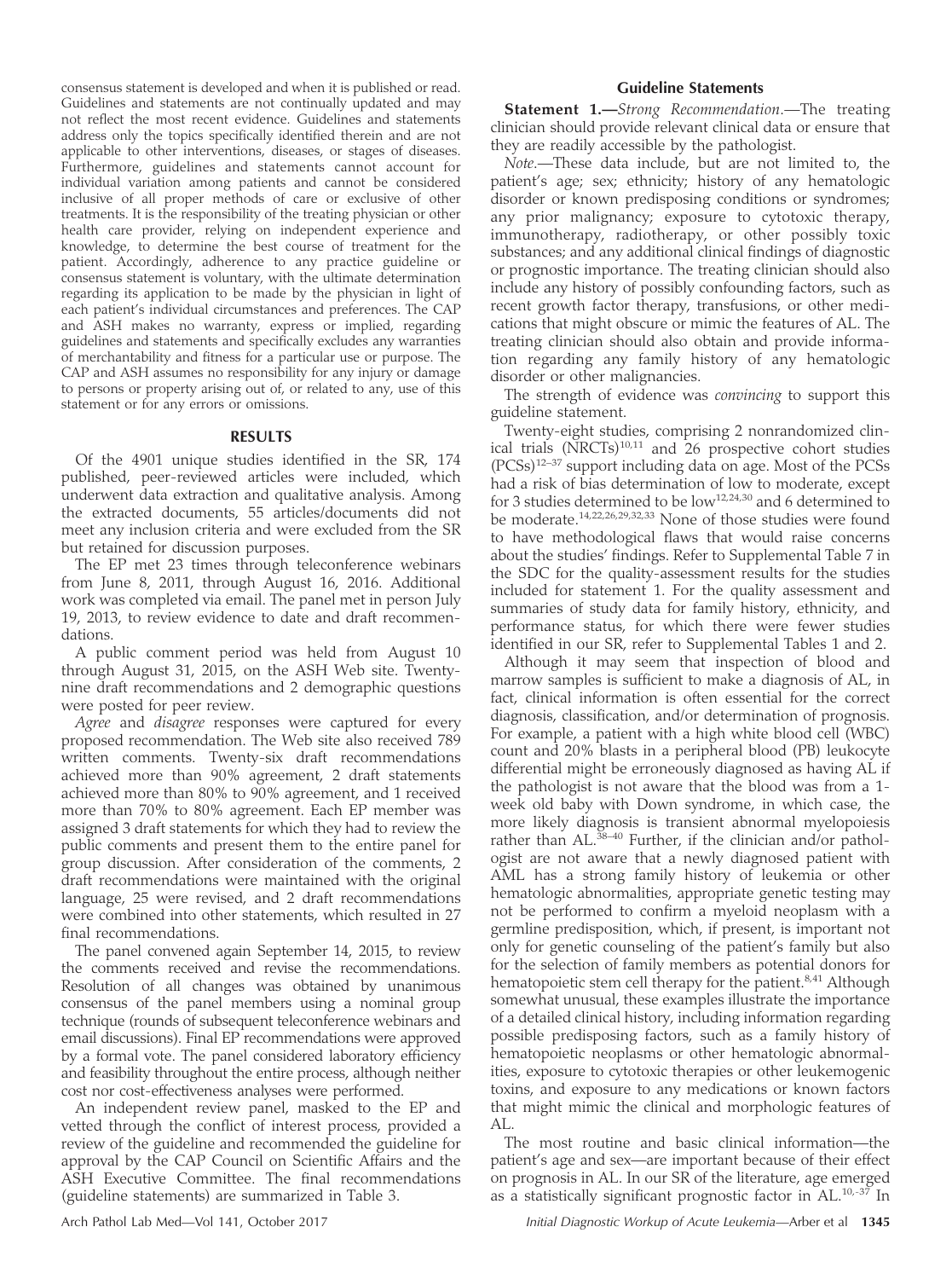| Table 3. Guideline Statements and Strengths of Recommendations                                                                                                                                                                                                                                                                                                                                                                                                                                                                                                                                                                                                                                                                                                                                                                                                                                                                                                                                                                                                                                                                                                                                                                                                                                                                                                                                                                                                                                                                                                                                                                                                                                                                                                                                                                                                                                                                                                                                                                                                                                                                            |                                      |
|-------------------------------------------------------------------------------------------------------------------------------------------------------------------------------------------------------------------------------------------------------------------------------------------------------------------------------------------------------------------------------------------------------------------------------------------------------------------------------------------------------------------------------------------------------------------------------------------------------------------------------------------------------------------------------------------------------------------------------------------------------------------------------------------------------------------------------------------------------------------------------------------------------------------------------------------------------------------------------------------------------------------------------------------------------------------------------------------------------------------------------------------------------------------------------------------------------------------------------------------------------------------------------------------------------------------------------------------------------------------------------------------------------------------------------------------------------------------------------------------------------------------------------------------------------------------------------------------------------------------------------------------------------------------------------------------------------------------------------------------------------------------------------------------------------------------------------------------------------------------------------------------------------------------------------------------------------------------------------------------------------------------------------------------------------------------------------------------------------------------------------------------|--------------------------------------|
| <b>Guideline Statement</b>                                                                                                                                                                                                                                                                                                                                                                                                                                                                                                                                                                                                                                                                                                                                                                                                                                                                                                                                                                                                                                                                                                                                                                                                                                                                                                                                                                                                                                                                                                                                                                                                                                                                                                                                                                                                                                                                                                                                                                                                                                                                                                                | Strength of<br><b>Recommendation</b> |
| 1. The treating clinician should provide relevant clinical data or ensure that this is readily<br>accessible by the pathologist.<br>Note.-These data include, but are not limited to, the patient's age, sex, and ethnicity;<br>history of any hematologic disorder or known predisposing conditions or syndromes; any<br>prior malignancy; exposure to cytotoxic therapy, immunotherapy, radiotherapy, or other<br>possibly toxic substances; and any additional clinical findings of diagnostic or prognostic<br>importance. The treating clinician should also include any history of possibly confounding<br>factors, such as recent growth factor therapy, transfusions or other medications that might<br>obscure or mimic the features of acute leukemia. The treating clinician should also obtain                                                                                                                                                                                                                                                                                                                                                                                                                                                                                                                                                                                                                                                                                                                                                                                                                                                                                                                                                                                                                                                                                                                                                                                                                                                                                                                                | Strong recommendation                |
| and provide information regarding any family history of any hematologic disorders or other<br>malignancies.<br>2. The treating clinician should provide relevant physical examination and imaging findings or<br>ensure that those results are readily accessible by the pathologist.                                                                                                                                                                                                                                                                                                                                                                                                                                                                                                                                                                                                                                                                                                                                                                                                                                                                                                                                                                                                                                                                                                                                                                                                                                                                                                                                                                                                                                                                                                                                                                                                                                                                                                                                                                                                                                                     | Recommendation                       |
| Note.—This includes, but is not limited to, neurologic exam findings and the presence of<br>tumor masses (eg, mediastinal), other tissue lesions (eg, cutaneous), and/or organomegaly.<br>3. The pathologist should review recent or concurrent complete blood cell (CBC) counts and                                                                                                                                                                                                                                                                                                                                                                                                                                                                                                                                                                                                                                                                                                                                                                                                                                                                                                                                                                                                                                                                                                                                                                                                                                                                                                                                                                                                                                                                                                                                                                                                                                                                                                                                                                                                                                                      | Strong recommendation                |
| leukocyte differentials and evaluate a peripheral blood smear.<br>4. The treating clinician or pathologist should obtain a fresh bone marrow aspirate for all patients<br>suspected of acute leukemia, a portion of which, should be used to make bone marrow<br>aspirate smears for morphologic evaluation. If performed, the pathologist should evaluate an                                                                                                                                                                                                                                                                                                                                                                                                                                                                                                                                                                                                                                                                                                                                                                                                                                                                                                                                                                                                                                                                                                                                                                                                                                                                                                                                                                                                                                                                                                                                                                                                                                                                                                                                                                             | Strong recommendation                |
| adequate bone marrow trephine core biopsy, bone marrow trephine touch preparations, and/or<br>marrow clots, in conjunction with the bone marrow aspirates.<br>Note.—If bone marrow aspirate material is inadequate or if there is compelling clinical<br>reason to avoid bone marrow examination, peripheral blood may be used for diagnosis and<br>ancillary studies if sufficient numbers of blasts are present. If a bone marrow aspirate is<br>unobtainable, touch imprint preparations of a core biopsy should be prepared and<br>evaluated, and an additional core biopsy may be submitted unfixed in tissue culture medium<br>for disaggregation for flow and genetic studies. Optimally, the same physician should<br>interpret the bone marrow aspirate smears and the core biopsy specimens, or the<br>interpretations of those specimens should be correlated if performed by different physicians.<br>5. In addition to morphologic assessment (blood and bone marrow), the pathologist or treating<br>clinician should obtain sufficient samples and perform conventional cytogenetic analysis (ie,<br>karyotype), appropriate molecular genetic and/or fluorescent in situ hybridization (FISH) testing,<br>and flow cytometric immunophenotyping (FCI). The flow cytometry panel should be sufficient<br>to distinguish acute myeloid leukemia (including acute promyelocytic leukemia), T-cell acute<br>lymphoblastic leukemia (T-ALL) (including early T-cell precursor leukemias), B-cell precursor<br>ALL (B-ALL), and acute leukemia of ambiguous lineage on all patients diagnosed with acute<br>leukemia. Molecular genetic and/or FISH testing does not, however, replace conventional<br>cytogenetic analysis.<br>Note.—If sufficient bone marrow aspirate or peripheral blood material is not available for<br>FCI, immunohistochemical studies may be used as an alternative method for performing<br>limited immunophenotyping. In addition, a second bone marrow core biopsy can be<br>obtained and submitted, unfixed in tissue culture media, for disaggregation for genetic<br>studies and flow cytometry. | Strong recommendation                |
| 6. For patients with suspected or confirmed acute leukemia, the pathologist may request and<br>evaluate cytochemical studies to assist in the diagnosis and classification of acute myeloid<br>leukemia (AML).                                                                                                                                                                                                                                                                                                                                                                                                                                                                                                                                                                                                                                                                                                                                                                                                                                                                                                                                                                                                                                                                                                                                                                                                                                                                                                                                                                                                                                                                                                                                                                                                                                                                                                                                                                                                                                                                                                                            | Expert consensus opinion             |
| 7. The treating clinician or pathologist may use cryopreserved cells or nucleic acid, formalin<br>fixed, nondecalcified paraffin-embedded (FFPE) tissue, or unstained marrow aspirate or<br>peripheral blood smears obtained and prepared from peripheral blood, bone marrow aspirate<br>or other involved tissues for molecular or genetic studies in which the use of such material has<br>been validated. Such specimens must be properly identified and stored under appropriate<br>conditions in a laboratory that is in compliance with regulatory and/or accreditation<br>requirements.                                                                                                                                                                                                                                                                                                                                                                                                                                                                                                                                                                                                                                                                                                                                                                                                                                                                                                                                                                                                                                                                                                                                                                                                                                                                                                                                                                                                                                                                                                                                            | Recommendation                       |
| 8. For patients with acute lymphoblastic leukemia (ALL) receiving intrathecal therapy, the treating<br>clinician should obtain a cerebrospinal fluid (CSF) sample. The treating clinician or pathologist<br>should ensure that a cell count is performed and that examination/enumeration of blasts on a<br>cytocentrifuge preparation is performed and is reviewed by the pathologist.                                                                                                                                                                                                                                                                                                                                                                                                                                                                                                                                                                                                                                                                                                                                                                                                                                                                                                                                                                                                                                                                                                                                                                                                                                                                                                                                                                                                                                                                                                                                                                                                                                                                                                                                                   | Strong recommendation                |
| 9. For patients with acute leukemia other than those with ALL who are receiving intrathecal<br>therapy, the treating clinician may, under certain circumstances, obtain a cerebrospinal fluid<br>(CSF) sample when there is no clinical contraindication. The treating clinician or pathologist<br>should ensure that a cell count is performed and that examination/enumeration of blasts on a<br>cytocentrifuge preparation is performed and is reviewed by the pathologist.                                                                                                                                                                                                                                                                                                                                                                                                                                                                                                                                                                                                                                                                                                                                                                                                                                                                                                                                                                                                                                                                                                                                                                                                                                                                                                                                                                                                                                                                                                                                                                                                                                                            | Expert consensus opinion             |
| 10. For patients with suspected or confirmed acute leukemia, the pathologist may use flow<br>cytometry in the evaluation of CSF.                                                                                                                                                                                                                                                                                                                                                                                                                                                                                                                                                                                                                                                                                                                                                                                                                                                                                                                                                                                                                                                                                                                                                                                                                                                                                                                                                                                                                                                                                                                                                                                                                                                                                                                                                                                                                                                                                                                                                                                                          | Recommendation                       |
| 11. For patients who present with extramedullary disease without bone marrow or blood<br>involvement, the pathologist should evaluate a tissue biopsy and process it for morphologic,<br>immunophenotypic, cytogenetic, and molecular genetic studies, as recommended for the bone<br>marrow.<br>Note.-Additional biopsies may be indicated to obtain fresh material for ancillary testing.                                                                                                                                                                                                                                                                                                                                                                                                                                                                                                                                                                                                                                                                                                                                                                                                                                                                                                                                                                                                                                                                                                                                                                                                                                                                                                                                                                                                                                                                                                                                                                                                                                                                                                                                               | Strong recommendation                |
|                                                                                                                                                                                                                                                                                                                                                                                                                                                                                                                                                                                                                                                                                                                                                                                                                                                                                                                                                                                                                                                                                                                                                                                                                                                                                                                                                                                                                                                                                                                                                                                                                                                                                                                                                                                                                                                                                                                                                                                                                                                                                                                                           |                                      |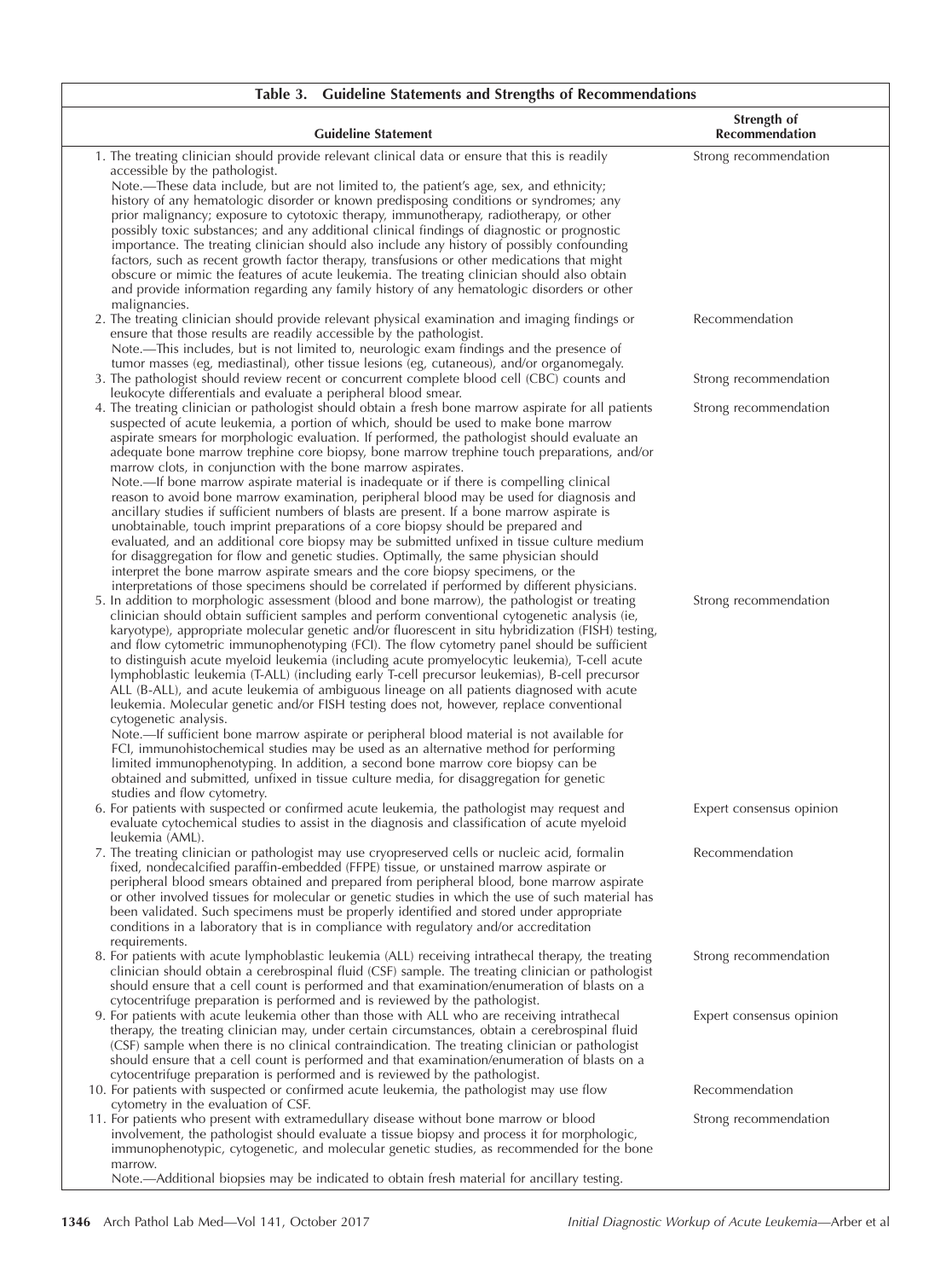| Table 3. Continued                                                                                                                                                                                                                                                                                                                                                                                                                                                                                                                             |                                                                                                                                                                                               |
|------------------------------------------------------------------------------------------------------------------------------------------------------------------------------------------------------------------------------------------------------------------------------------------------------------------------------------------------------------------------------------------------------------------------------------------------------------------------------------------------------------------------------------------------|-----------------------------------------------------------------------------------------------------------------------------------------------------------------------------------------------|
| <b>Guideline Statement</b>                                                                                                                                                                                                                                                                                                                                                                                                                                                                                                                     | Strength of<br><b>Recommendation</b>                                                                                                                                                          |
| 12. For patients with suspected or confirmed acute leukemia, the pathologist or treating clinician<br>should ensure that flow cytometry analysis or molecular characterization is comprehensive<br>enough to allow subsequent detection of minimal residual disease (MRD).                                                                                                                                                                                                                                                                     | Strong recommendation                                                                                                                                                                         |
| 13. For pediatric patients with suspected or confirmed B-ALL, the pathologist or treating clinician<br>should ensure that testing for $t(12;21)(p13.2;q22.1)$ ; $ETV6-RUNXI$ , $t(9;22)(q34.1;q11.2)$ ; $BCR-$<br>ABL1, KMT2A (MLL) translocation, iAMP21, and trisomy 4 and 10 is performed.                                                                                                                                                                                                                                                  | Strong recommendation                                                                                                                                                                         |
| 14. For adult patients with suspected or confirmed B-ALL, the pathologist or treating clinician<br>should ensure that testing for $t(9;22)(q34.1;q11.2)$ ; BCR-ABL1 is performed. In addition, testing<br>for KMT2A (MLL) translocations may be performed.                                                                                                                                                                                                                                                                                     | Strong recommendation for<br>testing for $t(9;22)(q34.1;q11.2)$<br>and BCR-ABL1;<br>Recommendation for testing for<br>KMT2A (MLL) translocations                                              |
| 15. For patients with suspected or confirmed ALL, the pathologist or treating clinician may order<br>appropriate mutational analysis for selected genes that influence diagnosis, prognosis, and/or<br>therapeutic management, which includes, but is not limited to, PAX5, JAK1, JAK2, and/or<br>IKZF1 for B-ALL and NOTCH1 and/or FBXW7 for T-ALL. Testing for overexpression of CRLF2<br>may also be performed for B-ALL.                                                                                                                   | Recommendation                                                                                                                                                                                |
| 16. For pediatric and adult patients with suspected or confirmed acute myeloid leukemia (AML) of<br>any type, the pathologist or treating clinician should ensure that testing for FLT3-ITD is<br>performed. The pathologist or treating clinician may order mutational analysis that includes,<br>but is not limited to, IDH1, IDH2, TET2, WT1, DNMT3A, and/or TP53 for prognostic and/or<br>therapeutic purposes.                                                                                                                            | Strong recommendation for<br>testing for FLT3-ITD<br>Recommendation for testing for<br>other mutational analysis                                                                              |
| 17. For adult patients with confirmed core-binding factor (CBF) AML (AML with t(8;21)(q22;q22.1);<br>$RUNX1-RUNX171$ or $inv(16)(p13.1q22) / t(16;16)(p13.1;q22)$ ; CBFB-MYH11), the pathologist or<br>treating clinician should ensure that appropriate mutational analysis for KIT is performed. For<br>pediatric patients with confirmed CBF-AML; RUNX1-RUNX1T1 or inv(16)(p13.1q22) /<br>$t(16,16)(p13.1;q22)$ ; CBFB-MYH11—the pathologist or treating clinician may ensure that<br>appropriate mutational analysis for KIT is performed. | Strong recommendation for<br>testing for KIT mutation in<br>adult patients with CBF-AML<br>Expert consensus opinion for<br>testing for KIT mutation in<br>pediatric patients with CBF-<br>AML |
| 18. For patients with suspected acute promyelocytic leukemia (APL), the pathologist or treating<br>physician should also ensure that rapid detection of PML-RARA is performed. The treating<br>physician should also order appropriate coagulation studies to evaluate for disseminated<br>intravascular coagulation (DIC).                                                                                                                                                                                                                    | Strong recommendation                                                                                                                                                                         |
| 19. For patients other than those with confirmed core binding factor AML, APL, or AML with<br>myelodysplasia-related cytogenetic abnormalities, the pathologist or treating clinician should<br>also ensure that mutational analysis for NPM1, CEBPA, and RUNX1 is also performed.                                                                                                                                                                                                                                                             | Strong recommendation                                                                                                                                                                         |
| 20. For patients with confirmed acute leukemia, no recommendation is made for or against the use<br>of global/gene-specific methylation, microRNA (miRNA) expression, or gene expression<br>analysis for diagnosis or prognosis.                                                                                                                                                                                                                                                                                                               | No recommendation                                                                                                                                                                             |
| 21. For patients with confirmed mixed phenotype acute leukemia (MPAL), the pathologist or<br>treating clinician should ensure that testing for $t(9;22)(q34.1;q11.2)$ ; BCR-ABL1, and KMT2A<br>(MLL) translocations is performed.                                                                                                                                                                                                                                                                                                              | Strong recommendation                                                                                                                                                                         |
| 22. All laboratory testing performed for the initial workup and diagnosis of a patient with acute<br>leukemia must be performed in a laboratory that is in compliance with regulatory and/or<br>accreditation requirements.                                                                                                                                                                                                                                                                                                                    | Strong recommendation                                                                                                                                                                         |
| 23. If after examination of a peripheral blood smear, it is determined that the patient will require<br>immediate referral to another institution with expertise in the management of acute leukemia<br>for treatment, the initial institution should, whenever possible, defer invasive procedures,<br>including bone marrow aspiration and biopsies, to the treatment center to avoid duplicate<br>procedures, associated patient discomfort, and additional costs.                                                                          | Strong recommendation                                                                                                                                                                         |
| 24. If a patient is referred to another institution for treatment, the primary institution should<br>provide the treatment center with all laboratory results, pathology slides, flow cytometry data,<br>cytogenetic information, and a list of pending tests at the time of the referral. Pending test<br>results should be forwarded when they become available.                                                                                                                                                                             | Strong recommendation                                                                                                                                                                         |
| 25. In the initial report, the pathologist should include laboratory, morphologic,<br>immunophenotypic, and, if performed, cytochemical data, on which the diagnosis is based,<br>along with a list of any pending tests. The pathologist should issue addenda/amended reports<br>when the results of additional tests become available.                                                                                                                                                                                                       | Strong recommendation                                                                                                                                                                         |
| 26. The pathologist and treating clinician should coordinate and ensure that all tests performed for<br>classification, management, predicting prognosis, and disease monitoring are entered into the<br>patient's medical records.<br>Note.-This information should include the sample source, adequacy, and collection                                                                                                                                                                                                                       | Strong recommendation                                                                                                                                                                         |
| information, as applicable.<br>27. Treating physicians and pathologists should use the current World Health Organization (WHO)<br>terminology for the final diagnosis and classification of acute leukemia.                                                                                                                                                                                                                                                                                                                                    | Strong recommendation                                                                                                                                                                         |

ALL children 1 to 9 years old generally had a morefavorable outcome than those younger than 1 or older than 10 years,17,22,27,34,36 whereas, in AML, patients 60 years old or older have worse outcomes compared to younger patients.10,16,23,26,28,34,37

Published evidence revealed that sex was also prognostically important. In childhood ALL, males tended to have a worse overall prognosis than females did,<sup>19,42</sup> although that difference was not as clear in adult ALL.<sup>43</sup> In AML, males fared worse than females did.44,45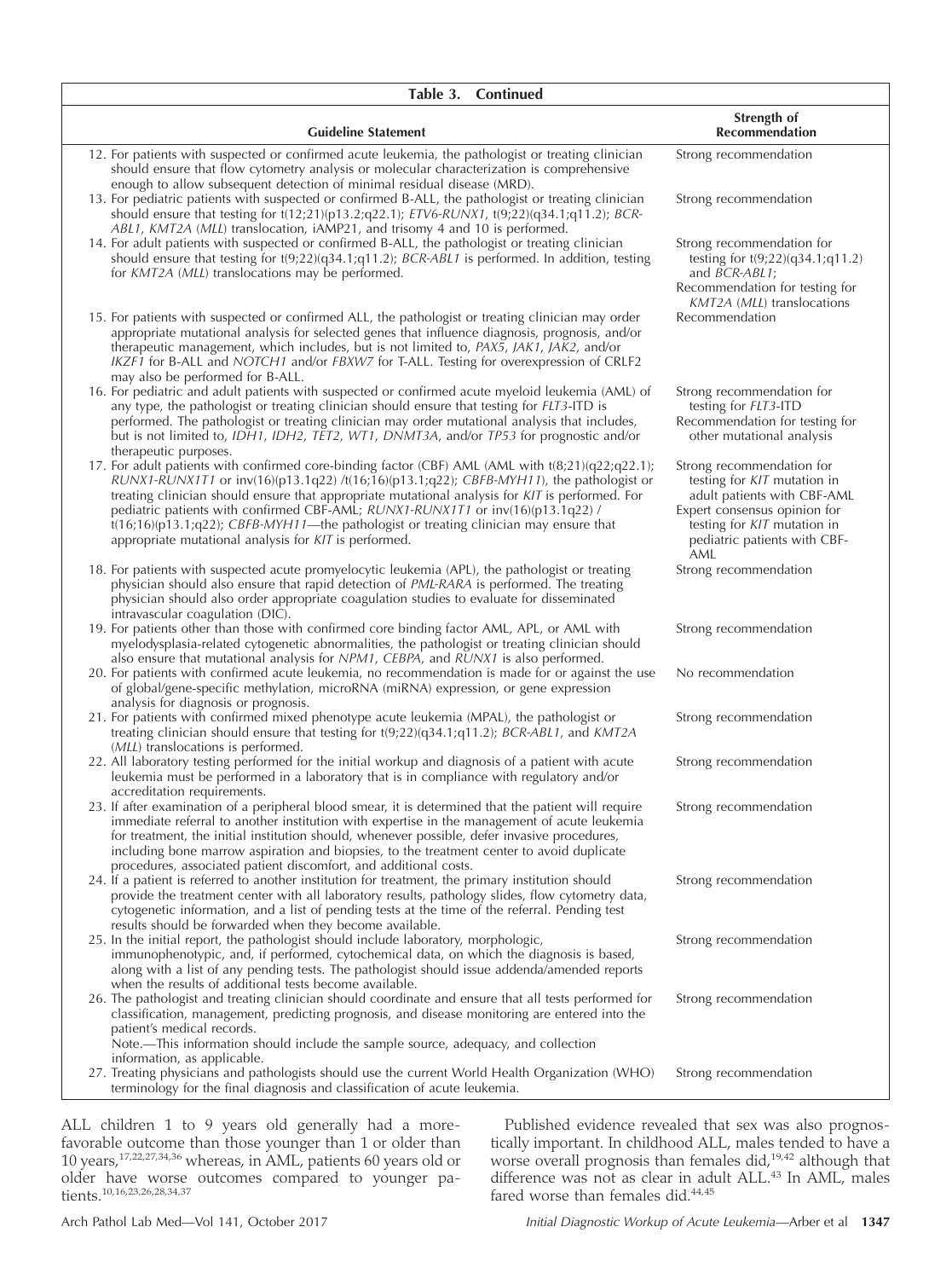Although familial acute leukemia is generally regarded as rare, an inherited predisposition to hematopoietic neoplasms—including AL—is likely more common than appreciated and can only be recognized by detailed clinical information.<sup>41</sup> Because of the importance of hematopoietic neoplasms with germline predisposition for genetic counseling and for the detection of family members as potential donors for hematopoietic stem cell therapy, verified cases of inherited-predisposition syndromes should be documented in the patient's medical record and in the pathology report. A number of predisposing syndromes with germline mutations have been described and included in the most recent revision of the WHO Classification of Tumours of Haematopoietic and Lymphoid Tissues<sup>8</sup>; the most well-known of which include AML with germline CEBPA mutation,  $46,47$ myeloid or lymphoid neoplasms with germline RUNX1 mutation,<sup>48,51</sup> myeloid or lymphoid neoplasms with germline ANKRD26 mutation,<sup>52,53</sup> and myeloid neoplasms with GATA2 mutation,<sup>54,58</sup> among others. In addition, AL arising in patients with a background of inherited bone marrow (BM) failure syndromes, such as dyskeratosis congenita and other telomerase biology diseases, and Fanconi anemia, should be recognized in the medical record.<sup>41,59,60</sup> Family histories that include a first-degree or second-degree relative with AML, ALL, myelodysplastic syndrome (MDS), persistent thrombocytopenia, clinical bleeding propensity, immunodeficiency, or a hematologic malignancy at a young age are important clues for AL with germline predisposition.<sup>41,61,62</sup>

Therapy-related myeloid neoplasms, including therapyrelated AML (t-AML), are late complications of cytotoxic chemotherapy and/or radiotherapy administered for a prior neoplastic or nonneoplastic disorder.63,67 Currently, t-AML comprises nearly 15% to 20% of all cases of AML, but the incidence is rising as more patients survive treatment for their initial cancers.<sup>68</sup> Therapy-related lymphoblastic leukemia has been reported but is much less common than t-AML.69,70

In the WHO classification system, therapy-related myeloid neoplasms are recognized as a distinct category for patients who have a history of prior exposure to alkylating agents, topoisomerase II inhibitors, antimetabolites, antitubulin agents, and/or ionizing radiation.<sup>8</sup>

Information regarding the specific therapy implicated in the pathogenesis of therapy-related myeloid neoplasms is important because of the correlations between the clinical, morphological, genetic findings, and prognosis with the prior therapeutic regimen.<sup>65,67,68,71-73</sup>

Although most cases of t-AML are thought to be related to mutational events induced by prior cytotoxic therapy, the exact mechanisms and pathways involved are not clear. Most patients treated with cytotoxic therapies do not develop t-AML, suggesting there may be underlying predisposing genetic factors.<sup>74,75</sup> Thus, the history of previous cytotoxic therapy in a patient with t-AML or therapy-related lymphoblastic leukemia is important for diagnosis and classification but also, perhaps, for identification of an inherited predisposition to drug-induced cancer.<sup>76</sup>

As noted in the preceding section, a history of radiation therapy—either alone or in combination with chemotherapy for prior neoplastic or nonneoplastic conditions—is recognized as being associated with an increased risk for AL, particularly AML. Radiation exposure for individuals near natural disasters or atomic bomb explosions is also

associated with an increased risk of leukemia,<sup>77,78</sup> and reportedly, radiation exposure after diagnostic procedures, including computed tomography scans in children, increases the risk for leukemia.79,80

Patients receiving hematopoietic stem cell therapy are at increased risk for development of MDS and AML. Such patients usually receive a combination of chemotherapy and radiation therapy, and the rate of developing MDS or AML ranges from  $2\%$  to 7.6% in the studies reviewed.<sup>81–83</sup> The incidence appears to be increased in older patients and in patients who received total-body radiation.<sup>78</sup>

Exposure to certain chemicals is associated with an increased risk of development of AL, particularly AML. Benzene exposure, especially at high levels, is associated with an increased risk of AML.<sup>84,85</sup> Other exposures are more controversial. Embalmers and funeral-home workers exposed to formaldehyde are reported to have an increased mortality rate from  $\text{AML}$ ,<sup>86</sup> but a more recent meta-analysis found no such increase in risk of leukemia for workers exposed to formaldehyde when results were adjusted for smoking history.<sup>87</sup>

The use of recombinant granulocytic growth factors, such as granulocyte colony-stimulating factor and granulocytemacrophage colony-stimulating factor, may transiently increase blasts in the blood and/or BM, which, in some cases, may account for 20% or more of the cells and lead to an erroneous diagnosis of AML. The increase in blasts may persist up to 5 weeks after cessation of growth factor therapy. $88$ <sup>8</sup> The pathologist should be aware of any growth factor or other cytokine therapy and its time of administration relative to the BM or blood sample in question to ascertain whether an elevated blast count is due to AML or could be attributable to a transient growth factor effect.

In addition, vitamin B12 or folate deficiency can markedly alter the BM appearance because of a proliferation of immature erythroblasts, potentially mimicking acute erythroid leukemia. It is critical to exclude vitamin B12 or folate deficiency before making a diagnosis of AL if the BM shows numerous blasts with erythroid features.<sup>89,90</sup>

Public Comment Response to Statement 1.—There were 200 respondents to statement 1, of whom, 97% ( $n = 194$ ) agreed, and 3% ( $n = 6$ ) disagreed with the statement. The reason for the 3% disagreement was not clear. There were 42 written responses; most of which suggested that the statement include even more-specific and more-detailed information and that the data should reside in the patient's electronic medical record, where it would be accessible to the pathologists and treating physicians. The comments were considered in the final draft of statement 1 in this document.

There is strong evidence, based on our SR, as well as in literature gathered outside of our SR, to support statement 1. The clinical history is the starting point for the workup of AL and provides information that may be necessary for diagnosis, classification, and prognosis. In addition to the literature, the statement was enthusiastically supported almost unanimously—by the respondents during the open comment period. Refer to Table 4 for study data on age.

Statement 2.—Recommendation.—The treating clinician should provide relevant physical examination and imaging findings or ensure that those results are readily accessible by the pathologist.

Note.—This includes, but is not limited to, neurologic exam findings and the presence of tumor masses (eg, mediastinal), other tissue lesions (eg, cutaneous), and/or organomegaly.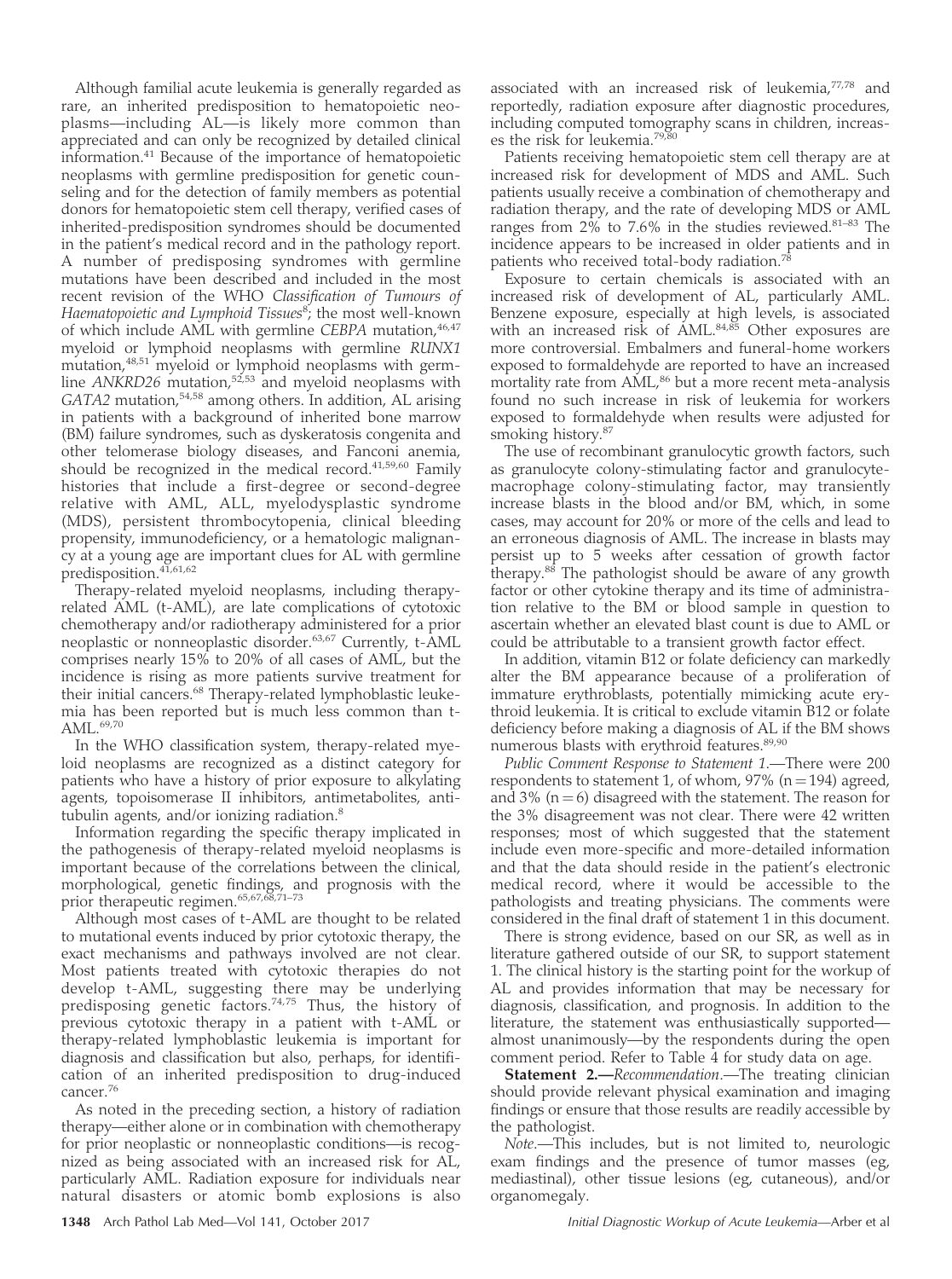The strength of evidence was *convincing* to support this recommendation.

This recommendation was supported by 4 PCSs.<sup>19,20,22,91</sup> One study was deemed to have a low risk of bias,  $91$  2 were deemed to have a low to moderate risk, $19,20$  and one was deemed to have a moderate risk of bias.<sup>22</sup> None of those studies were found to have methodological flaws that would raise concerns about the studies' findings.

This recommendation was based on evidence from our SR as well as from expert consensus opinion. Evidence was available from the SR only for the relevance of central nervous system (CNS) involvement—which typically manifests as cranial nerve abnormalities or meningeal symptoms—for the outcome of AL (refer to Supplemental Table 3); based on expert opinion, other studies, which did not meet the criteria for SR, informed the recommendation for tumor masses, cutaneous lesions, and organomegaly.

Our SR identified 4 PCSs relevant to CNS status at presentation and outcomes in lymphoblastic leukemia.19,20,22,91 In a study of 4959 noninfant patients with Bprecursor ALL treated between 1986 and 1999 by various protocols, patients having CNS disease at presentation were associated with poor outcomes in a multivariate analysis (hazard ratio [HR], 1.34;  $P = .04$ ).<sup>19</sup> A Nordic study of 2668 children with ALL, who were treated in 2 successive trials between 1992 and 2007, showed a significantly increased risk of treatment failure ( $P < .01$  in both study cohorts) if CNS disease (defined as  $\geq 5 \times 10^3$ /mm<sup>3</sup> leukemic cells in the diagnostic spinal tap) was present at presentation.<sup>91</sup> A study of 546 consecutive, pediatric patients from St Jude Children's Research Hospital (Memphis, Tennessee) treated from 1984 to 1991 with 2 protocols showed generally worse event-free survival (EFS) and overall survival (OS) when CNS disease was present at presentation (study 11: EFS,  $P \leq$ .001, OS,  $P = .01$ ; study 12: EFS,  $P = .03$ , OS,  $P = .22$ ).<sup>20</sup> In subsequent studies, improvements in identifying those at high risk of CNS relapse and with reinduction treatment as an integral component of overall therapy, differences in EFS and OS were lessened between those with and those without CNS involvement.<sup>20</sup> A Brazilian study of 229 consecutive children with ALL treated with a single protocol, for whom 220 were evaluable for CNS status at presentation, reported a statistically significant difference (P  $<$  .001) in 5-year EFS between children with (n = 9; 5-year EFS mean [SD], 79.4%  $\pm$  3.1) and without (n = 211; 5-year EFS mean [SD],  $40\% \pm 17.4$ ) CNS involvement.<sup>22</sup> Refer to Supplemental Table 8 for the quality-assessment results of included studies for statement 2.

Acute leukemia may involve extramedullary sites, such as mediastinum (thymus and lymph nodes) and skin at presentation; those sites may be involved before, or concurrent with, BM and PB cells and may be sites of disease relapse. In ALL, an anterior mediastinal mass is present in 8% to 10% of childhood cases and in 15% of adult cases.<sup>92</sup> Mediastinal enlargement visualized on imaging studies may point to T-lymphoblastic lymphoma/leukemia,93 whereas mediastinal adenopathy was associated with inferior survival outcome in pediatric ALL  $(P = .01)$  in one PCS.94 Myeloid sarcoma and leukemia cutis are 2 manifestations more commonly associated with AML and usually require a tissue biopsy for diagnosis $95$ ; lymphoblastic leukemias can also involve the skin.<sup>96–98</sup> Enlargement of liver and spleen are most common sites of extramedullary involvement in ALL with marked organomegaly being more frequent in children and uncommon in adults.<sup>92</sup> In AML,

palpable splenomegaly or hepatomegaly occurs in about one-quarter of patients.<sup>99</sup> Knowledge of involvement at those sites can assist the pathologist in making an accurate diagnosis, offering recommendations for sampling other sites, and performing ancillary testing.

The EP noted that the physical examination and imaging information was typically obtained in the course of routine workup and making such information available should pose no additional burden on the clinician submitting the samples.

Public Comment Response to Statement 2.—There were 195 respondents, of whom,  $97.44\%$  (n = 190) agreed and 2.56%  $(n = 5)$  disagreed with statement 2. There were 21 written comments, including a number that suggested adding imaging studies and that comments regarding mediastinal disease and cutaneous manifestations be specifically mentioned. Others commented that the data should be available through the electronic medical record. These comments were taken into consideration in the final draft of statement 2 presented in this article.

Statement 3.—Strong Recommendation.—The pathologist should review recent or concurrent complete blood cell (CBC) counts and leukocyte differentials and evaluate a PB smear.

The strength of evidence was *convincing* to support this guideline statement.

This statement is supported by 51 studies,\* comprising 2 randomized, controlled trials  $(RCTs)^{113,117}$ ; 5 NRCTs11,106,111,112,131; and 44 PCSs.† For the 2 RCTs, the trial by Lange et al<sup>113</sup> was deemed to have a very low risk of bias, and the trial by Schneider et al<sup>117</sup> was deemed to have a high risk of bias. For the 5 NRCTs, 4 reported a risk of bias of low to moderate,11,111,112,131 and one reported a moderate risk of bias.106 For the 44 PCSs, 7 of the studies were deemed to have a low risk of bias, $\frac{1}{2}$  30 were deemed to have a low to moderate risk of bias,§ and 7 were deemed to have a moderate risk of bias.\*\* None of these studies were found to have methodological flaws that would raise concerns about the studies' findings. Refer to Supplemental Table 9 for the quality-assessment results of studies included for statement 3.

The diagnosis of AL is usually first suspected when a patient presents with symptoms related to an abnormal CBC, such as fatigue or weakness because of low hemoglobin, bleeding, or bruisability from thrombocytopenia, or fever caused by an infection related to neutropenia. Thus, an abnormal CBC is frequently the starting point for the workup and evaluation for AL. The CBC may also identify hematologic abnormalities, such as a dangerously low hemoglobin level or platelet count, for which therapeutic measures are immediately indicated. Lastly, according to the guidelines for application of the WHO classification, inspection of the PB smear is critical because it may provide evidence for a diagnosis of AL as well as provide information on features that aid in its classification.<sup>132</sup>

- 
- \* References 11–21, 23, 24, 26, 29–31, 71, 91, 100–131. † References 12–21, 23, 24, 26, 29–31, 71, 91, 100–105, 107–110,
- 114–116, 118–130.
- $$$  References 13, 15–21, 23, 31, 71, 100, 103–105, 107–110, 114–
- 116, 118, 120–122, 124, 126–128.
- \*\* References 14, 26, 29, 106, 123, 125, 129.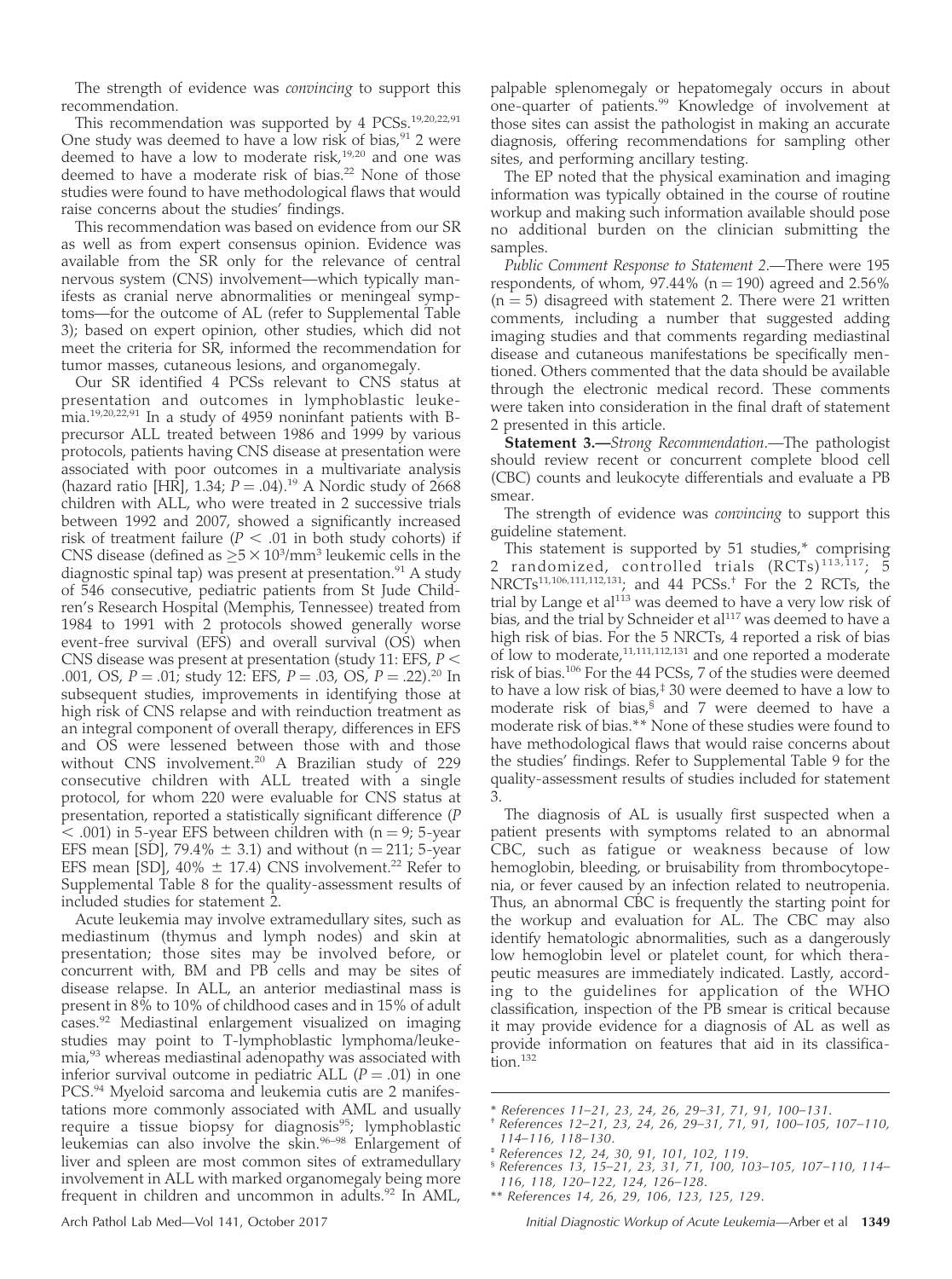| Table 4. Summary of Study Data on Age    |                 |                                                                                   |                                                                                                                              |
|------------------------------------------|-----------------|-----------------------------------------------------------------------------------|------------------------------------------------------------------------------------------------------------------------------|
| Source, y                                | Study<br>Design | <b>Influence of Age</b><br>$(<1 y)$ on Outcome                                    | <b>Influence of Age</b><br>$(>=2-10 y)$ on Outcome                                                                           |
| Mendler et al, <sup>10</sup><br>2012     | ${\sf NRCT}$    | $\mathbb{Z}^2$ .                                                                  | $\ldots$                                                                                                                     |
| Damm et al, <sup>11</sup><br>2012        | <b>NRCT</b>     | .                                                                                 | $\cdots$                                                                                                                     |
| Schwind et al, <sup>30</sup><br>2010     | PCS             | .                                                                                 | $\cdots$                                                                                                                     |
| Marks et al, <sup>21</sup><br>2009       | PCS             | .                                                                                 | .                                                                                                                            |
| Medeiros et al, 33<br>2010               | PCS             | $\cdots$                                                                          | $\cdots$                                                                                                                     |
| Taskesen et al, <sup>12</sup><br>2011    | PCS             | .                                                                                 | .                                                                                                                            |
| Wagner et al, <sup>15</sup><br>2010      | PCS             | $\cdots$                                                                          | .                                                                                                                            |
| Kühnl et al, <sup>17</sup><br>2010       | PCS             | .                                                                                 | $\cdots$                                                                                                                     |
| Lo-Coco et al, $23$<br>2008              | PCS             | .                                                                                 | $\cdots$                                                                                                                     |
| Langer et al, <sup>24</sup><br>2008      | PCS             | .                                                                                 | $\cdots$                                                                                                                     |
| Gale et al, <sup>26</sup> 2008           | PCS             | .                                                                                 | $\cdots$                                                                                                                     |
| Roman-Gomez et<br>al, <sup>27</sup> 2007 | PCS             | .                                                                                 | $\cdots$                                                                                                                     |
| Dufour et al, <sup>28</sup><br>2010      | PCS             | .                                                                                 | $\cdots$                                                                                                                     |
| Santamaria et al, <sup>31</sup><br>2010  | PCS             | .                                                                                 | $\cdots$                                                                                                                     |
| Tauchi et al, <sup>35</sup><br>2008      | PCS             | Age <6 mo, significant<br>in MVA with risk ratio,<br>2.063, $P = .04$ ; N =<br>74 | $\epsilon \rightarrow - \epsilon$                                                                                            |
| Röllig et al, <sup>14</sup><br>2010      | <b>PCS</b>      | $\cdots$                                                                          | $\ldots$                                                                                                                     |
| Wandt et al, <sup>25</sup><br>2008       | PCS             | $\cdots$                                                                          | $\cdots$                                                                                                                     |
| Lugthart et al, <sup>13</sup><br>2010    | <b>PCS</b>      | .                                                                                 | $\cdots$                                                                                                                     |
| Escherich et al, <sup>18</sup><br>2010   | <b>PCS</b>      | .                                                                                 | EFS, age 1–9 y, 69.1% versus $\geq$ 10 y, 55%, P = .001;<br>OS, age 1–9 y, 80.2% versus $\geq$ 10 y, 66.9%, P = .001; N = NR |
| Salzer et al, <sup>19</sup><br>2010      | PCS             | .                                                                                 | Noninfant B-precursor ALL age > 10 y versus 1–9 y HR, 1.64 $P < .001$ ; N =<br>5255                                          |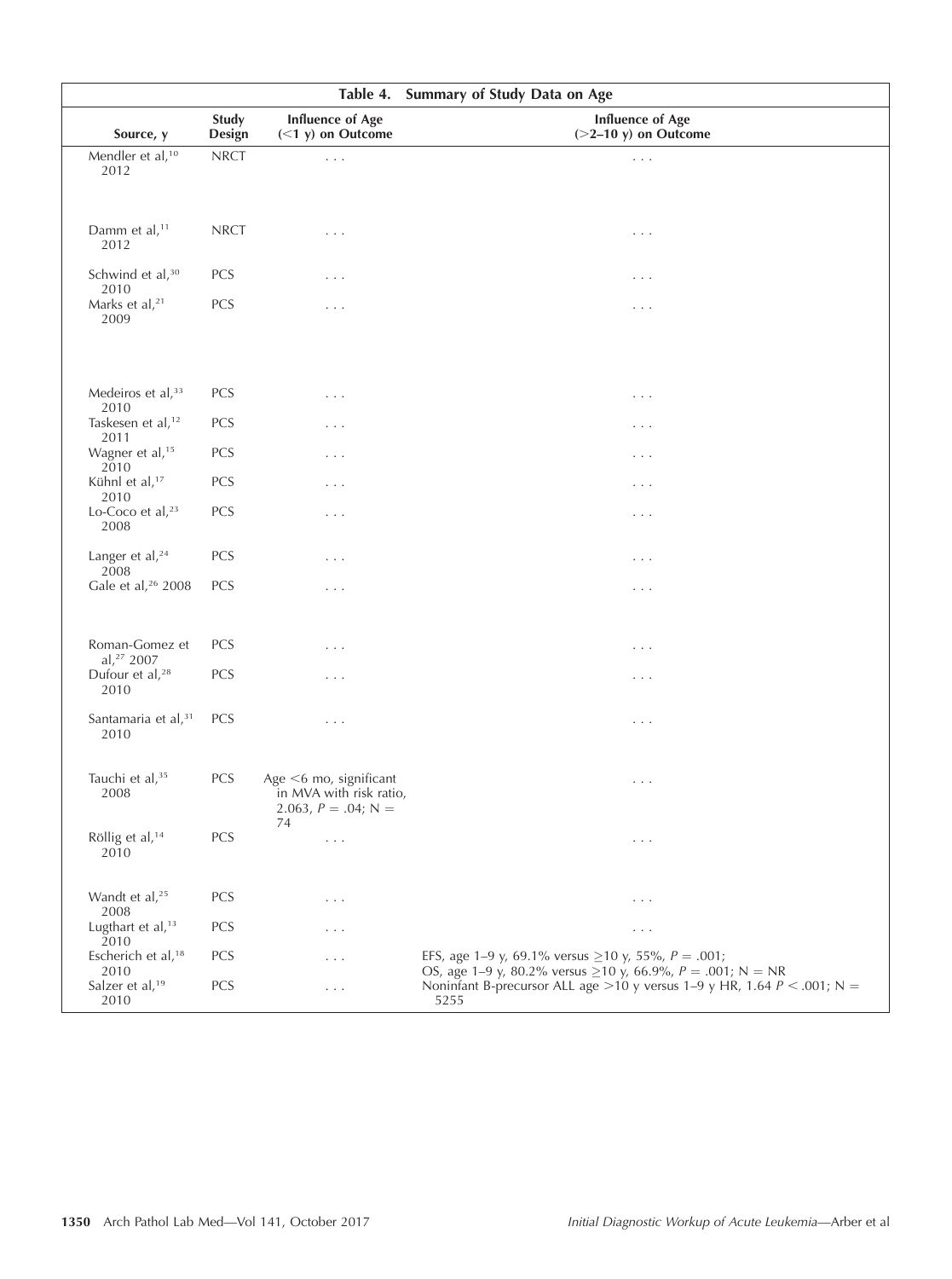|                                                                                                                                                                                            | Table 4. Extended                                                                                                                                                                                                                                    |                                                                                                                                 |
|--------------------------------------------------------------------------------------------------------------------------------------------------------------------------------------------|------------------------------------------------------------------------------------------------------------------------------------------------------------------------------------------------------------------------------------------------------|---------------------------------------------------------------------------------------------------------------------------------|
| <b>Influence of Age</b><br>$($ >10–20 y) on Outcome                                                                                                                                        | Influence of Age<br>$(>20-65 \text{ y})$ on Outcome                                                                                                                                                                                                  | <b>Influence of Age</b><br>$($ >65 y) on Outcome                                                                                |
| $\ldots$ .                                                                                                                                                                                 | Age group $\geq 60$ versus $\leq 60$ y for DFS: HR, 2.19<br>(95% Cl, 1.67-2.88) $P < .001$ ; for OS: HR, 2.46<br>(95% Cl, 1.93–3.15) $P < .001$ ; for CR: OR, .55<br>(95% Cl, .33–91) $P = .02$ ; N = 175 patients<br>were 18-59 y; 225 were 60-83 y | $\ldots$ .                                                                                                                      |
| .                                                                                                                                                                                          | In MVA, for OS, age above versus below the<br>median HR, 1.96 (95% Cl, 1.34–2.87), $P = .001$ ;<br>$N = 269$ patients were 16-60 y                                                                                                                   | .                                                                                                                               |
| $\cdots$                                                                                                                                                                                   | In MVA, in all patients for CR, age OR/HR, 0.36<br>$(95\% \text{ Cl}, 0.17-0.78) P = .01; N = 187$                                                                                                                                                   | .                                                                                                                               |
| Remission rates were higher in<br>younger patients (98% at ages 15-<br>19 y and 20-29 y; 93% at ages<br>30–39 y and 40–49 y; and 79% in<br>those 50 y and older) $P < .001$ ; N<br>$= 311$ | Remission rates were higher in younger patients<br>(98% at ages 20–29 y; 93% at 30–39 y and 40–<br>49 y; and 79% in 50 y and older) $P < .001$ ; N =<br>1192                                                                                         | .                                                                                                                               |
| $\cdots$                                                                                                                                                                                   | OS: HR for age >60 y, 2.4 (95% Cl, 2.1–2.8), $P \leq$<br>.01 [HR $> 1$ , worse OS]; N = 1344                                                                                                                                                         | $\cdots$                                                                                                                        |
| $\cdots$                                                                                                                                                                                   | OS for age $\leq 60$ y: HR, 1.02 (95% Cl, 1.01–1.03)<br>P < .001                                                                                                                                                                                     | .                                                                                                                               |
| .                                                                                                                                                                                          | OS (age above/below median): HR, 1.69 (95% CI,<br>1.21–2.35) $P = .01$ ; N = 275                                                                                                                                                                     | .                                                                                                                               |
| $\cdots$                                                                                                                                                                                   | HR for OS for age, $10-y$ increase, $1.5$ (95% CI,<br>1.3–1.8) $P < .001$ ; N = 368                                                                                                                                                                  | $\cdots$                                                                                                                        |
| $\cdots$                                                                                                                                                                                   | MVA for response to induction therapy: age.<br>increase by 1 y, HR, 0.98 (95% CI, 0.96-1.00), P<br>$= .03; N = 509$                                                                                                                                  | .                                                                                                                               |
| .                                                                                                                                                                                          | The OR of CR for age (10-y increase): OR, 0.47<br>$(95\% \text{ Cl}, 0.25-0.91), P = .02; N = 172$                                                                                                                                                   | $\cdots$                                                                                                                        |
| .                                                                                                                                                                                          | In MVA, for CR, age OR, 1.04 (95% CI, 1.02–1.06)<br>$P < .001$ ; for relapse-risk OR, 1.01 (95% CI,<br>1.01–1.02) $P < .001$ ; for OS OR, 1.02 (95% CI,<br>$1.01-1.03$ $P < .001$ ; N = 1425                                                         | .                                                                                                                               |
| $\cdots$                                                                                                                                                                                   | In MVA, age $>15$ y was a significant factor in DFS<br>in the global series ( $P = .01$ ); N = 100                                                                                                                                                   | .                                                                                                                               |
| .                                                                                                                                                                                          | Age (10-y increase) has HR, 1.35 (95% CI, 1.20–<br>1.53) $P < .001$ for OS; HR, 1.18 (95% CI, 1.07–<br>1.31) $P = .01$ for EFS; $N = NR$                                                                                                             | .                                                                                                                               |
| $\cdots$                                                                                                                                                                                   | $\cdots$                                                                                                                                                                                                                                             | Age $>65$ HR for OS, 3.2 (95% CI,<br>1.7–5.8) $P < .001$ ; HR for RFS, 2.7<br>$(95\% \text{ Cl}, 1.4-5.2) P = .01; N =$<br>127  |
| $\cdots$                                                                                                                                                                                   | $\cdots$                                                                                                                                                                                                                                             | $\cdots$                                                                                                                        |
| $\cdots$                                                                                                                                                                                   | In UVA, age $61-65$ versus age $>65$ was a<br>significant factor for DFS; $P = .04$ ; N = 909                                                                                                                                                        | Remission rates: In UVA, age 61–65<br>versus age $>65$ was a significant<br>factor for remission rates $P = .04$ ;<br>$N = 909$ |
| $\cdots$                                                                                                                                                                                   | Age $\leq$ 60 versus $>$ 60 y was a significant factor for<br>CR, EFS, and OS, all $P < .001$ ; N = 720                                                                                                                                              | $\cdots$                                                                                                                        |
| .                                                                                                                                                                                          | HR for OS for age (difference of 10 y), 1.23 (95%<br>CI, 1.19–1.27) $P < .001$ ; N = 288                                                                                                                                                             | .                                                                                                                               |
| $\cdots$                                                                                                                                                                                   | $\cdots$                                                                                                                                                                                                                                             | .                                                                                                                               |
| .                                                                                                                                                                                          | $\cdots$                                                                                                                                                                                                                                             | .                                                                                                                               |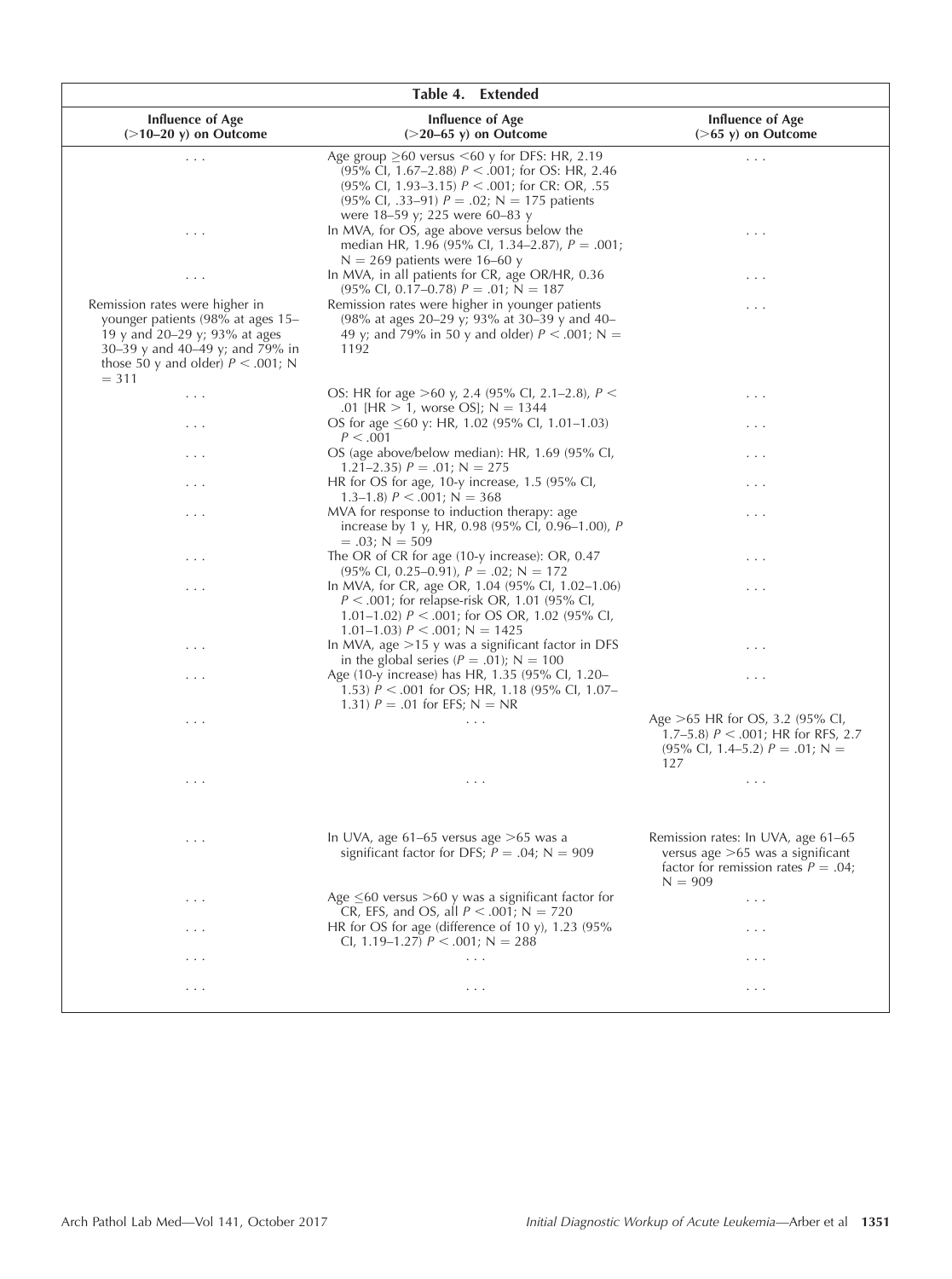|                                        |                 |                                         | Table 4. Continued                                                                                                                                                                                                                                                                                                                                                                                                                                                                                                                                                                                                                                                                                                                                                                                                                                                                                                                                                                                                                       |  |
|----------------------------------------|-----------------|-----------------------------------------|------------------------------------------------------------------------------------------------------------------------------------------------------------------------------------------------------------------------------------------------------------------------------------------------------------------------------------------------------------------------------------------------------------------------------------------------------------------------------------------------------------------------------------------------------------------------------------------------------------------------------------------------------------------------------------------------------------------------------------------------------------------------------------------------------------------------------------------------------------------------------------------------------------------------------------------------------------------------------------------------------------------------------------------|--|
| Source, y                              | Study<br>Design | Influence of Age<br>$(<1 y)$ on Outcome | Influence of Age<br>$(>=2-10 y)$ on Outcome                                                                                                                                                                                                                                                                                                                                                                                                                                                                                                                                                                                                                                                                                                                                                                                                                                                                                                                                                                                              |  |
| Pui et al, <sup>20</sup> 2010          | PCS             | .                                       | Study $11$ .-EFS at $10$ y:<br>$\langle 1 \rangle$ (N = 11), 45.5 $\pm$ 13.7 versus 1–9 y (N = 257), 735.5 $\pm$ 2.8 versus<br>$>10$ y (N = 90) 61.1 $\pm$ 5.1; P < .001<br>OS at 10 y: <1 y, 63.6 $\pm$ 13.6 versus 1–9 y, 80.2 $\pm$ 2.5 versus <10 y, 67.8<br>$\pm$ 4.9; $P = .01$<br>Study 12.-EFS at 10 y:<br>$(1 \times 1)$ (N = 8), 25 ± 12.5 versus 1–9 y (N = 128), 69.8 ± 4.1 versus >10 y<br>$(N = 52)$ 48 ± 6.9; $P = .001$<br>OS at y 10: <1 y, 50 $\pm$ 15.8 versus 1–9 y, 85.2 $\pm$ 3.1 versus >10 y, 67.2 $\pm$<br>6.5; $P = .01$<br>Study 13A.—EFS at 10 y: >1 y (N = 5) 20 $\pm$ 12.6 versus 1–9 y (N = 117),<br>$82 \pm 3.6$ versus >10 y (N = 43), 48.8 $\pm$ 7.4; P < .001<br>OS at 10 y: <1 y, 40 $\pm$ 17.9 versus 1–9 y, 86.3 $\pm$ 3.2 versus >10 y, 60.5 $\pm$<br>7.3; $P < .001$<br>Study 13B.—EFS at 10 y: <1 y (N = 10), 70.0 $\pm$ 13.6; 1–9 y (N = 161),<br>81.2 $\pm$ 3.3; >10 y, 70.9 $\pm$ 5.6; P = .08; OS at 10 y: <1 y, 70 $\pm$ 13.6, 1-<br>9 y, 89.3 $\pm$ 2.6, >10 y (73.5 $\pm$ 5.5; P = .004) |  |
| Scrideli et al, <sup>22</sup><br>2009  | PCS             | .                                       | 5-y EFS for 1–9 y, mean (SD) 80.2% (3.6) versus 70.5% (6.1) in >9 y; $P =$<br>$.02; N = 168$                                                                                                                                                                                                                                                                                                                                                                                                                                                                                                                                                                                                                                                                                                                                                                                                                                                                                                                                             |  |
| Groschel et al, <sup>16</sup><br>2010  | PCS             | .                                       | $\cdots$                                                                                                                                                                                                                                                                                                                                                                                                                                                                                                                                                                                                                                                                                                                                                                                                                                                                                                                                                                                                                                 |  |
| Damm et al, <sup>29</sup><br>2010      | PCS             | .                                       | .                                                                                                                                                                                                                                                                                                                                                                                                                                                                                                                                                                                                                                                                                                                                                                                                                                                                                                                                                                                                                                        |  |
| Seifert et al, <sup>32</sup><br>2009   | PCS             | .                                       | .                                                                                                                                                                                                                                                                                                                                                                                                                                                                                                                                                                                                                                                                                                                                                                                                                                                                                                                                                                                                                                        |  |
| Roman-Gomez<br>et al, 34 2009          | PCS             | $\cdots$                                | $\cdots$                                                                                                                                                                                                                                                                                                                                                                                                                                                                                                                                                                                                                                                                                                                                                                                                                                                                                                                                                                                                                                 |  |
| Moorman et al, <sup>36</sup><br>2012   | <b>PCS</b>      | .                                       | .                                                                                                                                                                                                                                                                                                                                                                                                                                                                                                                                                                                                                                                                                                                                                                                                                                                                                                                                                                                                                                        |  |
| Schneider et al, <sup>37</sup><br>2012 | <b>PCS</b>      | .                                       | .                                                                                                                                                                                                                                                                                                                                                                                                                                                                                                                                                                                                                                                                                                                                                                                                                                                                                                                                                                                                                                        |  |

Abbreviations: ALL, acute lymphoblastic leukemia; CR, complete remission; DFS, disease free survival; EFS, event free survival; HR, hazard ratio; MVA, multivariate analysis; . . ., not available; NR, not reported; NRCT, nonrandomized clinical trial; OR, odds ratio; OS, overall survival; PCS, prospective cohort study; RFS, relapse-free survival; UVA, univariate analysis.

The literature strongly supports the importance of some CBC parameters as independently significant prognostic indicators in AL. In AML, numerous studies show a significant effect of the WBC count on response to therapy, OS, and/or EFS ( $P \leq .05$ ) in all studies cited.<sup>††</sup> Similar results are reported in ALL.<sup>##</sup> In some reports of AL, the platelet count,<sup>§§</sup> hemoglobin level,<sup>30,116,117</sup> and the percentage of blasts<sup>14,103</sup> were also independent, significant factors in OS and EFS.

Public Comment Response to Statement 3.—There were 195 respondents, of whom,  $96.41\%$  (n = 188) agreed, and 3.59%  $(n = 7)$  disagreed with the statement. The reasons for the disagreement responses were not stated. The 31 written comments submitted generally offered strong endorsement for the statement. Some emphasized that the pathologist should review the specimen personally and not rely on

reported data; a few indicated the specimen review should be performed by the treating clinician. These comments were taken into consideration for the final draft of statement 3 that is presented in this article.

The knowledge gained from evaluation of the CBC and review of the PB provides information that is important for diagnostic, prognostic, and classification purposes. The evidence obtained from our SR strongly supports this statement, and opinions gathered during the open comment period were also supportive.

Refer to Table 5 for study data on CBCs.

Statement 4.—Strong Recommendation.—The treating clinician or pathologist should obtain a fresh BM aspirate for all patients suspected of AL, a portion of which should be used to make BM aspirate specimens for morphologic evaluation. If performed, the pathologist should evaluate an adequate BM trephine core biopsy, BM trephine touch preparations, and/or marrow clots, in conjunction with the BM aspirates.

Note.—If BM aspirate material is inadequate or if there is compelling clinical reason to avoid BM examination, PB may

<sup>††</sup> References 12–14, 16, 23, 24, 26, 29–31, 100–105, 109, 110, 113–123, 125–127, 129, 130.

<sup>‡‡</sup> References 17–21, 91, 106, 108, 111, 112, 124, 128.

<sup>§§</sup> References 11, 13, 15, 71, 101, 107, 111, 131.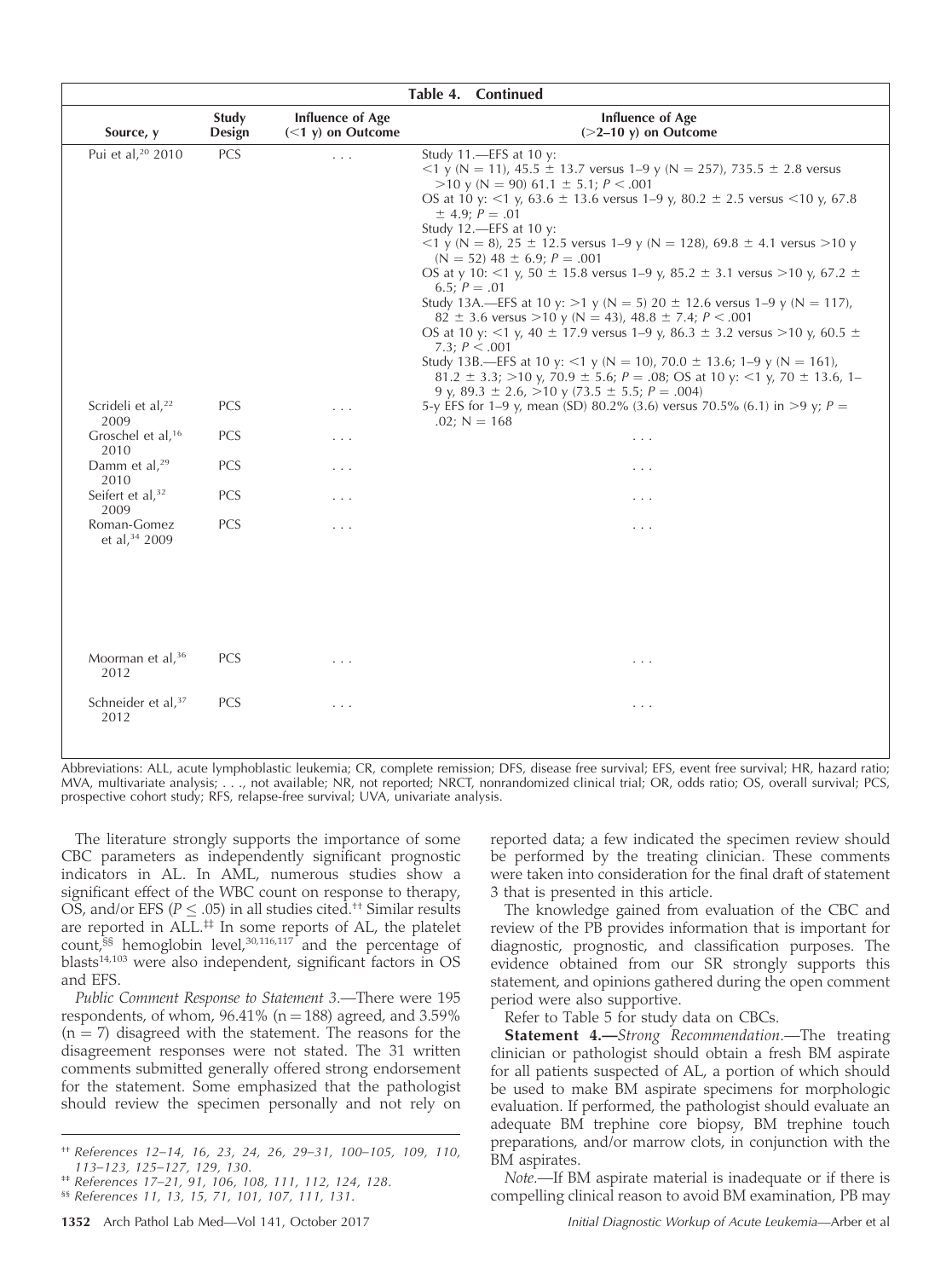| Table 4.<br><b>Continued, Extended</b>                                   |                                                                                                           |                                                  |  |  |
|--------------------------------------------------------------------------|-----------------------------------------------------------------------------------------------------------|--------------------------------------------------|--|--|
| <b>Influence of Age</b><br>$($ >10-20 y) on Outcome                      | <b>Influence of Age</b><br>$($ >20-65 y) on Outcome                                                       | <b>Influence of Age</b><br>$($ >65 y) on Outcome |  |  |
| .                                                                        | .                                                                                                         | .                                                |  |  |
|                                                                          |                                                                                                           |                                                  |  |  |
|                                                                          |                                                                                                           |                                                  |  |  |
|                                                                          |                                                                                                           |                                                  |  |  |
|                                                                          |                                                                                                           |                                                  |  |  |
|                                                                          |                                                                                                           |                                                  |  |  |
|                                                                          |                                                                                                           |                                                  |  |  |
|                                                                          |                                                                                                           |                                                  |  |  |
|                                                                          |                                                                                                           |                                                  |  |  |
|                                                                          |                                                                                                           |                                                  |  |  |
| $\cdots$                                                                 | $\cdots$                                                                                                  | $\cdots$                                         |  |  |
| $\cdots$                                                                 | OR for OS, 1.40 (95% Cl, 1.27–1.54) $P < .001$ ; N<br>$= 1382$                                            | .                                                |  |  |
| .                                                                        | In MVA for OS, age above versus below median                                                              | .                                                |  |  |
| $\cdots$                                                                 | HR, 1.91 (95% CI, 1.3–2.81) $P = .001$ ; N = 249<br>OR for CR, 0.587, $P = .01$ ; DFS, 2.14, $P < .001$ ; | .                                                |  |  |
| MVA showed age $>15$ y was an                                            | OS, 1.85, $P < .001$ ; N = 1455<br>$\cdots$                                                               | .                                                |  |  |
| independent prognostic factor in<br>predicting DFS ( $P = .001$ ) and OS |                                                                                                           |                                                  |  |  |
| $(P = .001)$ in the global series;                                       |                                                                                                           |                                                  |  |  |
| $N = 353$ patients were 0.3-82 y. Of<br>those, 179 were children (median |                                                                                                           |                                                  |  |  |
| age, 5 y; range, $0.3-14$ y), and<br>174 adults (median age, 29 y;       |                                                                                                           |                                                  |  |  |
| range, $15-82$ y)                                                        |                                                                                                           |                                                  |  |  |
| $\cdots$                                                                 | In MVAs, age HR, 1.02 (95% CI, 1.00–1.03) $P =$<br>.01; for OS HR, 1.02 (95% Cl, 1.01-1.04) $P =$         | $\cdots$                                         |  |  |
| .                                                                        | .001; N = 454 patients were between 15–65 y<br>Cox regression model for OS showed: Age, $+10$ y:          | .                                                |  |  |
|                                                                          | HR, 1.4 (95% Cl, 1.2–1.5) $P < .001$ ; RFS HR,<br>1.2 (95% Cl, 1.1–1.4) $P < .001$ ; N = 648              |                                                  |  |  |
|                                                                          | patients were 17-85 y                                                                                     |                                                  |  |  |

be used for diagnosis and ancillary studies if sufficient numbers of blasts are present. If a BM aspirate is unobtainable, touch-imprint preparations of a core biopsy should be prepared and evaluated, and an additional core biopsy may be submitted, unfixed, in tissue culture medium for disaggregation for flow and genetic studies. Optimally, the same physician should interpret the BM aspirate specimens and the core biopsy specimens, or the interpretations of these specimens should be correlated if performed by different physicians.

Numerous studies confirm the utility of BM aspirate specimens in the diagnosis of AL. The BM aspirate is the optimal specimen for both blast enumeration and dysplasia assessment for the myeloid and erythroid lineages.<sup>132</sup> The confirmation of a blast percentage of at least 20% in blood or BM is a WHO requirement for AL diagnosis.<sup>132</sup> A manual differential cell count performed on BM aspirate specimens is the standard procedure for blast enumeration.

An adequate BM trephine core biopsy provides essential diagnostic information in patients with AL, including overall cellularity, assessment of residual hematopoietic cells, extent of leukemia effacement of the BM as well as distinctive features that could affect treatment response, such as necrosis and fibrosis.132–138 In addition, numerous special

stains can be performed on a BM core biopsy section that can provide both diagnostic and prognostic information in patients with AL.<sup>132,135-138</sup> The breadth of potential stains includes numerous immunohistochemical stains and some in situ hybridization stains (ones not adversely affected by decalcification), and DNA-based molecular studies can also be performed on the BM core or on clot biopsy sections. Core biopsy sections assume a greater role in leukemia diagnosis when an adequate BM aspirate is not obtained.

Adequacy of the BM trephine core biopsy specimen has been assessed in several studies. In general, an intact core biopsy specimen that is 1 cm or larger is considered optimal for diagnosis.133–135,137,139 This specimen cannot consist largely of cortical or subcortical regions but, instead, must contain intact hematopoietic regions of the BM.

Touch preparations of the BM core biopsy can potentially facilitate the AL diagnosis in a variety of ways.132–135,138 Because the touch preparations can be readily prepared before the BM core biopsy specimen is placed in fixative, they should be made every time a BM core biopsy is obtained. The cells in those touch preparations can be evaluated by Wright-Giemsa stain; differential cell counts can be performed as well as dysplasia assessment.<sup>132-134,138</sup> In addition, these touch-preparation slides can be used for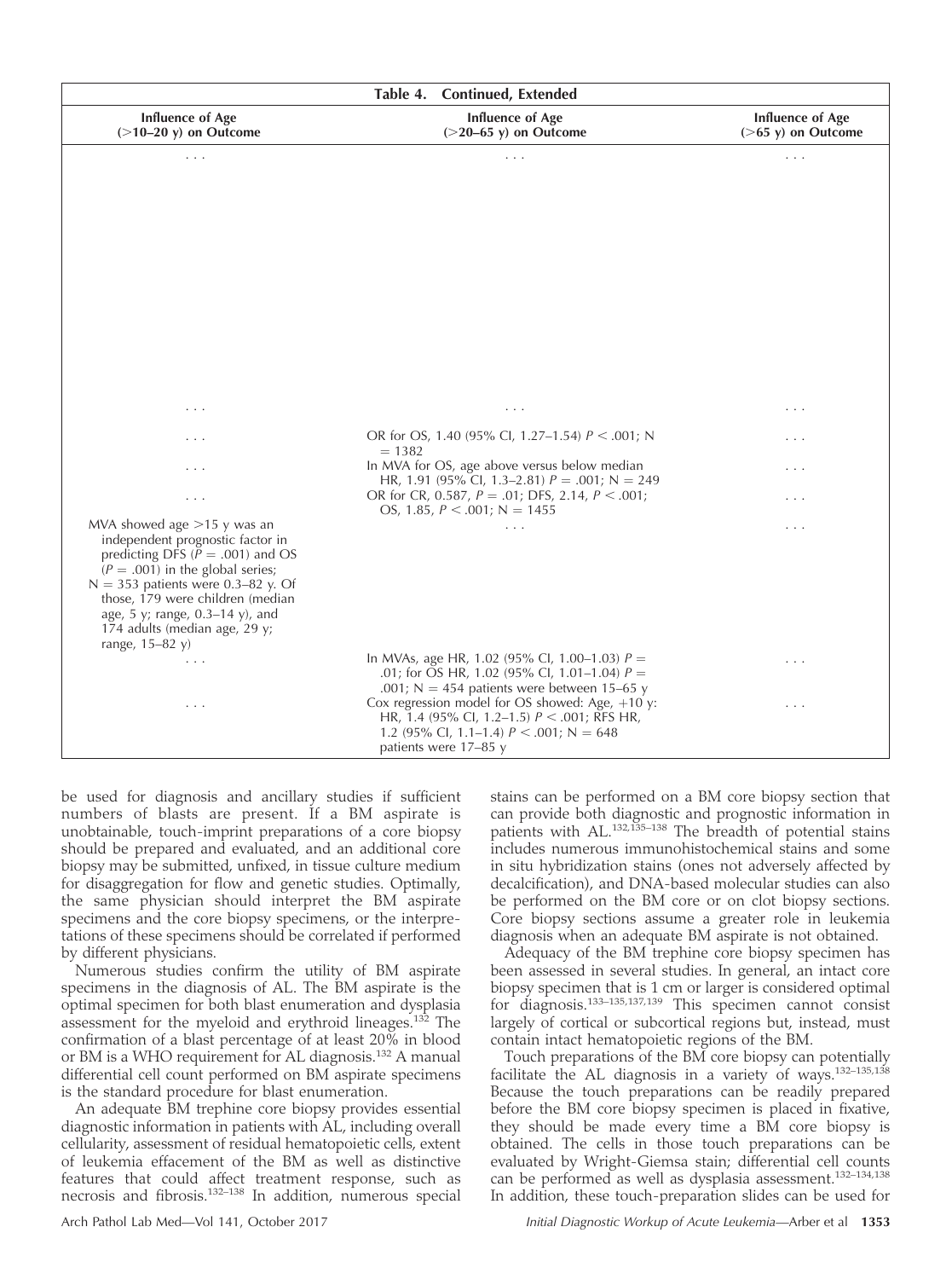| Summary of Study Data for Complete Blood Cell (CBC) Counts<br>Table 5. |                 |                                                                                                                                                                                                                                            |                                                                                                                                                                                                                                                                                                                                                                                                                     |
|------------------------------------------------------------------------|-----------------|--------------------------------------------------------------------------------------------------------------------------------------------------------------------------------------------------------------------------------------------|---------------------------------------------------------------------------------------------------------------------------------------------------------------------------------------------------------------------------------------------------------------------------------------------------------------------------------------------------------------------------------------------------------------------|
| Source, y                                                              | Study<br>Design | <b>Blood Blasts Influence</b><br>on Outcome, %                                                                                                                                                                                             | <b>WBC Count Influence on Outcome</b>                                                                                                                                                                                                                                                                                                                                                                               |
| Lange et al, <sup>113</sup><br>2008                                    | <b>RCT</b>      | $\cdots$                                                                                                                                                                                                                                   | 5-y EFS.—WBC $\times$ 1000/mm <sup>3</sup> <50, 45 ± 4; 50–100, 33 ±<br>9; $>100$ , 32 $\pm$ 8; $P < .001$<br>5-y OS.-WBC × 1000/mm <sup>3</sup> <50, 56 ± 4; 50-100, 47 ±<br>10; $>100$ , 41 $\pm$ 8; $P < .001$ ; N = 143/900                                                                                                                                                                                     |
| Schneider et al, <sup>117</sup><br>2009                                | <b>RCT</b>      | $\cdots$                                                                                                                                                                                                                                   | CR, OR, 0.53; $P < .001$                                                                                                                                                                                                                                                                                                                                                                                            |
| Oudot et al, $111$<br>2008                                             | <b>NRCT</b>     | $\cdots$                                                                                                                                                                                                                                   | Patients with CR after induction: WBC $\times$ 1000/mm <sup>3</sup> <10,<br>47%; 10-50, 31%; 50-100, 9%; >100, 13%; $P = .001$ ;<br>$N = 1333/1386$                                                                                                                                                                                                                                                                 |
| Aricò et al, <sup>112</sup><br>2008                                    | <b>NRCT</b>     | $\cdots$                                                                                                                                                                                                                                   | 5-y EFS.—WBC $\times$ 1000/mm <sup>3</sup> <20, 79.3 $\pm$ 1.2; 20–100,<br>74.5 $\pm$ 2.1; >100, 58.1 $\pm$ 3.7; HR, 0.70; P = .01; N =<br>177/1744                                                                                                                                                                                                                                                                 |
| Damm et al, <sup>11</sup><br>2012                                      | <b>NRCT</b>     | $\cdots$                                                                                                                                                                                                                                   | $\ldots$ .                                                                                                                                                                                                                                                                                                                                                                                                          |
| Schwind et al, <sup>131</sup><br>2011                                  | <b>NRCT</b>     | $\cdots$                                                                                                                                                                                                                                   | OR/HR, 1.22 (range, 1.09–1.35) for each 2-fold increase                                                                                                                                                                                                                                                                                                                                                             |
| Gaidzik et al, <sup>100</sup><br>2011                                  | <b>PCS</b>      | $\cdots$                                                                                                                                                                                                                                   | EFS.—Log <sub>10</sub> WBC: HR, 1.25 (95% Cl, 1.09–1.44) $P = .002$<br>RFS.—Log <sub>10</sub> WBC: HR, 1.459 (95% Cl, 1.20–1.770); $P =$<br>.001                                                                                                                                                                                                                                                                    |
| Metzeler et al, <sup>101</sup><br>2011                                 | <b>PCS</b>      | $\cdots$                                                                                                                                                                                                                                   | OS.—Log <sub>10</sub> WBC: HR, 1.45 (95% CI, 1.24–1.69); $P = .001$<br>EFS.—HR, 1.23; $P < .001$<br>CR. — OR, 0.71; P < .001<br>DFS.—HR, 1.37; $P < .001$ ; N = 427, 104 versus 323; 418<br>included in this analysis                                                                                                                                                                                               |
| Taskesen et al, <sup>12</sup>                                          | <b>PCS</b>      | $\cdots$                                                                                                                                                                                                                                   | OS.—HR, 1.35 (95% CI, 1.12–1.62); $P < .001$ ; N = 1182,                                                                                                                                                                                                                                                                                                                                                            |
| 2011<br>Montesinos et                                                  | <b>PCS</b>      | $\ldots$                                                                                                                                                                                                                                   | 1031 versus 60 versus 91; (1143 included in this analysis)<br>$P = .03$ , N = 651; 72 versus 579                                                                                                                                                                                                                                                                                                                    |
| al, 102 2011<br>Stölzel et al, <sup>103</sup>                          | <b>PCS</b>      | $OS - P = .04$ ; HR, 1.47 (95% CI                                                                                                                                                                                                          | OS.— $P = 0.07$ for all patients, but $P < 0.01$ for those $\leq 60$ y;                                                                                                                                                                                                                                                                                                                                             |
| 2011<br>Kayser et al, <sup>71</sup><br>2011                            | <b>PCS</b>      | 1.01-2.13); $N = 233$ versus 72<br>$\ldots$                                                                                                                                                                                                | $N = 305$ ; 233 versus 72<br>$\cdots$                                                                                                                                                                                                                                                                                                                                                                               |
| Tallman et al, <sup>104</sup><br>2010                                  | <b>PCS</b>      | $\cdots$                                                                                                                                                                                                                                   | OS.—high versus low WBC: HR, 2.38 (95% CI, 1.71–3.32)<br>P < .001                                                                                                                                                                                                                                                                                                                                                   |
| Lugthart et al, <sup>13</sup><br>2010                                  | PCS             | $\cdots$                                                                                                                                                                                                                                   | DFS.—HR, 2.70 (95% CI, 1.88–3.88) $P < .001$<br>Median, Group A.—inv $(3)/t(3;3) = 14.8$<br>Group B.—t $(3q26) = 7.2$<br>Group C.—t $(3q21) = 14.6$<br>Group D.—Other $3q = 4.9$ ; N = 288                                                                                                                                                                                                                          |
| Röllig et al, $14$<br>2010                                             | <b>PCS</b>      | Median, $N = 906$<br>BM blasts d 15.—CR, $\leq 10\%$ ,<br>58.6% versus > 10%, 46.9%, $P <$<br>.005; median, DFS, $\leq$ 10%, 0.69<br>versus $>10\%$ , 0.98, $P = .51$ ;<br>median OS, $\leq 10\%$ , 0.81 versus<br>$>10\%$ , 0.71, $P=.37$ | OS.—HR = $1.25$ (95% Cl, 1.16–1.34) $P < .001$<br>Median, $N = 906$ ; WBC $\times$ 1000/mm <sup>3</sup> outcomes:<br>CR, $\leq$ 20 $\times$ 1000/mm <sup>3</sup> , 53.6% versus >20 $\times$ 10 <sup>9</sup> /L, 44%, P<br>= .005; median DFS, $\leq$ 20 $\times$ 1000/mm <sup>3</sup> , 0.95 versus<br>$>$ 20 $\times$ 1000/mm <sup>3</sup> , 0.55, P = .01; median OS, <20, 0.90<br>versus > 20, 0.56, $P < .001$ |
| Ho et al, <sup>105</sup> 2010                                          | <b>PCS</b>      | $\cdots$                                                                                                                                                                                                                                   | Median, WT1 mutant = $35 \times 1000$ /mm <sup>3</sup> WT1 WT, 20.5 $\times$<br>$1000/mm^3$ ; N = 388<br>EFS for WBC count >50 versus less, HR, 1.32 (95% CI,<br>1.13–1.56) $P < .001$                                                                                                                                                                                                                              |
| Wagner et al, <sup>15</sup><br>2010                                    | <b>PCS</b>      | .                                                                                                                                                                                                                                          | $\sim$ $\sim$ $\sim$                                                                                                                                                                                                                                                                                                                                                                                                |
| Groschel et al, <sup>16</sup>                                          | <b>PCS</b>      | .                                                                                                                                                                                                                                          | Median, $Log_{10}$ (WBC); N = 1382                                                                                                                                                                                                                                                                                                                                                                                  |
| 2010<br>Kühnl et al, <sup>17</sup><br>2010                             | <b>PCS</b>      | .                                                                                                                                                                                                                                          | OS.—OR, 1.52 (95% CI, 1.35–1.70) $P < .001$<br>OS.-OR, 1.52 (95% CI, 1.35-1.70) $P < .001$ ; N = 368<br>OS.—HR for WBC > 30, 3.9 (95% Cl, 2.2–6.9) $P < .001$                                                                                                                                                                                                                                                       |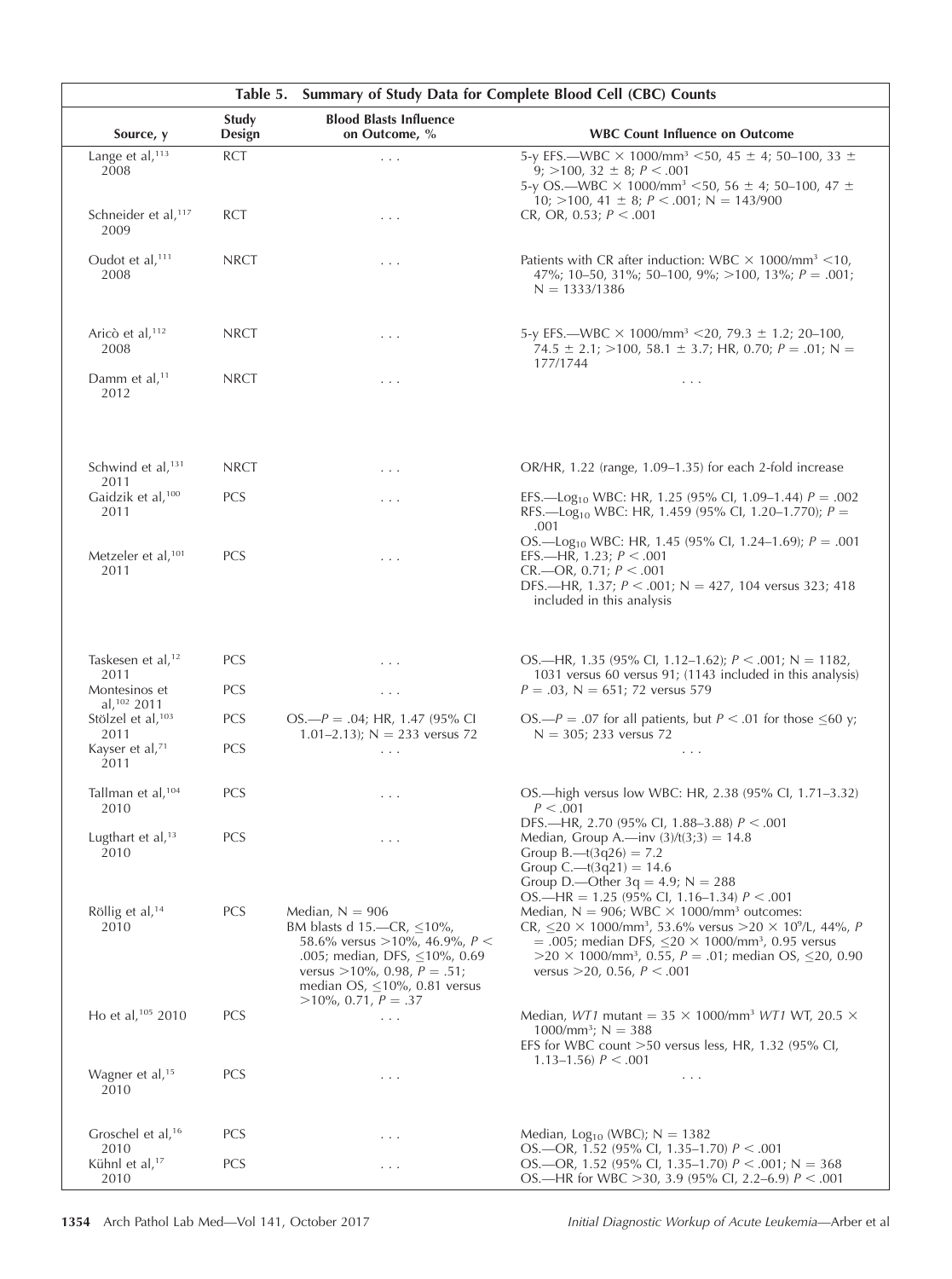|                                                                    |                                                                                                                                                             | Table 5. Extended                                                               |                                                                                                                                                                                                                                                              |
|--------------------------------------------------------------------|-------------------------------------------------------------------------------------------------------------------------------------------------------------|---------------------------------------------------------------------------------|--------------------------------------------------------------------------------------------------------------------------------------------------------------------------------------------------------------------------------------------------------------|
| <b>Hgb Influence</b><br>on Diagnosis                               | <b>Hgb Influence</b><br>on Outcome                                                                                                                          | <b>Platelet Count Influence</b><br>on Diagnosis                                 | <b>Platelet Count Influence</b><br>on Outcome                                                                                                                                                                                                                |
| $\sim$ $\sim$ $\sim$                                               | $\cdots$                                                                                                                                                    | $\cdots$                                                                        | $\cdots$                                                                                                                                                                                                                                                     |
| $\cdots$                                                           | $P < .05$ ; median, 92;<br>CR, $P = NS$ , NR; blast clearance, P<br>$=$ NS, NR                                                                              | $\cdots$                                                                        | $P < .05$ ; median, 58;<br>CR, $P = NS$ , NR; blast clearance, $P =$<br>NS, NR                                                                                                                                                                               |
| .                                                                  | Patients with CR after induction:<br>$<$ 10 000 mg/dL, 62.5% versus<br>$>10000$ mg/dL, 18.5% versus<br>undetermined, 19%; $P = NS$ , NR;<br>$N = 1333/1386$ | $\cdots$                                                                        | $\cdots$                                                                                                                                                                                                                                                     |
| $\cdots$                                                           | $\cdots$                                                                                                                                                    | $\sim$ $\sim$ $\sim$                                                            | $\cdots$                                                                                                                                                                                                                                                     |
| $\cdots$                                                           | $\cdots$                                                                                                                                                    | $\cdots$                                                                        | Median in ID1, low, 45; ID1, high, 60;<br>in MVA for OS, platelet count<br>below versus above median HR,<br>1.56 (95% Cl, 1.07–2.27), $P = .02$ ;<br>for RFS HR, 1.56 (95% Cl, 1.07-<br>2.30), $P = .022$ ; $N = 269$<br>OR/HR, 1.15 (range, 1.05-1.25) each |
| $\cdots$                                                           | $\cdots$                                                                                                                                                    | $\cdots$                                                                        | 50-unit increase                                                                                                                                                                                                                                             |
| .                                                                  | .                                                                                                                                                           | $\cdots$                                                                        | $\cdots$                                                                                                                                                                                                                                                     |
| .                                                                  | $\cdots$                                                                                                                                                    | $\cdots$                                                                        | 50-unit increase associated with<br>EFS.—HR, 1.09; $P = .01$ ; OR, 0.83<br>$CR. - P = .02$<br>DFS.— $P = .56$ ; N = 427, 104 versus<br>323; 418 included in this analysis                                                                                    |
|                                                                    |                                                                                                                                                             |                                                                                 | of patients with $TET2wt$ versus<br>$TET2$ <sup>mut</sup>                                                                                                                                                                                                    |
| $\cdots$                                                           | $\cdots$                                                                                                                                                    | $\cdots$                                                                        | $\cdots$                                                                                                                                                                                                                                                     |
| .                                                                  | $\cdot$ $\cdot$ $\cdot$                                                                                                                                     | .                                                                               | $\cdot$ $\cdot$ $\cdot$                                                                                                                                                                                                                                      |
| $\cdots$                                                           | .                                                                                                                                                           | $\ldots$ .                                                                      | $\cdots$                                                                                                                                                                                                                                                     |
| Median, t-AML: 9.4 mg/<br>dL versus de novo<br>AML: 9.1; $P = .04$ | .                                                                                                                                                           | Median, t-AML: 50.5 $\times$<br>$1000/mm3$ versus de<br>novo AML: 55; $P = .02$ | $\cdots$                                                                                                                                                                                                                                                     |
| $\sim$ $\sim$ $\sim$                                               | .                                                                                                                                                           | $\sim$ $\sim$ $\sim$                                                            | $\cdot$ $\cdot$ $\cdot$                                                                                                                                                                                                                                      |
| $\ldots$ .                                                         | $\cdots$                                                                                                                                                    | $\ldots$ .                                                                      | Median, Group A.-144; Group B.-<br>55; Group C.-117; Group D.-65;<br>$N = 288$                                                                                                                                                                               |
|                                                                    |                                                                                                                                                             |                                                                                 | OS.-HR, 0.84 (95% CI, 0.74-0.94) P<br>$=.01$                                                                                                                                                                                                                 |
| $\sim$ $\sim$ $\sim$                                               | $\cdots$                                                                                                                                                    | $\cdots$                                                                        | $\ldots$ .                                                                                                                                                                                                                                                   |
|                                                                    |                                                                                                                                                             |                                                                                 |                                                                                                                                                                                                                                                              |
| $\cdots$                                                           | $\cdots$                                                                                                                                                    | $\sim$ $\sim$ $\sim$                                                            | $\ldots$ .                                                                                                                                                                                                                                                   |
| $\cdots$                                                           | $\cdots$                                                                                                                                                    | $\ldots$ .                                                                      | Median, IDH1 SNP <sup>-</sup> , 53; IDH1 SNP <sup>+</sup> ,<br>47.5; $N = 275$ ; OS: HR, 0.70<br>(platelets above versus below<br>median); 95% CI, 0.50–0.98; $P = .04$                                                                                      |
| $\cdots$                                                           | $\cdot$ $\cdot$ $\cdot$                                                                                                                                     | $\cdots$                                                                        | $\ldots$                                                                                                                                                                                                                                                     |
| .                                                                  | $\cdot$ $\cdot$ $\cdot$                                                                                                                                     | $\cdots$                                                                        | $\cdot$ $\cdot$ $\cdot$                                                                                                                                                                                                                                      |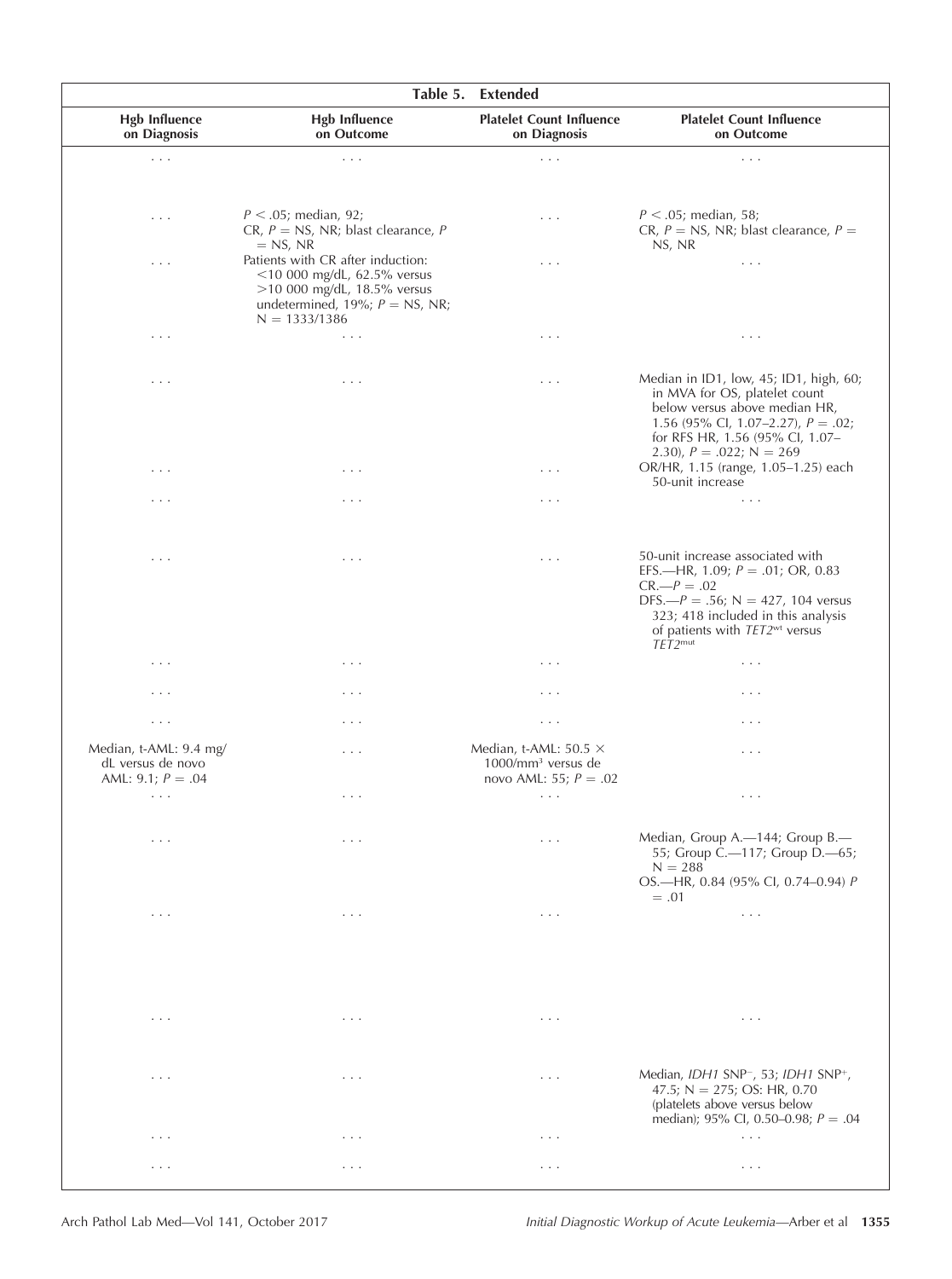|                                           |                 | Table 5.                                       | <b>Continued</b>                                                                                                                                                                                                                              |
|-------------------------------------------|-----------------|------------------------------------------------|-----------------------------------------------------------------------------------------------------------------------------------------------------------------------------------------------------------------------------------------------|
| Source, y                                 | Study<br>Design | <b>Blood Blasts Influence</b><br>on Outcome, % | <b>WBC Count Influence on Outcome</b>                                                                                                                                                                                                         |
| Escherich et al, <sup>18</sup><br>2010    | PCS             | $\cdots$                                       | WBC $\times$ 1000/mm <sup>3</sup> outcomes:<br>EFS.—WBC < 50, 64.9% versus $\geq$ 50, 57.2%, P = .001<br>$OS$ —WBC < 50, 80% versus > 50, 68.1%, $P = .001$ ; N =<br>1429/1818                                                                |
| Salzer et al, <sup>19</sup><br>2010       | <b>PCS</b>      | .                                              | Infant ALL.—WBC 50-100 versus <50 HR, 2.13 $P = .01$ ;<br>Noninfant B-precursor ALL.-WBC 10-50 versus <10<br>HR, 1.43, $P < .001$ ; for T-ALL: $P = .004$<br>Infant ALL.—n = $148$ ;<br>B-precursor ALL.— $n = 4959$ ; T-cell ALL.— $n = 705$ |
| Schmiegelow et<br>al, $91\overline{2}010$ | PCS             | .                                              | Patients in ALL-92 study and ALL-2000 study with higher<br>WBC had poorer survival rates; EFS and OS, both $P \leq$<br>.001 for both studies; $N = 1645$ for ALL-92 study; $N =$<br>358 for ALL-2000 study                                    |
| Pui et al, <sup>20</sup> 2010             | <b>PCS</b>      | .                                              | WBC was a significant factor in studies 11, 12, and 13B for<br>EFS and for studies 11 and 13B for OS                                                                                                                                          |
| Marks et al, $21$<br>2009                 | <b>PCS</b>      | .                                              | For patients with T-cell, there was not a significant trend for<br>diagnostic WBC to affect OS, although the 96 patients<br>$(27%)$ with a WBC >100 did have poorer OS at 5 y than<br>patients with a WBC <100 had, $P = .03$ ; N = 1476      |
| Metzeler et al, <sup>107</sup><br>2009    | <b>PCS</b>      | .                                              | $\cdots$                                                                                                                                                                                                                                      |
| Karrman et al, <sup>108</sup><br>2009     | <b>PCS</b>      | .                                              | Median, 66.5; $N = 248$ ; probability of EFS in WBC count<br><200 versus $\geq$ 200, 0.67 versus 0.41, $P < .001$ ;<br>probability of OS, 0.73 versus 0.41; $P < .001$                                                                        |
| Gaidzik et al, <sup>109</sup><br>2009     | <b>PCS</b>      | .                                              | WBC/MLL-PTD: RFS.—HR, 1.55; OS.—HR, 1.58; $P < .05$<br>for both                                                                                                                                                                               |
| Virappane et al, <sup>110</sup><br>2008   | <b>PCS</b>      | .                                              | CR.—HR, 1.01 (1.01–1.02) $P < .001$ ; OS.—HR, 1.00<br>$(1.00-1.00) P < .001$                                                                                                                                                                  |
| Lo-Coco et al, <sup>23</sup><br>2008      | <b>PCS</b>      | .                                              | MVA for DFS.—WBC >50 HR, 1.82 (95% CI, 1.23–2.70),<br>$P = .01$ ; the analysis of prognostic factors for DFS was<br>carried out in 269 patients who achieved CR                                                                               |
| Langer et al, $^{24}$<br>2008             | <b>PCS</b>      | .                                              | Median, 26.1 (range, 0.8-295); log <sub>2</sub> continuous, 2-fold<br>increase in HR, 2.14, $P = .01$ ; N = 172                                                                                                                               |
| Gale et al, <sup>26</sup> 2008            | <b>PCS</b>      | $\cdots$                                       | Median, 21.9; MVA for CR, WBC.--OR, 1.007 (95% CI,<br>1.004–1.009) $P < .001$ ; for OS.—OR, 1.002 (95% CI,<br>1.001–1.003) $P < .001$ ; N = 1425                                                                                              |
| Yanada et al, <sup>114</sup><br>2007      | <b>PCS</b>      | .                                              | OR, 3.61 (range, 1.14–11.4), $P = .03$ ; compared 20 $\times$<br>1000/mm <sup>3</sup> or higher versus $<$ 20 $\times$ 1000/mm <sup>3</sup> (higher<br>WBC associated with severe hemorrhage)                                                 |
| Damm et al, $29$<br>2010                  | PCS             | $\cdots$                                       | WT1 (AG/GG) group, 24.9; WT1 (AA) group, 26.6; in MVA<br>for RFS, WBC count above versus below median HR,<br>1.56 (95% Cl, 1.04–2.35); $P = .03$ ; N = 249                                                                                    |
| Pabst et al, <sup>115</sup><br>2009       | <b>PCS</b>      | .                                              | HR, 1.38 for OS; and 1.35 for DFS for WBC $> 20 \times 1000/$<br>mm <sup>3</sup> compared with $\leq$ 20 $\times$ 1000/mm <sup>3</sup>                                                                                                        |
| Marcucci et al, <sup>116</sup><br>2008    | <b>PCS</b>      | .                                              | CEBPA mutation associated with longer EFS after adjusting<br>for WBC $(P=.03)$                                                                                                                                                                |
| Paschka et al, <sup>118</sup><br>2008     | <b>PCS</b>      | .                                              | $50.9 \times 1000$ /mm <sup>3</sup> for <i>WT1</i> mutated versus 23.8 for<br>unmutated; on MVA $log2$ 2-fold increase had HR, 1.9; P<br>$= .04; N = 186$                                                                                     |
| Damm et al, <sup>119</sup><br>2011        | <b>PCS</b>      | .                                              | $>$ 25 $\times$ 1000/mm <sup>3</sup> versus $<$ 25 $\times$ 1000/mm <sup>3</sup> : HR, 1.6<br>(range, 1.03–2.38), $P = .04$                                                                                                                   |
| Becker et al, <sup>120</sup><br>2010      | <b>PCS</b>      | .                                              | Median NPM1 mutated.—26.2; NPM1 WT, 7.0; WBC,<br>each 50 unit increase.—OR for CR, 0.43, $P = .001$ ; HR<br>for DFS, 1.78, $P = .01$ ; HR for OS, 1.19, $P = .01$                                                                             |
| Rubnitz et al, <sup>121</sup><br>2007     | <b>PCS</b>      | .                                              | EFS HR for WBC > 50, 1.57 (95% CI, 1.02–2.43), $P = .04$ ;<br>$N = 191$                                                                                                                                                                       |
| Schwind et al, <sup>30</sup><br>2010      | PCS             | .                                              | Median, 27.9; in MVA, in all patients for WBC, OS HR,<br>1.37 (95% CI, 1.13–1.67), $P = .01$ ; N = 187                                                                                                                                        |
| Santamaria et al, <sup>31</sup><br>2010   | <b>PCS</b>      | .                                              | Median, 14.0 (range, 0.2–337); WBC > 50 HR for OS, 1.7<br>$(95\% \text{ Cl}, 1.1-2.8), P = .03; N = 127$                                                                                                                                      |
| Jiao et al, <sup>122</sup> 2009           | <b>PCS</b>      | .                                              | Median, 10.7; in UVA for OS, WBC $\geq$ 1000/mm <sup>3</sup> versus<br>$\langle$ 1000/mm <sup>3</sup> HR, 1.61 (95% Cl, 1.00–2.60) P = .05; N =<br>118                                                                                        |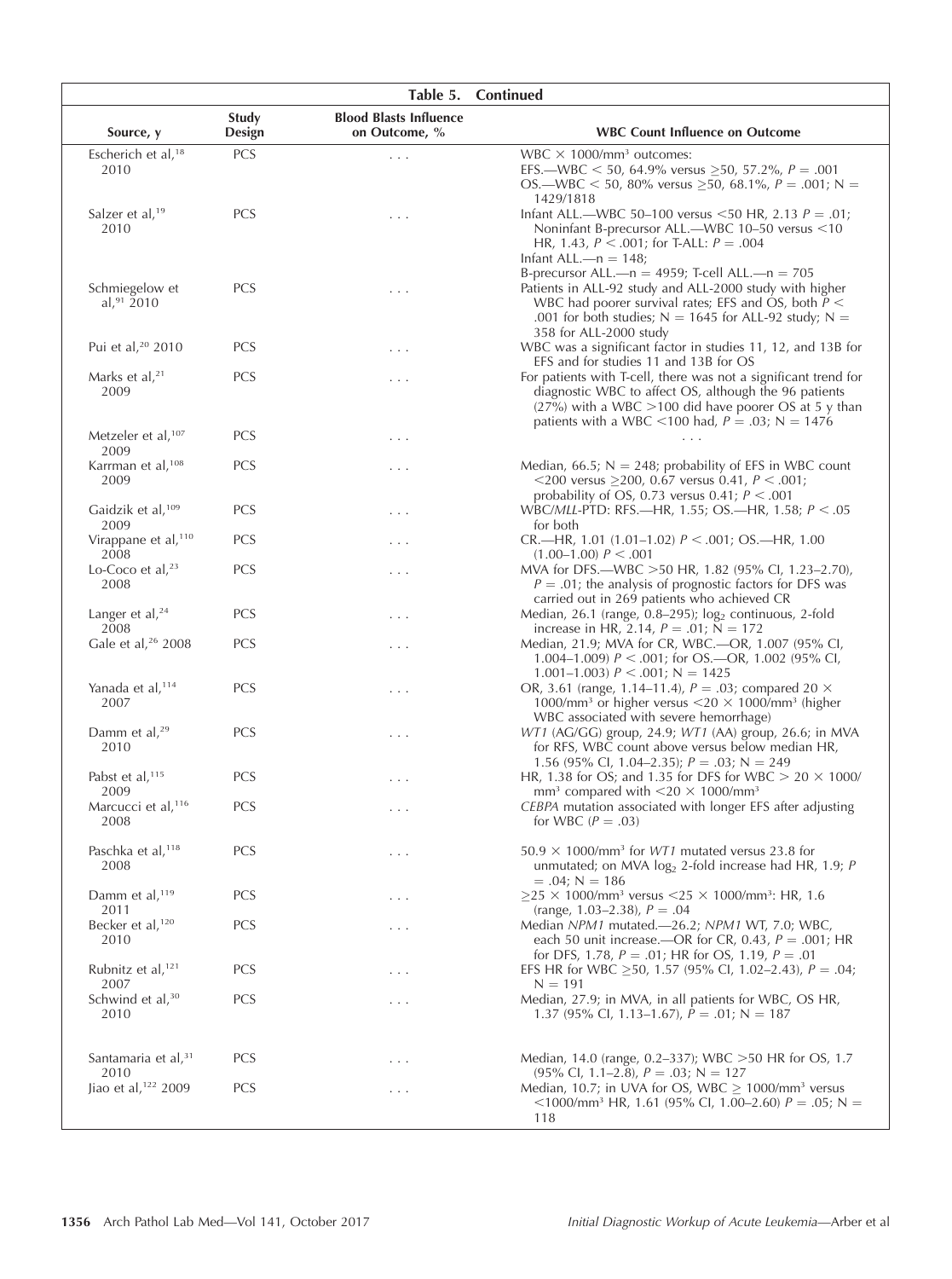|                                      | Table 5.                                                                                                                            | Continued, Extended                             |                                                           |
|--------------------------------------|-------------------------------------------------------------------------------------------------------------------------------------|-------------------------------------------------|-----------------------------------------------------------|
| <b>Hgb Influence</b><br>on Diagnosis | <b>Hgb Influence</b><br>on Outcome                                                                                                  | <b>Platelet Count Influence</b><br>on Diagnosis | <b>Platelet Count Influence</b><br>on Outcome             |
| $\sim$ $\sim$ $\sim$                 | $\sim$ $\sim$ $\sim$                                                                                                                | $\ldots$ .                                      | $\Box$ .                                                  |
| $\ldots$ .                           | $\sim$ $\sim$ $\sim$                                                                                                                | $\ldots$ .                                      | $\cdots$                                                  |
|                                      |                                                                                                                                     |                                                 |                                                           |
| $\sim$ $\sim$ $\sim$                 | $\sim$ $\sim$ $\sim$                                                                                                                | $\ldots$ .                                      | $\sim$ $\sim$ $\sim$                                      |
| $\sim$ $\sim$ $\sim$                 | $\sim$ $\sim$ $\sim$                                                                                                                | $\ldots$ .                                      | $\cdots$                                                  |
| $\sim$ $\sim$ $\sim$                 | $\sim$ $\sim$ $\sim$                                                                                                                | $\ldots$ .                                      | $\cdots$                                                  |
| $\sim$ $\sim$ $\sim$                 | $\sim$ $\sim$ $\sim$                                                                                                                | $\ldots$ .                                      | NR, but increases by 50 000 were<br>significant $P = .03$ |
| $\sim$ $\sim$ $\sim$                 | $\sim$ $\sim$ $\sim$                                                                                                                | $\ldots$ .                                      | $\ldots$ .                                                |
| $\sim$ $\sim$ $\sim$                 | $\sim$ $\sim$ $\sim$                                                                                                                | $\ldots$ .                                      | $\cdots$                                                  |
| $\sim$ $\sim$ $\sim$                 | $\sim$ $\sim$ $\sim$                                                                                                                | $\ldots$ .                                      | $\cdots$                                                  |
| $\sim$ $\sim$ $\sim$                 | $\sim$ $\sim$ $\sim$                                                                                                                | $\cdots$                                        | $\cdots$                                                  |
| $\ldots$                             | $\cdot$ .<br><br>.                                                                                                                  | $\cdots$                                        | $\cdots$                                                  |
| $\sim$ $\sim$ $\sim$                 | $\sim$ $\sim$ $\sim$                                                                                                                | $\ldots$ .                                      | $\cdots$                                                  |
| $\sim$ $\sim$ $\sim$                 | $\sim$ $\sim$ $\sim$                                                                                                                | $\ldots$ .                                      | $\cdots$                                                  |
| $\sim$ $\sim$ $\sim$                 | $\sim$ $\sim$ $\sim$                                                                                                                | $\cdots$                                        | $\cdots$                                                  |
| $\cdots$                             | $\sim$ $\sim$ $\sim$                                                                                                                | $\cdots$                                        | $\cdots$                                                  |
| $\sim$ $\sim$ $\sim$                 | CEBPA mutation associated with<br>longer EFS after adjusting for Hgb<br>$(P=.04)$                                                   | $\ldots$                                        | $\sim$ $\sim$ $\sim$                                      |
| $\sim$ $\sim$ $\sim$                 | $\sim$ $\sim$ $\sim$                                                                                                                | $\ldots$ .                                      | $\ldots$                                                  |
| $\ldots$ .                           | $\sim$ $\sim$ $\sim$                                                                                                                | $\cdots$                                        | $\cdots$                                                  |
| $\ldots$ .                           | $\sim$ $\sim$ $\sim$                                                                                                                | $\cdots$                                        | $\cdots$                                                  |
| $\ldots$ .                           | $\sim$ $\sim$ $\sim$                                                                                                                | $\cdots$                                        | $\ldots$ .                                                |
| $\ldots$ .                           | Median, 9.3; MVA in patients with<br>FLT3-ITD and/or NPM1WT for<br>DFS, Hgb HR/OR, 0.75 (95% CI,<br>$0.57-0.99$ $P = .04$ ; N = 187 | $\cdots$                                        | $\cdots$                                                  |
| $\sim$ $\sim$ $\sim$                 | $\sim$ $\sim$ $\sim$                                                                                                                | $\ldots$ .                                      | $\ldots$ .                                                |
| $\sim$ $\sim$ $\sim$                 | $\sim$ $\sim$ $\sim$                                                                                                                | $\ldots$ .                                      | $\ldots$ .                                                |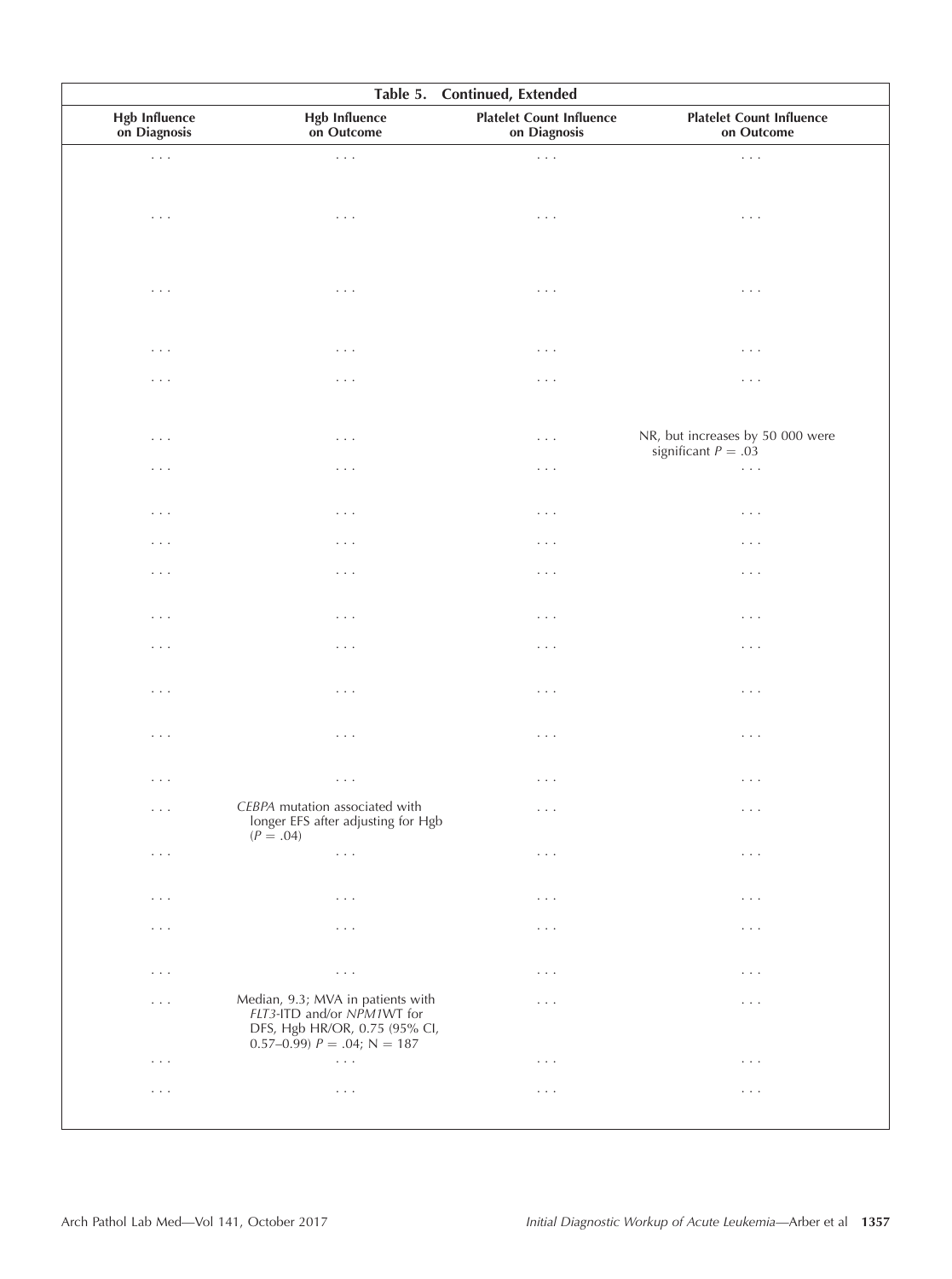| Table 5. Continued                        |                 |                                                |                                                                                                                                                                                                 |  |
|-------------------------------------------|-----------------|------------------------------------------------|-------------------------------------------------------------------------------------------------------------------------------------------------------------------------------------------------|--|
| Source, y                                 | Study<br>Design | <b>Blood Blasts Influence</b><br>on Outcome, % | <b>WBC Count Influence on Outcome</b>                                                                                                                                                           |  |
| Johnston et al, $123$<br>2010             | <b>PCS</b>      | .                                              | Median, CNS1, 14.9; CNS2, 39; CNS3, 68.6; in MVA for<br>OS WBC (< versus >100 000) HR, 1.52 (95% CI, 1.18-<br>1.96) $P = .001$ ; for EFS HR, 1.59 (95% CI, 1.25–2.01), P<br>$< .001$ ; N = 1459 |  |
| Moorman et al, $124$<br>2007              | <b>PCS</b>      | .                                              | WBC $(< 10 \times 1000$ /mm <sup>3</sup> versus >10 $\times$ 1000/mm <sup>3</sup> ):<br>EFS.—HR, 1.26 (range, 1.18–1.35), $P < .001$ ; OS.—HR,<br>1.36 $(1.26-1.48)$ , $P < .001$               |  |
| Prébet et al, <sup>125</sup><br>2009      | <b>PCS</b>      | .                                              | Median, 2700 mg/L; WBC, CR.—high count associated<br>with lower CR (77% versus 92%, $P = .02$ ); WBC, OS.—<br>high WBC associated with poorer OS ( $P = .02$ ); high<br>WBC: LFS. $-P = .06$    |  |
| Santamaria et<br>al, $126$ 2009           | <b>PCS</b>      | .                                              | Median: 9.0; WBC $>50$ was an independent prognostic<br>variable for a shorter OS ( $P = .01$ ) and RFS ( $P = .01$ ); N<br>$= 110$                                                             |  |
| Schwind et al, <sup>127</sup><br>2010     | <b>PCS</b>      | .                                              | Low BAALC, 27.8; high BAALC, 33.5; low ERG, 20.6; high<br>ERG, 38.0; CR for WBC each 50-unit increase.--OR,<br>0.68 (95% Cl, 0.49–0.93) $P = .02$ ; N = 158                                     |  |
| Zachariadis et<br>al, <sup>128</sup> 2011 | <b>PCS</b>      | $\cdots$                                       | In MVA, WBC was the most powerful predictor of EFS ( $P <$<br>.01) and best predictor of OS ( $P < .01$ ); N = 533                                                                              |  |
| Wheatley et al, <sup>129</sup><br>2009    | <b>PCS</b>      | .                                              | WBC $\times$ 1000/mm <sup>3</sup> (0-9.9, 10-49.9, 50-99.9, 100+).—<br>Higher WBC count associated with poorer survival at 1-y<br>in 3 of 4 studies ( $P < .001$ )                              |  |
| Renneville et<br>al, $130$ 2012           | <b>PCS</b>      | $\cdot$ $\cdot$ $\cdot$                        | Median, 11; WBC, EFS.—HR, 1.09 $(1.04-1.14)$ , $P < .001$ ;<br>WBC, OS.—HR, 1.09 (1.04–1.15), $P < .001$                                                                                        |  |

Abbreviations: ALL, acute lymphoblastic leukemia; AML, acute myeloid leukemia; BAALC, brain and acute leukemia cytoplasmic gene; BM, bone marrow; CEBPA, CCAAT/enhancer-binding protein a; CNS, central nervous system; CR, complete remission; DFS, disease-free survival; EFS, eventfree survival; ERG, erythroblast transformation-specific related gene; FLT3-ITD, fms-like tyrosine kinase 3-internal tandem duplication; Hgb, hemoglobin; HR, hazard ratio; ID1, inhibitor of deoxyribonucleic acid binding 1; IDH1, isocitrate dehydrogenase 1; LFS, leukemia-free survival; mut, mutant; MVA, multivariate analysis; . . ., not applicable; NPM1, nucleophosmin (nucleolar phosphoprotein B23, numatrin); NR, not reported; NRCT, nonrandomized clinical trial; NS, not significant; OR, odds ratio; OS, overall survival; PCS, prospective cohort study; PTD, partial tandem duplication; RCT, randomized, controlled trial; RFS, relapse-free survival; SNP, single-nucleotide polymorphisms; t-AML, therapy-related acute myeloid leukemia; TET2, tet methylcytosine dioxygenase-2; UVA, univariate analysis; WBC, white blood cell; WT, wild type; WT1, Wilms tumor 1.

cytochemical stains, fluorescence in situ hybridization (FISH), and molecular studies. Touch-preparation slides are even more essential in cases in which the BM aspiration is unsuccessful. This is not an uncommon event in AL cases, and, in that situation, the touch preparation slides become the key BM specimen for the blast enumeration, which is essential for AL diagnosis. The utility of the touch preparation in BM diagnosis has been confirmed by multiple comparative studies.<sup>132,135,138</sup>

Once adequate numbers of BM aspirate specimen slides have been prepared, the remaining BM aspirate specimen clots into a semisolid tissue specimen, which can be wrapped in filter paper and submitted for routine tissue processing. Because there are no bony trabeculae in this coagulated aspirate specimen, decalcification is not necessary. Thus, the value of the clot sections is enhanced because it can be used for the full breadth of molecular studies as well as for all special stains, immunohistochemical stains, and for in situ hybridization.132–134,138

The BM clot section can be used for any diagnostic technique, including many molecular diagnostic techniques that have been validated for formalin-fixed, paraffinembedded (FFPE) tissue.132,133,138 The BM clot section assumes a greater role in AL diagnosis when an adequate BM core trephine biopsy specimen has not been obtained.

Public Comment Response to Statement 4.—There were 186 respondents,  $94.09\%$  (n = 175) of whom agreed with this recommendation, and 5.91% ( $n = 11$ ) who disagreed. The reasons for the disagreement were stated by only 7 respondents and were either (1) that, in some cases, the number of blasts in the PB were sufficient for diagnosis and for all required ancillary studies, and thus, BM studies were

not required (5 respondents); or (2) disagreement as to whether the specimens should be reviewed by a hematologist or a pathologist (2 respondents). These comments were considered in the final draft of statement 4 presented in this article.

Statement 5.-Strong Recommendation.-In addition to morphologic assessment (blood and BM), the pathologist or treating clinician should obtain sufficient samples and perform conventional cytogenetic analysis (ie, karyotype), appropriate molecular-genetic and/or FISH testing, and FCI. The flow cytometry panel should be sufficient to distinguish acute myeloid leukemia (including acute promyelocytic leukemia), T-ALL (including early T-cell precursor leukemias), B-cell precursor ALL (B-ALL), and AL of ambiguous lineage for all patients diagnosed with AL. Molecular genetic and/or FISH testing does not, however, replace conventional cytogenetic analysis.

Note.—If sufficient BM aspirate or PB material is not available for FCI, immunohistochemical studies may be used as an alternative method for performing limited immunophenotyping. In addition, a second BM core biopsy can be obtained and submitted, unfixed, in tissue culture media for disaggregation for genetic studies and flow cytometry.

No studies from our SR directly informed this statement.

Specialized testing is essential in the diagnosis of AL and provides necessary prognostic information and a ''fingerprint'' of the neoplastic clone that can be used for optimal minimal residual disease (MRD) monitoring.

Flow cytometry immunophenotyping has an essential role in the diagnosis and classification of AL. Together with cytomorphology and cytochemistry, FCI is crucial for the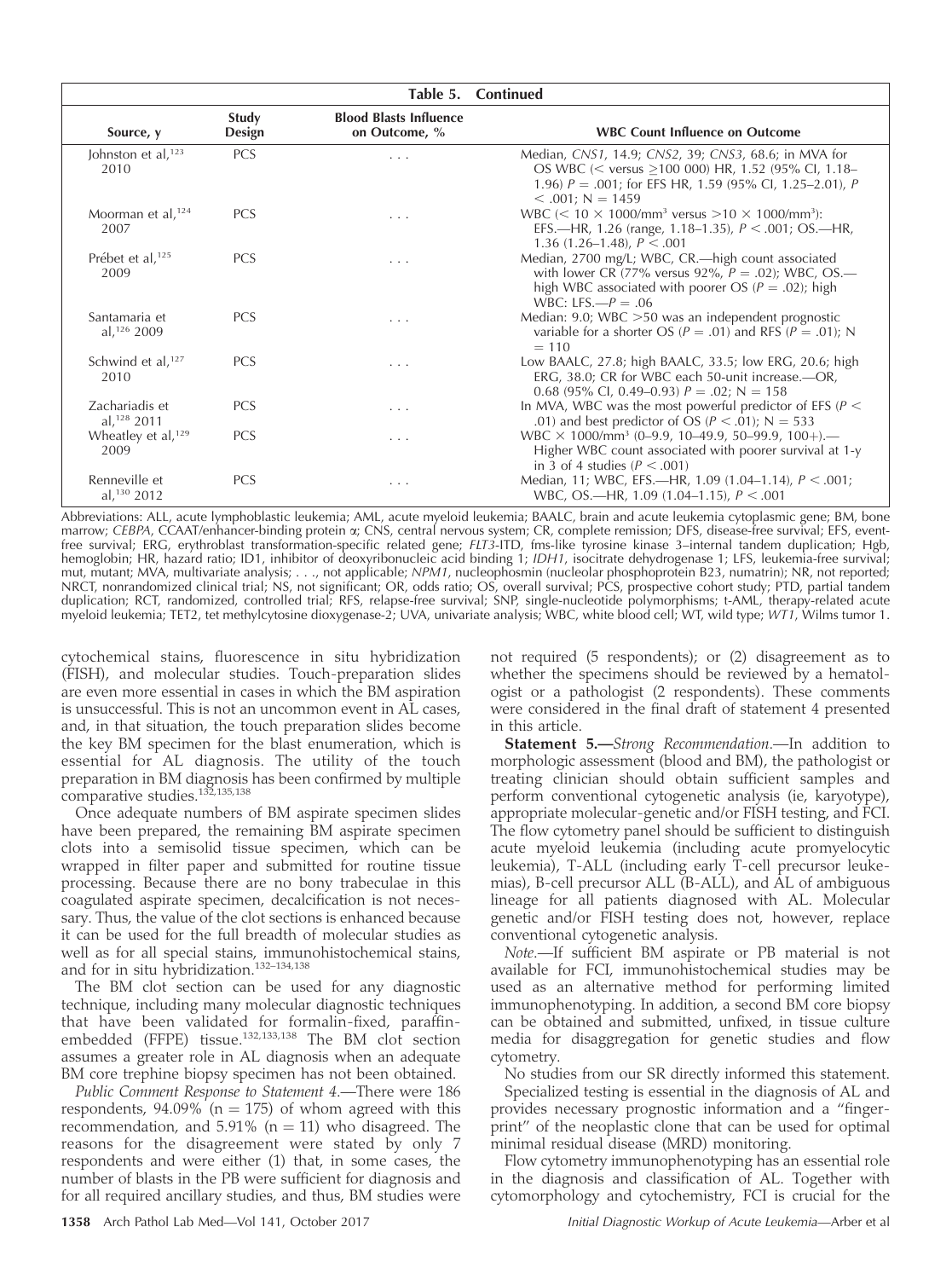| Table 5. Continued, Extended         |                                    |                                                 |                                               |  |  |  |
|--------------------------------------|------------------------------------|-------------------------------------------------|-----------------------------------------------|--|--|--|
| <b>Hgb Influence</b><br>on Diagnosis | <b>Hgb Influence</b><br>on Outcome | <b>Platelet Count Influence</b><br>on Diagnosis | <b>Platelet Count Influence</b><br>on Outcome |  |  |  |
| $\cdots$                             | $\cdots$                           | $\cdots$                                        | $\cdots$                                      |  |  |  |
| $\cdots$                             | $\cdots$                           | $\cdot$ $\cdot$ $\cdot$                         | Difference in baseline characteristics        |  |  |  |
| $\cdots$                             | $\cdots$                           | $\cdots$                                        | $\cdots$                                      |  |  |  |
| $\cdots$                             | $\cdots$                           | $\cdots$                                        | $\cdots$                                      |  |  |  |
| $\cdots$                             | $\cdots$                           | $\cdot$ $\cdot$ $\cdot$                         | $\cdots$                                      |  |  |  |
| $\cdots$                             | $\cdots$                           | $\cdot$ $\cdot$ $\cdot$                         | $\cdots$                                      |  |  |  |
| $\cdots$                             | $\cdots$                           | $\cdots$                                        | $\cdots$                                      |  |  |  |
| $\cdots$                             | $\cdots$                           | $\cdots$                                        | $\cdots$                                      |  |  |  |

detection of blasts and lineage assignment of blast cells and to define AL of ambiguous lineage. In addition, specific immunophenotypic profiles have been associated with prognosis and/or unique cytogenetic and molecular abnormalities, such as AML with t(15;17)(q24.1;q21.2), t(8;21)(q22;q22.1).

An adequate FCI panel should be able to determine not only AML, B-ALL, and T-ALL but also AL of ambiguous lineages, including acute, undifferentiated leukemia and MPAL. Acute leukemia of ambiguous lineage has been confirmed to be a poor-risk disease.<sup>140</sup> Furthermore, within each subset of AL, FCI panel/markers should be able to effectively subcategorize the blasts. In AML, FCI may help to determine blasts with monocytic differentiation and myeloperoxidase (MPO) expression $141$  and to recognize acute promyelocytic leukemia (APL) or APL mimics<sup>142-144</sup> and blasts with erythroid<sup>145</sup> or megakaryoblastic differentiation.146 In T-ALL, the FCI panel should include sufficient markers to identify early T-cell precursor lymphoblastic leukemia.<sup>147</sup> In addition, FCI may provide therapeutic marker measurement, such as CD20 in B-ALL, for a frontline rituximab-containing regimen.<sup>148</sup>

Although no standard FCI panels are mandated for all laboratories, there are recommendations for instrumentation, preanalytic variables, panel design, data analysis, and validation by the EuroFlow Consortium (Leiden, the Netherlands), $149$  the British Committee for Standards in Haematology (London, United Kingdom),<sup>150</sup> and the International Clinical Cytometry Society (Glenview, Illinois).151,152

The role of cytogenetics in diagnosis, classification, and prognosis in AL is well established and predates the period used for our SR. $153,154$  During the past 30 years, cytogenetic studies have become an integral part of the diagnosis, prognosis, and treatment of AML and ALL in children and adults.155–157 Studies that preceded the dates of our SR and expert opinion informed this recommendation.

The value of conventional cytogenetic studies as a critical prognostic indicator in AL has been proven in numerous clinical trials in AML\*\*\* and ALL††† and now provides a basis for classification<sup>174</sup> and choice of initial and postremission therapy.175–178 With testing widely available in academic and reference laboratories, conventional cytogenetics reveals a clonal abnormality in 40% to 50% of patients with AML and in 60% to 85% of patients with ALL; the success rate at diagnosis is typically in excess of 84% for ALL and 90% for AML in experienced laboratories.<sup>156,157,179</sup> Importantly, new karyotypic abnormalities continue to be described that may not be apparent by other routine techniques.179,180 Including cytogenetic analysis as part of the diagnostic workup of AML, ALL, and AL of ambiguous lineage is endorsed by the National Comprehensive Cancer Network (Fort Washington, Pennsylvania) clinical practice guidelines<sup>181</sup> and in the (now archived) British Committee for Standards in Haematology Guidelines on the Management of Acute Myeloid Leukaemia in Adults. 182

Molecular genetic and/or FISH testing should be considered complementary to an adequate conventional cytogenetic analysis. Unless the cytogenetic analysis is suboptimal because of poor chromosome morphology or insufficient cells for analysis or is completely unsuccessful because of no growth, FISH analysis may be an expensive, redundant technology, particularly in AML. $^{183-185}$  On the other hand, certain abnormalities encountered in ALL, such as  $t(12;21)(p13.2;q22.1)$  *ETV6-RUNX1* fusion or intrachromosomal amplification of chromosome 21 (iAMP21), can be cytogenetically cryptic and are optimally detected by interphase or metaphase FISH.<sup>183,186</sup> In general, the utility of FISH should be considered in the context of each case, and to that end, algorithmic approaches for using conven-

<sup>\*\*\*</sup> References 45, 113, 156, 158–168.

<sup>†††</sup> References 106, 132, 156, 157, 169–173.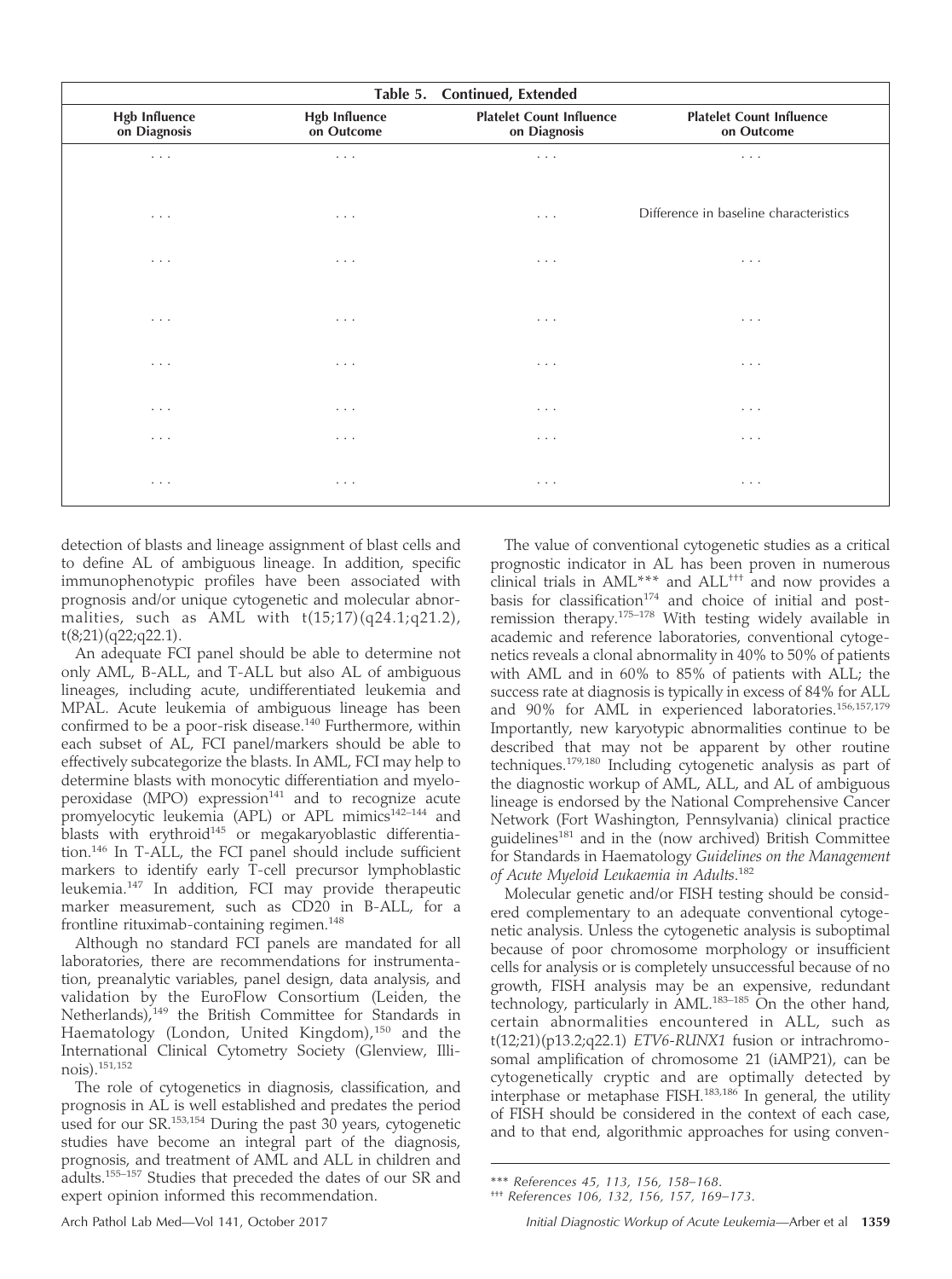tional cytogenetics and FISH have been proposed by several groups.185,187–189

Because of the critical importance of FCI and various genetic studies in AL diagnosis, prognosis, and disease monitoring, it is essential that a battery of specialized tests be performed on all cases. Consequently, a concerted effort to obtain adequate specimens for specialized studies is mandatory.

Public Comment Response to Statement 5.—There were 186 respondents, of whom,  $94.09\%$  (n = 175) agreed, and 5.91%  $(n = 11)$  disagreed with the statement. No clearly defined reasons for disagreeing were stated. There were 34 written comments, including one comment that only qualified cytogeneticists or pathologists subspecialized in cytogenetics, rather than ''pathologists'' should ''perform'' the cytogenetic studies, and another comment said that targeted FISH and molecular methodologies should replace conventional karyotyping for patients with ALL. The comments were considered in the final draft of statement 5 presented in this article.

Statement 6.-Expert Consensus Opinion.-For patients with suspected or confirmed AL, the pathologist may request and evaluate cytochemical studies to assist in the diagnosis and classification of AML.

The strength of evidence was *insufficient* for this statement.

No evidence from our SR informed this statement.

Cytochemical stains were historically the primary laboratory adjunct to routine morphology for classification of AL. Other techniques, particularly immunophenotyping, have largely supplanted them. Nonetheless, cytochemical studies still have some utility in some circumstances.

Evidence identified external to our SR indicated that 2 cytochemical stains have continued utility in AML diagnosis: MPO and nonspecific esterase stains. Both can be performed on air-dried, unfixed, unstained slides of blood, imprint specimens, and BM aspirate specimens.133,136,190 Myeloperoxidase is uniquely valuable because it can be performed within 5 to 10 minutes and is available 24 hours a day, 7 days a week in many laboratories.<sup>190</sup> The rapid diagnosis of APL is considered to be a medical emergency because of the risk of major hemorrhage,<sup>191</sup> and MPO staining can be particularly helpful in cases of the microgranular variant of APL. The detection of MPO positivity in 3% or more of the blasts is a criteria for myeloid lineage delineation in AML.<sup>192</sup> Similarly, nonspecific esterase positivity is one of the defining criteria for monoblast/ promonocyte identification in AML.<sup>192</sup> Other historically used stains, including Sudan black B, periodic acid–Schiff, or acid phosphatase, were not considered to have sufficient specificity for routine use in the classification of AL.

Public Comment Response to Statement 6.—There were 185 respondents, of whom,  $92.97\%$  (n = 172) agreed, and 7.03%  $(n = 13)$  disagreed. Although the reason for the disagreements was not clearly stated, there were 29 written comments. Three individuals explicitly commented that the recommendation should have been stronger, whereas another 3 commented that cytochemical stains were no longer necessary. These comments were considered in the final draft of statement 6 in this article.

In part because there are no studies showing the independent value of these stains, but recognizing that the speed and low cost of these techniques can have utility in some circumstances, expert consensus opinion supports the optional use of these stains.

**Statement 7.—**Recommendation.—The treating clinician or pathologist may use cryopreserved cells or nucleic acid, nondecalcified FFPE tissue, or unstained marrow aspirate or PB specimens obtained and prepared from PB, BM aspirate or other involved tissues for molecular or genetic studies in which the use of such material has been validated. Such specimens must be properly identified and stored under appropriate conditions in a laboratory that is in compliance with regulatory and/or accreditation requirements.

The strength of evidence was adequate to support this guideline statement.

This statement was supported by 4 PCSs<sup>193-196</sup> that met the inclusion criteria for our SR. Two of the studies<sup>193,194</sup> were deemed to have a low risk of bias, and the other 2195,196 were deemed to have a low to moderate risk of bias. None of these studies were found to have methodological flaws that would raise concerns about the studies' findings. Refer to Supplemental Table 10 for the quality-assessment results of studies included studies in statement 7.

The purpose of this guideline statement is to encourage preservation of cells from blood, BM, or other tissues that can be used to identify molecular, genetic, and/or antigenic abnormalities of leukemia cells that may be of further diagnostic or prognostic importance or that may be a target for a specific therapeutic agent but that were not assessed during the initial evaluation. The availability of preserved leukemic cells could spare the patient an additional BM procedure if there are no blasts in the PB, or, if, after therapy, there are few or no neoplastic cells in the marrow. This recommendation applies to initial diagnostic specimens as well as subsequent specimens with evidence of residual or recurrent disease.

Our SR provided no data that specifically informs this recommendation. Preserved cells are, however, invaluable for clinical research and are often used in cooperative group studies for clinical trials in which genetic abnormalities are performed in a central laboratory. Nevertheless, only a few studies in the SR specifically mention or allude to the use of preserved cells as the specimen source for the studies performed.193–196

Historically, cryopreservation was the most commonly employed method of preserving cells.<sup>197</sup> Cryopreserved leukemia cells can be used for the extraction of DNA and RNA for molecular genetic studies.<sup>198-200</sup> Although karyotypic analyses of cryopreserved cells have been reported, the number of analyzable metaphases is fewer and their quality is inferior to those from fresh samples.<sup>201,202</sup> Thus, fresh cells are clearly preferable for karyotyping, and cryopreserved cells should be used only when no other cells are obtainable, and the results should be considered with caution. In contrast, cryopreserved cells can be successfully studied for specific chromosomal abnormalities by  $FISH<sup>203,204</sup>$  which can also be applied to properly stored specimens and cytospin or touch preparations on glass slides. Immunophenotyping by flow cytometry may be performed on cryopreserved cells, although some antigens or cells expressing those antigens may deteriorate during the freeze-thaw cycle. These latter, detrimental effects appear to depend, in part, on the protocols used for cryopreservation and cell storage and, perhaps, on the cell lineage.<sup>205-216</sup>

Cryopreservation procedures require mononuclear cells be suspended in a solution containing a cryoprotective agent (usually dimethyl sulfoxide), cooled in a cooling device to the storage temperature, and then stored in liquid nitrogen (for use in studies in which viable cells are necessary) or a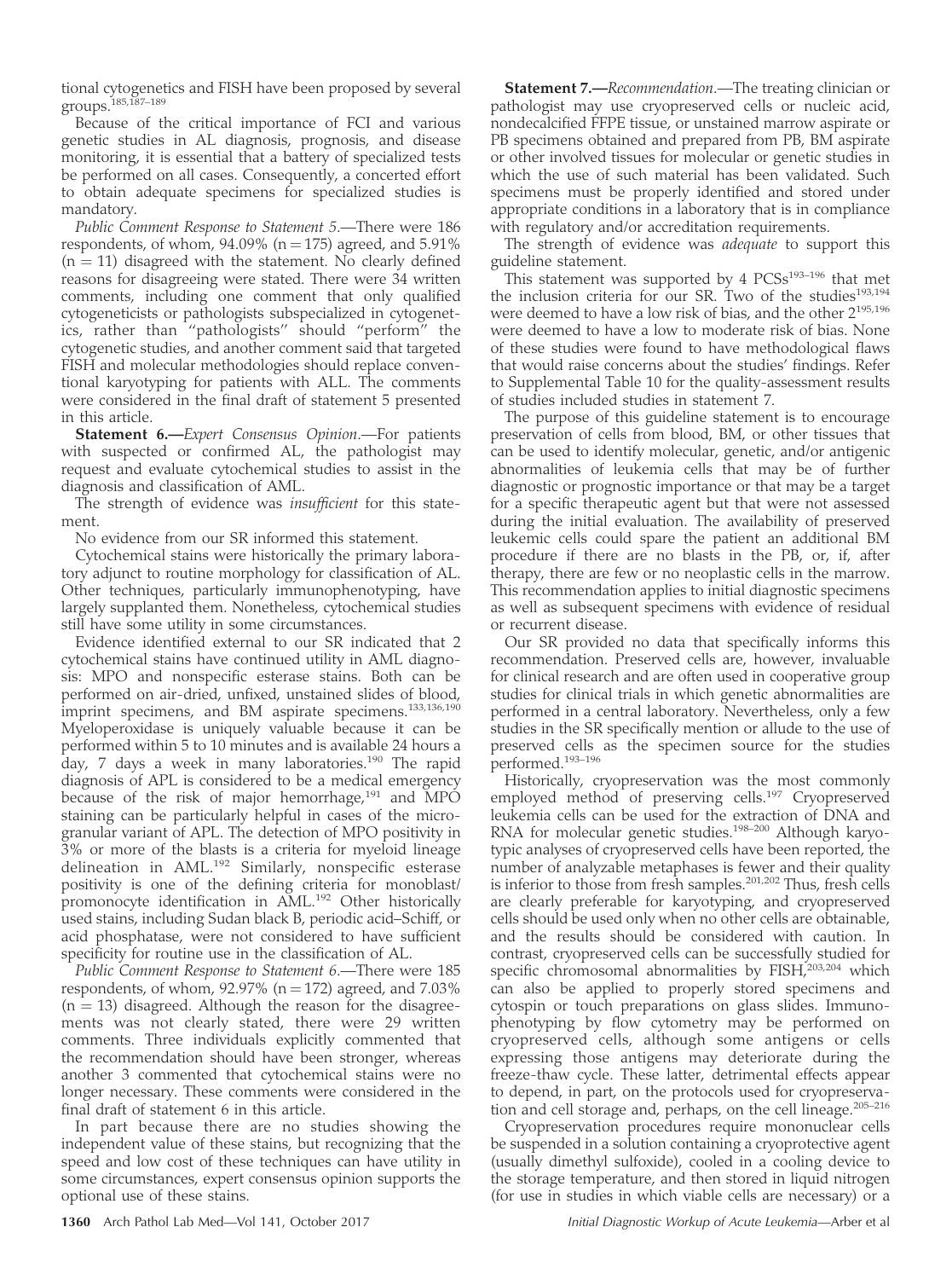$-80^{\circ}$  freezer, which is satisfactory for most molecular studies. Cryopreservation does require specialized equipment and storage facilities, which may not be available in all laboratories.

Nucleic acid extraction from FFPE tissues can be used for molecular studies as well, particularly for NGS and microarray technologies. In general, the use of FFPE cells has been most successful for DNA-based analyses,<sup>217–221</sup> whereas RNA extracted from such specimens is fragmented by formalin fixation and is often of poor quality.222–225 Nevertheless, the expression pattern of small RNAs, eg, miRNAs, extracted from FFPE is reportedly similar to that derived from cryopreserved cells.<sup>226,227</sup> DNA and RNA for molecular studies may also be obtained from archived cytology and specimen preparations on glass slides.<sup>228-230</sup>

Public Comment Response to Statement 7.-There were 184 respondents to this statement, of whom,  $97.28\%$  (n = 179) agreed, and 2.72%  $(n = 5)$  disagreed. There was no specific issue identified by those who disagreed. However, there were 19 written comments, among which, were 4 that emphasized that the preserved specimens and cells should be held in Clinical Laboratory Improvement Amendments of 1988 (CLIA '88)–approved facilities under controlled conditions and should only be used for studies for which such specimens had been validated. These comments were considered in the final draft of statement 7 in this article.

**Statement 8.**—Strong Recommendation.—For patients with ALL receiving intrathecal therapy, the treating clinician should obtain a cerebrospinal fluid (CSF) sample. The treating clinician or pathologist should ensure that a cell count is performed and that examination/enumeration of blasts on a cytocentrifuge preparation is performed and is reviewed by the pathologist.

Acute lymphoblastic leukemia may involve the CNS, both at diagnosis and at relapse, and patients with CNS involvement require specific therapy. For that reason, knowledge of CSF status at the time of diagnosis has long been known to be important for proper management of patients. Because alteration of CNS therapy based on CSF findings has been standard practice for so long, there are no large-scale clinical trials using modern therapy that demonstrate adverse prognosis of CNS leukemia in the absence of therapy, although several have investigated the outcome of patients based on CSF involvement in the context of CNS-directed therapy.

Although there was no evidence from our SR to inform this statement, evidence obtained external to our SR and relevant to this statement includes 2 practice guidelines $231,232$ that speak to the need to perform CSF cell count and morphology on patients with ALL, resulting in the now standard classification of CNS involvement as CNS-1 (negative), CNS-2 (blasts with WBC counts  $\leq$ 5/mm<sup>3</sup>), and CNS-3 (blasts with WBC counts  $\geq$ 5/mm<sup>3</sup>).

Several retrospective reviews of RCTs of pediatric ALL233–235 specifically investigated the effect of CNS involvement and concluded that long-term outcome was not affected, provided appropriate therapy was given, although CNS relapse rates among patients with CNS-2 or CNS-3 disease have sometimes been found to be different.<sup>233</sup> One older study<sup>236</sup> showed that patients with blasts had an adverse prognosis, independent of blast count, but therapy was different in that study. Limited data were identified for adult patients with ALL, although one small study<sup>237</sup> suggested that CSF blasts were associated with adverse outcome.

Public Comment Response to Statement 8.—There were 180 respondents, of whom,  $92.22\%$  (n = 166) agreed, and 7.78%  $(n = 14)$  disagreed. There were 20 written comments. Although a few respondents did not believe this to be required in all cases, others pointed out that there may be contraindications to obtaining a CSF in some patients, particularly when the peripheral blast count is high and that the initial CSF is typically obtained not at the time of diagnosis, but rather, after the diagnosis was made and intrathecal therapy planned, even if circumstances delayed the timing of the lumbar puncture. In the initial wording of this statement, there was also some confusion about who should obtain the CSF. The issue of obtaining flow cytometry on the CSF fluid was also raised. These important comments were considered in the final draft of statement 8 in this article. The wording was changed to reflect the clinical practice of obtaining CSF at the time of intrathecal therapy, and wording about the clinical contraindication was not included because that was presumed to be covered by the association with administration of intrathecal therapy. Also raised in commentary was the need for flow cytometry, but that is covered in statement 10.

Irrespective of conclusions regarding the independent prognostic significance of finding blasts, it is clear that classification of CNS status requires knowledge of both the cell count and the morphologic assessment for blasts and affects most ALL protocols; thus, we consider this a strong recommendation.

Statement 9.-Expert Consensus Opinion.-For patients with AL, other than those with ALL, receiving intrathecal therapy, the treating clinician may, under certain circumstances, obtain a CSF sample when there is no clinical contraindication. The treating clinician or pathologist should ensure that a cell count is performed and that examination/ enumeration of blasts on a cytocentrifuge preparation is performed and is reviewed by the pathologist.

The strength of evidence was *insufficient* to support this guideline statement. No data from the SR informed this statement.

This statement is regarding CSF evaluation at the time of diagnosis for patients with AL, other than those who have ALL, undergoing intrathecal therapy/prophylaxis and covered in statement 8. This recommendation is based on expert consensus opinion arising from controversial issues regarding clinical significance, indications, and timing of CSF examination in AL.

The CSF evaluation may be indicated for patients with any CNS signs and symptoms, for those who are suspected of having ocular involvement, for patients with increased risk of CNS involvement or later CNS relapse, or per protocol requirement. Central nervous system involvement at the time AML is diagnosed is uncommon in adults, and the risk factors include younger age, high leukocyte count, high lactate dehydrogenase (LDH) level, African American ethnicity, and  $11q23.3/KMT2A$  abnormalities.<sup>238-241</sup> Because of a low incidence of CNS involvement, routine evaluation is often not recommended for adult patients with asymptomatic AML. The reported incidence of CNS involvement in childhood AML ranges from 6% to 29%123,242 and is higher in patients younger than 2 years old, in patients with AML and high WBC and peripheral blast counts, in patients with AML and monocytic differentiation, in patients with AML and inv(16)(p13.1q22) or t(16;16)(p13.1;q22), and in patients with AML and hyperdiploidy.<sup>123,242,243</sup> Rarely, CNS disease may present as extramedullary involvement that precedes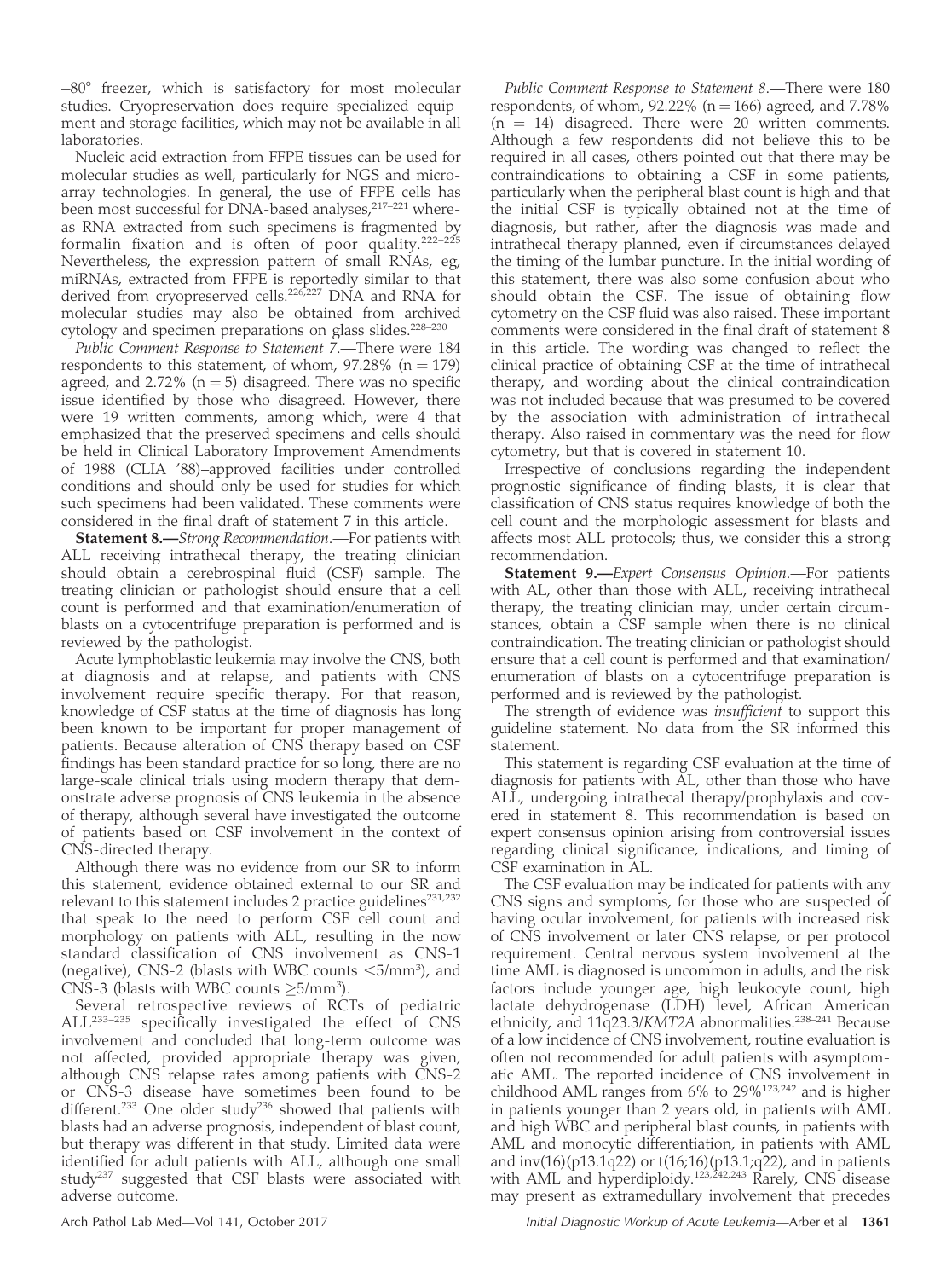clinically evident AML.<sup>244-246</sup> Clinical risks for lumbar puncture (LP) in patients diagnosed with AL include increased intracranial pressure and severe coagulopathy. The presence of high numbers of circulating blasts may introduce blasts in the CNS if a traumatic  $LP$  occurs.<sup>247,248</sup> An LP should be performed only when there is no clinical contraindication.

If an LP is performed, CSF should be sent for WBC count with differential, total RBC count, and a cytocentrifuge preparation, similar to any other routine CSF examination for suspected CNS tumor involvement. The pathologist should review the slides to determine the presence or absence of blasts via light microscopy. The characteristic features of leukemia cells, either lymphoblasts or myeloblasts, are best seen on Wright-Giemsa–stained preparations, although use of other stains, such as Papanicolaou and Diff-Quik, varies in clinical laboratories. In addition, the detection of blasts via cytomorphology in a low–cell-count, CSF specimen may depend on the sensitivity of the cytocentrifuge used for preparation of the specimen.<sup>249</sup>

Although CNS involvement in ALL is classified into 3 categories as CNS1, CNS2, and CNS3, according to total WBC and RBC counts and the presence or absence of blasts,231,233 the threshold for a definitive, positive CNS involvement in nonlymphoblastic leukemia varies among different groups. The Italian Cooperative Study Group on Chronic Myeloid Leukemia (Bologna, Italy),<sup>250</sup> the Pediatric Oncology Group (Monrovia, California),<sup>251</sup> and St Jude Children's Research Hospital<sup>238</sup> define CNS involvement as the presence of any blasts, regardless of total cell count, whereas the Children's Cancer Group (Monrovia, California)<sup>252</sup> and the International Berlin-Frankfurt-Münster Study Group (Kiel, Germany)<sup>253</sup> use a WBC threshold of 5 and 10/mm3 with the presence of blasts, respectively. In children, CNS involvement at the time of AML diagnosis is often thought to confer a worse prognosis<sup>252,254,255</sup>; however, recent studies showed that CNS involvement might not have significant effect on survival.<sup>123,242,256,257</sup> A large cohort study by the Children's Oncology Group (Monrovia, California)<sup>123</sup> showed that, although CNS involvement at AML diagnosis had no effect on OS, affected patients did have an increased risk of isolated CNS relapse and had an inferior leukemia EFS. On the other hand, the prognostic significance of CNS involvement at the time of AML diagnosis in adults is controversial.240,241,258 The use of chemotherapeutic agents that offer greater penetration of the CNS, such as high-dose cytarabine and cladribine, may have increased the eradication of low-level CNS involvement without requiring additional CNS-directed therapy.259,260 Of note, recent induction chemotherapy regimens designed primarily for elderly patients with AML do not include high-dose cytarabine, and whether those induction protocols would result in an increased risk for CNS relapse  $\overline{i}$ s unknown.<sup>241</sup>

Public Comment Response to Statement 9.—There were 184 respondents,  $96.2\%$  (n = 177) of whom agreed with the statement, and 3.8% (n = 7) disagreed. There were 31 written comments. The comments received during the open comment period were related to the indications, timing, and risks of LP. Specifically, a number of commenters suggested deferring LP until after the first cycle of chemotherapy to avoid a traumatic LP in patients with high circulating blasts. Some also advocated performing CSF evaluation in all patients with AL. These comments and concerns have been incorporated in the final draft of statement 9 and are addressed in the preceding text.

**Statement 10.**—Recommendation.—For patients with suspected or confirmed AL, the pathologist may use flow cytometry in the evaluation of CSF.

As discussed in statements 8 and 9, examination of the CSF is indicated in cases of ALL and may be indicated in some cases of AML. Definitive determination of CSF involvement by AL is based on identification of blasts by visual inspection of a CSF cytocentrifuge preparation; however, flow cytometry may provide immunophenotypic information to confirm the morphologic impression of the presence of blasts.

No evidence from our SR informed this statement; however, evidence identified outside our SR indicated that flow cytometry can effectively detect disease in CSF samples from patients with  $ALL^{261,262}$  and can detect subtle leukemic involvement in some cytologically negative CSF samples from both pediatric and adult patients with B-ALL and T-ALL.263,264 Moreover, patients with ALL and CSF disease not detected by visual inspection of cytocentrifuge preparations but detectable by flow cytometry involvement have shorter OS times than do those with no involvement detected by flow cytometry ( $P = .01$  on multivariate analysis).265 Based on this evidence, a recommendation is made that flow cytometry be performed on CSF samples taken to evaluate for leukemic involvement in patients diagnosed with ALL; although the expert opinion is that AML blasts can also be detected in the CSF by flow cytometry, we identified one study to support that practice for AML.<sup>266</sup>

Public Comment Response to Statement 10.—There were 181 respondents, of whom,  $92.82\%$  (n = 168) agreed, and 7.18%  $(n = 13)$  who disagreed. There were 27 written comments. Of the 27 who wrote specific comments, 15 thought that the words ''pathologists may use flow cytometry'' should be changed to ''should use flow cytometry.'' The question in the survey was, however, slightly different and indicated that ''the pathologists may use flow cytometry in the evaluation of CSF when sufficient cells are available.'' These comments were taken into consideration in the final draft of statement 10 in this article.

Statement 11.-Strong Recommendation.-For patients who present with extramedullary disease without BM or blood involvement, the pathologist should evaluate a tissue biopsy and process it for morphologic, immunophenotypic, cytogenetic, and molecular genetic studies, as recommended for the BM.

Note.—Additional biopsies may be indicated to obtain fresh material for ancillary testing.

No evidence from our SR informed this statement.

Patients with AL may present initially with extramedullary disease. Extramedullary AL (myeloid sarcoma) has been shown to present months, or even years, before AML becomes evident in the BM or PB in some patients. $267-271$ Myeloid sarcoma also can occur in patients with MDS, myeloproliferative neoplasms, or myelodysplastic/myeloproliferative neoplasms whose BM or PB may never meet the diagnostic criteria for AML. The incidence of extramedullary leukemic involvement varies widely among reports in the literature.<sup>268,269,272-275</sup> Sites of isolated myeloid sarcoma can occur in the bone, periosteum, soft tissues, lymph nodes, CNS, orbit, intestine, mediastinum, epidural region, testis, uterus, or ovary. Similarly, patients with acute lymphoblastic leukemia/lymphoma (ALL/LBL) may present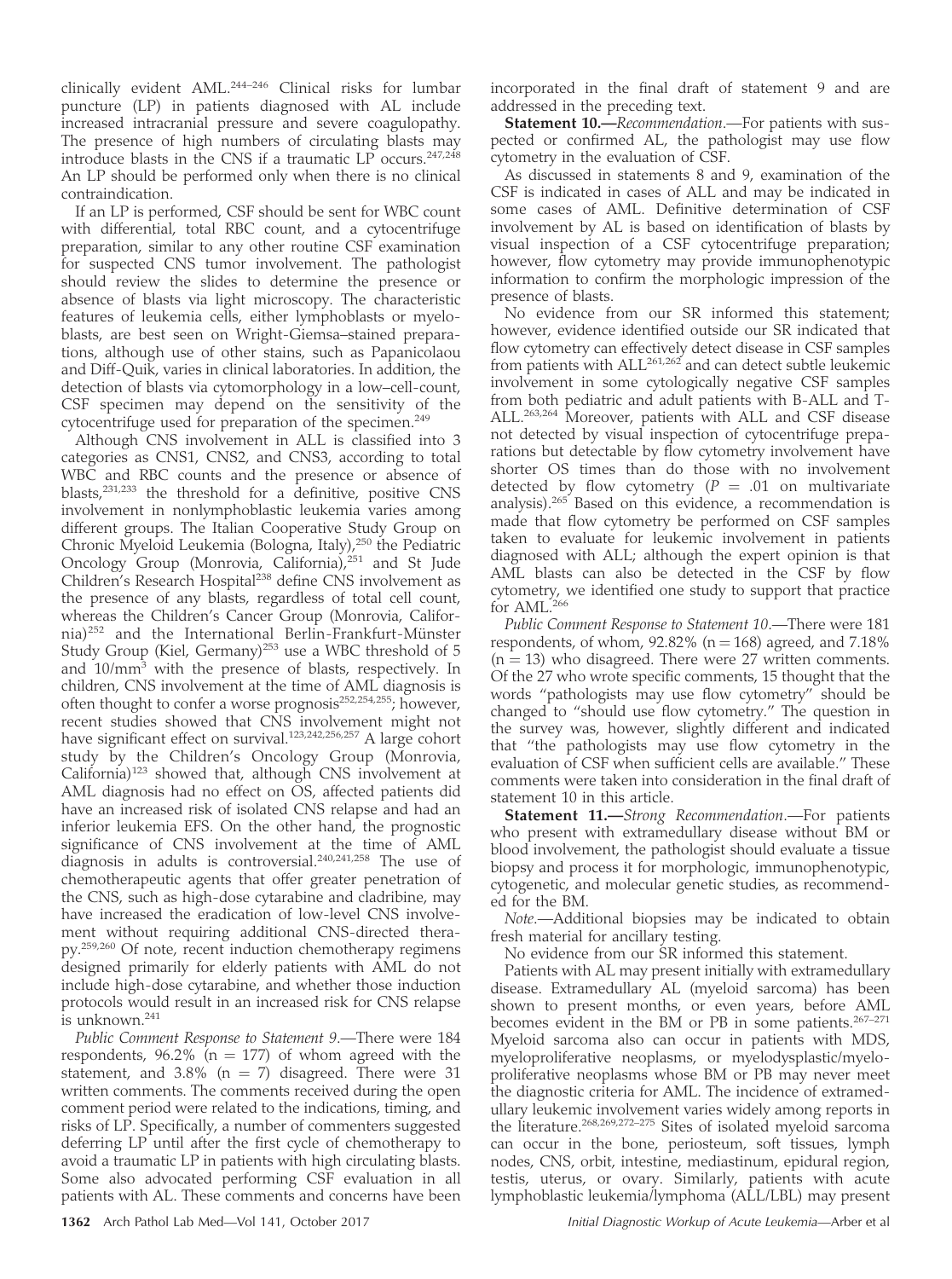with extramedullary disease. Patients with T-cell ALL/LBL often present with a mediastinal mass, lymphadenopathy, or other extranodal tissue mass.276,277 Most patients with B-ALL present with PB and BM leukemia, but about 10% of patients may have an isolated extramedullary presentation.278,279 Skin, bone, and soft tissue are the most frequently reported sites of extramedullary involvement in B-cell ALL/  $L\overline{B}L^{280}$ 

Fresh specimens, either fine-needle aspirate, excisional biopsy, or body-effusion fluids, are adequate for leukemia workup.267,281–286 Similar to the analysis for BM and PB samples, the workup includes morphologic examination, FCI, and cytogenetic and molecular studies. In patients with suspected CNS leukemia,<sup>287</sup> a CSF sample may be obtained. Cytocentrifuge preparation with Wright-Giemsa staining should be performed for morphologic examination, and, if sufficient numbers of blasts are present, CSF can be used for ancillary studies. Fine-needle aspiration samples or body fluids with cell-block preparation and excisional or core needle biopsy with a portion of the tissue fixed and paraffin embedded can be used for morphologic examination, immunohistochemistry and targeted FISH, and some mutational studies. The targeted FISH panel and molecular studies for these tissue samples should be performed according to the recommendations for the BM and PB workup for different types of leukemia. For myeloid sarcoma, the frequent cytogenetic abnormalities found in adults are  $+8$ , KMT2A translocations, inv(16),  $+4$ ,  $-16$ , del(16q)/loss of 16q, del(5q), del(20q), and  $+11^{255,286,288}$ Nucleophosmin (nucleolar phosphoprotein B23, numatrin) (NPM1) mutations have been reported in 15% of patients with extramedullary myeloid tumors, as determined by immunohistochemical studies,<sup>289</sup> and fms-related tyrosine kinase 3 internal tandem duplication (FLT3-ITD) mutations have been reported in 15% of cases of myeloid sarcoma.<sup>290</sup>

Public Comment Response to Statement 11.—There were 185 respondents, of whom,  $97.84\%$  (n = 181) who agreed, and 2.16% ( $n = 4$ ) who disagreed. There were 17 written comments. Concerns raised in these comments revolved around several practical issues. First, what are the indications to prompt an AL workup on tissue biopsies or fluid specimens when BM and PB have no sign to suggest AL? Air-dried touch imprints of tissue biopsy specimens or smears/cytocentrifuge preparations of fluids may have great utility in that scenario. Wright-Giemsa–stained slides allow for the assessment of the cytologic features. Cytochemical studies for MPO or nonspecific esterase can also be performed to raise the suspicion, thereby facilitating triage of the specimen for further workup. Touch imprints can also be used for FISH studies when a diagnosis of AL is confirmed.<sup>271</sup> Of note, in reviews of myeloid sarcoma published in the literature,<sup>272,275,291</sup> nearly 50% of cases were initially misdiagnosed, most often as malignant lymphoma. With the advent of immunohistochemistry, most cases can be diagnosed correctly by applying proper immunohistochemical stains. A number of immunohistochemical markers have been shown to have diagnostic utility in extramedullary leukemia,<sup>267,281,292,293</sup> including immature hematopoietic markers, such as CD34, CD117, and TdT; lineage markers, such as CD3, PAX5, CD19, CD79a, MPO, and CD61; monocytic markers; and markers for blastic plasmacytoid dendritic cell neoplasms. The second concern raised was that the biopsy tissue sample may be small, especially in patients with cutaneous involvement, and there may not be sufficient tissue for a

complete AL workup. Paraffin-embedded tissue samples should be the priority in such circumstances. Paraffinembedded tissue is adequate for immunohistochemical analysis, FISH, and some molecular testing.267,281–284,286 When a diagnosis of extramedullary leukemia is confirmed or highly suspected based on the initial biopsy, additional biopsies may be indicated to obtain fresh material for ancillary testing.

Some comments also suggested that BM or PB that contains a substantial proportion of blasts, even less than 20%, is a more desirable material than tissue/fluids for an AL workup. Although this is largely true for lymphoblastic lymphoma/leukemia, it is less clear in myeloid sarcoma. Pileri and colleagues<sup>286</sup> compared the results of FISH performed on myeloid sarcoma tissues and conventional cytogenetic analysis performed on BM or PB. A full concordance between the FISH and conventional cytogenetic results was found in 71% of patients with available results. This finding suggests that conventional cytogenetic studies on BM or PB and targeted FISH analysis on myeloid sarcoma are complementary and may be pursued in the appropriate clinical setting. Some responders also suggested that extramedullary tumors need a complete workup, even in patients with 20% or more blasts in BM and PB. Although there is no clear evidence to support or reject that approach, the consensus is that, in a case with a full leukemia workup completed using BM and PB, the workup using tissue samples may primarily focus on confirming the diagnosis.

Based on those findings, the EP concluded that, for patients who present with extramedullary disease without BM or PB involvement, the pathologist should evaluate a tissue biopsy specimen and process it for morphologic, immunophenotypic, cytogenetic, and molecular genetic studies, as recommended for the PB and/or BM.

Statement 12.-Strong Recommendation.-For patients with suspected or confirmed AL, the pathologist or treating clinician should ensure that flow cytometry analysis or molecular characterization is comprehensive enough to allow subsequent detection of MRD.

The strength of evidence was *convincing* to support this guideline statement.

This recommendation was supported by 15 studies that met the inclusion criteria for our  $SR<sub>1</sub><sup>1</sup>$ <sub>5</sub>R<sub>18,20,22</sub>,91,294–304</sup> comprising one RCT304 and 14 PCSs.18,20,22,91,294–303 The single RCT, reported by Yin et al<sup>304</sup> in 2012, was deemed to have a moderate risk of bias. For the 14 PCSs, 2 studies $91,299$  were deemed to have a low risk of bias, 10 were deemed to have a low to moderate risk of bias,<sup>‡‡‡</sup> and 2 were deemed to have a moderate risk of bias.22,294 Overall, none of these 15 studies were found to have methodological flaws that would raise concerns about the studies' findings. Refer to Supplemental Table 11 for the quality-assessment results of studies for statement 12.

Minimal residual disease is a powerful predictor of adverse outcome in patients with AL. Although measurement of MRD per se is outside the scope of this recommendation, because it is, by definition, not performed at the time of diagnosis, it is important that the initial diagnostic material be handled in such a way that MRD testing on subsequent samples is possible. Minimal residual disease may be measured by flow cytometry or by molecular testing; the latter encompasses a variety of techniques,

<sup>‡‡‡</sup> References 18, 20, 295–298, 300–303.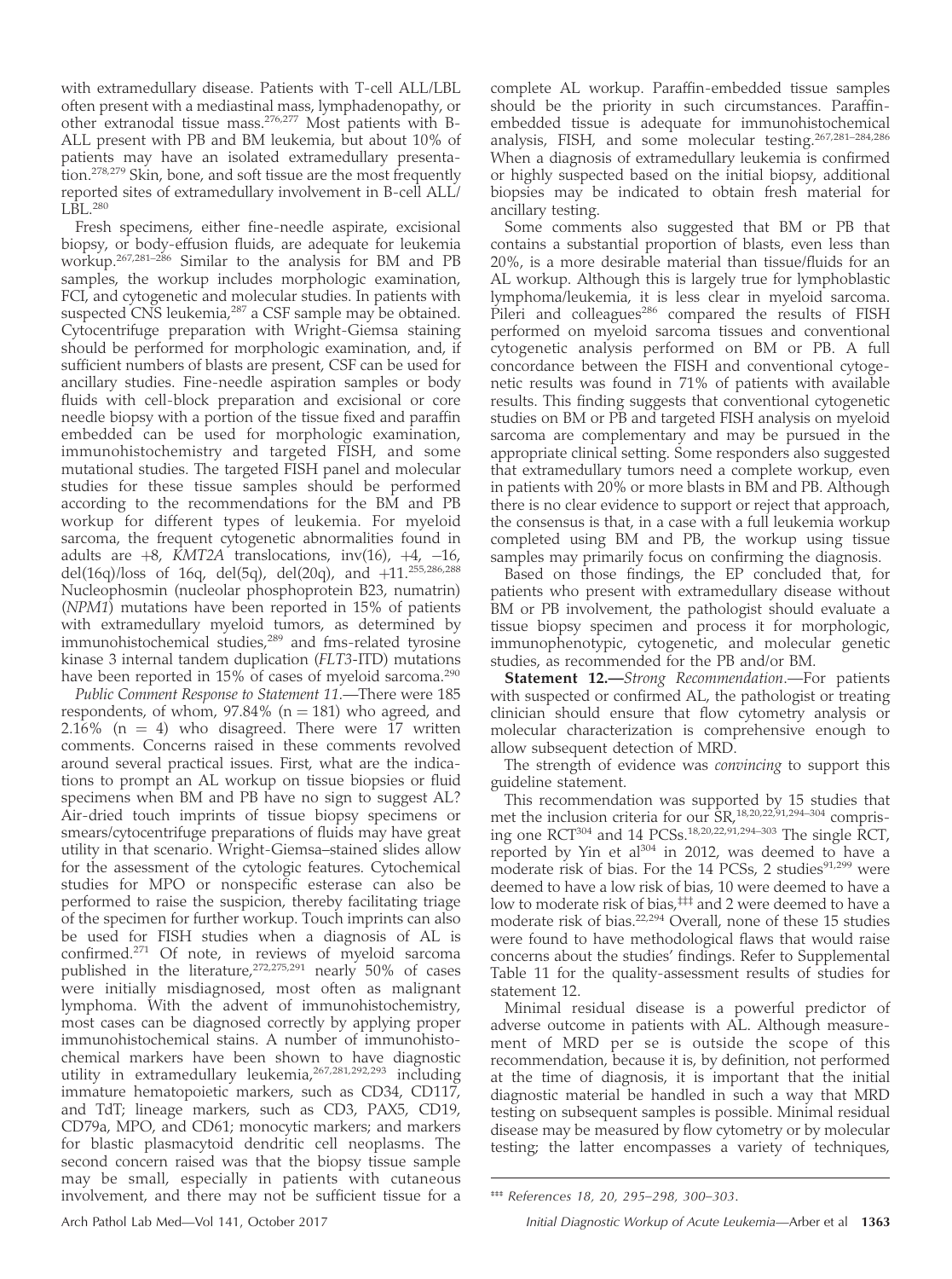including quantitative PCR detection of antigen-receptor rearrangements, of fusion transcripts of leukemic translocations, or of mutated genes. Next-generation sequencing has increasingly been used as a tool for MRD detection.

Nine studies demonstrated the importance of detecting MRD in ALL.§§§ The studies differed in methodology (PCR versus flow cytometry), the timing of the sample, cutoff values, and the outcome variable measured (EFS, relapse rate, OS), but all showed a statistically significant effect on the outcome variable measured.

There were 4 studies that demonstrated the importance of detecting MRD in AML.294,298,301,304 Two of those studies used reverse transcription-PCR (RT-PCR) and were limited to core-binding factor (CBF) AML.<sup>298,304</sup> The other 2 used flow cytometry.294,301 All showed that MRD was an important factor in relapse-free survival (RFS) and, in some studies, OS.

One study demonstrated the prognostic significance of MRD detection in MPAL.<sup>296</sup>

Three studies addressed the question of comparing the value of MRD detection by flow cytometry compared with molecular studies in ALL.<sup>22,297,300</sup> In all 3, neither method was found to be superior. There were no studies identified that addressed that question in AML

Numerous publications were identified external to our SR, which offered evidence that information obtained from diagnostic material was important for the subsequent detection of MRD, and only a few are referenced here. Flow cytometric MRD detection in both ALL and AML often depends on the persistence of cells with a particular leukemia-associated immunophenotype identified at the time of diagnosis.<sup>305–308</sup> Even when flow cytometry methods that depend on recognizing differences between normal and abnormal cells are used, $309,310$  it is advantageous to be able to compare initial and posttreatment phenotypes because those often change in predictable ways. Molecular methods of detecting MRD in both ALL and AML require that leukemic cells be characterized and sequenced at diagnosis, whether MRD detection is performed by conventional PCRbased techniques<sup>311–313</sup> or by NGS.<sup>314,315</sup>

Public Comment Response to Statement 12.—There were 179 respondents, of whom,  $94.41\%$  (n = 169) agreed with the statement, and  $5.59\%$  (n = 10) who disagreed. There were 19 written comments. However, for the open comment period, the original draft statement was written to address only patients with suspected or confirmed ALL. Comments offered were largely directed at the conduct and/or timing of subsequent MRD studies and were considered in the final draft of statement 12 for this article.

This statement is designated as having a strong recommendation. Clinicians and pathologists should be mindful, at the time of initial workup of AL, of the requirements for subsequent MRD studies. Much of the molecular testing required can be performed on preserved material obtained as specified in statement 7. However, material is frequently not preserved in such a way that flow cytometry can be readily performed after the fact. Thus, it is imperative that, in settings in which flow cytometric MRD detection is contemplated, initial immunophenotyping be performed in such a manner so as to optimize that testing. Refer to Table 6 for study data on MRD.

**Statement 13.**—Strong Recommendation.—For pediatric patients with suspected or confirmed B-ALL, the pathologist or treating clinician should ensure that testing for t(12;21)(p13.2;q22.1); ETV6-RUNX1, t(9;22)(q34.1;q11.2); BCR-ABL1, KMT2A (previously MLL) translocation; iAMP21; and trisomy 4 and 10 is performed.

The strength of evidence was considered adequate to support this guideline statement.

This statement is supported by 6 PCSs<sup>18-20,91,124,316</sup> that met the inclusion criteria for our SR. Risk of bias assessments ranged from  $low^{91,316}$  to low to moderate.18–20,124 None of those studies were found to have methodological flaws that would raise concerns about the studies' findings. Refer to Supplemental Table 12 for the quality-assessment results of studies included for statement 13.

Prognosis in pediatric patients with B-ALL varies with low-risk patient 5-year EFS approaching 90%, whereas high-risk patient 5-year EFS was less than 45%.<sup>170</sup> Risk stratification supports risk-directed therapy to optimize patient care while minimizing unnecessary risks associated with treatment. Factors used for risk assessment include age, WBC count, genetic abnormalities (as in this recommendation), early response to therapy, CNS involvement, and MRD level.

Systematic literature review shows several important markers for risk stratification in pediatric B-ALL, including t(12;21)(p13.2;q22.1); ETV6-RUNX1, t(9;22)(q34.1;q11.2); BCR-ABL1, KMT2A (previously MLL) translocation; iAMP21; and trisomy 4 and 10. The PCSs showed specific prognostic information allowing risk stratification associated with each of those markers. In the most recent clinical trial from each article, the presence of  $t(12;21)(p13.2;q22.1);$  $ETV6$ -RUNX $1^{18,19,91,316}$  or trisomy of the 4 and 10 chromosomes<sup>19</sup> conferred improved 5-year EFS ( $P < .001$  for both) and OS ( $P < .001$  for both) in cooperative group studies. Interestingly, the more-recent studies (St Jude studies 13A and 13B) in another series failed to show significant prognostic impact for  $t(12;21)$  on EFS or OS,<sup>20</sup> perhaps because of improved OS for patients with B-ALL resulting from therapeutic improvements and the introduction of MRD evaluation for risk stratification. The t(12;21) is the most common recurrent cytogenetic abnormality in pediatric B-ALL (approximately 25% of patients) and is cryptic by classic cytogenetic evaluation. An alternate method, such as FISH or multiplex RT-PCR, is required for detection of that abnormality and should be performed in all pediatric patients with B-ALL.

Other abnormalities conferring a poor prognosis include t(9;22); BCR-ABL1; hypodiploidy (or decreased DNA index); KMT2A (previously MLL) translocation with slow early treatment response; and iAMP21. However, recent evidence indicates that tyrosine kinase inhibitor (TKI) therapy, combined with intensive chemotherapy, leads to a good outcome in children and adolescents with B-ALL who have the BCR-ABL1 mutation as their sole abnormality.<sup>317</sup> Fortunately, BCR-ABL1<sup>+</sup> B-ALL is significantly less common in children than it is in adults, accounting for only 2% to 4% in that patient population. Our SR included PCSs demonstrating decreased 5-year EFS ( $P < .01$ )<sup>18–20,91</sup> and OS ( $P <$ .01)<sup>18–20</sup> in patients with t(9;22); BCR-ABL1; and t(4;11) but not other 11q23 (KMT2A/MLL) abnormalities.18–20,91 In addition, iAMP21 was associated with decreased EFS ( $P <$ .001)<sup>124,318</sup> and OS ( $P = .01$ )<sup>124</sup>; ( $P = .02$ )<sup>318</sup> in pediatric <sup>§§§</sup> References 18, 20, 22, 91, 295, 297, 299, 302, 303. **•** patients with B-ALL, as well as separately in the subset of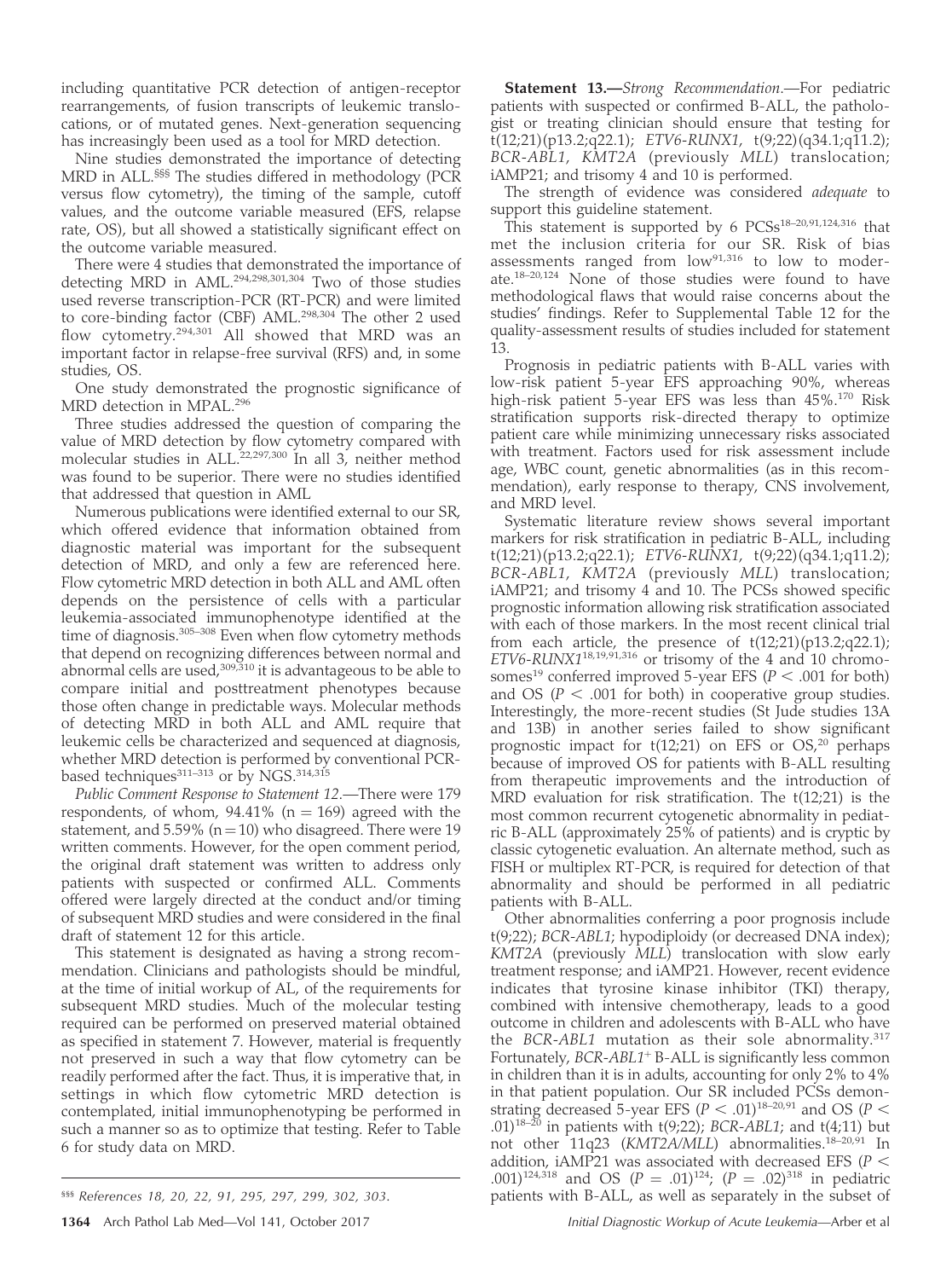standard-risk but not high-risk patients.<sup>318</sup> In addition, intensifying treatment for patients with iAMP21 reduced the likelihood of relapse and improved survival.<sup>319</sup>

Pediatric treatment algorithms rely on accurate risk stratification so that patients with higher-risk disease receive appropriately intensified therapy. Genetic abnormalities, as defined in this statement, are an important aspect of therapeutic decision making with t(12;21) and trisomies 4 and 10 conferring improved prognosis, whereas t(9;22)(q34.1;q11.2); BCR-ABL1; KMT2A (previously MLL) translocation; and iAMP21 conferring poor prognosis requiring intensification of therapy. Other genetic markers associated with adult and pediatric B-ALL are discussed in statement 15.

Refer to Table 7 for study data for  $t(12;21)(p13.2;q22.1);$ ETV6-RUNX1, t(9;22)(q34.1;q11.2); BCR-ABL1, KMT2A (previously MLL) translocation; iAMP21; and trisomy 4 and 10.

Public Comment Response to Statement 13.—There were 172 respondents,  $94.19\%$  (n = 162) of whom agreed with the statement, and  $5.81\%$  (n = 10) who disagreed. There were 39 written comments, most of which were supportive but which covered a range of issues including queries regarding specific methodology for detection of the genetic abnormalities, detection of Philadelphia chromosome (Ph)-like B-ALL, the necessity for obtaining BCR-ABL1 transcripts at diagnosis, and the costs of these tests. These comments were taken into consideration in the final draft statement for this article.

Statement 14.-Strong Recommendation for Testing for t(9;22)(q34.1;q11.2); BCR-ABL1; Recommendation for Testing for KMT2A (previously MLL) Translocations.—For adult patients with suspected or confirmed B-ALL, the pathologist or treating clinician should ensure that testing for  $t(9;22)(q34.1;q11.2)$ ; BCR-ABL1 is performed. In addition, testing for KMT2A (previously MLL) translocations may be performed.

The strength of evidence was *adequate* to support this guideline statement.

This statement was supported by 2  $PCSs^{17,171}$  that met the inclusion criteria for our SR. These studies were deemed to have a low to moderate risk of bias. None of these studies were found to have methodological flaws that would raise concerns about the studies' findings. Refer to Supplemental Table 13 for the quality-assessment results of studies included for statement 14.

The presence of the Ph chromosome or BCR-ABL1 fusion was the most-common, recurrent abnormality in adult B-ALL affecting approximately 25% of patients. This abnormality is an independent risk factor conferring poor prognosis, as demonstrated by several studies and was supported by the Moorman et al<sup>171</sup> study that was part of our SR. The t(9;22)(q34.1;q11.2), associated with the BCR-ABL1 fusion, is detected by conventional cytogenetic studies in approximately 95% of patients; however, a molecular genetic method, such as RT-PCR or FISH analysis, is required for detection in the remaining, approximately 5%, of cases. In addition, with the incorporation of  $BCR-ABL1$  TKIs as front-line therapy for  $Ph+B-$ ALL, rapid detection of the abnormality is often required and may be best obtained using RT-PCR or FISH analysis, thus, allowing a more-rapid treatment decision in those patients. Demonstrating the BCR-ABL1 fusion by quantitative RT-PCR at the time of diagnosis is necessary if subsequent MRD monitoring by the same method will be used.

In the PCS by Moorman et al,<sup>171</sup> 1522 patients with ALL were studied, and BCR-ABL1 fusion detected was detected in 19% by conventional cytogenetics, RT-PCR, and/or FISH. Patients with  $Ph<sup>+</sup> ALL$  had significantly inferior 5-year EFS (16% versus 36%) and OS (22% versus 41%) (both  $P < .001$ adjusting for age, sex, and WBC count) $171$  in comparison to patients lacking the BCR-ABL1 fusion. Those patients were treated on protocols before the incorporation of imatinib for patients with Ph<sup>+</sup> disease. Studies incorporating TKIs into therapeutic regimens show improved outcome in adults with  $Ph<sup>+</sup> B-ALL$  in comparison to  $Ph<sup>+</sup>$  patients not receiving TKIs320,321 and suggest that improvement can be enhanced by the addition of hematopoietic cell transplantation.322,323 Thus, the detection of BCR-ABL1 fusion in adults with B-ALL is essential to determine prognosis and to identify those patients who will benefit from a BCR-ABL1 TKI.

KMT2A (previously MLL) translocations, an abnormality present in approximately 10% of adult patients with ALL, are also considered a poor-risk abnormality in adult patients with B-ALL. In the study by Moorman et al,<sup>171</sup> patients with a cytogenetic presence of t(4;11) had significantly inferior EFS ( $P < .001$ ) and OS ( $P < .001$ ) when compared with patients with Ph<sup>-</sup> disease. Other KMT2A translocations did not show statistically significant differences.

The SR also included studies showing the possible prognostic effect of other markers, although those markers did not reach the level of evidence required for recommendation. Of note, one study<sup>17</sup> investigating brain and acute leukemia cytoplasmic (BAALC) expression by RT-PCR showed elevated levels were associated with an immature phenotype and primary therapy resistance in adult patients with B-ALL ( $P = .01$ ). In addition, patients with BCR-ABL1<sup>-</sup> or KMT2A<sup>-</sup> disease with higher BAALC expression had shorter OS rates  $(P = .03).^{17}$ 

Predicting the prognosis and determining the optimal therapy is important for all patients with AL. In adults with B-ALL, the most significant prognostic factor is the presence of the BCR-ABL1 fusion, a finding associated with a poor prognosis. Optimal therapy for that patient subset requires identification of BCR-ABL1 and initiation of an appropriate TKI therapy. Other genetic markers associated with adult and pediatric B-ALL are discussed in statement 15.

Public Comment Response to Statement 14.—There were 180 respondents, of whom, 95% (n = 171) agreed, and 5% (n = 9) disagreed. There were 26 written comments that were, generally, supportive but were similar to those for statement 13 regarding clarification of specific methodology and the necessity of BCR-ABL1 transcripts at diagnosis for BCR- $ABL1<sup>+</sup> ALL.$  These comments were considered in the final draft of statement 14 for this article.

Statement 15.-Recommendation.-For patients with suspected or confirmed ALL, the pathologist or treating clinician may order appropriate mutational analyses for selected genes that influence diagnosis, prognosis, and/or therapeutic management, which includes, but is not limited to, PAX5, JAK1, JAK2, and/or IKZF1 for B-ALL and NOTCH1 and/or FBXW7 for T-ALL. Testing for overexpression of CRLF2 may also be performed for B-ALL.

The strength of evidence was adequate to support this guideline statement.

This recommendation was supported by 14 PCSs.\*\*\*\* One of the studies was deemed to have a low risk of bias,  $334$ 

\*\*\*\* References 21, 36, 302, 324–334.

Arch Pathol Lab Med—Vol 141, October 2017 **Initial Diagnostic Workup of Acute Leukemia—Arber et al 1365**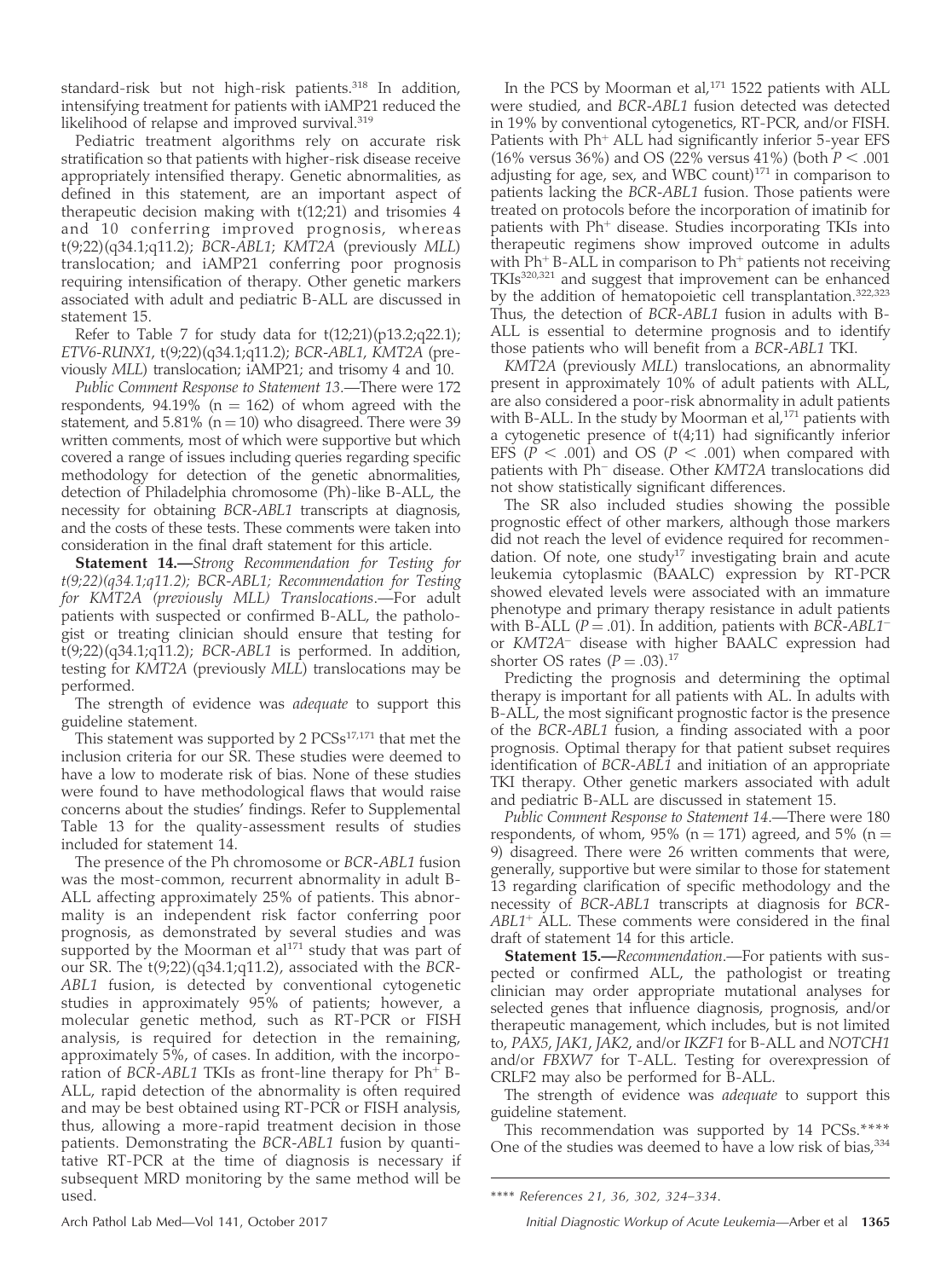|                                          | Summary of Study Data on Minimal Residual Disease (MRD)<br>Table 6. |                                                                                                                                                                                                                                                                  |                                                                                               |
|------------------------------------------|---------------------------------------------------------------------|------------------------------------------------------------------------------------------------------------------------------------------------------------------------------------------------------------------------------------------------------------------|-----------------------------------------------------------------------------------------------|
| Source, y                                | Study<br>Design                                                     | <b>MRD Methodology</b>                                                                                                                                                                                                                                           | Specimen                                                                                      |
| ALL                                      |                                                                     |                                                                                                                                                                                                                                                                  |                                                                                               |
| Maloney et al, <sup>295</sup> 2010       | PCS                                                                 | Flow cytometry                                                                                                                                                                                                                                                   | BM d 29                                                                                       |
| Escherich et al, <sup>18</sup> 2010      | <b>PCS</b>                                                          | Antigen receptor PCR                                                                                                                                                                                                                                             | BM d 29, d 43, wk 12                                                                          |
| Schmiegelow et al, <sup>91</sup><br>2010 | <b>PCS</b>                                                          | Flow cytometry (B-ALL); antigen receptor PCR<br>$(T-ALL)$                                                                                                                                                                                                        | <b>BM</b>                                                                                     |
| Pui et al, <sup>20</sup> 2010            | PCS                                                                 | Flow cytometry                                                                                                                                                                                                                                                   | BM d 19                                                                                       |
| Basso et al, <sup>297</sup> 2009         | PCS                                                                 | PCR (NR), flow cytometry MRD on d 15, PCR-<br>MRD on d 33 (TP1) and 78 (TP2); standard<br>risk, PCR <sup>-</sup> at TP1 and TP2; high risk (PCR $>1$<br>$\times$ 10 <sup>-3</sup> at TP2); others, intermediate risk;<br>flow (flow versus molecular, $P = NS$ ) | BM d 15, 33 and 78                                                                            |
| Scrideli et al, <sup>22</sup> 2009       | <b>PCS</b>                                                          | Antigen receptor PCR and flow cytometry; flow<br>(for MRD; flow versus molecular, $P = NS$ )                                                                                                                                                                     | BM d 14 and 28                                                                                |
| Zhou et al, $299$ 2007                   | <b>PCS</b>                                                          | Antigen receptor PCR                                                                                                                                                                                                                                             | BM end of induction                                                                           |
| Mullighan et al, 302<br>2009             | <b>PCS</b>                                                          | Flow cytometry                                                                                                                                                                                                                                                   | BM and PB, original cohort.—d 8 PB<br>and d 29 BM; validation cohort.--d<br>19 BM and d 46 BM |
| Waanders et al, 303<br>2011              | PCS                                                                 | Antigen receptor PCR d 42 and 84; MRD<br>low.—MRD <sup>-</sup> at both times; MRD medium.—<br>MRD <sup>+</sup> at 1 or both times, but MRD $<$ 5 $\times$<br>10 <sup>-4</sup> at d 84; MRD high.—MRD >5 $\times$ 10 <sup>-4</sup><br>at d 84                     | BM d 42 and 84                                                                                |
| Patel et al, 296 2010                    | PCS                                                                 | PCR (NR): Flow                                                                                                                                                                                                                                                   | BM and PB; antigen receptor PCR: 5<br>wk; 10 wk; 17 wk; 6-9 mo                                |
| AML                                      |                                                                     |                                                                                                                                                                                                                                                                  |                                                                                               |
| Yin et al, 304 2012                      | <b>RCT</b>                                                          | PCR (NR)                                                                                                                                                                                                                                                         | BM and PB qRT-PCR for patients with                                                           |
| Markova et al, <sup>298</sup> 2009       | <b>PCS</b>                                                          | PCR (NR)                                                                                                                                                                                                                                                         | CBF-AML; multiple time points<br>BM and PB<br>RT-PCR for patients with CBF-AML;               |
| Buccisano et al, <sup>294</sup><br>2010  | PCS                                                                 | Flow cytometry                                                                                                                                                                                                                                                   | multiple time points<br>BM postinduction and<br>postconsolidation                             |
| Maurillo et al, 301 2008                 | PCS                                                                 | Flow cytometry                                                                                                                                                                                                                                                   | BM                                                                                            |

Abbreviations: AML, acute myeloid leukemia; B-ALL, B-cell precursor acute lymphoblastic leukemia; BM, bone marrow; CBF, core binding factor; CI, confidence interval; DFS, disease-free survival; EFS, event-free survival; HR, hazard ratio; MRD, minimal residual disease; NR, not reported; OS, overall survival; PB, peripheral blood; PCR, polymerase chain reaction; PCS, prospective cohort study; RFS, relapse-free survival; RT-PCR, reverse transcription-polymerase chain reaction; qRT-PCR, quantitative reverse transcription-polymerase chain reaction; RCT, randomized, controlled trial; T-ALL, T-cell precursor acute lymphoblastic leukemia; TP, time period; WBC, white blood cell count.

10 were deemed to have a low to moderate risk of bias,<sup>††††</sup> and 3 were deemed to have a moderate risk of bias.<sup>327,331,332</sup> None of those studies were found to have methodological flaws that would raise concerns about the studies' findings. Refer to Supplemental Table 14 for the quality-assessment results of studies included for statement 15.

In addition to gene fusions from chromosomal translocations, such as BCR-ABL1, and numerical abnormalities, such as trisomy 4 and 10 in pediatric B-ALL, a number of gene alterations have also been shown to have independent prognostic and therapeutic effect in ALL. Literature review revealed several genes that may contribute to risk stratification, including PAX5, Janus kinase 1 (JAK1), Janus kinase 2 (JAK2), IKAROS family zinc finger 1 (IKZF1), cytokine receptor-like factor 2 (CRLF2), notch homolog 1 (NOTCH1), and F-box and WD repeat domain containing 7 (FBXW7). We also recognize that information regarding genetic information in ALL is rapidly expanding, and evidence supporting disease-related, relevant markers continues to evolve. Additional markers may also be useful.

<sup>††††</sup> References 21, 36, 302, 324–326, 328–330, 333.

<sup>1366</sup> Arch Pathol Lab Med—Vol 141, October 2017 **Initial Diagnostic Workup of Acute Leukemia—Arber et al**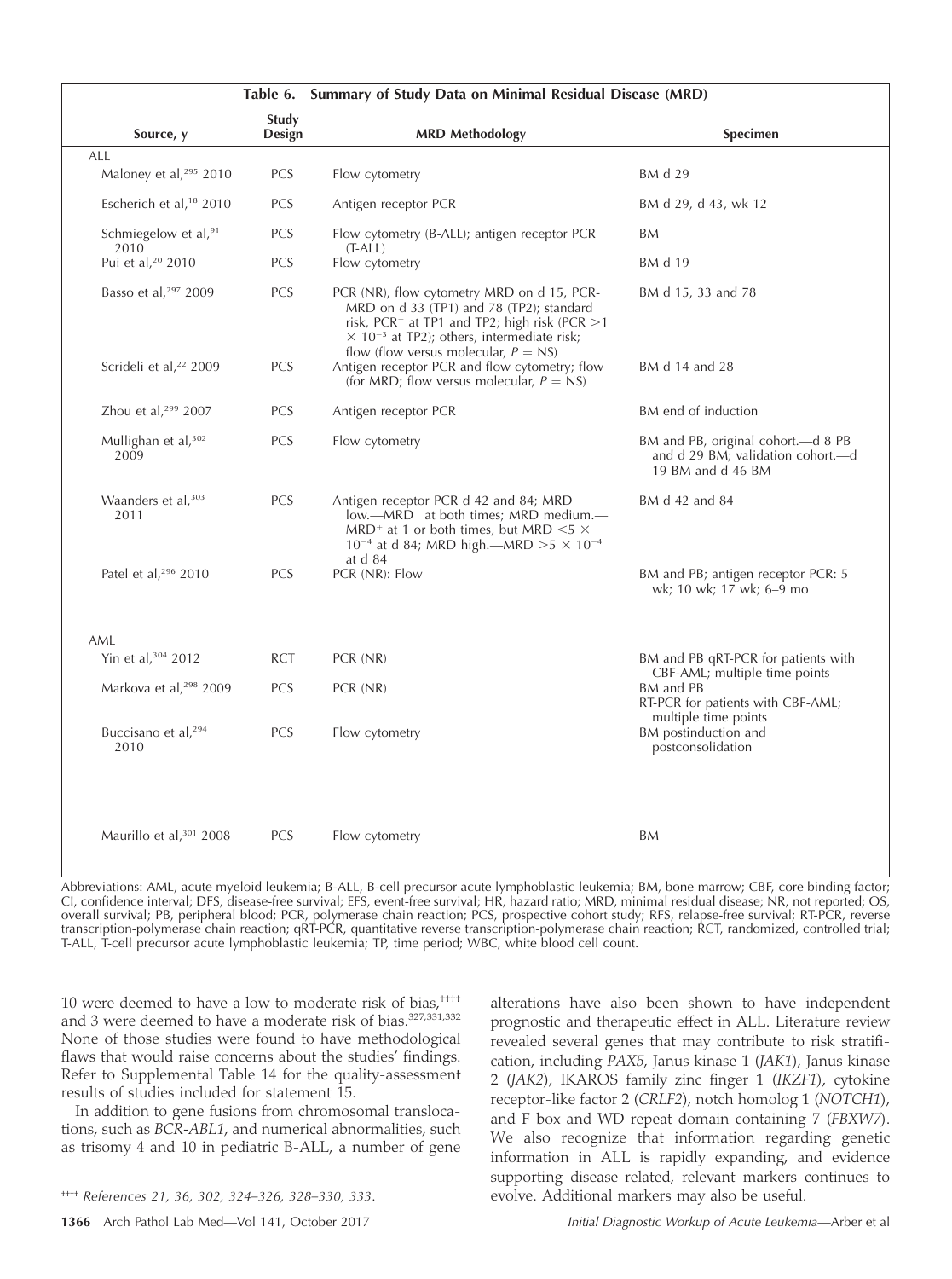|                                     | Table 6. Extended                                                                                                                                                                                                                                                                                                                                                                                                                                                                                                                                                                                                                                                                                                                                                                                                              |
|-------------------------------------|--------------------------------------------------------------------------------------------------------------------------------------------------------------------------------------------------------------------------------------------------------------------------------------------------------------------------------------------------------------------------------------------------------------------------------------------------------------------------------------------------------------------------------------------------------------------------------------------------------------------------------------------------------------------------------------------------------------------------------------------------------------------------------------------------------------------------------|
| <b>Patient</b><br><b>Population</b> | <b>MRD Outcome Data</b>                                                                                                                                                                                                                                                                                                                                                                                                                                                                                                                                                                                                                                                                                                                                                                                                        |
| Pediatric                           | EFS (5-y EFS for patients with Down syndrome with d 29 MRD <0.01% was 81.9% $\pm$ 10.1% versus 49.5% $\pm$                                                                                                                                                                                                                                                                                                                                                                                                                                                                                                                                                                                                                                                                                                                     |
| Pediatric                           | 24.9% for those with MRD $\geq$ 0.01%; P = .03)<br>EFS (B-precursor: 10-y EFS, 0.92 $\pm$ 4.0 for MRD <sup>-</sup> d 29 versus 0.71 $\pm$ 5.0 for MRD <sup>+</sup> results); T-ALL: 10-y EFS, 0.81<br>$\pm$ 7.0 for MRD $\leq$ 10 <sup>-3</sup> versus 0.48 $\pm$ 8.0 for patients with MRD $>$ 10 <sup>-3</sup> at d 29                                                                                                                                                                                                                                                                                                                                                                                                                                                                                                       |
| Pediatric                           | EFS ( $\geq$ 5%, 0.45 $\pm$ .07; $\geq$ 0.1 to <5%, 0.74 $\pm$ .04; <0.1%, 0.86 $\pm$ .02, $P$ < .001); OS ( $\geq$ 5%, 0.60 $\pm$ 0.08; $\geq$ 0.1<br>to $\leq$ 5%, 0.90 $\pm$ .03; $\leq$ 0.1%, 0.93 $\pm$ 0.01; P $\leq$ .001)                                                                                                                                                                                                                                                                                                                                                                                                                                                                                                                                                                                              |
| Pediatric                           | EFS (5-y for MRD, <0.01% at d 19, 87.1 $\pm$ 4.3; 10-y, 85.5 $\pm$ 4.8; P = .003 for both) versus MRD >0.01+ OS (5-<br>y for MRD, <0.01% at d 19 was 95.2 $\pm$ 2.7; 10-y, 93.5 $\pm$ 3.3; P = .001 for both versus MRD >0.01+)                                                                                                                                                                                                                                                                                                                                                                                                                                                                                                                                                                                                |
| Pediatric                           | HR: model 1, flow cytometry, d 15.—for 0.1 to <10%, 1.87 (95% CI, 1.05–3.34), $P = .03$ ; for >0%, 4.91 (95%<br>Cl, 2.35–10.27), $P < .001$ ; model 2, PCR d 33 and 78.—for IR, 3.59 (95% Cl, 1.77–7.3), $P < .001$ ; for HR, 3.99<br>(95% Cl, 1.56–10.2), $P = .004$ ; mean (SE) EFS (flow cytometry d 15 only: in <0.1%, 89.9% (1.7); 0.1%–10%,<br>79.3% (2.3); $>10\%$ , 46.1% (5.9), $P < .001$ )                                                                                                                                                                                                                                                                                                                                                                                                                          |
| Pediatric                           | EFS (MRD d 28: 5-y EFS in negative, 82.9% $\pm$ 3.0; in positive, 27.8% $\pm$ 12.0, P < .001; in patients negative on d<br>14, 85.0% $\pm$ 3.2; in patients positive d 14 and negative d 28, 76.0% $\pm$ 8.0; in patients positive d 28, 27.8% $\pm$<br>12.0; $P < .001$ )                                                                                                                                                                                                                                                                                                                                                                                                                                                                                                                                                     |
| Pediatric                           | MRD <sup>-</sup> , 62% (n = 179); MRD <sup>+</sup> , 38% (n = 108); 5-y freedom from relapse rates, MRD <sup>-</sup> , 95% $\pm$ 2%; MRD <sup>+</sup> , 56%<br>$\pm$ 5%; P < .001                                                                                                                                                                                                                                                                                                                                                                                                                                                                                                                                                                                                                                              |
| Pediatric                           | Risk of relapse: original cohort.—MRD <sup>-</sup> versus MRD <sup>+</sup> ; validation cohort.—MRD <sup>-</sup> versus MRD <sup>+</sup> ; $P < .001$ for both<br>comparisons; HR (original cohort only), d 29, MRD $>1.0\%$ versus d 29 MRD $< 0.01\%$ HR, 2.55 (95% CI,<br>1.34–4.85) $P < .005$ ; 0.01% $<$ d 29 MRD $<$ 1.0% versus d 29 MRD $<$ 0.01% HR, 2.33 (95% CI 1.31–4.15); P<br>< 0.005                                                                                                                                                                                                                                                                                                                                                                                                                           |
| Pediatric                           | Nonrelapse versus relapse by MRD status: MRD-low.—29.9% versus 8.3%; MRD-medium.—65.4% versus 45.8%;<br>MRD-high.—4.7% versus 45.8%; $P < .001$ ; 9 y RFS: MRD-low.—94%; MRD-medium.—86%; MRD-high.—<br>$31\%; P < .001$                                                                                                                                                                                                                                                                                                                                                                                                                                                                                                                                                                                                       |
| Adult                               | RFS (MRD <sup>+</sup> > 10 <sup>-4</sup> ) <sup>+</sup> versus MRD <sup>-</sup> (<10 <sup>-4</sup> ): 5 wk.—42% (95% Cl, 23–61) versus 69% (95% Cl, 55–83), P = .03;<br>HR, 2.36 (95% Cl, 1.11–5.04); 10 wk.—HR, 4.99 (95% Cl, 1.96–12.65); 17 wk.—HR, 5.18 (95% Cl, 2.15–<br>12.48); for patients with standard risk (age $\lt 35$ y and WBC $\lt 30 \times 1000/\text{mm}^3$ ): 10 wk.—14% (95% CI, 0–38)<br>versus 80% (95% Cl, 62–98); $P < .001$ ; 17 wk.—25% (95% Cl, 1–50) versus 73% (95% Cl, 56–90); $P < .001$                                                                                                                                                                                                                                                                                                       |
| Adult                               | Relapse rates t(8;21): BM.—MRD <sup>-</sup> , 5.3%; MRD <sup>+</sup> , 93.3%; P < .001; PB.—MRD <sup>-</sup> , 6%; MRD <sup>+</sup> , 93.3%; P < .001;<br>Relapse rates inv(16): BM.—MRD <sup>-</sup> , 6.4%; MRD <sup>+</sup> , 82.4%; P < .001; PB.—MRD <sup>-</sup> , 4.8%; MRD <sup>+</sup> , 81.8%; P < .001                                                                                                                                                                                                                                                                                                                                                                                                                                                                                                              |
| Mixed adult<br>and pediatric        | 6-y DFS: MRD <sup>-</sup> , 95.2% versus MRD <sup>+</sup> , 68.8%; OS (MRD <sup>-</sup> , P = .044); RFS (MRD <sup>-</sup> , P = .008)                                                                                                                                                                                                                                                                                                                                                                                                                                                                                                                                                                                                                                                                                         |
| Adult                               | MRD <sup>+</sup> defined as $>3.5 \times 10^{-4}$ residual leukemic cells: OS.—MRD postconsolidation HR, 2.38 (95% CI, 1.03–<br>5.45) $P = .04$ ; RFS.—MRD postconsolidation HR, 2.68 (95% CI, 1.27–5.67) $P = .01$ ;<br>Cumulative incidence of relapse: cytogenetic intermediate risk MRD <sup>-</sup> and MRD <sup>+</sup> .—OS, 67% versus 23%, $P = .01$ ;<br>cytogenetic good risk MRD <sup>-</sup> and MRD <sup>+</sup> .—OS, 84% versus 38%, $P = .01$ ; good risk MRD <sup>+</sup> .—n = 8; good risk<br>MRD <sup>-</sup> -n = 14; intermediate risk MRD <sup>+</sup> -n = 86; intermediate risk MRD <sup>-</sup> -n = 29; intermediate risk MRD <sup>-</sup><br>and MRD <sup>+</sup> .—4-y RFS, 63% versus 17%, $P < .001$ ; good risk MRD <sup>-</sup> and MRD <sup>+</sup> .—4-y OS, 70% versus 15%, $P =$<br>.001 |
| Adult                               | MRD <sup>+</sup> defined as >3.5 $\times$ 10 <sup>-4</sup> residual leukemic cells postconsolidation; RFS (5-y, P < .001); OS (62% MRD <sup>-</sup><br>versus 23% MRD <sup>+</sup> ; $P = .001$ ); in multivariable analysis, MRD <sup>+</sup> significant for worse outcome, HR, 3.56 (95% CI<br>$1.50 - 8.43$ $P = .004$                                                                                                                                                                                                                                                                                                                                                                                                                                                                                                     |

PAX5, a transcription factor required for B-lymphoid development and located on chromosome arm 9p, may be important for leukemogenesis, although evidence for independent contribution of PAX5 alterations to patient prognosis has varied. PAX5 alterations occur in approximately 30% to 35% of B-ALL by deletion, fusion translocations, or point mutations. Deletions of PAX5 occur in the greatest proportion of patients when concurrent BCR-ABL1 or TCF3-PBX1 is present.

Our SR included 4 PCSs that addressed PAX5 mutation.<sup>36,302,325,327</sup> Only one study<sup>36</sup> on adolescent/adult BCR-ABL1<sup>-</sup> B-ALL showed significantly improved prognosis in a multivariate analysis for patients with PAX5 alterations, including improved EFS ( $\overline{P} = .02$ ), RFS ( $P = .05$ ), and OS ( $P$  $=$  .03). Another study in adult B-ALL demonstrated improved

complete response (CR) rate  $(P = .03)$ , although PAX5 alterations had no significant effect on cumulative incidence of relapse and disease-free survival (DFS).325 The 2 pediatric studies showed no significant difference in prognosis in highrisk B-ALL302 and no difference in PAX5 alterations when comparing a small relapse-prone cohort with an unselected B-ALL cohort.<sup>327</sup> Although PAX5 abnormalities are common in B-ALL, more data may be needed to determine whether these abnormalities assist with risk stratification. Of note, a small subset of patients with B-ALL (2%–3%) show structural rearrangements resulting in fusion proteins, with PAX5-JAK2 identified as a recurrent abnormality. The presence of PAX5- JAK2 fusion protein can result in the constitutively activated JAK-STAT pathway raising the possibility that this represents a TKI target for therapeutic intervention.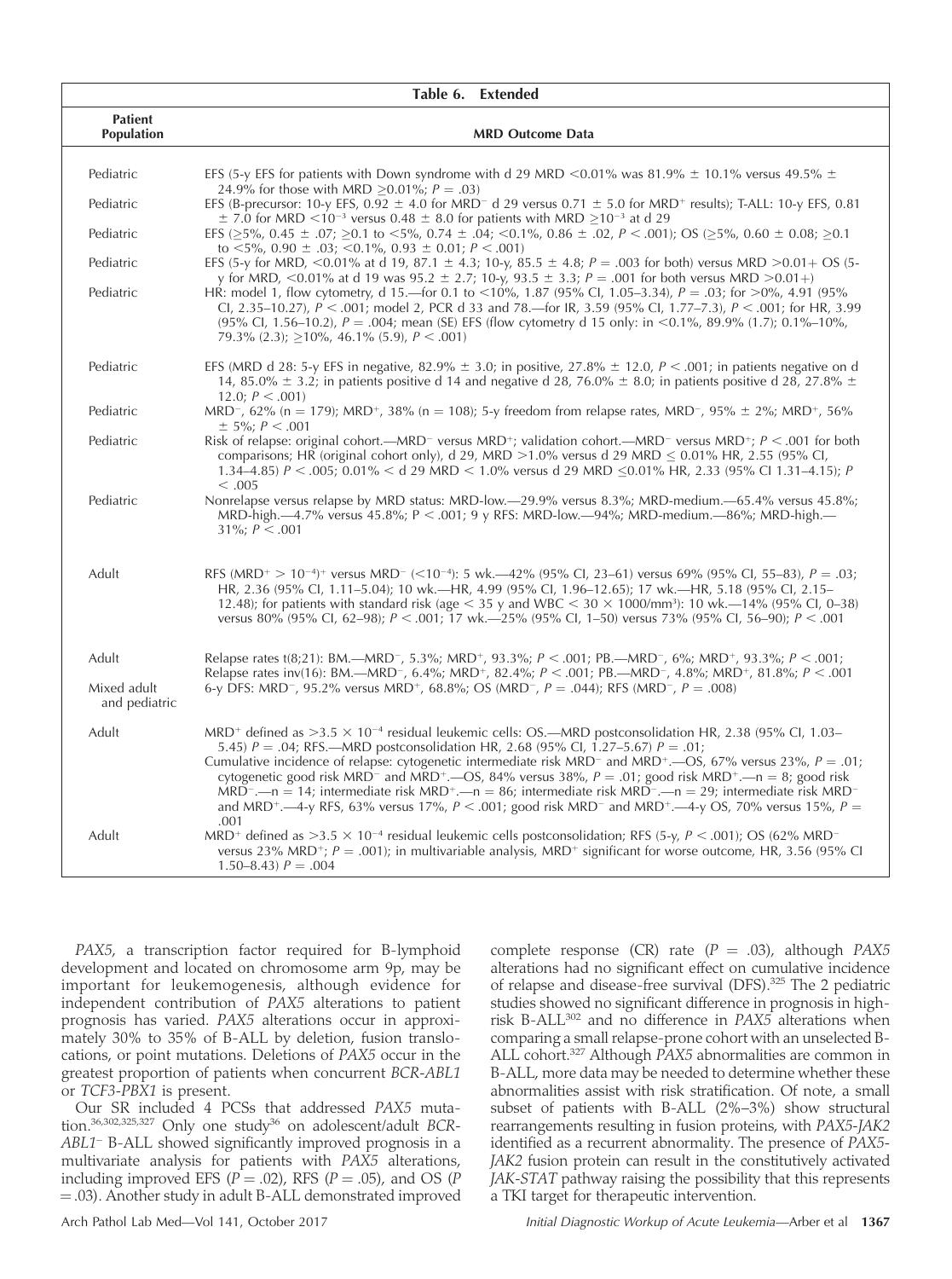Table 7. Summary of Study Data for t(12;21)(p13.2;q22.1); ETV6-RUNX1, t(9;22)(q34.1;q11.2); BCR-ABL1, KMT2A (MLL) Translocation, iAMP21, and Trisomy 4 and 10

| Source, y                             | <b>Study</b><br>Design | $t(12;21)$ (p13.2;q22.1); <i>ETV6-RUNX1</i>                                              | $t(9;22)$ (q34.1;q11.2); <i>BCR-ABL1</i>                                                                              |
|---------------------------------------|------------------------|------------------------------------------------------------------------------------------|-----------------------------------------------------------------------------------------------------------------------|
| Escherich et<br>al, $18\ 2010$        | <b>PCS</b>             | Negative versus positive OS, $P < .001$ ; EFS, $P = .001$ ;<br>in favor of positive      | Negative versus positive OS, $P = .001$ ; EFS, $P =$<br>.001; in favor of negative                                    |
| Salzer et al, <sup>19</sup><br>2010   | PCS                    | Present versus absent EFS, $P < .001$ ; OS, $P < .001$ ; in<br>favor of present          | Present versus absent OS, $P < .001$ ; EFS, $P < .001$ ;<br>in favor of absent                                        |
| Schmiegelow<br>et al, $91$ 2010       | <b>PCS</b>             | Present versus absent EFS, $P \leq .001$ ; OS, $P \leq .001$ ; in<br>favor of present    | Present versus absent EFS, $P = .01$ ; OS, NS (few<br>patients with positive results in study); in favor of<br>absent |
| Pui et al, $20$<br>2010               | PCS                    | ETV6-RUNX1; present versus absent; EFS, $P = .05$ ; OS,<br>$P = .04$                     | Present versus absent EFS, $P < .001$ ; OS, $P < .001$ ;<br>in favor of absent                                        |
| Rubnitz et<br>al. <sup>316</sup> 2008 | <b>PCS</b>             | TEL (ETV6) rearrangement; present versus absent EFS, P<br>$<$ .0001; in favor of present | $\cdot$ $\cdot$ $\cdot$                                                                                               |
| Moorman et<br>al, $124$ 2007          | <b>PCS</b>             | .                                                                                        | $\cdots$                                                                                                              |

Abbreviations: ABL1, Abelson murine leukemia viral oncogene homolog 1; BCR, breakpoint cluster region protein; EFS, event-free survival; ETV6, ETS variant 6; iAMP21, intrachromosomal amplification of chromosome 21; KMT2A/MLL, mixed-lineage leukemia; . . ., not available; OS, overall survival; PCS, prospective cohort study; RUNX1, runt-related transcription factor 1; TEL, translocation-ETS-leukemia.

IKZF1 encodes for the IKAROS zinc finger binding protein and is associated with a poor prognosis in B-ALL. Alterations in IKZF1 occur in more than 80% of patients with  $BCR-ABL1<sup>+</sup> ALL$  who may be associated with resistance to TKIs.335 Our SR included 3 PCSs (1 adolescent/adult<sup>36</sup> and 2 pediatric<sup>302,327</sup>) and overall supported the poor prognosis of *IKZF1* alterations in *BCR-ABL1*<sup>-</sup> B-ALL. In adolescent/adult patients with Ph<sup>-</sup> B-ALL, IKZF1 alterations were associated with inferior EFS ( $P = .01$ ), DFS ( $P = .06$ ), and OS ( $P = .10$ ) in univariate analysis; although significance was not demonstrated in multivariate analysis.36 In pediatric patients with high-risk B-ALL (very high risk and BCR-ABL1 excluded), IKZF1 alteration was associated with elevated MRD ( $P = .04$ , day 8;  $P = .001$ , day 29) and increased incidence of relapse ( $\overline{P}$  < .001).<sup>302</sup> That study noted similarity between the gene expression signature of high-risk  $BCR-ABL1$ <sup>-</sup> ALL from the original cohort and the gene signature of  $BCR-ABL1<sup>+</sup>ALL$  in the validation cohort. The poor prognosis of IKZF1 was independent of BCR-ABL1 status. Another pediatric study<sup>327</sup> supported the poor prognosis of IKZF1 alterations with an increased proportion of patients with IKZF1 deletion in their small cohort of relapse-prone ALL.

Overexpression of the cytokine receptor CRLF2 is associated with a poor prognosis in B-ALL and often results from translocations of CRLF2 with partner genes, such as the immunoglobulin heavy-chain gene (IGH) or P2RY8. CRLF2 overexpression is seen in 5% to 16% of pediatric and adult B-ALL, more than 50% of Down syndrome ALL, and approximately 50% of BCR-ABL1–like B-ALL (see discussion of BCR-ABL1–like B-ALL below). CRLF2 alterations are also associated with concurrent IKZF1 deletion and/or mutation, JAK1/JAK2 mutations, and a poor prognosis in adult and pediatric B-ALL.36,330,336 Our SR included 3 PCSs (1 adolescent/adult<sup>36</sup> and 2 pediatric<sup>330,332</sup>). CRLF2 deregulation in adolescents/adults was associated with decreased 5-year RFS ( $P = .03$ ) and OS ( $P = .04$ ).<sup>36</sup> In pediatric patients, CRLF2 high-level expression was associated with worse EFS rates ( $P = .01$ ) and greater cumulative risk of relapse ( $P =$ .01), mainly because of the high incidence of relapse in non– high-risk patients with P2RY8-CRLF2. <sup>330</sup> Gene expression

profiling in pediatric patients with high-risk B-ALL showed an expression cluster with CRLF2 rearrangements, JAK mutations, IKZF1 deletions, BCR-ABL1–like signature, and a very poor prognosis.<sup>332</sup> Increasing interest in CRLF2 status has occurred, particularly in light of its high incidence in BCR-ABL1–like ALL. CRLF2 overexpression may be detected by flow cytometry or FISH assays.

Regarding the prognostic significance of JAK1 and JAK2 mutations alone in ALL (without CRLF2), no data were available from our SR.

BCR-ABL1–like (or Ph-like) ALL has been recently recognized and is of particular prognostic importance. These leukemias lack the BCR-ABL1 fusion but have a gene expression profile similar to  $BCR-ABL1<sup>+</sup>$  leukemia and are associated with a poor prognosis. One expression array study in pediatric B-ALL patients identified the BCR-ABL1– like phenotype and showed an increased relapse rate ( $P <$ .05) and decreased 5-year DFS ( $P < .03$ ) in that subset of patients when compared with other forms of B-ALL (BCR- $ABL1+ALL$  excluded).<sup>328</sup> A separate, large study<sup>337</sup> of B-ALL reported a frequency of BCR-ABL1–like ALL ranging from 10% for standard-risk, pediatric patients with ALL, up to 27% among young adults with ALL. In most of those patients (91%) a kinase-activating alteration, such as ABL1, ABL2, CRLF2, JAK2, or platelet-derived growth factor receptor  $\beta$  (PDGFRB), was identified suggesting that at least some patients may benefit from TKI therapy. The most common gene expression alteration identified in BCR-ABL1–like ALL, as well as Down syndrome–associated ALL, was elevated CRLF2 expression, occurring in approximately 50% of patients. Concurrent JAK2 or JAK1, IL7R, FLT3, SH2B3, and NRAS mutations were also present in 30% to 55% of patients with CRLF2 overexpression. Deletions involving IKZF1, PAX5, and EBF1 were also detected in patients with Ph-like ALL.<sup>8</sup>

For T-ALL, our SR revealed data about alterations of several genes.

NOTCH1 and FBXW7 mutations frequently occur in T-ALL, and both result in decreased NOTCH1 activity. Some studies suggest an improved early response to therapy and prognosis in these patients, although others lack prognostic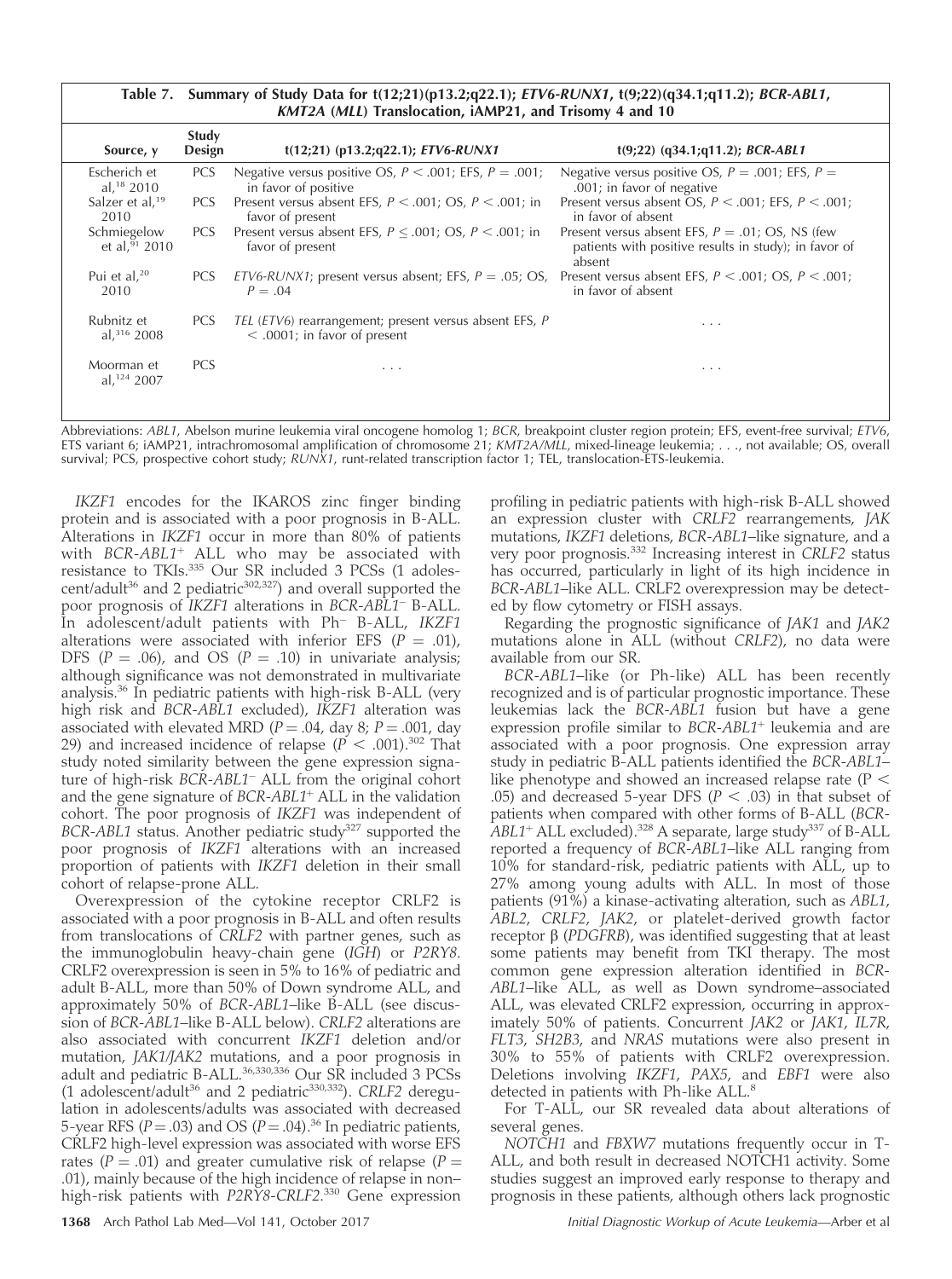|                                                                                                                                 | Table 7. Extended                                                                                                                   |                                                                                 |
|---------------------------------------------------------------------------------------------------------------------------------|-------------------------------------------------------------------------------------------------------------------------------------|---------------------------------------------------------------------------------|
| <b>KMT2A/MLL Translocations</b>                                                                                                 | iAMP21                                                                                                                              | Trisomy 4 and 10                                                                |
| 11q23.3; t(4;11), MLL <sup>-</sup> versus MLL <sup>+</sup> OS, $P \leq$<br>.001; EFS, $P = .001$ ; in favor of MLL <sup>-</sup> | .                                                                                                                                   | .                                                                               |
| 11q23.3; t(4;11), present versus absent; OS, $P$<br>$<$ .001; EFS, $P <$ .001; in favor of absent                               | .                                                                                                                                   | Present versus absent OS, $P < .001$ ;<br>EFS, $P < .001$ ; in favor of present |
| 11q23.3; $t(4;11)$ ; present versus absent EFS, P<br>$<$ 001; OS, $P <$ 001; in favor of absent                                 | $\cdots$                                                                                                                            | $\cdots$                                                                        |
| 11q23.3; $t(4;11)$ ; Present versus absent EFS, P<br>$= .002$ ; OS, $P < .001$ ; No difference<br>detected                      | .                                                                                                                                   | .                                                                               |
| $\cdots$                                                                                                                        | $\cdots$                                                                                                                            | $\cdot$ $\cdot$ $\cdot$                                                         |
| $\cdots$                                                                                                                        | Present versus absent EFS observed-<br>expected ratio $P < .001$ ; OS observed-<br>expected ratio $P = .01$ ; in favor of<br>absent | $\cdots$                                                                        |

significance. Those discrepancies may be the result of different treatment regimens. Our SR included 5 PCSs (3 adult; 2 pediatric). Of those studies, results of studies of adults with T-ALL and NOTCH1 and/or FBXW7 mutations include one showing an improved median EFS  $(P = .02)$  and OS ( $P = .01$ ) in multivariate analysis,<sup>326</sup> whereas 2 showed no prognostic significance,<sup>21,329</sup> although a trend toward improved EFS was seen in one  $(P = .10).^{21}$  In pediatric T-ALL, one study identified an improved early response to therapy  $(P < .01)$ , decreased early (*FBXW7* and/or NOTCH1) and late MRD (NOTCH1,  $P \le .01$ ), and improved EFS (NOTCH1;  $P = .01$ ). Patients with both NOTCH1 and FBXW7 mutations had similar outcomes to those with NOTCH1 mutations alone.<sup>334</sup> The second pediatric study showed improved early response to therapy with NOTCH1 and/or FBXW7 mutation but no difference in EFS or OS.<sup>324</sup>

JAK1 mutations were associated with reduced DFS ( $P =$ .01) and OS ( $P < .01$ ) in a small cohort of patients with T-ALL,<sup>331</sup> but no recommendation regarding JAK1 mutation testing in T-ALL was made because of a lack of multiple or larger studies confirming that report.

Refer to Table 8 for study data on PAX5 and other mutations in patients with B-ALL. Refer to Table 9 for study data on NOTCH1 and FBXW7 mutations in patients with T-ALL.

Public Comment Response for Statement 15.—There were 174 respondents,  $90.8\%$  (n = 158) of whom agreed, and 9.2% ( $n = 16$ ) who disagreed with the statement. There were 32 written comments, most of which were very supportive, but some of which expressed that the panel was too limited, others questioning its clinical utility, and others suggesting the inclusion of copy number aberrations and genetic abnormalities characterizing Ph-like ALL be added.

Statement 16.-Strong Recommendation for Testing for FLT3-ITD; Recommendation for Testing for Other Mutational Analysis.—For pediatric and adult patients with suspected or confirmed AML of any type, the pathologist or treating clinician should ensure that testing for FLT3-ITD is performed. The pathologist or treating clinician may order mutational analysis that includes, but is not limited to, IDH1, IDH2, TET2, WT1, DNMT3A, and/or TP53 for prognostic and/or therapeutic purposes.

The strength of evidence was adequate to support this guideline statement.

The recommendation for FLT3-ITD testing was supported by 13 PCSs<sup>‡‡‡‡</sup> that met the inclusion criteria for our SR and  $8$  other studies<sup>26,343–349</sup> that were found external to our systematic search (or did not meet the inclusion criteria) but were retained for discussion. Of the 13 studies, one was deemed to have a low risk of bias, $342$  10 were deemed to have a low to moderate risk of bias,<sup>§§§§</sup> and 2 were deemed to have a moderate risk of bias.14,294 None of these studies were found to have methodological flaws that would raise concerns about the studies' findings. Refer to Supplemental Table 15 for the quality-assessment results of studies included on FLT3-ITD testing.

The discovery of gene mutations that affect prognosis in AML was a major advance of the past decade, and the more-recent use of NGS techniques has increased access to mutation panels in the diagnostic setting. Although the prognostic significance of gene mutations were first recognized in patients with normal karyotype AML (NK-AML), it is now recognized that some mutations may define specific disease-classification groups, such as AML with mutated NPM1, AML with biallelic mutations of CEBPA, and the provisional entity of AML with mutated RUNX1, whereas others, such as FLT3, may provide prognostic information across different classification groups.<sup>8</sup> Mutations in FLT3 most commonly result in ITDs but may also be point mutations in the tyrosine kinase domain. Many gene mutations are now, however, reported in AML,<sup>7,349</sup> creating challenges in understanding which individual genes and/or gene combinations are significant in the disease and warrant testing. Although NGS panels may allow for routine study of multiple genes, the literature review tended to focus on the significance of individual genes. It is understood that, with more study, stronger recommendations for genetic testing in AML may be appropriate in the near future.

Mutations in FLT3-ITD are now recognized as predictors of a poor prognosis in AML, especially in NK-AML. Most patient cohort studies have found a worse DFS or OS in

‡‡‡‡ References 14, 16, 71, 100, 105, 122, 294, 298, 338–342. §§§§ References 16, 71, 100, 105, 122, 298, 338–341.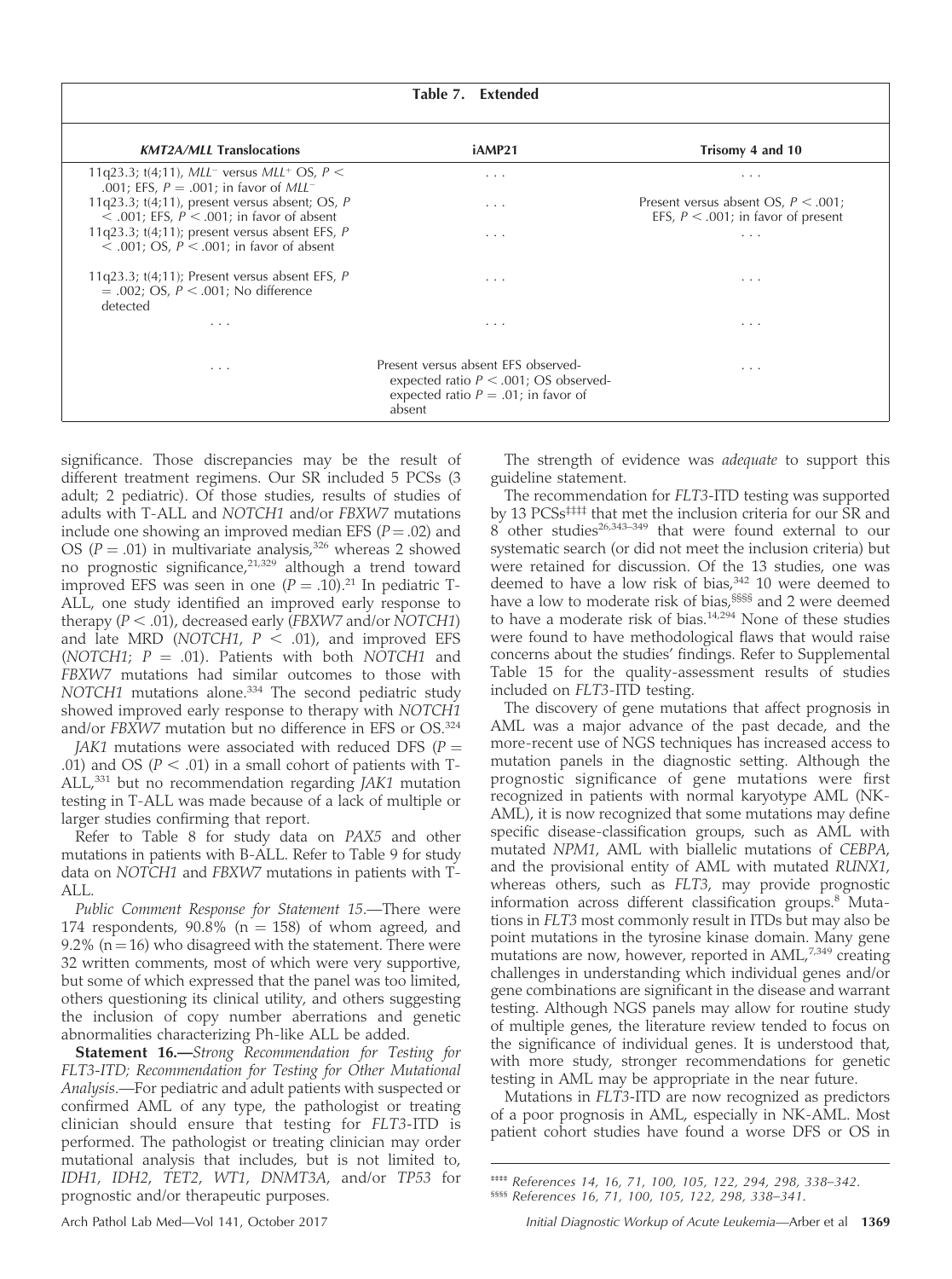| Summary of Study Data for PAX5 and Other Mutations in Patients With Acute Lymphoblastic Leukemia (ALL)<br>Table 8. |                 |                                                                                                                                                                      |                                                                                                                                                                                                                                                                                                                                  |  |  |
|--------------------------------------------------------------------------------------------------------------------|-----------------|----------------------------------------------------------------------------------------------------------------------------------------------------------------------|----------------------------------------------------------------------------------------------------------------------------------------------------------------------------------------------------------------------------------------------------------------------------------------------------------------------------------|--|--|
| Source, y                                                                                                          | Study<br>Design | <b>PAX5 Mutations</b>                                                                                                                                                | <b>Other Mutations</b>                                                                                                                                                                                                                                                                                                           |  |  |
| Moorman et al, <sup>36</sup><br>2012                                                                               | <b>PCS</b>      | In MVA, PAX5 deletions in patients with<br>BCR-ABL1 <sup>-</sup> B-ALL had improved<br>survival outcomes: EFS ( $P = .02$ ), RFS<br>$(P = .05)$ , and OS $(P = .03)$ | CRLF2 deregulations showed worsened survival<br>outcomes.—5-y RFS HR, 2.04, 95% CI, 1.07-3.89 ( $P =$<br>.03); 5-y OS HR, 1.78, 95% CI, 1.04-3.07 ( $P = .04$ )<br>IKZF1 deletions showed worsened survival outcomes.-<br>5-y EFS HR, 1.54, 95% CI, 1.12-2.12 ( $P = .01$ ); 5-y OS<br>HR, 1.55, 95% CI, 1.11–2.16 ( $P = .01$ ) |  |  |
| Familiades et al, $325$<br>2009                                                                                    | <b>PCS</b>      | Associated with improved CR rates ( $P =$<br>.03), but no significant effect on<br>cumulative rate of relapse or disease-<br>free survival                           |                                                                                                                                                                                                                                                                                                                                  |  |  |
| Mullighan et al, $302$<br>2009                                                                                     | <b>PCS</b>      | No independent association between<br>PAX5 alterations and outcome<br>observed in high-risk pediatric B-ALL<br>(very high risk subtypes excluded)                    | Patients with <i>IKZF1</i> alteration showed increase in<br>hematologic relapse; original cohort incidence at 4 or 5<br>y, 55.2 $\pm$ 8.6 (P < .001); validation cohort incidence at<br>10 y, 46.3 $\pm$ 8.4 (P = .01); N = 27 of 67                                                                                             |  |  |
| Kuiper et al, $327$ 2010                                                                                           | <b>PCS</b>      | $P = .59$                                                                                                                                                            | Higher proportion <i>IKZF1</i> deletions in small, relapsed cohort<br>(compared with unselected cohort); $P = .002$                                                                                                                                                                                                              |  |  |
| Cario et al, $330$ 2010                                                                                            | <b>PCS</b>      | .                                                                                                                                                                    | High CRLF2 expression had a worse 6-y EFS probability<br>compared with patients with low CRLF2 expression (61%)<br>$\pm$ 8% versus 83% $\pm$ 2%; P = .003)                                                                                                                                                                       |  |  |
| Harvey et al, $332$ 2010                                                                                           | <b>PCS</b>      | .                                                                                                                                                                    | Gene expression profiling in pediatric patients with high-<br>risk B-ALL showed an expression cluster with CRLF2<br>rearrangements, JAK mutations, IKZF1 deletions, BCR-<br>ABL1–like signature, and very poor prognosis                                                                                                         |  |  |

Abbreviations: B-ALL, B-cell precursor acute lymphoblastic leukemia; BCR-ABL1, breakpoint cluster region protein–Abelson murine leukemia viral oncogene homolog 1; CR, complete remission; CRLF2, cytokine receptor-like factor 2; EFS, event-free survival; HR, hazard ratio; IKZF1, IKAROS family zinc finger 1; JAK, Janus kinase; MVA, multivariate analysis; . . ., not available; OS, overall survival; PAX5, paired box 5; PCS, prospective cohort study; RFS, relapse-free survival.

patients with this mutation, although differences in CR are not always present.\*\*\*\*\* Similar findings are found in young adult patients with AML and cytogenetic abnormalities, including t(15;17)(q24.1;q21.2), t(8;21)(q22;q22.1), and  $t(6,9)(p23,q34.1)$ , as well as mutations of NPM1 and CEBPA. 100,349 Fewer studies have failed to find mutations of FLT3-ITD to be associated with prognosis, and the significance may be less in pediatric AML.<sup>122,298,338-340</sup> The mutation level was also directly associated with worse survival,<sup>26,342,343</sup> including 2 patient cohort studies, and the level of mutation should be investigated in cases with a mutation detected.

Refer to Table 10 for study data on NPM1, FLT3-ITD, CEBPA, KIT, and RUNX1 testing.

The recommendation for testing of other mutations in AML is supported by 21 studies,††††† comprising one SR based meta-analysis, $353$  3 NRCTs, $10,11,354$  and 17 PCSs. $\text{\#}\text{\#}\text{\#}$ The meta-analysis, reported by Zhou et al<sup>353</sup> was deemed to have a low risk of bias. The 3 NRCTs<sup>10,11,354</sup> were all deemed to have a low to moderate risk of bias. For the 17 PCSs, 3 were deemed to have a low risk of bias, $30,101,119$  13 were deemed to have a low to moderate risk of bias,§§§§§ and one was deemed to have a moderate risk of bias.<sup>29</sup> None of those studies were found to have methodological flaws that would raise concerns about the studies' findings. Refer to Supplemental Table 16 for the quality-assessment results for all other molecular tests, excluding FLT3-ITD testing.

Among studies of the effect of isocitrate dehydrogenase 1  $(IDH1)$  mutation R132 in adult AML, one meta-analysis $353$ found the mutation associated with a worse EFS, but not associated with OS. One NRCT<sup>354</sup> found the mutation to be associated with a worse OS and DFS, but that study combined the results of IDH1 and IDH2 mutations. Three PCSs<sup>340,351,352</sup> found IDH1 mutation to be associated with a worse prognosis in patients with AML, who have intermediate-risk cytogenetics or NK-AML, but one of those studies<sup>351</sup> also combined the results of both IDH1 and IDH2 mutations for analysis. Three PCSs found no prognostic significance to detecting this mutation in adult AML.15,119,338 A single PCS of pediatric AML did not detect the R132 mutation in any cases.<sup>338</sup> One PCS of the IDH1 single-nucleotide polymorphism (SNP) rs11554137 found the presence of that SNP to be associated with a worse OS.<sup>15</sup>

For mutations in IDH2 in adult AML, most studies combined the results of the R140 and R172 mutations, and some combined IDH2 results with those of IDH1. One meta-analysis<sup>353</sup> found improved OS, but no effect on EFS in AML with mutated IDH2. Two NRCTs<sup>10,354</sup> and 2 PCSs<sup>351,352</sup> found a worse prognosis with that mutation, although the worse prognosis was only associated with the R172 mutation in one study.<sup>352</sup> Two PCSs<sup>119,340</sup> found no prognostic significance to the presence of an IDH2 mutation in AML, and one<sup>352</sup> found no prognostic significance when the R140 mutation was present in AML.

One NRCT and one PCS studied the prognostic significance of tet methylcytosine dioxygenase 2 (TET2) mutations in AML. The NRCT<sup>354</sup> found no prognostic significance to the detection of that mutation, whereas the PCS<sup>101</sup> found TET2 mutations to be associated with a worse outcome.

Mutations of Wilms tumor 1 (WT1), usually involving exons 7 and 9, were evaluated in 12 studies and found to be associated with a significantly worse prognosis in AML,

<sup>\*\*\*\*\*</sup> References 14, 16, 71, 100, 105, 294, 341, 344–349.<br>††††† References 10, 11, 15, 29, 30, 101, 109, 110, 116, 118–120,<br>130, 195, 338, 340, 350–354.

<sup>&</sup>lt;sup>11111</sup> References 15, 29, 30, 101, 109, 110, 116, 118–120, 130, 195,<br>338, 340, 350–352.

<sup>\$\$\$\$\$</sup> References 15, 109, 110, 116, 118, 120, 130, 195, 338, 340, 350–352.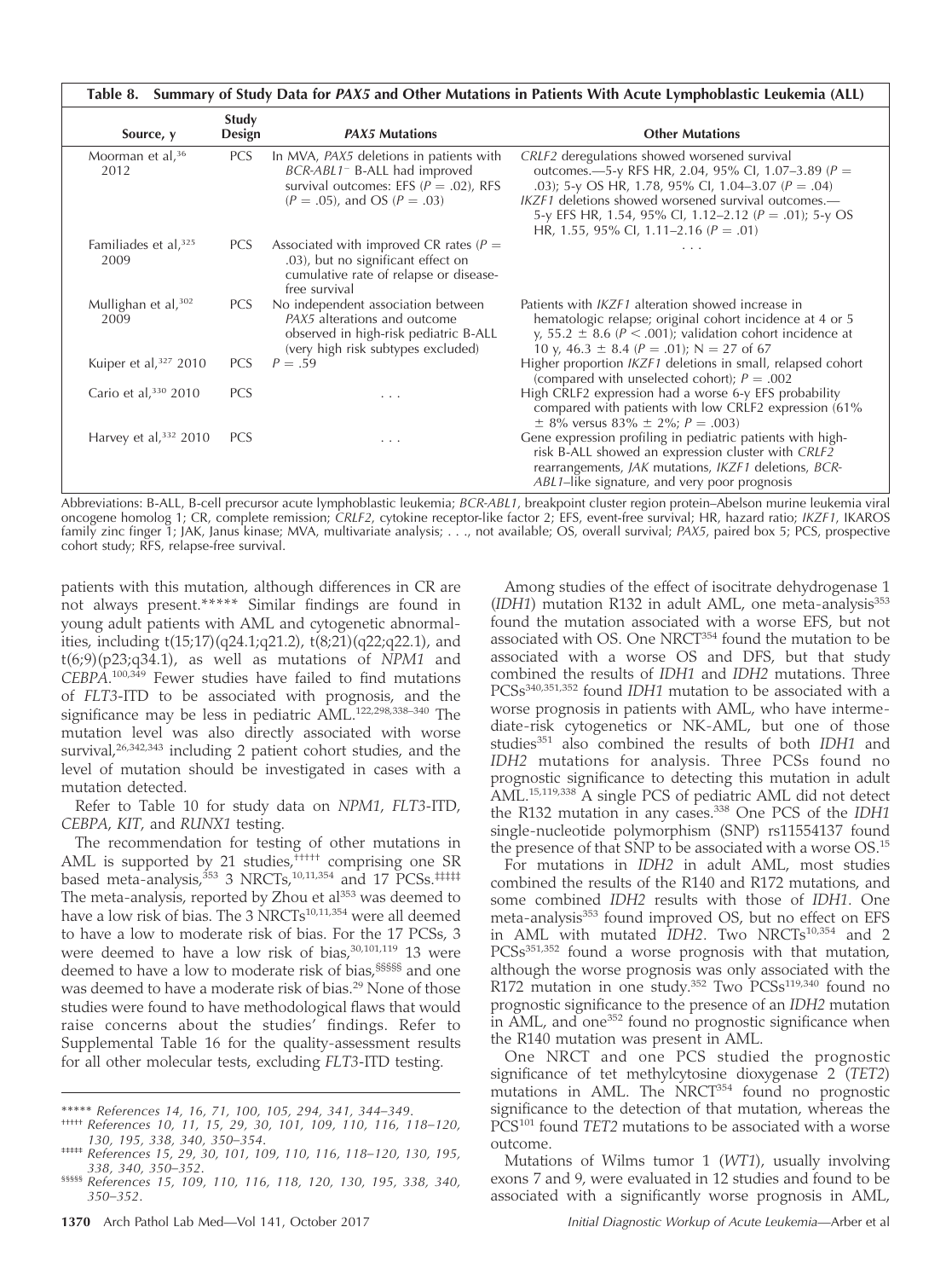# Table 9. Summary of Study Data for NOTCH1 and FBXW7 Mutations in Patients With T-Cell Acute Lymphoblastic Leukemia (T-ALL)

| Source, y                   | Study<br>Design | Age, y, Range<br>(Median) | <b>NOTCH1</b> Mutations                                                                                                                                                                                                                   | <b>FBXW7 Mutations</b>                                                                                                                                                                  |  |
|-----------------------------|-----------------|---------------------------|-------------------------------------------------------------------------------------------------------------------------------------------------------------------------------------------------------------------------------------------|-----------------------------------------------------------------------------------------------------------------------------------------------------------------------------------------|--|
| Marks et al, $21$ 2009      | <b>PCS</b>      | $15 - 59(29)$             | Mutation in NOTCH1 pathway (NOTCH1 and/or FBXW7) had higher EFS but not<br>statistically significant ( $P = .1$ )                                                                                                                         |                                                                                                                                                                                         |  |
| Asnafi et al, $326$ 2009    | <b>PCS</b>      | $15 - 58(28)$             | By MVA, NOTCH1 and/or FBXW7 mutations were associated with improved survival<br>outcomes compared with patients lacking these mutations: EFS.-HR, 0.58, 95% CI,<br>0.37–0.92 ( $P = .02$ ); OS.—HR, 0.54, 95% CI, 0.33–0.87 ( $P = .01$ ) |                                                                                                                                                                                         |  |
| Baldus et al, $329$ 2009    | <b>PCS</b>      | $16 - 66(30)$             | <i>NOTCH1</i> and/or <i>FBXW7</i> mutations CR ( $P = .5$ ), relapse ( $P = .76$ ), and EFS ( $P = .39$ )                                                                                                                                 |                                                                                                                                                                                         |  |
| Clappier et al, 324<br>2010 | <b>PCS</b>      | $1 - 17(8)$               | NOTCH pathway mutations associated with early response to therapy ( $P = .02$ ), but<br>similar EES and OS rates                                                                                                                          |                                                                                                                                                                                         |  |
| Kox et al, $334$ 2010       | <b>PCS</b>      | $<$ 18 (NR)               | Mutation correlated with better outcomes:<br>EFS 87% versus 74% in nonmutated<br>group ( $P = .01$ ); relapse 7% versus 17%<br>in nonmutated group ( $P = .01$ )                                                                          | Mutation correlated with better early<br>response to therapy: 88% versus 55% in<br>nonmutated group ( $P < .001$ ); similar<br>EFS and relapse rate with and without<br>FBXW7 mutations |  |

Abbreviations: CR, complete remission; EFS, event-free survival; FBXW7, F-box and WD repeat domain containing 7; HR, hazard ratio; MVA, multivariate analysis; NOTCH1, notch homolog 1; NR, not reported; OS, overall survival; PCS, prospective cohort study.

usually in NK-AML, in 8 of the 12 studies—one NRCT $^{10}$  and 7 PCSs,\*\*\*\*\*\*—and was not prognostically significant in the other 4 PCSs.29,109,119,120 One positive PCS was in pediatric patients.<sup>195</sup>

The prognostic significance of detecting the WT1 SNP rs16754 was evaluated in one NRCT<sup>11</sup> and  $3$  PCSs<sup>15,29,119</sup> and was found to be significantly associated with an improved prognosis in all studies.

One PCS in adult AML evaluated the prognostic significance of DNA methyltransferase 3 alpha (DNMT3A) mutations in AML and found mutations to be significantly associated with a worse OS and EFS.130

No studies were identified with the search parameters of the SR evaluating additional sex combs like 1, transcriptional regulator (ASXL1), mutations in AML, although a recent study found a worse OS in patients with AML with myelodysplasia-related changes (AML-MRC), and ASXL1 mutations compared with patients with AML-MRC and no such mutation  $(P = .01).^{355}$  Future studies may clarify the significance of that gene mutation in AML.

Two PCSs evaluated the prognostic significance of KMT2A (MLL)-PTD (partial tandem duplication) mutations in AML. One found that mutation to be associated with a worse progression-free survival,<sup>109</sup> and one found no significance to that mutation on OS in NK-AML.<sup>119</sup>

One PCS evaluated the prognostic significance of neuroblastoma RAS viral oncogene homolog (NRAS) mutations in NK-AML and found no effect on OS.<sup>119</sup>

Additional studies on mutations in DNMT3A, usually R882, show variable results, with some also showing such mutations associated with shorter remission and survival,<sup>356,357</sup> whereas others showed no effect on remission or survival duration.<sup>357,358</sup> Mutations may be associated with a worse outcome in younger adults (younger than 60 years),130,358 but one study suggests worse DFS and OS in older adults with the R882 mutation.<sup>356</sup>

Mutations in tumor protein p53 (TP53) were highly associated with complex karyotypes and other myelodysplasia-related cytogenetic abnormalities that involve chromosomes 5, 7, and 17.<sup>359-361</sup> Such cases were either therapyrelated AML or AML-MRC, but the mutations may be germline. TP53 mutations are associated with worse RFS, EFS, and OS. However, the effect of that mutation may not

be significant, with complex karyotypes defined as 5 or more abnormalities.<sup>360</sup>

Refer to Table 11 for study data for IDH1, IDH2, TET2, WT1, DNMT3A testing.

Public Comment Response for Statement 16.—There were 172 respondents, 65.7% (n = 113) of whom agreed, 1.74% (n  $=$  3) who disagreed, and 32.56% (n  $=$  56) who did not commit but responded with written comments to the initial draft statement. The comments included suggestions to include more mutation analysis as well as suggestions that fewer mutation studies should be listed. Some confusion arose from the omission of mutation studies for NPM1 and CEBPA in this statement, but those studies were recommended in statement 19. Some respondents suggested restricting that statement only to NK-AML, and others wanted to expand testing to a large NGS panel for all AML cases. Several objected to the listing of specific protein expression assays that were included in the original statement because such tests were not widely available, and others suggested adding testing for other proteins. Those comments were considered in the final draft of statement 16 in this article.

Statement 17.-Strong Recommendation for Testing for KIT Mutation in Adult Patients With CBF-AML; Expert Consensus Opinion for Testing for KIT Mutation in Pediatric Patients With CBF AML.—For adult patients with confirmed CBF-AML— AML with t(8;21)(q22;q22.1); RUNX1-RUNX1T1 or inv(16)(p13.1q22)/t(16;16)(p13.1;q22); CBFB-MYH11—the pathologist or treating clinician should ensure that an appropriate mutational analysis for KIT is performed. For pediatric patients with confirmed CBF-AML—AML with t(8;21)(q22;q22.1); RUNX1-RUNX1T1 or inv(16)(p13.1q22)/ t(16;16)(p13.1;q22); CBFB-MYH11—the pathologist or treating clinician may ensure that appropriate mutational analysis for KIT is performed.

The strength of evidence was *adequate* to support testing for KIT in adult patients with CBF-AML, but insufficient to support testing for KIT in pediatric patients with CBF-AML.

This recommendation was supported by 2  $PCSs<sup>298,339</sup>$ obtained from our SR. The risk of bias assessment for both was low to moderate. Overall, none of the studies providing the evidence base for statement 17 were found to have methodological flaws that would raise concerns about the studies' findings. Refer to Supplemental Table 17 for the quality-assessment results for the studies included for statement 17.

<sup>\*\*\*\*\*\*</sup> References 30, 101, 110, 116, 118, 195, 350.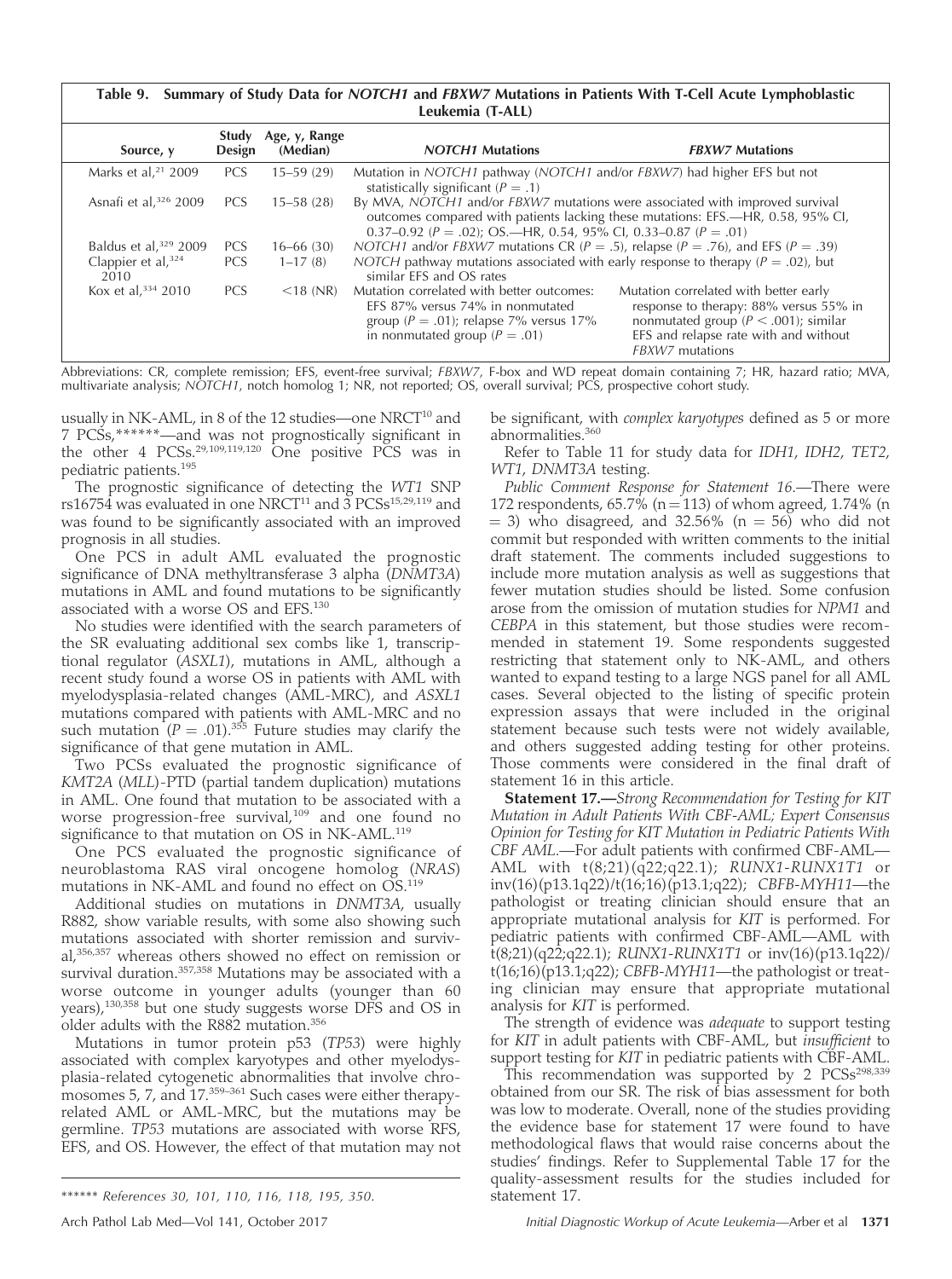| Source, y                             | Study<br>Design | NPM1                                                                                                                                                                                                                                                                                                                                                                                                                                                                                                                                                                                                                                                                                                                                                                                                                                                              | <b>FLT3 ITD</b>                                                                                                                                                                                                                                                                                                                                                                  |
|---------------------------------------|-----------------|-------------------------------------------------------------------------------------------------------------------------------------------------------------------------------------------------------------------------------------------------------------------------------------------------------------------------------------------------------------------------------------------------------------------------------------------------------------------------------------------------------------------------------------------------------------------------------------------------------------------------------------------------------------------------------------------------------------------------------------------------------------------------------------------------------------------------------------------------------------------|----------------------------------------------------------------------------------------------------------------------------------------------------------------------------------------------------------------------------------------------------------------------------------------------------------------------------------------------------------------------------------|
| Gaidzik et al, <sup>100</sup><br>2011 | <b>PCS</b>      | $RUNX1$ mutations (N = 53) and $NPM1$ mutated<br>(5 of 53) versus $RUNX1$ wild-type (N = 831)<br>and <i>NPM1</i> mutated (307 of 831); $P < .001$                                                                                                                                                                                                                                                                                                                                                                                                                                                                                                                                                                                                                                                                                                                 | $\cdots$                                                                                                                                                                                                                                                                                                                                                                         |
| Kayser et al, <sup>71</sup><br>2011   | PCS             | MVA for t-AML relapse: HR, 0.69 ( $P < .001$ );<br>Death in CR.—HR, 0.67 ( $P = .04$ ); OS.—HR,<br>$0.78$ ( $P < .001$ )                                                                                                                                                                                                                                                                                                                                                                                                                                                                                                                                                                                                                                                                                                                                          | MVA for t-AML relapse.—HR, 1.4 ( $P < .001$ ); Death<br>in CR.—HR, 1.61 ( $P = .01$ ); OS.—HR, 1.51 ( $P <$<br>.001)                                                                                                                                                                                                                                                             |
| Buccisano et<br>al, $294$ 2010        | PCS             | $\ldots$ .                                                                                                                                                                                                                                                                                                                                                                                                                                                                                                                                                                                                                                                                                                                                                                                                                                                        | Patients with <i>FLT3</i> -ITD who were also MRD <sup>-</sup> had<br>better 4-y RFS and OS rates than did patients with<br>FLT3-ITD and MRD <sup>+</sup> disease; RFS.—54% versus<br>17% ( $P < .001$ ); OS.—60% versus 23% ( $P = .01$ )                                                                                                                                        |
| Röllig et al, <sup>14</sup><br>2010   | PCS             | CR.-NPM-/FLT3-ITD-, OR, 1.00; NPM+/FLT3-<br>ITD <sup>-</sup> , OR, 2.49, 95% CI, 1.48–4.18 ( $P =$<br>.001); NPM <sup>+</sup> /FLT3-ITD <sup>+</sup> , OR, 3.09, 95% CI,<br>1.71–5.59 ( $P < .001$ ); NPM <sup>-</sup> /FLT3-ITD <sup>+</sup> , OR,<br>1.1, 95% CI, 0.60–2.00 ( $P = .76$ )<br>DFS.-NPM <sup>-</sup> /FLT3-ITD <sup>-</sup> , HR, 1; NPM <sup>+</sup> /FLT3-<br>ITD <sup>-</sup> , HR, 0.48, 95% CI, 0.33-0.71 ( $P$ <<br>.001); NPM1+/FLT3-ITD+, HR, 0.59, 95% CI,<br>0.37-0.92 ( $P = .02$ ); $NPM1^-/FLT3$ -ITD <sup>+</sup> , HR,<br>2.28, 95% Cl, 1.27-4.09 ( $P = .006$ )<br>OS.-NPM1-/FLT3-ITD-, HR, 1; NPM1+/FLT3-<br>ITD <sup>-</sup> , HR, 0.69, 95% CI, 0.53–0.91 ( $P =$<br>.007); NPM1+/FLT3-ITD+, HR, 0.74, 95% CI,<br>0.55-0.99 ( $P = .04$ ); $NPM1^-/FLT3-ITD^+$ , HR,<br>0.94, 95% CI, 0.70-1.26 ( $P = .67$ )<br>Note: All MVA | $\cdots$                                                                                                                                                                                                                                                                                                                                                                         |
| Groschel et al, <sup>16</sup><br>2010 | <b>PCS</b>      | .                                                                                                                                                                                                                                                                                                                                                                                                                                                                                                                                                                                                                                                                                                                                                                                                                                                                 | $MECOM/EV11^{-}$ (N = 1234) and <i>FLT3</i> -ITD mutation<br>$(N = 325; 26\%)$ versus MECOM/EVI1 <sup>+</sup> (N = 148)<br>and <i>FLT3</i> -ITD mutation (N = 22; 15%) ( $P = .002$ )                                                                                                                                                                                            |
| Kayser et al, $341$<br>2009           | <b>PCS</b>      | $\cdots$                                                                                                                                                                                                                                                                                                                                                                                                                                                                                                                                                                                                                                                                                                                                                                                                                                                          | $FLT3$ -ITD insertions in $\beta$ 1-sheet associated with<br>inferior RFS ( $P = .001$ ) and OS ( $P = .01$ )                                                                                                                                                                                                                                                                    |
| Ho et al, 105 2010                    | <b>PCS</b>      | .                                                                                                                                                                                                                                                                                                                                                                                                                                                                                                                                                                                                                                                                                                                                                                                                                                                                 | Patients with <i>WT1</i> mutations and <i>FLT3</i> -ITD <sup>-</sup> had<br>superior CR rates to patients with WT1 82.2%<br>versus 52.2% ( $P = .02$ ); patients with WT1<br>mutations/FLT3-ITD <sup>+</sup> had poorer mean OS (15<br>versus 56; $P = .001$ ) and mean EFS (15 versus 35;<br>$P = .02$ ) compared with patients with WT1<br>mutations/ $FLT3$ -ITD <sup>-</sup> |
| Abbas et al, $340$<br>2010            | <b>PCS</b>      | NPM1 mutations associated with IDH wild-<br>type.— $NPM1+IDH1+$ (35 of 893);<br>NPM1+IDH2+ (40 of 893); NPM1+IDH1/2+<br>$(191 \text{ of } 893); P = .001$                                                                                                                                                                                                                                                                                                                                                                                                                                                                                                                                                                                                                                                                                                         | $P = .09$                                                                                                                                                                                                                                                                                                                                                                        |
| Ho et al, 338 2010                    | PCS             | .                                                                                                                                                                                                                                                                                                                                                                                                                                                                                                                                                                                                                                                                                                                                                                                                                                                                 | $P = .35$ (no difference detected between FLT3-ITD<br>R132 versus wild-type                                                                                                                                                                                                                                                                                                      |
| Pollard et al, 339<br>2010            | PCS             | .                                                                                                                                                                                                                                                                                                                                                                                                                                                                                                                                                                                                                                                                                                                                                                                                                                                                 | $\sim$ $\sim$ $\sim$                                                                                                                                                                                                                                                                                                                                                             |
| Markova et al, <sup>298</sup><br>2009 | <b>PCS</b>      | $\ldots$ .                                                                                                                                                                                                                                                                                                                                                                                                                                                                                                                                                                                                                                                                                                                                                                                                                                                        | $P = .08$ RFS in patients with CBF-AML with various<br>FLT3 Asp835 mutations                                                                                                                                                                                                                                                                                                     |
| Jiao et al, <sup>122</sup> 2009       | <b>PCS</b>      | $\sim$ $\sim$ $\sim$                                                                                                                                                                                                                                                                                                                                                                                                                                                                                                                                                                                                                                                                                                                                                                                                                                              | $\sim$ $\sim$ $\sim$                                                                                                                                                                                                                                                                                                                                                             |

Abbreviations: AML, acute myeloid leukemia; Asp, aspartic acid; CBF, core-binding factor; CEBPA, CCAAT/enhancer binding protein; CN, cytogenetically normal; CR, complete response; DFS, disease-free survival; EFS, event-free survival; HR, hazard ratio; IDH, isocitrate dehydrogenase; FLT3, fms-related tyrosine kinase 3; KIT, proto-oncogene receptor tyrosine kinase; MECOM/EVI1, MDS1 and EVI1 complex locus; MRD, minimal residual disease; mut, mutant; MVA, multivariate analysis; . . ., not available; NPM1, nucleophosmin (nucleolar phosphoprotein B23, numatrin); OR, odds ratio; OS, overall survival; PCS, prospective cohort study; RFS, relapse-free survival; RUNX1, runt-related transcription factor 1; t-AML, therapy-related acute myeloid leukemia; WT1, Wilms tumor 1.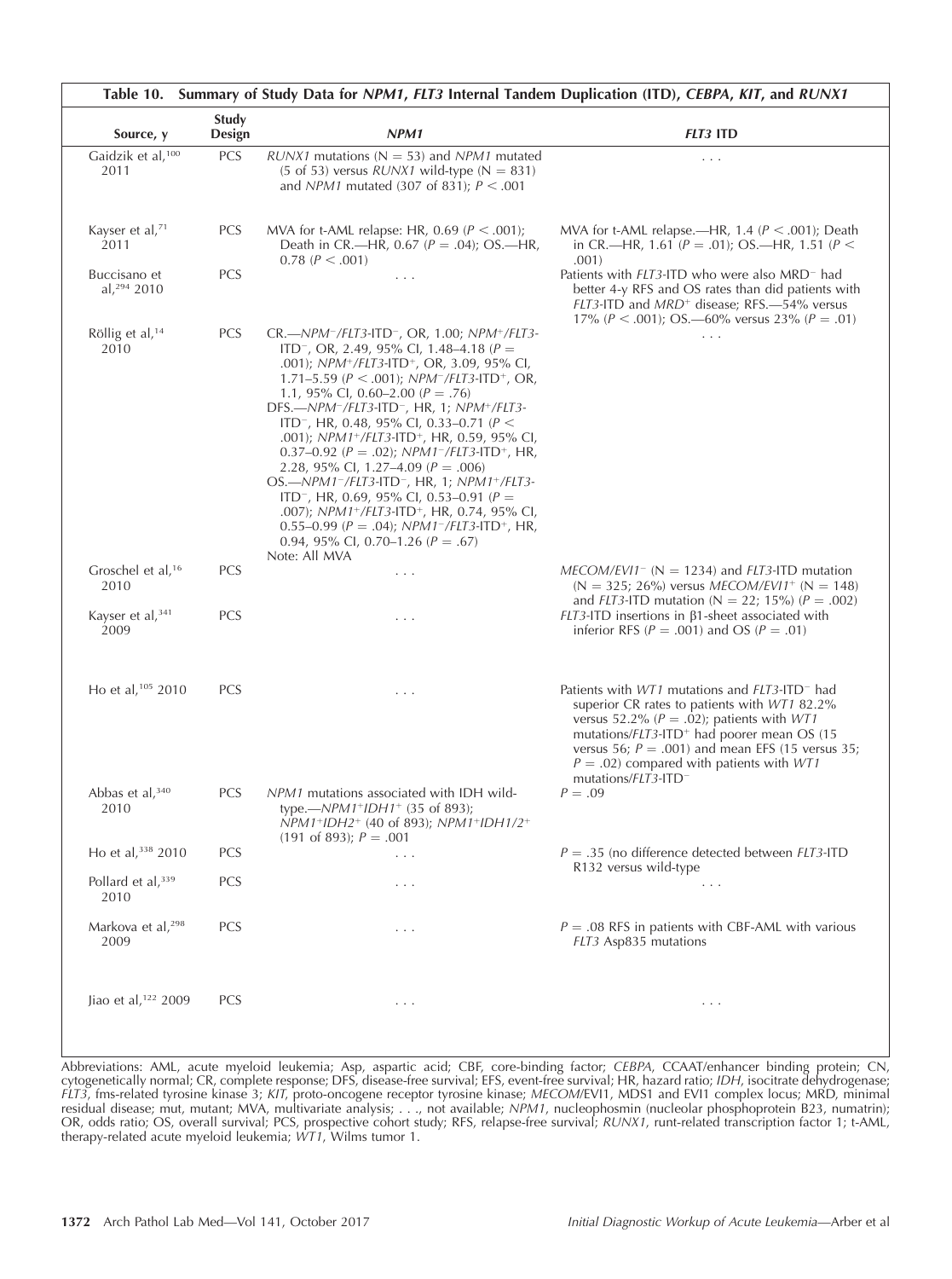| Table 10. Extended                                                                                                                                                                            |                                                                                                                                                                                                                                                                            |                                                                                                                                                                                                   |  |  |  |
|-----------------------------------------------------------------------------------------------------------------------------------------------------------------------------------------------|----------------------------------------------------------------------------------------------------------------------------------------------------------------------------------------------------------------------------------------------------------------------------|---------------------------------------------------------------------------------------------------------------------------------------------------------------------------------------------------|--|--|--|
| <b>CEBPA</b>                                                                                                                                                                                  | <b>KIT</b>                                                                                                                                                                                                                                                                 | <b>RUNX1</b>                                                                                                                                                                                      |  |  |  |
| $\cdots$                                                                                                                                                                                      | $\sim$ $\sim$ $\sim$                                                                                                                                                                                                                                                       | RUNX1 associated with inferior<br>survival (4-y survival rates): EFS ( $P$ <<br>.001), RFS $(P = .02)$ ; RUNX1<br>mutations are inversely associated<br>with <i>NPM1</i> mutations ( $P < .001$ ) |  |  |  |
| $\cdots$                                                                                                                                                                                      | $\sim$ $\sim$ $\sim$                                                                                                                                                                                                                                                       | $\sim$ $\sim$ $\sim$                                                                                                                                                                              |  |  |  |
| $\cdots$                                                                                                                                                                                      | $\sim$ $\sim$ $\sim$                                                                                                                                                                                                                                                       | $\cdots$                                                                                                                                                                                          |  |  |  |
| $\cdot$ $\cdot$ $\cdot$                                                                                                                                                                       | $\cdots$                                                                                                                                                                                                                                                                   | $\cdots$                                                                                                                                                                                          |  |  |  |
|                                                                                                                                                                                               |                                                                                                                                                                                                                                                                            |                                                                                                                                                                                                   |  |  |  |
| $\ldots$ .                                                                                                                                                                                    | $\ldots$ .                                                                                                                                                                                                                                                                 | $\cdots$                                                                                                                                                                                          |  |  |  |
| CEBPA <sup>mut</sup> associated with superior OS in<br>patients with CN-AML (HR, 0.26; 95%<br>CI, 0.10-0.72) and in all patients with<br>AML (HR, 0.31; 95% CI, 0.12-0.83) (P<br>$<$ .05), NR | $\cdots$                                                                                                                                                                                                                                                                   | $\cdots$                                                                                                                                                                                          |  |  |  |
| $\ldots$ .                                                                                                                                                                                    | $\cdots$                                                                                                                                                                                                                                                                   | $\cdots$                                                                                                                                                                                          |  |  |  |
|                                                                                                                                                                                               | $\cdots$                                                                                                                                                                                                                                                                   | $\cdots$                                                                                                                                                                                          |  |  |  |
| $\cdots$                                                                                                                                                                                      | $\ldots$                                                                                                                                                                                                                                                                   | $\cdots$                                                                                                                                                                                          |  |  |  |
| .                                                                                                                                                                                             | In 1 of 4 clinical trials of patients with CBF-<br>AML, KIT mutation was associated with                                                                                                                                                                                   | .                                                                                                                                                                                                 |  |  |  |
| $\cdots$                                                                                                                                                                                      | poorer 5-y survival ( $P = .01$ )<br>$P = .33$ for relapse and OS in patients with<br>CBF-AML and KIT mutations; in patients with<br>RUNX1-RUNX1T1 <sup>+</sup> , OS in patients with KIT<br>mutation (6 of 31) was inferior to patients<br>without mutation ( $P = .14$ ) | $\cdots$                                                                                                                                                                                          |  |  |  |
| $\cdots$                                                                                                                                                                                      | KIT was associated with overexpression of<br>$RUNX1-RUNX1T19a (P=.02)$ and<br>overexpression of the gene resulted in shorter<br>EFS ( $P = .01$ ) and OS ( $P = .01$ )                                                                                                     | $\cdots$                                                                                                                                                                                          |  |  |  |

This recommendation for adult patients is evidence based and is supported by multiple cohort studies outside of our SR. Core-binding factor AML is a distinct cytogenetic subtype of AML that is characterized by the presence of t(8;21)(q22;q22.1) RUNX1-RUNX1T1 or inv(16)(p13.1q22)/

 $t(16;16)(p13.1;q22)$  CBFB-MYH11 and, in general, is considered a favorable risk.<sup>156,162</sup> However, KIT mutations were identified in approximately 20% to 30% of CBF-AML298,362,363 and are associated with increased recurrence risk and decreased survival. In adults, available data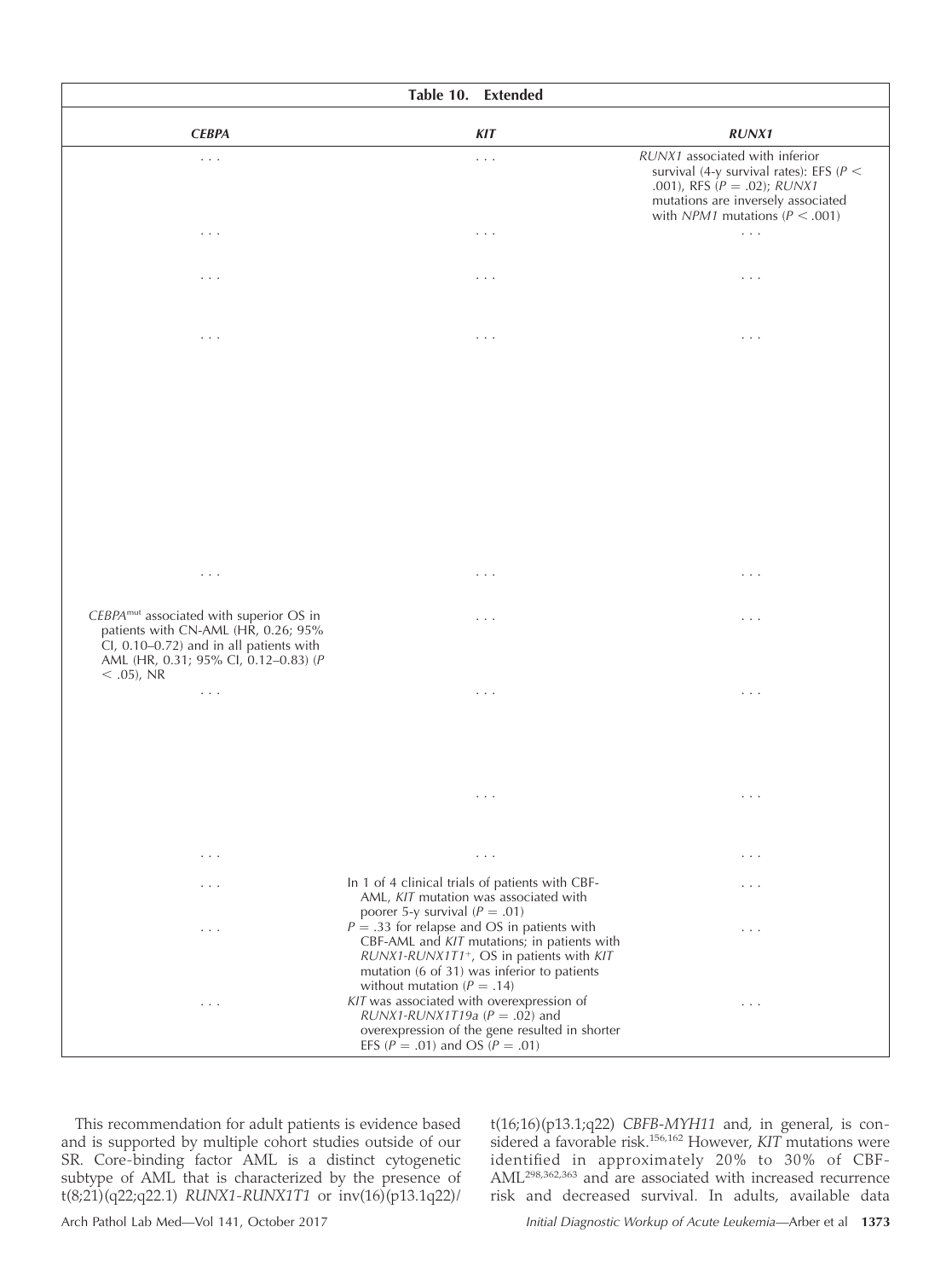| Table 11. Summary of Study Data for IDH1, IDH2, TET2, RUNX1, WT1, DNMT3A  |                          |                                                                                                                                                                                                                                 |                                                                                                                                                                                                                                |  |  |
|---------------------------------------------------------------------------|--------------------------|---------------------------------------------------------------------------------------------------------------------------------------------------------------------------------------------------------------------------------|--------------------------------------------------------------------------------------------------------------------------------------------------------------------------------------------------------------------------------|--|--|
| Source, y                                                                 | <b>Study</b><br>Design   | IDH1                                                                                                                                                                                                                            | IDH <sub>2</sub>                                                                                                                                                                                                               |  |  |
| Zhou et al, 353 2012<br>Nomdedéu et al, <sup>354</sup><br>2012            | M/A<br><b>NRCT</b>       | $\cdots$<br>$\cdots$                                                                                                                                                                                                            | OS benefit, $P = .01$<br>$\cdots$                                                                                                                                                                                              |  |  |
| Mendler e al, <sup>10</sup> 2012                                          | <b>NRCT</b>              | .                                                                                                                                                                                                                               | $P = .84$ (no correlation with RUNX1)                                                                                                                                                                                          |  |  |
| Damm et al, <sup>11</sup> 2012                                            | <b>NRCT</b>              | $\cdots$                                                                                                                                                                                                                        | $\cdots$                                                                                                                                                                                                                       |  |  |
| Paschka et al, 351<br>2010                                                | <b>PCS</b>               | $P = NS$ overall in CN AML (RFS, $P = .72$ ;<br>OS, $P = .44$ ), but the presence of IDH1<br>or IDH2 mutations in the CN NPM1+/<br>FLT3-ITD <sup>-</sup> group associated with poorer<br>EFS ( $P = .02$ ) and OS ( $P = .03$ ) | $P = NS$ overall in CN AML (RFS, $P = .72$ ;<br>OS, $P = .44$ ), but the presence of <i>IDH1</i> or<br>IDH2 mutations in the CN NPM1+/FLT3-<br>ITD <sup>-</sup> group associated with poorer EFS $P =$<br>.02 and OS $P = .03$ |  |  |
| Abbas et al, 340 2010                                                     | PCS                      | Mutations associated with poorer EFS ( $P =$<br>.005) and OS ( $P = .03$ ) in patients with<br>FLT3wt/NPM1wt                                                                                                                    | NR.                                                                                                                                                                                                                            |  |  |
| Marcucci et al, 352<br>2010                                               | <b>PCS</b>               | IDH1 mutations associated with poorer DFS<br>$(P=.046)$                                                                                                                                                                         | IDH2 mutations associated with poorer CR<br>rates ( $P = .01$ )                                                                                                                                                                |  |  |
| Wagner et al, <sup>15</sup> 2010                                          | PCS                      | $P = .49$ (R132)<br>$P = .04$ (SNP)                                                                                                                                                                                             | $\cdots$                                                                                                                                                                                                                       |  |  |
| Damm et al, <sup>119</sup> 2011<br>Metzeler et al, <sup>101</sup><br>2011 | <b>PCS</b><br><b>PCS</b> | $P = NS$ , NR<br>.                                                                                                                                                                                                              | $P = NS$ , NR<br>$\cdots$                                                                                                                                                                                                      |  |  |
| Becker et al, 350 2010                                                    | PCS                      | $\cdots$                                                                                                                                                                                                                        | $\sim$ $\sim$                                                                                                                                                                                                                  |  |  |
| Virappane et al, <sup>110</sup><br>2008                                   | <b>PCS</b>               | .                                                                                                                                                                                                                               | .                                                                                                                                                                                                                              |  |  |
| Marcucci et al, <sup>116</sup><br>2008                                    | <b>PCS</b>               | .                                                                                                                                                                                                                               | $\cdots$                                                                                                                                                                                                                       |  |  |
| Paschka et al, <sup>118</sup><br>2008                                     | <b>PCS</b>               | .                                                                                                                                                                                                                               | $\cdots$                                                                                                                                                                                                                       |  |  |
| Schwind et al, <sup>30</sup> 2010                                         | PCS                      | $P=.01$                                                                                                                                                                                                                         | $P = .88$ (no difference between healthy and<br>mutation expression in patients with CN-<br>AML and miR-181a)                                                                                                                  |  |  |
| Hollink et al, <sup>195</sup> 2009                                        | <b>PCS</b>               | .                                                                                                                                                                                                                               | $\cdots$                                                                                                                                                                                                                       |  |  |
| Gaidzik et al, <sup>109</sup><br>2009                                     | PCS                      | .                                                                                                                                                                                                                               | .                                                                                                                                                                                                                              |  |  |
| Damm et al, <sup>29</sup> 2010                                            | <b>PCS</b>               | $\cdots$                                                                                                                                                                                                                        | $\cdots$                                                                                                                                                                                                                       |  |  |
| Becker et al, <sup>120</sup> 2010                                         | <b>PCS</b>               | .                                                                                                                                                                                                                               | $\cdots$                                                                                                                                                                                                                       |  |  |
| Renneville et al, <sup>130</sup><br>2012                                  | <b>PCS</b>               | .                                                                                                                                                                                                                               | $\cdots$                                                                                                                                                                                                                       |  |  |

Abbreviations: AML, acute myeloid leukemia; CEBPA, CCAAT/enhancer-binding protein a; CN, cytogenetically normal; CR, complete response; DFS, disease-free survival; DNMT3, D. . . (cytosine-5-)-methyltransferase 3; EFS, event-free survival; FLT3, fms-related tyrosine kinase 3; IDH1, isocitrate dehydrogenase 1; IDH2, isocitrate dehydrogenase 2; M/A, meta-analysis; mut, mutant; . . ., not available; NPM1, nucleophosmin (nucleolar phosphoprotein B23, numatrin); NRCT, nonrandomized clinical trial; NR, not reported; NS, not significant; OR, odds ratio; OS, overall survival; PCS, prospective cohort study; PR, partial response; RFS, relapse-free survival; RUNX1, runt-related transcription factor 1; SNP, single nucleotide polymorphism; TET2, tet methylcytosine dioxygenase 2; wt, wild-type; WT1, Wilms tumor 1.

supported an adverse prognostic effect from KIT mutations in CBF-AML.<sup>362-364</sup> In one study of 33 patients,<sup>364</sup> the few patients ( $n = 8$ ; 24.2%) with t(8;21) and a KIT mutation had a significantly lower EFS (244 days versus 744 days); that difference was not seen in patients with NK-AML. A similar result was seen in a larger study of 110 adult patients with CBF-AML enrolled in multiple RCTs.<sup>363</sup> In AML with inversion 16, the KIT mutation was associated with a greater 5-year cumulative incidence of relapse (56% versus

29%; P = .05) and a worse OS when adjusted for sex (P = .01), compared with cases without the KIT mutation. In AML with t(8;21), the KIT mutation was associated with increased 5-year cumulative incidence of relapse (70% versus 36%;  $P = .02$ ), but there was no statistically significant difference in OS. A third, larger study<sup>362</sup> of 354 patients with CBF-AML also showed a higher incidence of relapse among the 99 patients with KIT mutations, but further showed that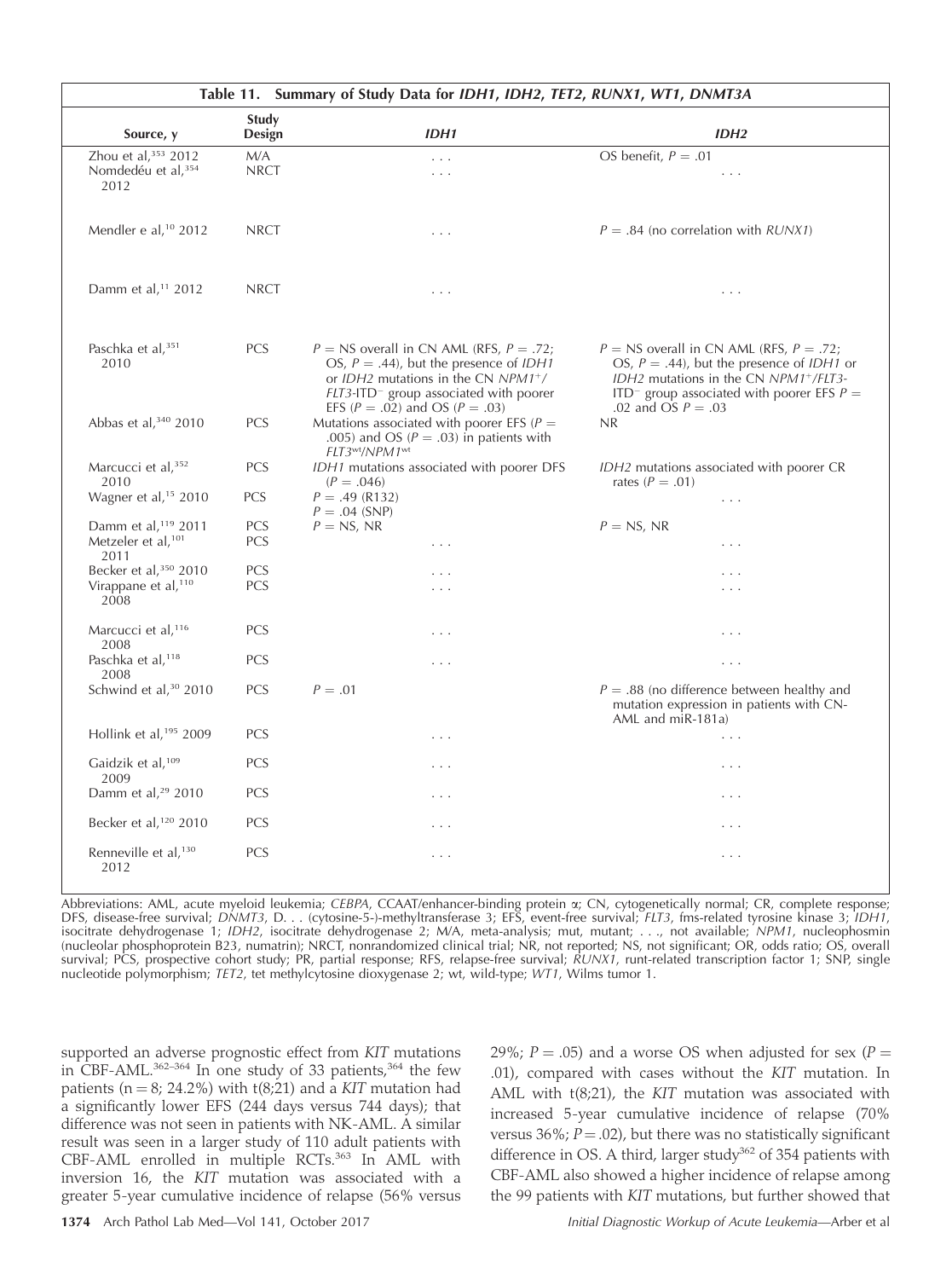| Table 11. Extended                                                                                                                |                                                                                                                        |                                                                                                                                                                                   |                                                                              |  |  |
|-----------------------------------------------------------------------------------------------------------------------------------|------------------------------------------------------------------------------------------------------------------------|-----------------------------------------------------------------------------------------------------------------------------------------------------------------------------------|------------------------------------------------------------------------------|--|--|
| TET <sub>2</sub>                                                                                                                  | <b>RUNX1</b>                                                                                                           | WT1                                                                                                                                                                               | DNMT3A                                                                       |  |  |
| .<br>OS ( $P = .68$ ); DFS ( $P =$<br>.43); PR $(P = .27)$ for<br>TET2 <sup>wt</sup> versus TET2 <sup>mut</sup><br>in CN patients | $\ldots$<br>$\cdots$                                                                                                   | .<br>OS ( $P = .99$ ); DFS ( $P = .69$ ); PR ( $P = .8$ )<br>for $WT1wt$ versus $WT1mut$ in patients<br>with normal karyotype and AML                                             | .<br>$\cdots$                                                                |  |  |
| $\ldots$                                                                                                                          | Mutation associated with<br>lower CR rates ( $P = .01$ ),<br>poorer EFS ( $P = .001$ ),<br>and poorer OS ( $P = .01$ ) | $P=.61$                                                                                                                                                                           | $P = .15$ (did not<br>correlate with RUNX1)                                  |  |  |
| $\cdots$                                                                                                                          | $\mathbb{Z}^2$ .                                                                                                       | <i>WT1</i> SNP rs16754: $\geq$ 1 minor allele<br>versus homozygous for major allele<br>associated with an increase in CR ( $P =$<br>.03), OS ( $P = .01$ ), and RFS ( $P = .01$ ) | .                                                                            |  |  |
| $\cdots$                                                                                                                          | $\cdots$                                                                                                               | $\sim$ $\sim$ $\sim$                                                                                                                                                              | .                                                                            |  |  |
| $\ldots$ .                                                                                                                        | $\ldots$ .                                                                                                             | $\ldots$ .                                                                                                                                                                        | $\ldots$                                                                     |  |  |
| .                                                                                                                                 | .                                                                                                                      | $\ldots$ .                                                                                                                                                                        | $\ldots$                                                                     |  |  |
| .                                                                                                                                 | $\cdots$                                                                                                               | $P=.31$                                                                                                                                                                           | $\cdots$                                                                     |  |  |
| .<br>P < .001                                                                                                                     | .<br>$\cdots$                                                                                                          | $P = .003$ (SNP); $P = NS$ , NR (mutation)<br>$P = .01; OR, 0.03$                                                                                                                 | .<br>.                                                                       |  |  |
| $\sim$ $\sim$ $\sim$                                                                                                              | $\cdots$                                                                                                               | P < .001                                                                                                                                                                          | .                                                                            |  |  |
| .                                                                                                                                 | .                                                                                                                      | Mutations associated with inferior<br>response ( $P = .02$ ), RFS ( $P = .01$ ), and<br>OS ( $P = .01$ )                                                                          | .                                                                            |  |  |
| $\cdots$                                                                                                                          | .                                                                                                                      | EFS ( $P = .03$ ) (CEBPA <sup>mut</sup> + WT1 <sup>mut</sup> ); OS<br>$(P=.002)$ (CEBPA <sup>mut</sup> + WT1 <sup>mut</sup> )                                                     | .                                                                            |  |  |
| $\cdots$                                                                                                                          | .                                                                                                                      | P < .001                                                                                                                                                                          | .                                                                            |  |  |
| .                                                                                                                                 | .                                                                                                                      | $P = .16$ (no difference between normal<br>and mutation expression in patients<br>with CN-AML and miR-181a)                                                                       | .                                                                            |  |  |
| $\cdots$                                                                                                                          | .                                                                                                                      | Mutations associated with poorer EFS $(P)$<br>$<$ .001) and OS ( $P = .01$ )                                                                                                      | .                                                                            |  |  |
| $\cdots$                                                                                                                          | .                                                                                                                      | RFS ( $P = .4$ ); OS ( $P = .62$ )                                                                                                                                                | .                                                                            |  |  |
| .                                                                                                                                 | .                                                                                                                      | CR ( $P = .15$ ); RFS ( $P = .57$ ); OS ( $P =$<br>.24) ( $WT1$ versus $WT1^{\text{mut}}$ )                                                                                       | .                                                                            |  |  |
| .                                                                                                                                 | .                                                                                                                      | $P = .73$ (WT1 versus WT1 <sup>mut</sup> in patients<br>with $NPM1^{\text{mut}}$ and $NPM1$ )                                                                                     | .                                                                            |  |  |
| $\cdots$                                                                                                                          | $\cdots$                                                                                                               | $\ldots$ .                                                                                                                                                                        | Mutations associated<br>with poorer EFS ( $P =$<br>.02) and OS ( $P = .02$ ) |  |  |

effect was only significant in multivariate analysis if it was limited to those patients with higher levels of the mutation.

The prognostic effect of KIT mutations in pediatric CBF-AML is more controversial. One study met inclusion criteria in our SR.339 In that retrospective study of 203 pediatric patients with CBF amassed from several different trials, 38 showed KIT mutations, but there was no difference in the 5 year EFS between patients with and those without KIT mutations, either when they were looked at as a whole or when they were divided separately into those with t(8;21) or inv(16) leukemia. In contrast, a separate pediatric study from the external review of t(8;21) AML showed 94.7% DFS for the 38 patients without KIT mutations compared with 37.5% for the 8 patients with the mutations ( $P \leq .001$ ).<sup>365</sup> Significant differences in 4-year OS were also observed

between patients with the KIT mutation (50.0%) and those without  $\overline{KIT}$  mutation (97.4%;  $P = .001$ ). The outcome of the  $KIT^-$  t(8;21) patients in this study was much better than the 59% 5-year EFS reported in the larger CBF study, suggesting that the prognostic significance may be different in the context of different therapies. KIT was not prognostic in a separate pediatric AML study reviewed in the external review, which did not look separately at patients with CBF leukemia.<sup>366</sup>

One study from our SR included both pediatric and adult CBF AML.<sup>298</sup> For combined adult/pediatric patients with AML and t(8;21)(q22;q22.1); RUNX1-RUNXT1, this study showed no significant association of KIT mutation and outcome ( $P =$ not significant [NS] for relapse rate [ $P = .39$ ] or OS  $[P = .58]$ , although with a trend for inferior OS in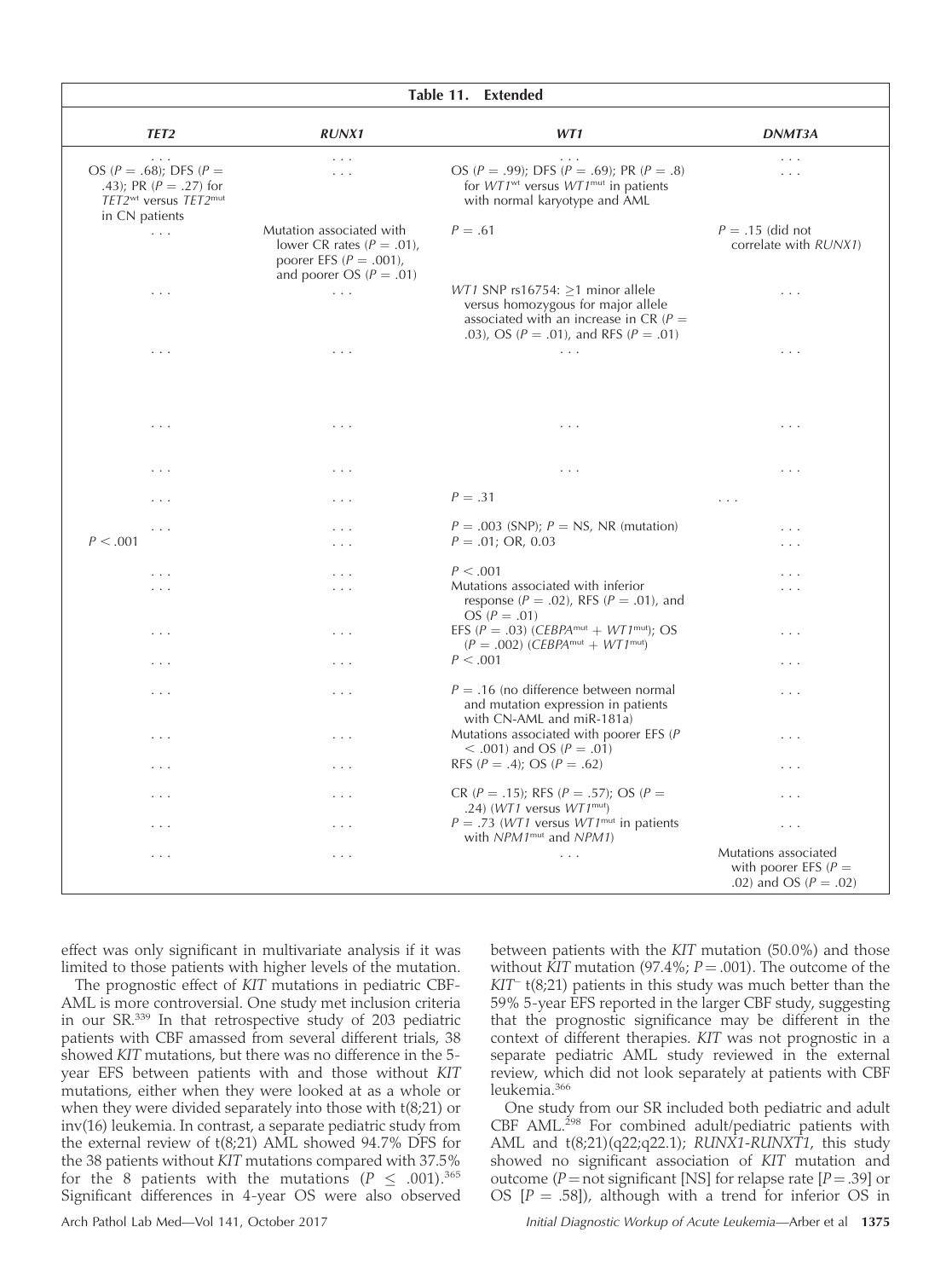patients with the KIT mutation ( $P = .14$ ). For combined adult/pediatric patients with AML and inv(16)(p13.1q22)/  $t(16;16)(p13.1;q22)$ ; CBFB-MYH11, this study showed no significant association of the KIT mutation with relapse rate  $(P = .41)$  or OS  $(P = .70).^{298}$ 

Based on those findings, the EP concluded that KIT mutation testing should be performed in cases of confirmed CBF leukemia for further prognostication of this AML category. The evidence is strongest in adult patients, but there are data to suggest a negative prognostic effect in the pediatric population.

Public Comment Response to Statement 17.—There were 173 respondents, with 84.39% (n = 146) who agreed, 3.47% (n = 6) who disagreed, and  $12.14\%$  (n = 21) who wrote comments. There was strong support for the recommendation, especially for the adult population. The prognostic significance of the KIT mutation in the pediatric AML was felt to be more controversial, and after review of the comments, the recommendation to test in the pediatric population was changed from should to may. Some felt that this testing should be performed only in patients in whom it affects clinical management or those who are transplant candidates. The public comments were taken into considered in the final draft of statement 17 in this article.

Statement 18.-Strong Recommendation.-For patients with suspected APL, the pathologist or treating physician should also ensure that rapid detection of PML-RARA is performed. The treating physician should also order appropriate coagulation studies to evaluate for disseminated intravascular coagulation (DIC).

APL is defined by the presence of PML-RARA rearrangement. Because APL is treated differently from other AML subtypes, rapid diagnosis of this type of AML is critical. Although no evidence from our SR informs this statement, evidence external to our SR indicates that conventional karyotyping should be performed in all patients with suspected APL, but the testing may miss rare, cryptic PML-RARA rearrangements.<sup>367</sup> Reverse transcription PCR for PML-RARA can rapidly confirm a diagnosis of APL, even in patients who are leukopenic and in those with cytogenetically cryptic PML-RARA rearrangements.<sup>367-369</sup> Interphase FISH studies using dual-fusion probes for PML and RARA can also be used to confirm the rearrangement.<sup>370</sup> Immunofluorescence staining methods for PML protein can rapidly confirm the presence of PML-RARA rearrangement because of the differential nuclear distribution of the PML protein in APL, but that staining is not widely available and may miss variant RARA translocations.367,371,372 The body of evidence supports a strong recommendation for the use of a rapid-detection method to confirm PML-RARA rearrangement in APL; the determination of which of the several alternate methods to use should be made by each individual laboratory.

Patients with APL are at high risk for DIC, which can be evaluated by coagulation studies. No evidence from our SR informed this statement. Evidence outside our SR indicates that compared with other AML subtypes, APL is more often associated with DIC, has more fibrin degradation products, higher D-dimer levels, and lower fibrinogen levels.<sup>373</sup> In patients with APL, a prolonged prothrombin time has been associated with greater risk of clinical bleeding $374$  and a high International Society of Thrombosis and Hemostasis (Carrboro, North Carolina) DIC score (based on platelet count, D-dimer level, prothrombin time, and fibrinogen level)<sup>375</sup> has been associated with a greater risk of fatal bleeding events.376 Based on that evidence, a strong recommendation was made to perform coagulation testing in patients with suspected APL.

Public Comment Response to Statement 18.—There were 172 respondents, of whom, 89% ( $n = 154$ ) agreed, 1.74% ( $n = 3$ ) disagreed, and 8.72% ( $n = 14$ ) wrote comments, among which were a more-precise definition of *rapid* and the preferred methodology for detection of PML-RARA rearrangement. The comments were considered in the final draft of statement 18 in this article.

Statement 19.-Strong Recommendation.-For patients other than those with confirmed CBF-AML, APL, or AML-MRC cytogenetic abnormalities, the pathologist or treating clinician should ensure that mutational analysis for NPM1, CEBPA, and RUNX1 is performed.

The strength of evidence was *adequate* to support this guideline statement.

This statement was supported by 2  $PCSs^{100,339}$  that met the inclusion criteria for our SR. Both of those studies were deemed to have a low to moderate risk of bias. Neither of the studies was found to have methodological flaws that would raise concerns about their findings. Refer to Supplemental Table 18 for the quality-assessment results for the studies included for statement 19.

Acute myeloid leukemia with mutated NPM1 defines a specific and unique category of AML under the WHO classification.132 Mutations in NPM1, a nucleocytoplasmic shuttling protein, are the most-common mutations in adult AML, occurring in 27% to 35% of cases.377,378 Frameshift mutations in exon 12 (chromosome band 5q35) result in an elongated protein that is retained in the cytoplasm.<sup>377</sup> Those mutations are most frequent in NK-AML  $(45\% - 60\%)$ ,  $377-379$ and occur only rarely in association with the recurrent cytogenetic abnormalities that define CBF-AML—AML with t(8;21) or inv(16)/t(16;16)—or APL.377,378,380,381 This was supported by 2 studies from our SR, for both adult (Gaidzik et al<sup>100</sup> reported  $P < .05$  incidence of NPM1 mutations compared with other AML subtypes) and pediatric patients (Pollard et al<sup>339</sup> reported 0% incidence of NPM1 and CEBPA mutations). Cytogenetic abnormalities associated with NPM1 mutations are most frequently single genetic abnormalities (ie,  $+8$ ,  $+4$ ,  $-Y$ , del(9q),  $+21$ )<sup>378,382</sup> and are only rarely associated with a complex karyotype ( $P <$ .001).<sup>378</sup> These mutations are less frequent in childhood AML (6.5%–8%) but occur primarily in pediatric cases with NK-AML (22%–27.1%).<sup>383–3</sup>

The favorable prognostic effect of the NPM1 mutation has been shown in multiple cohort studies and is strongest when combined with a lack of the FLT3-ITD mutation. In NK-AML, the NPM1 mutation alone is associated, in some studies, with improved CR ( $P < .03$ ) without significant effect on OS.<sup>378,380</sup> However, when evaluated in context of the FLT3 mutation, the NPM1 mutation in the absence of the FLT3 mutation is associated with significantly higher OS  $(P < .03)$ ,<sup>378–380</sup> DFS (P < .04),<sup>378</sup> EFS (P = .01),<sup>380</sup> and RFS (P  $<$  .001)<sup>379,380</sup> compared with all other NPM1/FLT3 groups. In addition, the availability of a human leukocyte antigen– matched family donor in the  $NPM1+ELT3$  patient group does not affect RFS ( $P = .57$ ) but was shown to significantly affect RFS in all other groups  $(P = .001)$ ,<sup>379</sup> suggesting those patients should be excluded from transplant as first-line therapy. Studies in the pediatric population are limited by small patient numbers. In one pediatric AML study, the NPM1 mutation in the absence of FLT3-ITD mutation ( $n =$ 13) was associated with a trend toward a favorable 5-year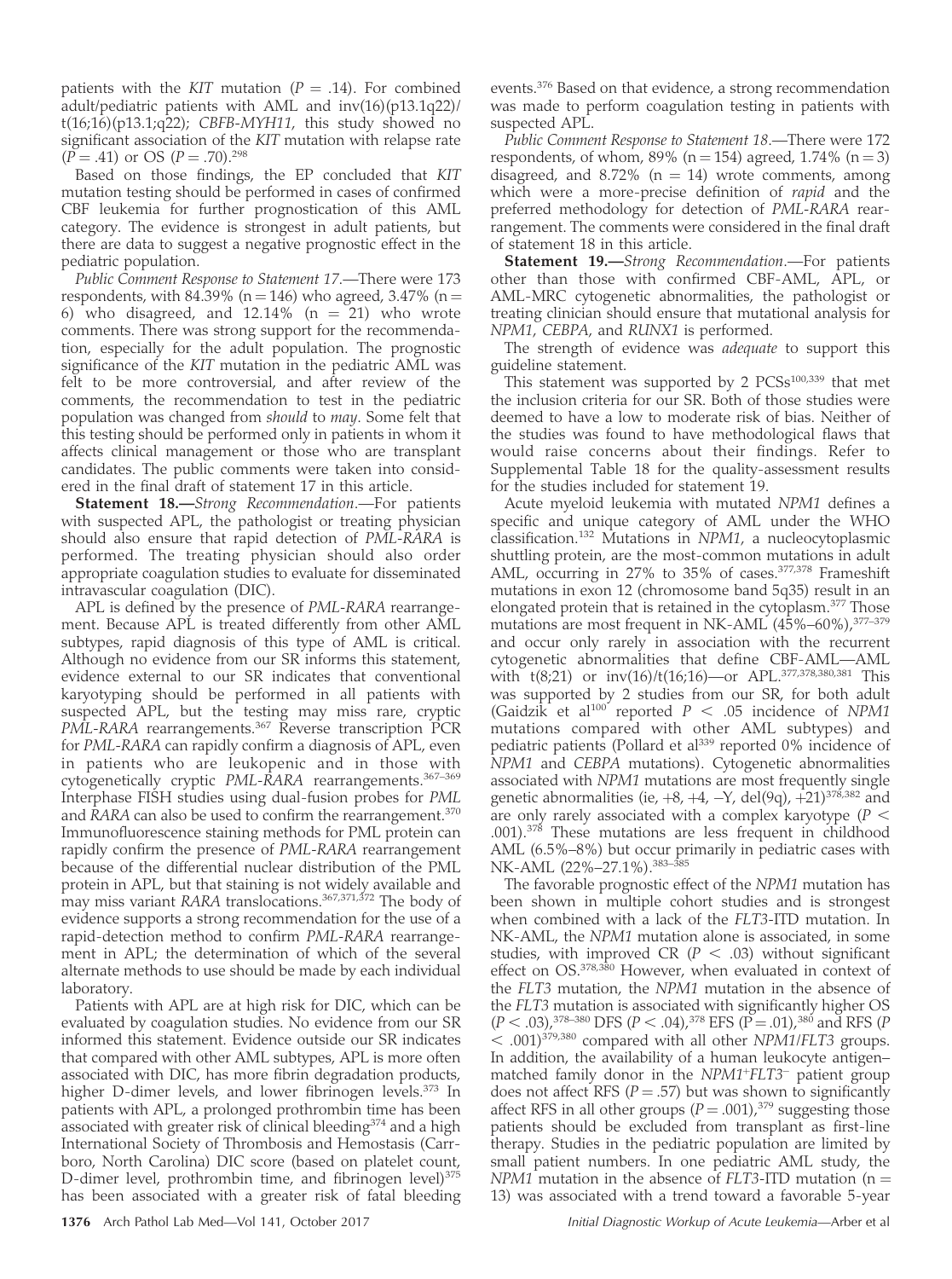EFS  $(P = .51).^{383}$  Within the FLT3<sup>-</sup> subset, the NPM1 mutation was shown to have similar outcome to  $t(8;21)$  and inversion 16 AML. In a second cohort study, NPM1 mutation was associated with favorable EFS  $(P = .02$  overall;  $P = .01$  in NK-AML).<sup>385</sup> FLT3 did not appear to affect outcome, but analysis was limited by small numbers  $(n = 10)$ of 25 patients with the NPM1 mutation). The favorable prognostic effect of the NPM1 mutation was not altered by an aberrant, non-MDS karyotype<sup>382</sup> or by multilineage dysplasia386 in de novo AML. The AML with mutated CEBPA also defined a specific and unique category of AML under the WHO classification, but classification under that category is now restricted to cases with biallelic mutation.<sup>8,132</sup> CEBPA mutations have also been associated with a favorable prognosis in AML. CEBPA belongs to the CCAAT/ enhancer binding protein family of transcription factors, is expressed exclusively by myelomonocytic cells, and is upregulated in granulocyte differentiation.<sup>387</sup>

Mutations in CEBPA are reported in 10% to 15% of patients with AML, and the most frequent mutations include either N-terminal frameshift mutations or Cterminal in-frame insertions/deletions.<sup>388,389</sup>

Three mutational patterns have been identified: singlemutated (involving one allele), double-mutated (typically biallelic), and homozygous CEBPA mutation because of a loss of heterozygosity.<sup>390,391</sup> These mutations occur most frequently in NK-AML (70%) and less frequently in AML with intermediate risk (most frequently trisomy 8) or unfavorable cytogenetic abnormalities.<sup>392</sup> These mutations do not occur with favorable, recurrent cytogenetic abnormalities—t(15;17);PML-RARA, t(16;16) or inv(16); CBFB-MYH11, or t(8;21); RUNX1-RUNX1T1.<sup>389</sup> FLT3-ITD and NPM1 mutations rarely occur in combination with biallelicmutated CEBPA. 392

The favorable prognosis associated with CEBPA mutations has been shown in multiple cohort studies and is confined to biallelic-mutated CEBPA. In a prospective, multicenter clinical trial of 135 patients with AML, the presence of a CEBPA mutation (single or biallelic mutated) compared with wild-type CEBPA was associated with longer OS ( $P = .04$ ), EFS ( $\hat{P} = .04$ ), and DFS ( $P = .05$ ).<sup>393</sup> A second prospective trial of 224 patients with AML demonstrated that the favorable prognostic significance of CEBPA mutation was confined to cases that were biallelic mutations.115 Biallelic CEBPA mutations were associated with improved OS ( $P =$ .01) and DFS  $(P = .01)$  compared with a single CEBPA mutation. There was no difference in OS or DFS in AML with a single CEBPA mutation when compared with wildtype CEBPA. These findings were further supported by a large, multicenter study, which included 2296 patients with AML enrolled in 2 large, prospective clinical trials.<sup>392</sup> Biallelic CEBPA mutations, but not single CEBPA mutations, were verified as an independent favorable prognostic factor. When compared with single-mutated and wild-type CEBPA, biallelic-mutated CEBPA was associated with improved OS  $(P < .001$  and  $P < .002)$  and longer EFS (P = .008 and P = .012). There was no difference in outcome between NK-AML and AML with intermediate-risk cytogenetic abnormality for both biallelic CEBPA mutations and single CEBPA mutations.

One NRCT $10$  and one RCS $100$  evaluated the prognostic significance of RUNX1 mutations in AML and both found worse OS and EFS in patients with that mutation. Unlike NPM1 and CEBPA mutations, mutations of RUNX1 were relatively commonly associated with MDS-related cytogenetic abnormalities or prior therapy, features that continue to take precedence over the RUNX1 mutation for disease classification. Based on those studies, the EP recommends testing for NPM1, CEBPA, and RUNX1 mutations in AML other than APL, CBF-AML, or AML with MRC cytogenetic abnormalities. Cases meeting criteria for AML-MRC based on multilineage dysplasia alone should also be tested. In addition to defining specific categories of AML under the WHO classification, mutations of NPM1 and biallelic mutations of CEBPA were associated with a favorable risk. The favorable prognosis for NPM1 mutation was confined to cases that lacked FLT3-ITD and, for CEBPA, to the group with biallelic mutations.

Public Comment Response to Statement 19.—There were 172 respondents, of whom  $75.58\%$  (n = 130) agreed, and 4.07%  $(n = 7)$  disagreed. However, 20.35%  $(n = 35)$  of the respondents provided a range of comments. Most of the comments referred to the necessity of evaluating NPM1 and CEBPA mutations in the context of the FLT3 mutation, which was addressed in the discussion and in statement 16. Several respondents suggested restriction of those markers for NK-AML or FLT3-ITD<sup>-</sup> AML. Those comments were addressed in the discussion and were considered in the final draft of statement 19 for this article.

Statement 20.—No Recommendation.—For patients with confirmed AL, no recommendation is made for or against the use of global/gene-specific methylation, miRNA expression, or gene expression analysis for diagnosis or prognosis.

The strength of evidence was insufficient to support this guideline statement.

This statement was supported by 10 studies,<sup>††††††</sup> comprising 2  $NRCTs^{11,131}$  and 8  $PCSs.*$ #### Both of the nonrandomized studies were deemed to have a low to moderate risk of bias assessment. For the PCSs, the risk of bias assessments ranged from low<sup>24,30,101,193,395</sup> to low to moderate.34,127,394 None of those studies were found to have methodological flaws that would raise concerns about the studies' findings. Refer to Supplemental Table 19 for the quality-assessment results of studies included for statement 20.

The interplay between mutational analysis and gene expression profiling in predicting prognosis is an area of ongoing research, especially in patients with cytogenetically normal AML. Although protein and gene-expression profiling studies for ERG, BAALC, or MECOM/EVI1 have reported prognostic significance for outcome in some studies, overall, independent, prognostic significance may not be present when mutational analysis is integrated into multivariate analyses.<sup>11</sup> Often, the prognostically significant effect of deregulated expression of a specific gene was most apparent in highly selected patient cohorts, such as patients older than 70 years with cytogenetically normal AML.<sup>131</sup> In AML with KMT2A (MLL)-rearrangement, overexpression of MECOM/EVI1 is associated with an inferior prognosis ( $P =$ .01 for OS).396 In one study, a 24-gene prognostic signature independently predicted OS and EFS in AML ( $P < .001$ ).<sup>397</sup>

In studies outside our SR, low global DNA methylation (as assayed by a luminometric methylation assay) was associated with favorable outcome in non-APL de novo AML, independent of karyotype risk and NPM1, FLT3, and CEBPA mutation status.<sup>398</sup> High methylation of polycomb

†††††† References 11, 24, 30, 34, 101, 127, 131, 193, 394, 395. ‡‡‡‡‡‡ References 24, 30, 34, 101, 127, 193, 394, 395.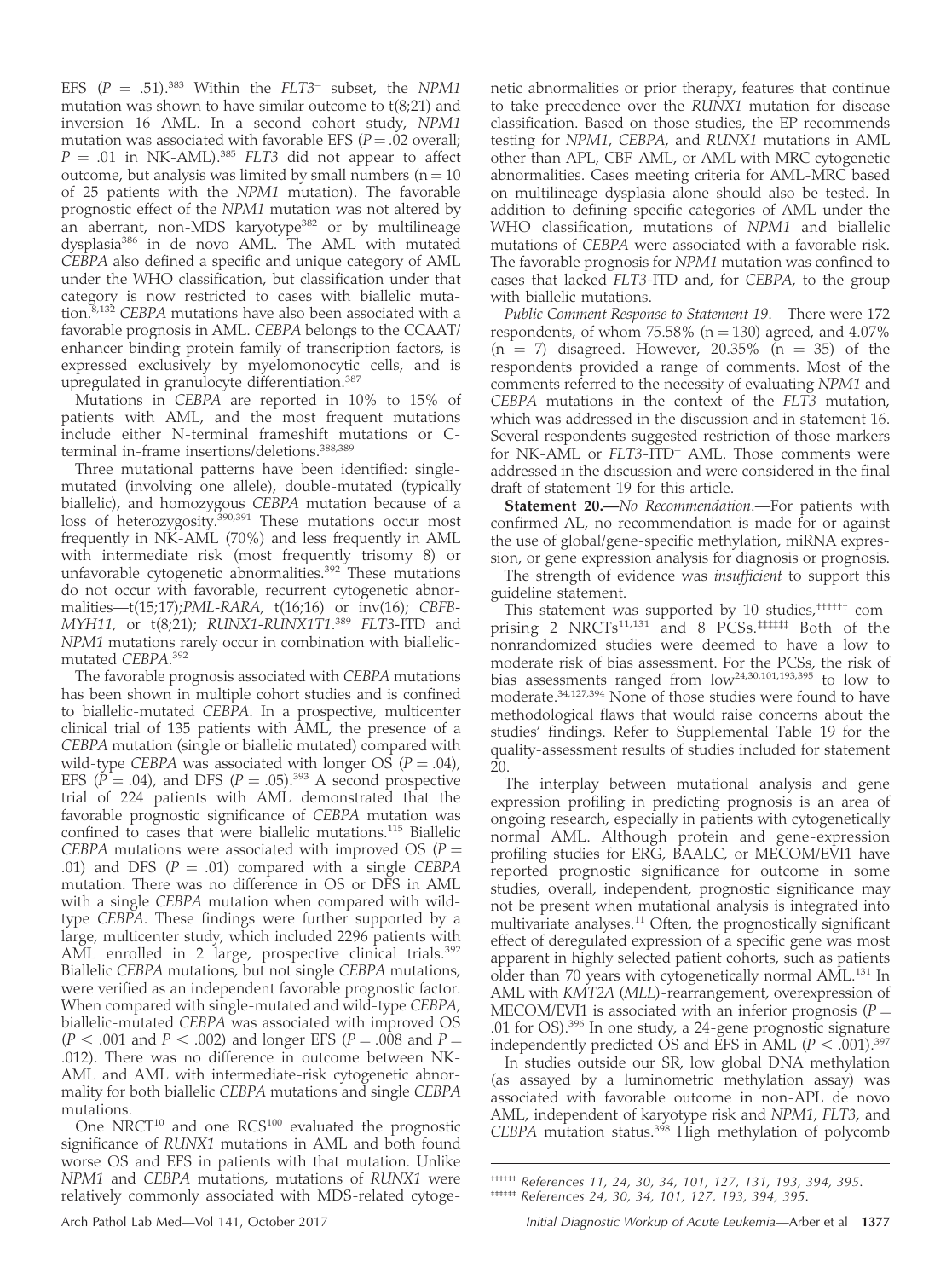target genes was associated with better progression-free survival and OS in cytogenetically normal AML.<sup>399</sup> Within our SR, 2 studies were identified for gene-specific methylation, one finding no significant prognostic effect of BMP/ retinoic acid inducible neural specific 1 (BRINP1/DBC1) methylation in AML<sup>394</sup> and one of which found that methylation status of any of 9 specific genes adversely affected OS in ALL ( $P < .05$ ).<sup>34</sup>

In our SR, 5 studies found a significant effect of miRNA expression levels on outcome in adult AML  $(P <$ .05),24,30,127,193,395 including one in which miRNA expression patterns were correlated with expression of other prognostic markers,<sup>127</sup> whereas one study found no significant effect on outcome.<sup>101</sup> One study found significant association of miRNA with OS in adult and pediatric ALL ( $P < .05$ ).<sup>34</sup>

Overall, many studies identified both within, and outside of, our SR indicated that deregulated gene expression, miRNA expression, and global as well as gene-specific methylation may affect outcome in AL. However, much of the data are relatively recent; moreover, those studies are not currently standard clinical laboratory tests, even in reference laboratories. Thus, no recommendation was made for, or against, those specialized tests at the time of AL diagnosis. With technological advances, it is possible that these specialized studies will become more widespread in clinical practice, similar to the current standardized assessment for mutations in key leukemia-associated genes recommended in statements 15, 16, and 19.

Refer to Supplemental Table 4 for study data on global/ gene-specific methylation, miRNA expression, and gene expression analysis.

Public Comment Response to Statement 20.—There were 162 respondents, of whom, 58.64% ( $n = 95$ ) agreed, and 11.11%  $(n = 18)$  who disagreed. However, 30.25%  $(n = 49)$  provided written comments, which indicated they thought the clinical utility of gene expression, miRNA expression, and global/ gene-specific methylation studies currently have limited clinical utility and that the studies were not widely available for clinical use. Those comments were considered in the final draft of statement 20 in this article.

**Statement 21.**—Strong Recommendation.—For patients with confirmed MPAL, the pathologist or treating clinician should ensure that testing for  $t(9,22)(q34.1;q11.2)$ ; BCR-ABL1, and KMT2A (MLL) translocations is performed.

Although one study from our SR informed this recommendation,<sup>140</sup> the guideline statement is evidence based and supported by 2 additional studies outside our SR.<sup>400,401</sup>

Mixed-phenotype acute leukemia is associated with a variety of cytogenetic abnormalities, among which, are included t(9;22)(q34.1;q11.2); BCR-ABL1 and KMT2A (MLL) translocations.140,02 Those cytogenetic abnormalities are associated with distinctive features and define specific entities under the WHO classification: MPAL with t(9;22);  $BCR-ABL1$  (Ph<sup>+</sup>) and MPAL with  $t(v;11q23.3)$ ; KMT2A (MLL) rearranged.<sup>132</sup>

In studies using 2008 WHO criteria for MPAL,  $t(9;22)(q34.1;q11.2)$  was identified in 15% to 20% of cases, and KMT2A rearrangement in 4% to 8% of cases.<sup>140,403</sup>

With the advent of TKIs, it has become important to recognize the BCR-ABL1 fusion in cases of AL. Three studies were identified that specifically addressed the question of the outcome of MPAL with  $t(9;22)(q34.1;q11.2)$  (Ph<sup>+</sup>). Overall, those patients have a poorer outcome and, in the preimatinib era, had the worst prognosis of any cytogenetic group in MPAL.140 In one small (nonrandomized) series of 21 patients with adult MPAL, the poor general outcome was confirmed, and patients receiving imatinib fared better with a 1-year OS of 43% in the imatinib group compared with no survivors in the chemotherapy-alone group.<sup>400</sup> In a different series, which compared the outcome of 42 patients with  $Ph<sup>+</sup>$ AL treated with imatinib-containing regimens, the 5-year OS and DFS of the 13 patients with MPAL was no different from that of the patients with  $Ph<sup>+</sup> ALL$ , suggesting that imatinib therapy improved the outcome of the patients with Ph<sup>+</sup> MPAL and should be considered the standard of care.<sup>401</sup> Similarly, KMT2A (MLL) rearrangement was associated with reduced survival.<sup>404</sup>

Based on those data, the EP recommends testing for t(9;22)(q34.1;q11.2); BCR-ABL1 and KMT2A (MLL) translocations in MPAL.

Public Comment Response to Statement 21.—There were 174 respondents, 89.66% (n = 156) of whom agreed, 1.15% (n = 2) who disagreed, and  $9.2\%$  (n = 16) who wrote comments. In response to the comments, language regarding the specific methodology to test for these rearrangements was removed from the final draft of statement 21 in this article.

Statement 22.-Strong Recommendation.- All laboratory testing performed for the initial workup and diagnosis of a patient with AL must be performed in a laboratory that is in compliance with regulatory and/or accreditation requirements.

The strength of evidence was *insufficient* to support this guideline statement, but its justification seems intuitive because laboratory testing occurs in a highly regulated environment. No evidence-based data were available from our SR.

This guideline statement was based on expert consensus opinion and codifies the importance of good laboratory practices in patient care. In the United States, clinical laboratory testing is regulated under CLIA '88, as administered by the Centers for Medicare and Medicaid Services (Baltimore, Maryland); the amendments were updated in 2003.405,406 Certain medical devices and laboratory tests used in an evaluation for AL have been approved and are regulated by the US Food and Drug Administration, whereas others have been developed by, and are performed within, accredited laboratories (laboratory-developed tests). It is important to ensure that laboratory-developed tests have been appropriately validated and performance characteristics established before being used in patient care. The penalties for regulatory noncompliance are significant and can include loss of laboratory director responsibilities for 2 years, monetary fines, closure of the laboratory, and inability to receive Medicare reimbursement. The EP included this guideline statement to ensure that tests performed in research laboratories (eg, in the United States, non-CLIA– approved laboratories) would not be used for patient care or be included in the medical record.

Public Comment Response to Statement 22.—There were 172 respondents, 97.67% (n = 168) agreed, and 2.33% (n = 4) who disagreed. There were 5 comments that were generally supportive, although they raised the question of an emergency situation that might arise outside of the availability of an accredited laboratory. The final draft statement in this document was modified to apply to national and international situations by not specifying individual regulatory and/or accrediting agencies. It is the laboratory director's responsibility to be aware of applicable regulations.<sup>407</sup>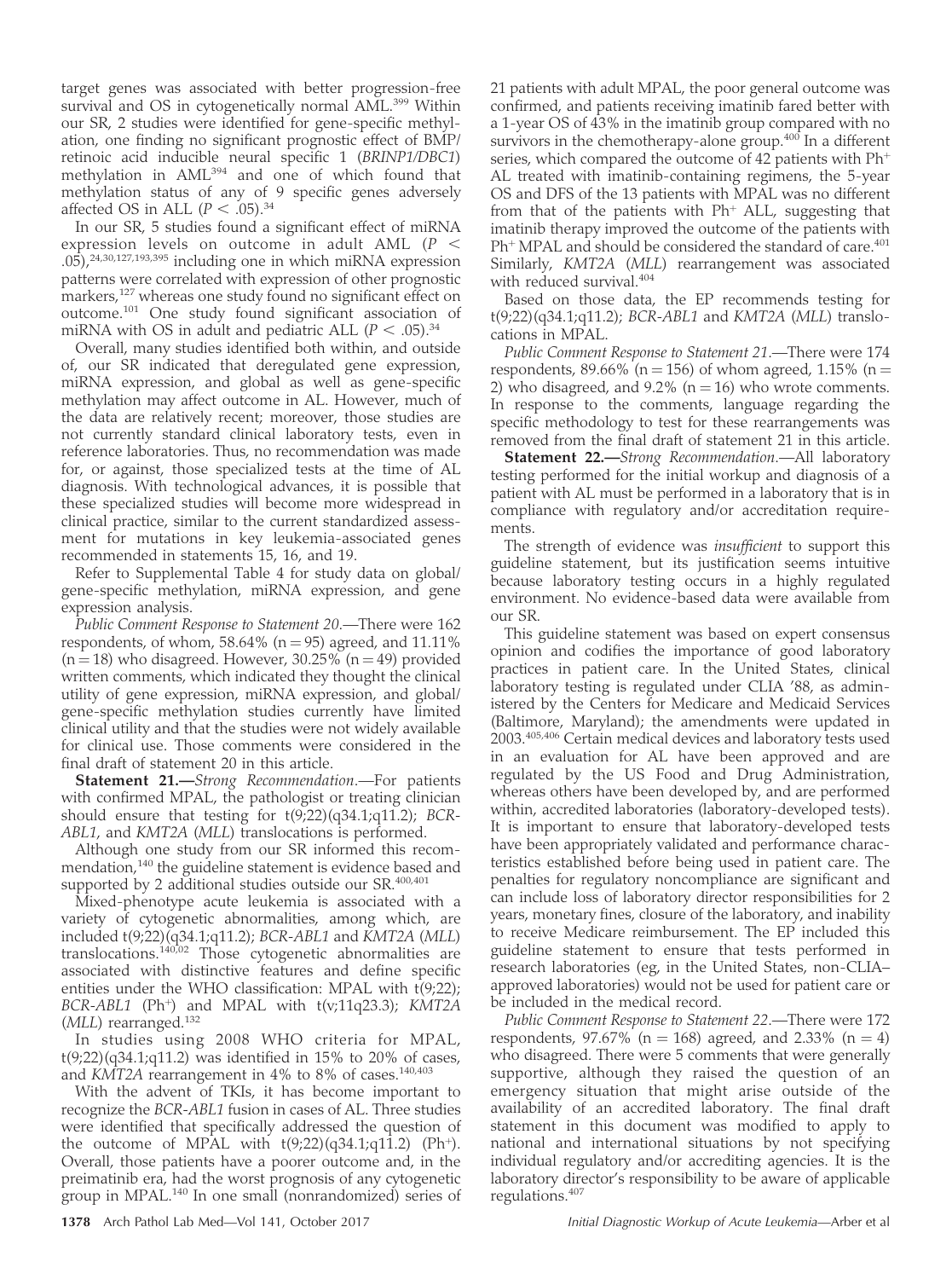**Statement 23.**—Strong Recommendation.—If, after examination of a PB specimen, it is determined that the patient will require immediate referral to another institution with expertise in the management of AL for treatment, the initial institution should, whenever possible, defer invasive procedures, including BM aspiration and biopsies, to the treatment center to avoid duplicate procedures, associated patient discomfort, and additional costs.

The strength of evidence was *adequate* to support this guideline statement.

This statement was supported by 28 studies, §§§§§§§ comprising 2 meta-analyses,  $408,410$  one RCT,  $414$  2 NRCTs,  $106,112$ and 23 PCSs.\*\*\*\*\*\*\* For the 2 meta-analyses, both were deemed to have a low to moderate risk of bias. One trial, an RCT reported by Vance et  $al<sup>414</sup>$  was deemed to have a moderate to high risk of bias. For the 2 NRCTs,<sup>106,112</sup> the trial by Moorman et al<sup>106</sup> was deemed to have a moderate risk of bias. The trial reported by Aricò et al<sup>112</sup> was deemed to have a low to moderate risk of bias. For the PCSs, 3 were deemed to have a low risk of bias,<sup>101,102,194</sup> 14 were deemed to have a low to moderate risk of bias,<sup>†††††††</sup> and 6 were deemed to have a moderate risk of bias.<sup>######</sup> None of those studies were found to have methodological flaws that would raise concerns about the studies' findings. Refer to Supplemental Table 20 for the quality-assessment results of studies included for statement 23.

The level of expertise for the diagnosis and treatment of AL varies, with some centers having experience in virtually all case types, and some never treating such patients. In centers that do not routinely treat patients with AL and do not offer most of the testing needed to make a comprehensive diagnosis of AL, it is recommended that the patient be transferred to a treating center before the complete diagnostic evaluation is performed. This helps to reduce duplication of testing and the associated expense and discomfort that occur with such testing. It is recognized that some centers may determine that transfer of care is appropriate only after a complete diagnostic workup is completed or will need to make a rapid diagnosis to initiate therapy before transfer, such as in the diagnosis of APL with PML-RARA, and this guideline statement should not interfere with testing that is considered emergent before transfer.

Review of diagnostic material for the diagnosis of AL varies in the literature. At diagnosis, morphologic evaluation is often performed and interpreted at the local institution,§§§§§§§ often, with review of slides in a central laboratory or tertiary care center if part of a clinical trial,25,411,415 or samples may be prepared and interpreted at a central laboratory or tertiary care center,112,297,340,412,413 including any immunophenotypic or other studies required for diagnosis.<sup>415</sup> A discrepancy rate of 12% was reported between local and central review of AML diagnoses.<sup>411</sup> At diagnosis, flow cytometry testing may be performed at the primary institution, with results reviewed by a central laboratory or tertiary care center if part of a clinical

\*\*\*\*\*\*\* References 14, 22, 23, 25, 33, 71, 101, 102, 115, 116, 159,

trial,14,324,415 or flow cytometry may be performed and interpreted at a central laboratory.297,413 At diagnosis, cytogenetic testing may be performed and karyotypes interpreted at the primary institution\*\*\*\*\*\*\*\*; cytogenetics may be performed, but karyotype images be reviewed at a central laboratory or tertiary care center,†††††††† or all cytogenetic testing and interpretation may be performed at a central laboratory or a tertiary care center.<sup>‡‡‡‡‡‡‡‡</sup> In one study, 32% of AML and 38% of ALL karyotypes were revised or rejected as inadequate upon central review of the local karyotype images.<sup>179</sup> Fluorescence in situ hybridization studies as part of clinical trials were typically performed at a central laboratory or tertiary care center.<sup>106,112,413,414</sup> Molecular studies confirming mutations and gene rearrangements as part of clinical trials were typically performed at a central laboratory or tertiary care center§§§§§§§§ as were DNA methylation studies.196

If testing involves making specimens for routine or cytochemical staining or performing flow cytometry on BM at a central laboratory, the sample should be shipped overnight and processed within 24 hours of being obtained.112,297 For testing involving cytogenetics performed centrally, overnight shipping of a heparinized BM sample is recommended.<sup>23</sup> Molecular genetic testing may be performed on samples that are cryopreserved,<sup>194,324,411,412</sup> with some studies recommending the use of Trizol reagent (Thermo Fisher Scientific, Waltham, Massachusetts)<sup>194</sup> and storage of samples in liquid nitrogen,<sup>324,412</sup> and others recommending overnight shipping of sodium-citrate, anticoagulated samples for preparation of DNA (dry pellets stored at –80°C) or RNA (pellets in 4M guanidium isothiocyanate stored at  $-20^{\circ}$ C).<sup>23</sup> For DNA methylation testing, BM samples should be shipped to the central laboratory in heparinized tubes for processing within 24 to 36 hours of being obtained, should be frozen immediately upon receipt (2–10 million cells), and should be stored at  $-70^{\circ}$ C.<sup>196</sup>

Public Comment Response for Statement 23.—There were 171 respondents, of whom,  $91.81\%$  (n = 157) agreed, and 8.19% ( $n = 14$ ) disagreed. Despite the support for the initial draft of this statement, there were 32 written comments that raised several patient concerns. Most of those concerns related to delays in transfer of patients or the inability to obtain acceptance for transfer without a complete diagnosis. In addition, the need for a rapid diagnosis of APL was raised by several commenters. Based on those comments, the final draft of statement 23 in this article was altered to clarify that it applies to patients needing immediate transfer.

Refer to Supplemental Table 5 for study data informing this statement.

Statement 24.—Strong Recommendation.—If a patient is referred to another institution for treatment, the primary institution should provide the treatment center with all laboratory results, pathology slides, flow cytometry data, cytogenetic information, and a list of pending tests at the time of the referral. Pending test results should be forwarded when they become available.

The strength of evidence was *insufficient* to support this

ssssss References 14, 22, 23, 25, 33, 71, 101, 102, 106, 112, 115,<br>116, 159, 171, 179, 194, 196, 297, 324, 340, 408–415. guideline statement.

<sup>171, 179, 194, 196, 297, 324, 340, 409, 411–413, 415</sup>. ††††††† References 23, 25, 71, 115, 116, 159, 171, 196, 297, 324, 340, 409, 411, 415.

<sup>‡‡‡‡‡‡‡</sup> References 14, 22, 33, 179, 412, 413.

<sup>§§§§§§§</sup> References 14, 33, 102, 112, 159, 411.

<sup>\*\*\*\*\*\*\*\*</sup> References 22, 33, 102, 106, 115, 159.

<sup>††††††††</sup> References 14, 101, 116, 171, 194, 324, 409, 414.

<sup>‡‡‡‡‡‡‡‡</sup> References 71, 297, 340, 408, 410, 412, 413.

<sup>§§§§§§§§</sup> References 23, 25, 71, 115, 116, 194, 297, 340, 411–413.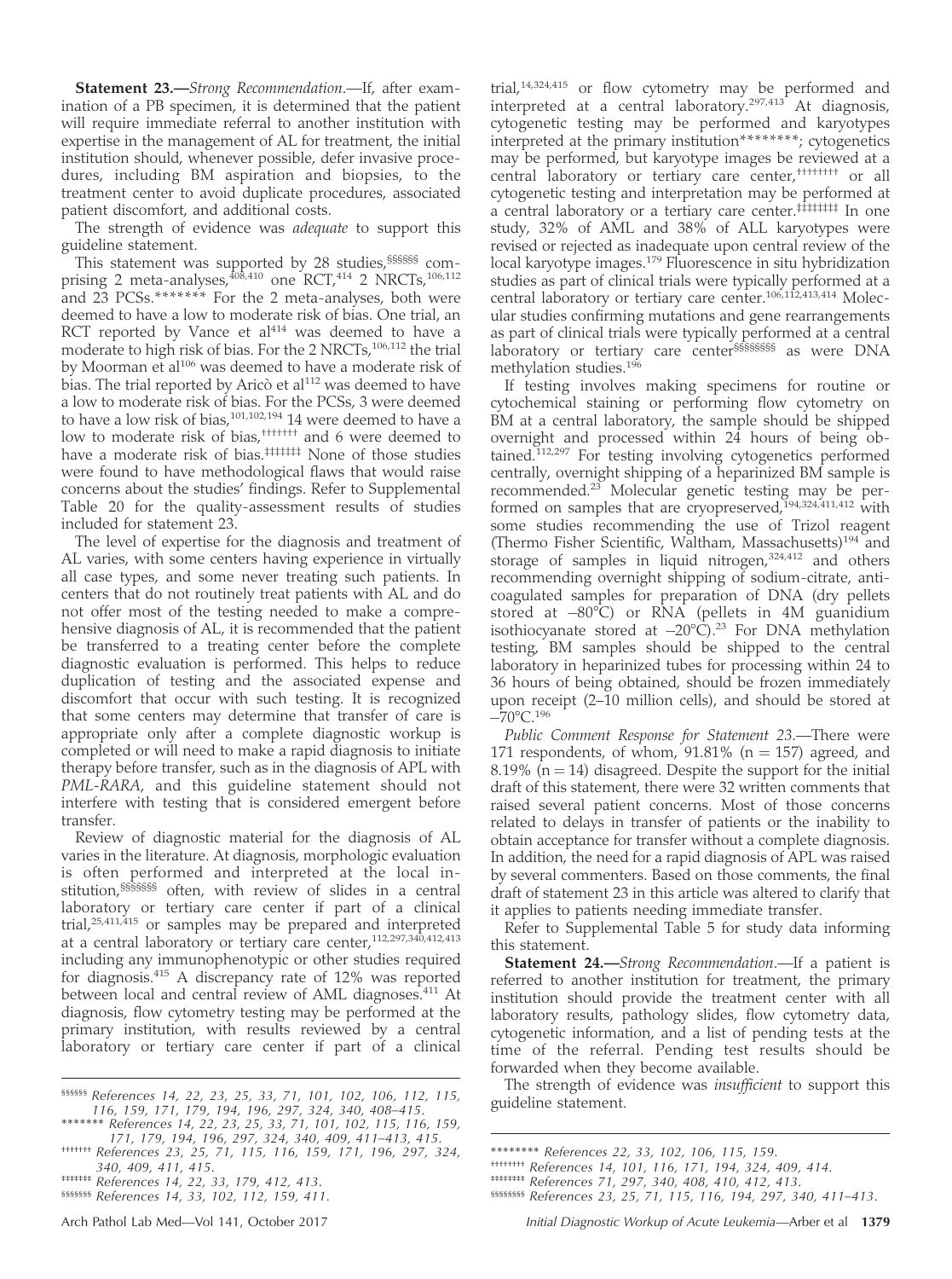This statement was supported by 2 PCSs<sup>179,411</sup> that met the inclusion criteria for our SR. The study by Barbaric et al<sup>411</sup> was deemed to have a low to moderate risk of bias, and the study reported by Mrozek et  $al<sup>179</sup>$  was deemed to have moderate risk of bias. Neither of the studies was found to have methodological flaws that would raise concerns about their findings. Refer to Supplemental Table 21 for the quality-assessment results of studies included for statement 24.

This guideline statement was based on expert consensus opinion that knowledge of test results performed at the primary institution is optimal to rapidly confirm a diagnosis of AL and to allow more cost-effective management of the patient at the referral institution. Morphologic, flow cytometric, cytogenetic, and molecular genetic studies can pose significant cost to the health care system, especially if they are repeated without knowledge of the initial results. Certain tests may not need to be repeated at the referral institution if the information from the primary institution is available for review in a timely manner, and the findings are confirmed. We found no studies that compared interinstitutional results; however, comparisons between local institution and central review in the context of clinical trials were available for morphologic and cytogenetic reviews, and, as mentioned previously, indicated a discrepancy rate of 12% between local and central review of AML diagnoses,<sup>411</sup> and in one study, 32% of AML and 38% of ALL karyotypes were revised or rejected as inadequate upon central review.<sup>179</sup> These findings support the need for confirming the results of diagnostic testing at the referral institution, with repeat testing employed judiciously.

Public Comment Response to Statement 24.—There were 169 respondents, 98.22% ( $n = 166$ ) of whom agreed, and 1.78%  $(n = 3)$  who disagreed. There were 9 written comments. Those comments generally dealt with logistical issues regarding communication between the primary institution and treatment center. However, as one respondent indicated, ''seems simple, but in the real world it is often difficult." In the era of shared medical records, these procedures may become easier. The comments received were considered and are reflected in the final draft of statement 24 in this article.

Statement 25.—Strong Recommendation.—In the initial report, the pathologist should include laboratory, morphologic, immunophenotypic, and, if performed, cytochemical data on which the diagnosis was based, along with a list of any pending tests. The pathologist should issue addenda/ amended reports when the results of additional tests become available.

Our SR provided no data to inform this statement. However, the panel believed that the benefits of implementing the recommendation vastly outweighed the harms and thus designated this guideline statement with a strong recommendation.

Both routine and more-specialized testing results must be incorporated into initial and subsequent, integrated reports. Because morphology, cytochemical stains, FCI, and immunohistochemical stains are typically available within a day or so after the BM has been obtained, the interpretation and integration of those results should be included in the initial reports.

Specialized testing is an integral component of AL diagnosis and is required in virtually all cases of AL to provide either diagnostic or prognostic information. In

addition, specialized tests may provide evidence to validate the use of a specific type of targeted therapy for an individual patient. Based on an assessment of the morphologic and immunophenotypic features of the AL, genetic testing must be performed in a cost-effective manner using evidence based criteria. Conventional karyotyping is considered the standard of care for all cases of AL. In addition, some molecular genetic tests are also considered to be warranted in cases of AL meeting specific criteria as listed in this clinical practice guideline.

Consolidating all routine and specialized test results into an integrated consultation report is optimal for effective communication with treating physicians and patients and for optimal therapy.<sup>416</sup> Because of the time delays inherent in some molecular genetic testing, pathologists need to have mechanisms to track pending test results. Those results need to be integrated with morphologic and immunophenotypic data to enhance the original diagnosis, using current WHO classification criteria, as well as to provide prognostic information. Either an addendum format or, more optimally, an integrated, interpretive format is optimal.<sup>416</sup>

Public Comment Response to Statement 25.—There were 171 respondents,  $94.15\%$  (n = 161) of whom agreed, and 5.85%  $(n = 10)$  who disagreed. Despite the overwhelming support for this statement, several of the comments recognized the difficulty of getting all the data into the electronic medical record. Those comments were taken into account for the final statement in this article.

Statement 26.—Strong Recommendation.—The pathologist and treating clinician should coordinate and ensure that all tests performed for classification, management, predicting prognosis, and disease monitoring are entered into the patient's medical records.

Note.—This information should include the sample source, adequacy, and collection information, as applicable.

Our SR provided no data related to this key question or statement. The EP, however, strongly recommended that all critical information related to the diagnosis and prognosis of a patient with AL be available in the medical record. Ideally, this would be summarized in a single consolidated report.<sup>416</sup> However, it is recognized that, in some settings, not all information needed for pathologists to generate such a report might be available because of some testing being sent directly to other laboratories by the treating physician. Therefore, all this information should be either interfaced with, or scanned into, the medical record, so that all the material needed for the determination of a comprehensive diagnosis is present in the patient's record. It is recognized that improved and more-integrated pathology information systems that directly interface with the electronic medical record are needed to allow for optimal patient care.

Public Comment Response for Statement 26.—There were 169 respondents, 99.41% ( $n = 168$ ) of whom agreed, and 0.59% ( $n = 1$ ) of whom disagreed. There were 8 written comments, all of which endorsed this concept.

Statement 27.—Strong Recommendation.—Treating physicians and pathologists should use the current WHO terminology for the final diagnosis and classification of AL.

The strength of evidence was convincing to support this guideline statement.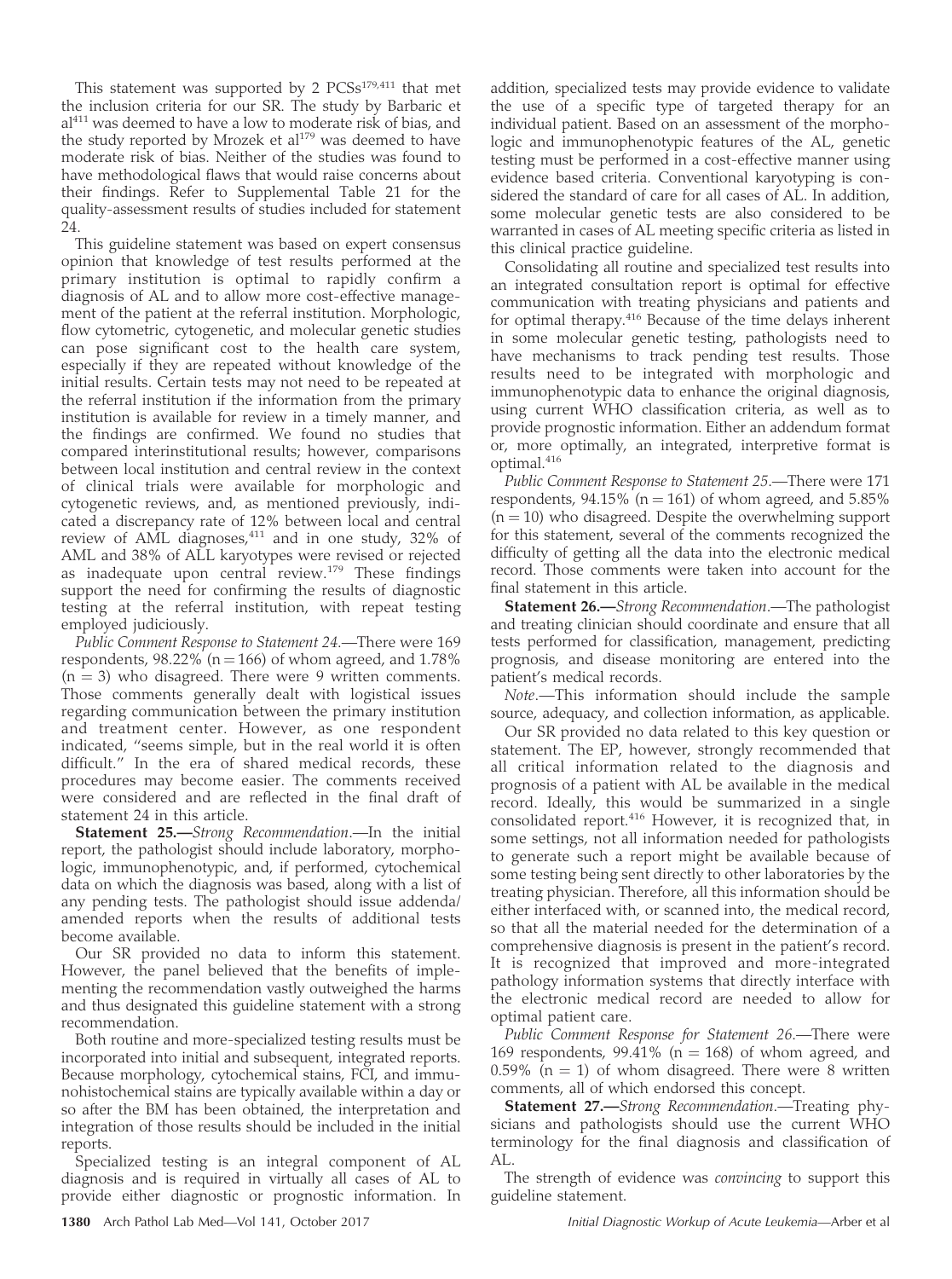This guideline statement was supported by 40 PCSs obtained in our SR.\*\*\*\*\*\*\*\*\* The risk of bias-assessment scores were low,<sup>12,101</sup> low to moderate,<sup>†††††††††</sup> and moderate.<sup>#######</sup> Overall, none of the studies providing the evidence base for statement 27 were found to have methodological flaws that would raise concerns about the studies' findings. Refer to Supplemental Table 22 for the quality-assessment results for the studies included for statement 27.

A review of the studies published in recent years shows that various classification systems have been used for the diagnosis and subclassification of AL. In AML, the classification systems used included the FAB system,§§§§§§§§§ the WHO classification (2001 version), $417,425$  and the WHO classification (2008 version),\*\*\*\*\*\*\*\*\*\* or more than one classification system because of lengthy study periods.13,71,159,341,423 For studies that did not include a classification system,<sup>31,127,129,419,421</sup> cytogenetic-defining groups were variably used. For acute B-ALL, most studies<sup>††††††††</sup>† used the 2008 WHO classification system or a cytogenetic classification system similar to the 2008 WHO system. The National Cancer Institute (Frederick, Maryland) risk classification $167$  of ALL was used in conjunction with the cytogenetic risk classification in some studies.19,20,295,330 The FAB system alone was mostly used to describe morphology.124 A few studies used immunophenotypic classification only<sup>17,296,426</sup> or no classification system at all.<sup>171,327</sup> The T-ALL classification was mainly based on immunophenotyping alone, including a system proposed by the European Group for the Immunological Characterization of Leukemias (Nancy, France).‡‡‡‡‡‡‡‡‡‡

A uniform categorization of AL is essential to facilitate understanding between health care workers and to provide a framework for clinical practice, data comparison, epidemiologic studies, and new genetic and molecular investigations. The WHO classification of neoplasms of the hematopoietic and lymphoid tissues, published in 2001,<sup>425</sup> and updated in  $2008$ ,<sup>5</sup> with a new revision recently summarized,<sup>8</sup> represents a worldwide consensus on the diagnosis of hematopoietic tumors. That classification derives from numerous published clinical and scientific studies and is the result of collaboration and consensus among pathologists, cytogeneticists, and treating physicians. The WHO classification attempts to incorporate the disease characteristics that have been proven to have clinical and biologic relevance into a useful working nomenclature. A retrospective study of 5848 adult patients with AML showed that the FAB morphologic subclassification did not provide prognostic information if the specific genetic and morphologic WHO categories and WHO provisional entities, such as ''AML with mutated NPM1'' and ''AML with mutated  $CEBPA$ ," were included. $428$  The applicability of the WHO classification in pediatric AML, on the other hand, may

- \*\*\*\*\*\*\*\*\* References 12–14, 17, 19–21, 31, 36, 71, 100, 101, 122, 124, 127–129, 158, 159, 171, 294–296, 324, 327, 330,
- 333, 339, 341, 350, 386, 415, 417–424 ††††††††† References 13, 17, 19–21, 31, 36, 71, 100, 122, 124, 127, 128, 158, 159, 171, 295, 296, 324, 330, 333, 339, 341, 350, 415, 417, 419, 421–423.
- ‡‡‡‡‡‡‡‡‡ References 14, 129, 294, 327, 386, 418, 420, 424.
- §§§§§§§§§ References 3, 14, 100, 101, 294, 350.
- \*\*\*\*\*\*\*\*\*\* References 5, 12, 122, 339, 386, 424.
- †††††††††† References 19, 20, 124, 128, 295, 330, 422.
- ‡‡‡‡‡‡‡‡‡‡ References 20, 21, 324, 333, 415, 427.

require additional molecular genetic data for further disease delineation.<sup>429</sup> Nevertheless, since the first edition in 2001, the WHO classification system has been adopted for numerous studies, and its clinical practicality and reproducibility has been demonstrated in diverse international settings. Treating physicians and pathologists should use the most current WHO terminology for the diagnosis and classification of AL, including adoption of the current revision.

Public Comment Response to Statement 27.—There were 167 respondents,  $98.8\%$  (n = 165) of whom agreed, and 1.2% (n  $=$  2) who disagreed. There were 11 written comments. Some commented that the WHO classification of AL requires cytogenetic and molecular data, which are often not available at the time of diagnosis or before the initiation of treatment. The other concern was that the WHO classification system was not always up to date. Since the last updates in 2008, numerous molecular genetic discoveries have been published, some of which have been shown to have a significant effect on the treatment and prognosis of AL, and more discoveries will certainly be described after the 2016 classification. Therefore, the final report should incorporate those new data for the purposes of therapy and prognosis. New technologies in molecular genetic discovery are evolving quickly and provide new insights in disease biology, thereby refining disease classifications and guiding clinical practice. The panel acknowledged those comments, which are reflected in the final statement in this article.

Refer to Table 12 for study data that informed this guideline statement.

## **CONCLUSIONS**

The 27 statements that comprise the ASH/CAP guideline for the initial diagnostic workup of AL address the 6 key questions initially proposed:

- 1. What clinical and laboratory information should be available? (Statements 1 and 2.)
- 2. What samples and specimen types should be evaluated? (Statements 3, 4, 7, 8, and 11.)
- 3. What tests are required for all patients during the initial evaluation? (Statements 3, 5, 6, 9, and 12.)
- 4. What tests are required for only a subset of patients? (Statements 10, 14, 13, 16, 17, 18, 19, 20, and 21.)
- 5. Where should laboratory testing be performed? (Statements 22, 23, and 24.)
- 6. How should the results be reported? (Statements 25, 26, and 27.)

As noted at the beginning of this article, the initial workup and evaluation of AL has become increasingly complex during the past decade, due, in part, to the availability of new laboratory techniques—particularly genetic studies that have resulted in better characterization of AL and in classification schemes with improved clinical and scientific relevance. However, not only is the diagnosis and classification of AL important but also of importance is the identification of prognostic factors, antigens, or genetic abnormalities that may be targets for specific therapy, and markers that can be used to follow the response to therapy and monitor residual disease. In addition, the workup must be performed quickly, efficiently, and at a reasonable cost. When all these factors are considered, along with the realization that the recent revision of the 4th edition of the WHO classification of AL has nearly 50 distinct subtypes of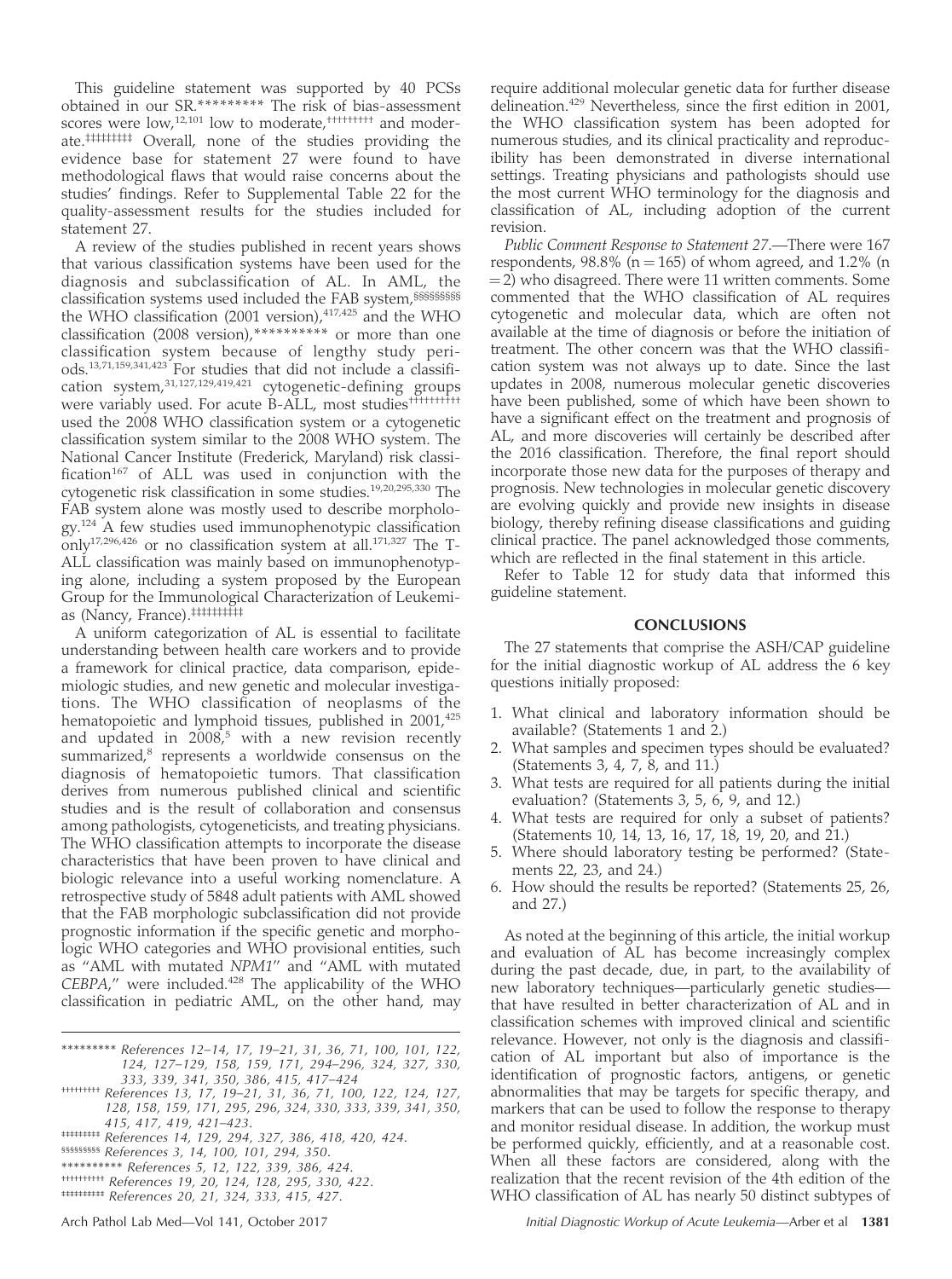|                                        |                     | Table 12.<br><b>Study Data on Classification Scheme</b>                                      |
|----------------------------------------|---------------------|----------------------------------------------------------------------------------------------|
| Source, y                              | <b>Study Design</b> | Classification Scheme Used for the Final Diagnosis                                           |
| Metzeler et al, <sup>101</sup> 2011    | <b>PCS</b>          | FAB                                                                                          |
| Kayser et al, 341 2009                 | PCS                 | WHO 2001, WHO 2008, FAB                                                                      |
| Meshinchi et al, <sup>421</sup> 2008   | PCS                 | Pediatric AML                                                                                |
| Marks et al, <sup>21</sup> 2009        | PCS                 | NR, but immunophenotype was used for diagnosis                                               |
| Taskesen et al, <sup>12</sup> 2011     | PCS                 | <b>WHO 2008</b>                                                                              |
| Gaidzik et al, <sup>100</sup> 2011     | PCS                 | FAB                                                                                          |
| Clappier et al, 324 2010               | PCS                 | EGIL                                                                                         |
| Kühnl et al, <sup>17</sup> 2010        | PCS                 | <b>EGIL</b>                                                                                  |
| Pollard et al, 339 2010                | PCS                 | $CBF + AML$                                                                                  |
| Santamaria et al, 417 2008             | PCS                 | <b>WHO 2001</b>                                                                              |
| de Jonge et al, 419 2010               | PCS                 | <b>WHO 2008</b>                                                                              |
| Santamaria et al, <sup>31</sup> 2010   | PCS                 | NR, but AML, excluding APL, was used for diagnosis                                           |
| Csinady et al, <sup>420</sup> 2009     | PCS                 | NR, but B-precursor ALL was used for diagnosis                                               |
| Falini et al, 386 2010                 | PCS                 | <b>WHO 2008</b>                                                                              |
| Heesch et al, 333 2010                 | PCS                 | T-cell subclassification by early, thymic, or mature                                         |
| Jiao et al, <sup>122</sup> 2009        | PCS                 | FAB and WHO 2008                                                                             |
| Moorman et al, <sup>124</sup> 2007     | PCS                 | <b>NR</b>                                                                                    |
| Ongaro et al, <sup>422</sup> 2009      | PCS                 | <b>WHO 2008</b>                                                                              |
| Zachariadis et al, <sup>128</sup> 2011 | PCS                 | NR, but risk stratification used cytogenetic categorization                                  |
| Kuiper et al, <sup>327</sup> 2010      | PCS                 | NR, partially incorporated cytogenetic categorization                                        |
| Kayser et al, <sup>71</sup> 2011       | PCS                 | <b>WHO 2001, FAB</b>                                                                         |
| Röllig et al, <sup>14</sup> 2010       | PCS                 | FAB and ECOG                                                                                 |
| Harrison et al, <sup>158</sup> 2010    | PCS                 | FAB                                                                                          |
| Buccisano et al, <sup>294</sup> 2010   | PCS                 | FAB, cytogenetic risk stratification                                                         |
| Becker et al, 350 2010                 | PCS                 | FAB                                                                                          |
| Patel et al, 296 2010                  | PCS                 | NR, but immunophenotype was used for diagnosis                                               |
| Schwind et al, <sup>127</sup> 2010     | PCS                 | NR, but adult AML was used for diagnosis                                                     |
| Lugthart et al, $13$ 2010              | PCS                 | FAB                                                                                          |
| Maloney et al, <sup>295</sup> 2010     | PCS                 | NR, but for Down syndrome, precursor B-ALL was used for diagnosis                            |
| Salzer et al, <sup>19</sup> 2010       | PCS                 | NR, but immunophenotype was used for diagnosis                                               |
| Pui et al, <sup>20</sup> 2010          | PCS                 | NR, but immunophenotype was used for diagnosis                                               |
| Cario et al, 330 2010                  | PCS                 | NR, but pediatric B-ALL was used for diagnosis (ie, NCI risk and cytogenetic risk were used) |
| Wheatley et al, <sup>129</sup> 2009    | PCS                 | NR, but AML was used for diagnosis of elderly patients (ie, implying FAB)                    |
| Grimwade et al, <sup>159</sup> 2010    | PCS                 | <b>WHO 2001, FAB</b>                                                                         |
| Busse et al, <sup>418</sup> 2009       | PCS                 | NR, but adult B-ALL was used for diagnosis                                                   |
| Suela et al, <sup>423</sup> 2007       | PCS                 | <b>WHO 2001</b>                                                                              |
| Moorman et al, <sup>171</sup> 2007     | PCS                 | NR                                                                                           |
| Gönen et al, 424 2012                  | PCS                 | <b>WHO 2008</b>                                                                              |
| Moorman et al, <sup>36</sup> 2012      | PCS                 | NR, but precursor ALL and mature B-ALL were used for diagnosis                               |
| Patel et al, 415 2012                  | PCS                 | NR, but T-ALL was used for diagnosis                                                         |

Abbreviations: ALL, acute lymphoblastic leukemia; AML, acute myeloid leukemia; APL, acute promyelocytic leukemia; B-ALL, B-cell precursor acute lymphoblastic leukemia; CBF, core-binding factor; ECOG, Eastern Cooperative Oncology Group classification; EGIL, European Group for the Immunological Characterization of Leukemias; FAB, French–American–British classification; PCS, prospective cohort study; NCI, National Cancer Institute classification; NR, not reported; T-ALL, T cell precursor acute lymphoblastic leukemia; WHO, World Health Organization classification.

AL,<sup>8</sup> the value of the guidelines described in this article and their applicability for the workup of AL can be readily appreciated.

Although many pathologists and clinicians will consider the most crucial guidelines to be those indicated that relate to specific tests necessary to make an accurate diagnosis and to identify prognostic factors, the guidelines also highlight recommendations for general and logistic considerations that may be neglected in the urgency of the initial workup of AL. For example, statement 1 emphasizes the value of the patient's history, particularly of any predisposing conditions or syndromes, previous therapies, and any family history of leukemia or other neoplasms. This latter recommendation is important in view of the inclusion in the revised WHO classification of the provisional entity myeloid neoplasms with germline predisposition, which is likely more common than currently recognized. In addition, recommendations are made for preservation of cells and tissue from the initial diagnostic specimen for any future studies that may be relevant for prognosis or therapy (statement 7). For patients who are transferred from one institution to another, the

guidelines recommend the avoidance of duplicate testing and invasive procedures whenever possible (statement 23), and the transfer of all test results and tests in progress, along with the diagnostic specimens, to the receiving institution (statement 24). The guidelines also indicate the central role of the pathologist in issuing the diagnostic reports, and for updating those reports as additional data are accumulated (statements 25 and 26). Thus, the recommendations are comprehensive in providing guidelines from the time a patient suspected of having AL is first encountered until the final diagnostic reports are generated.

The ASH and the CAP have cooperated in developing this guideline. That joint effort underscores the cooperation that is necessary between the treating clinician and the pathologist in the workup, diagnosis, and care of patients presenting with a suspected diagnosis of AL.

We thank advisory panel members Frederick R. Appelbaum, MD; Clara D. Bloomfield, MD; William L. Carroll, MD; Laura Housley, BS; Jerry Hussong, MD; Steven H. Kroft, MD; Michelle Le Beau, PhD; and Martin S. Tallman, MD. We thank ASH staff Kendall Alexander, MPH; Robert Kunkle, MA; Suzanne Leous,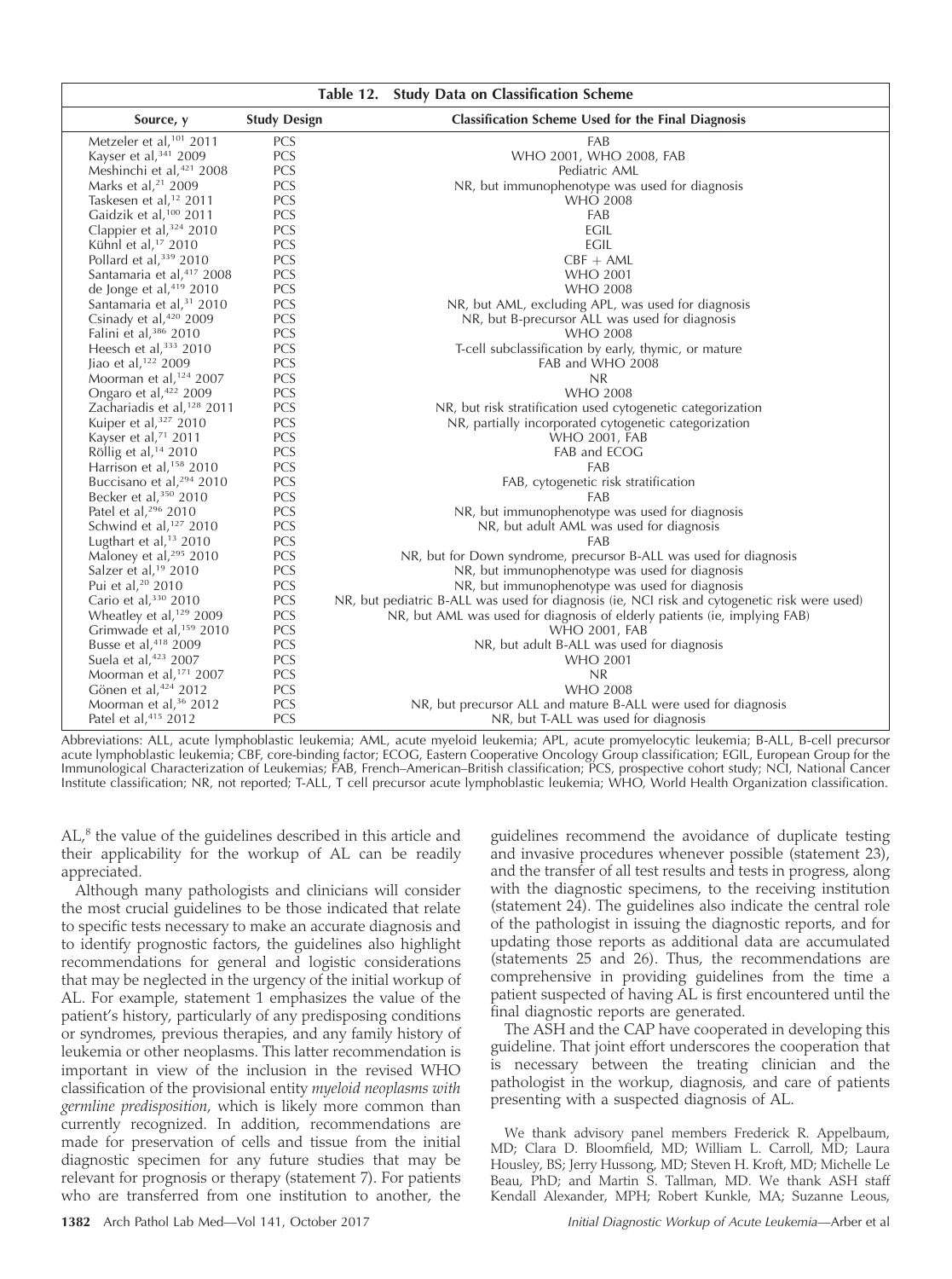MPA; and Robert Plovnick, MD. We also thank CAP staff Sophia Dimoulis, BA; Carol Colasacco, MLIS, SCT(ASCP); Lisa Fatheree, BS, SCT(ASCP); Megan Wick, MT(ASCP); and consultant methodologist Christina Lacchetti, MHSc.

#### References

1. Bennett JM, Catovsky D, Daniel MT, et al. Proposals for the classification of the acute leukaemias: French-American-British (FAB) co-operative group. Br J Haematol. 1976;33(4):451–458.

2. Bennett JM, Catovsky D, Daniel MT, et al. Proposal for the recognition of minimally differentiated acute myeloid leukaemia (AML-MO). Br J Haematol. 1991;78(3):325–329.

3. Bennett JM, Catovsky D, Daniel MT, et al. Criteria for the diagnosis of acute leukemia of megakaryocyte lineage (M7): a report of the French-American-British Cooperative Group. Ann Intern Med. 1985;103(3):460–462.

4. Jaffe ES, Harris NL, Stein H, Vardiman JW, eds. Pathology and Genetics of Tumours of Haematopoietic and Lymphoid Tissues. Lyon, France: IARC Press; 2001. World Health Organization Classification of Tumours.

5. Vardiman JW, Thiele J, Arber DA, et al. The 2008 revision of the World Health Organization (WHO) classification of myeloid neoplasms and acute leukemia: rationale and important changes. Blood. 2009;114(5):937–951.

6. Abdel-Wahab O, Levine RL. Mutations in epigenetic modifiers in the pathogenesis and therapy of acute myeloid leukemia. Blood. 2013;121(18): 3563–3572.

7. Cancer Genome Atlas Research Network. Genomic and epigenomic landscapes of adult de novo acute myeloid leukemia [published correction appears in N Engl J Med. 2013;369(1):98].N Engl J Med. 2013;368(22):2059– 2074.

8. Arber DA, Orazi A, Hasserjian R, et al. The 2016 revision to the World Health Organization classification of myeloid neoplasms and acute leukemia. Blood. 2016;127(20):2391–2405.

9. Graham R, Mancher M, Wolman DM, Greenfield S, Steinberg E, eds; Institute of Medicine; Board on Health Care Services; Committee on Standards for Developing Trustworthy Clinical Practice Guidelines. Clinical Practice Guidelines We Can Trust. Washington, DC: National Academies Press; 2011.

10. Mendler JH, Maharry K, Radmacher MD, et al. RUNX1 mutations are associated with poor outcome in younger and older patients with cytogenetically normal acute myeloid leukemia and with distinct gene and MicroRNA expression signatures. J Clin Oncol. 2012;30(25):3109–3118.

11. Damm F, Wagner K, Gorlich K, et al. ID1 expression associates with other molecular markers and is not an independent prognostic factor in cytogenetically normal acute myeloid leukaemia. Br J Haematol. 2012;158(2):208–215.

12. Taskesen E, Bullinger L, Corbacioglu A, et al. Prognostic impact, concurrent genetic mutations, and gene expression features of AML with CEBPA mutations in a cohort of 1182 cytogenetically normal AML patients: further evidence for CEBPA double mutant AML as a distinctive disease entity. Blood. 2011;117(8):2469–2475.

13. Lugthart S, Groschel S, Beverloo HB, et al. Clinical, molecular, and prognostic significance of WHO type inv(3)(q21q26.2)/t(3;3)(q21;q26.2) and various other 3q abnormalities in acute myeloid leukemia. J Clin Oncol. 2010; 28(24):3890–3898.

14. Röllig C, Thiede C, Gramatzki M, et al; Study Alliance Leukemia. A novel prognostic model in elderly patients with acute myeloid leukemia: results of 909 patients entered into the prospective AML96 trial. Blood. 2010;116(6):971–978.

15. Wagner K, Damm F, Gohring G, et al. Impact of IDH1 R132 mutations and an IDH1 single nucleotide polymorphism in cytogenetically normal acute myeloid leukemia: SNP rs11554137 is an adverse prognostic factor. J Clin Oncol. 2010;28(14):2356–2364.

16. Groschel S, Lugthart S, Schlenk RF, et al. High EVI1 expression predicts outcome in younger adult patients with acute myeloid leukemia and is associated with distinct cytogenetic abnormalities. J Clin Oncol. 2010;28(12):2101–2107.

17. Kühnl A, Gokbuget N, Stroux A, et al. High BAALC expression predicts chemoresistance in adult B-precursor acute lymphoblastic leukemia. Blood. 2010;115(18):3737–3744.

18. Escherich G, Horstmann MA, Zimmermann M, Janka-Schaub GE; COALL Study Group. Cooperative study group for childhood acute lymphoblastic leukaemia (COALL): long-term results of trials 82,85,89,92, and 97. Leukemia. 2010;24(2):298–308.

19. Salzer WL, Devidas M, Carroll WL, et al. Long-term results of the pediatric oncology group studies for childhood acute lymphoblastic leukemia 1984–2001: a report from the children's oncology group. Leukemia. 2010;24(2): 355–370.

20. Pui CH, Pei D, Sandlund JT, et al. Long-term results of St Jude total therapy studies 11, 12, 13A, 13B, and 14 for childhood acute lymphoblastic leukemia. Leukemia. 2010;24(2):371–382.

21. Marks DI, Paietta EM, Moorman AV, et al. T-cell acute lymphoblastic leukemia in adults: clinical features, immunophenotype, cytogenetics, and outcome from the large randomized prospective trial (UKALL XII/ECOG 2993). Blood. 2009;114(25):5136–5145.

22. Scrideli CA, Assumpcão JG, Ganazza MA, et al. A simplified minimal residual disease polymerase chain reaction method at early treatment points can stratify children with acute lymphoblastic leukemia into good and poor outcome groups. Haematologica. 2009;94(6):781–789.

23. Lo-Coco F, Cuneo A, Pane F, et al; Acute Leukemia Working Party of the GIMEMA group. Prognostic impact of genetic characterization in the GIMEMA LAM99P multicenter study for newly diagnosed acute myeloid leukemia. Haematologica. 2008;93(7):1017–1024.

24. Langer C, Radmacher MD, Ruppert AS, et al; Cancer and Leukemia Group B (CALGB). High BAALC expression associates with other molecular prognostic markers, poor outcome, and a distinct gene-expression signature in cytogenetically normal patients younger than 60 years with acute myeloid leukemia: a Cancer and Leukemia Group B (CALGB) study. Blood. 2008;111(11): 5371–5379.

25. Wandt H, Schäkel U, Kroschinsky F, et al. MLD according to the WHO classification in AML has no correlation with age and no independent prognostic relevance as analyzed in 1766 patients. Blood. 2008;111(4):1855–1861.

26. Gale RE, Green C, Allen C, et al; Medical Research Council Adult Leukaemia Working Party. The impact of FLT3 internal tandem duplication mutant level, number, size, and interaction with NPM1 mutations in a large cohort of young adult patients with acute myeloid leukemia. Blood. 2008;111(5): 2776–2784.

27. Roman-Gomez J, Cordeu L, Agirre X, et al. Epigenetic regulation of Wntsignaling pathway in acute lymphoblastic leukemia [retracted in: Blood. 2012; 120(17):3625]. Blood. 2007;109(8):3462–3469.

28. Dufour A, Schneider F, Metzeler KH, et al. Acute myeloid leukemia with biallelic CEBPA gene mutations and normal karyotype represents a distinct genetic entity associated with a favorable clinical outcome. J Clin Oncol. 2010; 28(4):570–577.

29. Damm F, Heuser M, Morgan M, et al. Single nucleotide polymorphism in the mutational hotspot of WT1 predicts a favorable outcome in patients with cytogenetically normal acute myeloid leukemia. J Clin Oncol. 2010;28(4):578– 585.

30. Schwind S, Maharry K, Radmacher MD, et al. Prognostic significance of expression of a single microRNA, miR-181a, in cytogenetically normal acute myeloid leukemia: a Cancer and Leukemia Group B study. J Clin Oncol. 2010; 28(36):5257–5264.

31. Santamaria C, Chillón MC, Garcia-Sanz R, et al. BAALC is an important predictor of refractoriness to chemotherapy and poor survival in intermediate-risk acute myeloid leukemia (AML). Ann Hematol. 2010;89(5):453–458.

32. Seifert H, Mohr B, Thiede C, et al; Study Alliance Leukemia (SAL). The prognostic impact of 17p (p53) deletion in 2272 adults with acute myeloid leukemia. Leukemia. 2009;23(4):656–663.

33. Medeiros BC, Othus M, Fang M, Roulston D, Appelbaum FR. Prognostic impact of monosomal karyotype in young adult and elderly acute myeloid leukemia: the Southwest Oncology Group (SWOG) experience. Blood. 2010; 116(13):2224–2228.

34. Roman-Gomez J, Agirre X, Jiménez-Velasco A, et al. Epigenetic regulation of microRNAs in acute lymphoblastic leukemia. J Clin Oncol. 2009; 27(8):1316–1322.

35. Tauchi H, Tomizawa D, Eguchi M, et al. Clinical features and outcome of MLL gene rearranged acute lymphoblastic leukemia in infants with additional chromosomal abnormalities other than 11q23 translocation. Leuk Res. 2008; 32(10):1523–1529.

36. Moorman AV, Schwab C, Ensor HM, et al. IGH@ translocations, CRLF2 deregulation, and microdeletions in adolescents and adults with acute lymphoblastic leukemia. J Clin Oncol. 2012;30(25):3100–3108.

37. Schneider F, Hoster E, Unterhalt M, et al. The FLT3ITD mRNA level has a high prognostic impact in NPM1 mutated, but not in NPM1 unmutated, AML with a normal karyotype. Blood. 2012;119(19):4383–4386.

38. Alford KA, Reinhardt K, Garnett C, et al; International Myeloid Leukemia– Down Syndrome Study Group. Analysis of GATA1 mutations in Down syndrome transient myeloproliferative disorder and myeloid leukemia. Blood. 2011;118(8): 2222–2238.

39. Bruwier A, Chantrain CF. Hematological disorders and leukemia in children with Down syndrome. Eur J Pediatr. 2012;171(9):1301-1307

40. Gamis AS, Alonzo TA, Gerbing RB, et al. Natural history of transient myeloproliferative disorder clinically diagnosed in Down syndrome neonates: a report from the Children's Oncology Group Study A2971. Blood. 2011;118(26): 6752–6759.

41. Godley LA. Inherited predisposition to acute myeloid leukemia. Semin Hematol. 2014;51(4):306–321.

42. Chessells JM, Richards SM, Bailey CC, Lilleyman JS, Eden OB. Gender and treatment outcome in childhood lymphoblastic leukaemia: report from the MRC UKALL trials. Br J Haematol. 1995;89(2):364–372.

43. Rowe JM. Prognostic factors in adult acute lymphoblastic leukaemia. Br J Haematol. 2010;150(4):389–405.

44. Jiang A, Jiang H, Brandwein J, Kamel-Reid S, Chang H. Prognostic factors in normal karyotype acute myeloid leukemia in the absence of the FLT3-ITD mutation. Leuk Res. 2011;35(4):492–498.

45. Farag SS, Archer KJ, Mrózek K, et al; Cancer and Leukemia Group B 8461. Pretreatment cytogenetics add to other prognostic factors predicting complete remission and long-term outcome in patients 60 years of age or older with acute myeloid leukemia: results from Cancer and Leukemia Group B 8461. Blood. 2006;108(1):63–73.

46. Pabst T, Eyholzer M, Haefliger S, Schardt J, Mueller BU. Somatic CEBPA mutations are a frequent second event in families with germline CEBPA mutations and familial acute myeloid leukemia. J Clin Oncol. 2008;26(31):5088–5093.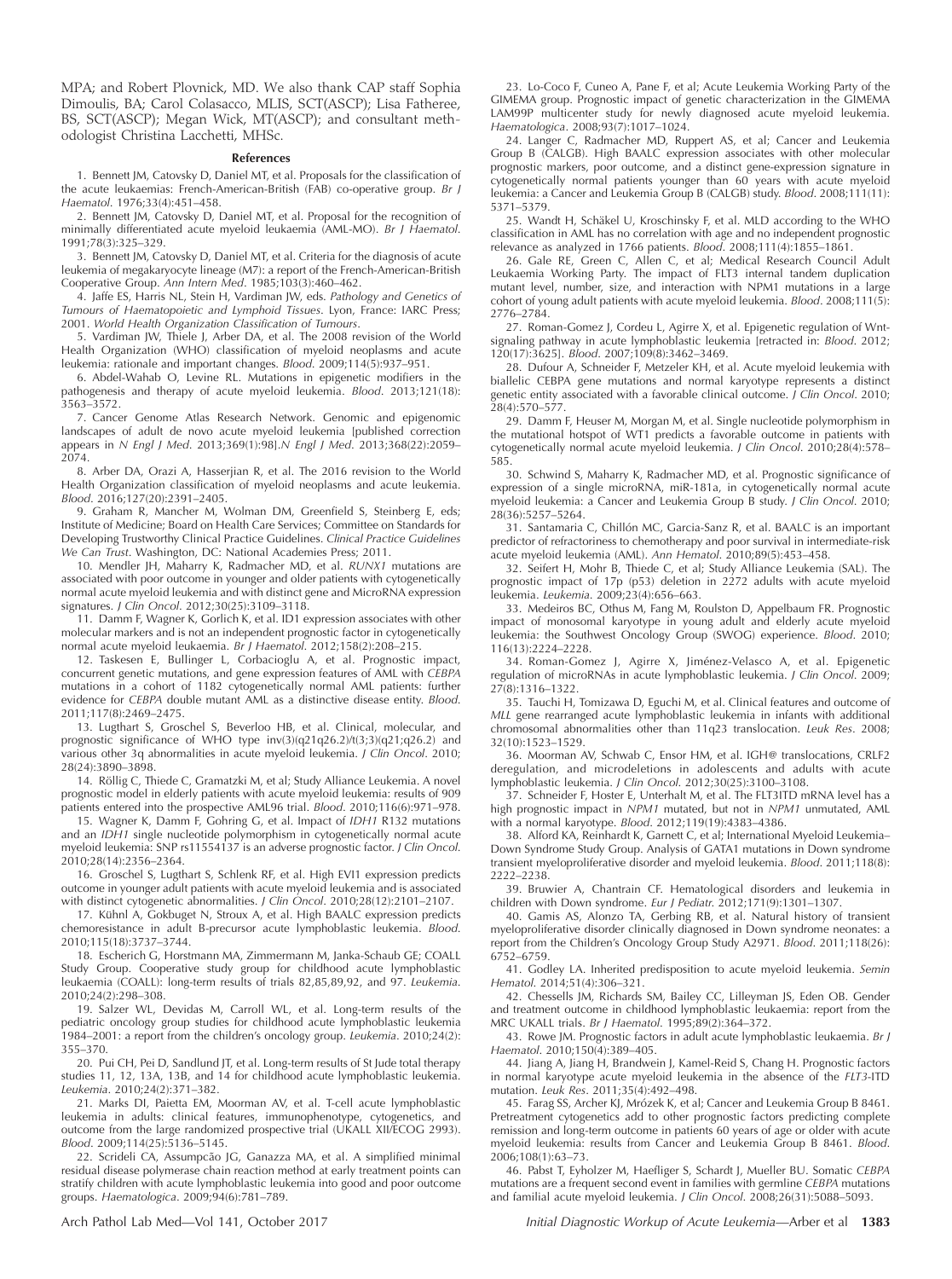47. Renneville A, Mialou V, Philippe N, et al. Another pedigree with familial acute myeloid leukemia and germline CEBPA mutation. Leukemia. 2009;23(4): 804–806.

48. Buijs A, Poddighe P, van Wijk R, et al. A novel CBFA2 single-nucleotide mutation in familial platelet disorder with propensity to develop myeloid malignancies. Blood. 2001;98(9):2856–2858.

49. Owen CJ, Toze CL, Koochin A, et al. Five new pedigrees with inherited RUNX1 mutations causing familial platelet disorder with propensity to myeloid malignancy. Blood. 2008;112(12):4639–4645.

50. Shinawi M, Erez A, Shardy DL, et al. Syndromic thrombocytopenia and predisposition to acute myelogenous leukemia caused by constitutional microdeletions on chromosome 21q. Blood. 2008;112(4):1042–1047.

51. Song WJ, Sullivan MG, Legare RD, et al. Haploinsufficiency of CBFA2 causes familial thrombocytopenia with propensity to develop acute myelogenous leukaemia. Nat Genet. 1999;23(2):166–175.

52. Bluteau D, Balduini A, Balayn N, et al. Thrombocytopenia-associated mutations in the ANKRD26 regulatory region induce MAPK hyperactivation. J Clin Invest. 2014;124(2):580–591.

53. Noris P, Perrotta S, Seri M, et al. Mutations in ANKRD26 are responsible for a frequent form of inherited thrombocytopenia: analysis of 78 patients from 21 families. Blood. 2011;117(24):6673–6680.

54. Hahn CN, Chong CE, Carmichael CL, et al. Heritable GATA2 mutations associated with familial myelodysplastic syndrome and acute myeloid leukemia. Nat Genet. 2011;43(10):1012–1017.

55. Ishida H, Imai K, Honma K, et al. GATA-2 anomaly and clinical phenotype of a sporadic case of lymphedema, dendritic cell, monocyte, B- and NK-cell (DCML) deficiency, and myelodysplasia. Eur J Pediatr. 2012;171(8): 1273–1276.

56. Rodrigues NP, Janzen V, Forkert R, et al. Haploinsufficiency of GATA-2 perturbs adult hematopoietic stem-cell homeostasis. Blood. 2005;106(2):477– 484.

57. Tsai FY, Keller G, Kuo FC, et al. An early haematopoietic defect in mice lacking the transcription factor GATA-2. Nature. 1994;371(6494):221–226.

58. West RR, Hsu AP, Holland SM, Cuellar-Rodriguez J, Hickstein DD. Acquired ASXL1 mutations are common in patients with inherited GATA2 mutations and correlate with myeloid transformation. Haematologica. 2014; 99(2):276–281.

59. Alter BP, Giri N, Savage SA, et al. Malignancies and survival patterns in the National Cancer Institute inherited bone marrow failure syndromes cohort study. Br J Haematol. 2010;150(2):179–188.

60. Kirwan M, Vulliamy T, Marrone A, et al. Defining the pathogenic role of telomerase mutations in myelodysplastic syndrome and acute myeloid leukemia. Hum Mutat. 2009;30(11):1567–1573.

61. Churpek JE, Lorenz R, Nedumgottil S, et al. Proposal for the clinical detection and management of patients and their family members with familial myelodysplastic syndrome/acute leukemia predisposition syndromes. Leuk Lymphoma. 2013;54(1):28–35.

62. Seif AE. Pediatric leukemia predisposition syndromes: clues to understanding leukemogenesis. Cancer Genet. 2011;204(5):227–244.

63. Cadman EC, Capizzi RL, Bertino JR. Acute nonlymphocytic leukemia: a delayed complication of Hodgkin's disease therapy: analysis of 109 cases. Cancer. 1977;40(3):1280–1296.

64. Kaldor JM, Day NE, Band P, et al. Second malignancies following testicular cancer, ovarian cancer and Hodgkin's disease: an international collaborative study among cancer registries. Int J Cancer. 1987;39(5):571-585.

65. Le Beau MM, Albain KS, Larson RA, et al. Clinical and cytogenetic correlations in 63 patients with therapy-related myelodysplastic syndromes and acute nonlymphocytic leukemia: further evidence for characteristic abnormalities of chromosomes no. 5 and 7. J Clin Oncol. 1986;4(3):325–345.

66. Rosner F, Grünwald H. Hodgkin's disease and acute leukemia: report of eight cases and review of the literature. Am J Med. 1975;58(3):339–353.

67. Smith SM, Le Beau MM, Huo D, et al. Clinical-cytogenetic associations in 306 patients with therapy-related myelodysplasia and myeloid leukemia: the University of Chicago series. Blood. 2003;102(1):43–52.

68. Larson RA. Cytogenetics, not just previous therapy, determines the course of therapy-related myeloid neoplasms. J Clin Oncol. 2012;30(19):2300–2302.

69. Andersen MK, Christiansen DH, Jensen BA, Ernst P, Hauge G, Pedersen-Bjergaard J. Therapy-related acute lymphoblastic leukaemia with MLL rearrangements following DNA topoisomerase II inhibitors, an increasing problem: report on two new cases and review of the literature since 1992. Br J Haematol. 2001; 114(3):539–543.

70. Ganzel C, Devlin S, Douer D, Rowe JM, Stein EM, Tallman MS. Secondary acute lymphoblastic leukaemia is constitutional and probably not related to prior therapy. Br J Haematol. 2015;170(1):50–55.

71. Kayser S, Döhner K, Krauter J, et al; German-Austrian AMLSG. The impact of therapy-related acute myeloid leukemia (AML) on outcome in 2853 adult patients with newly diagnosed AML. Blood. 2011;117(7):2137–2145.

72. Pedersen-Bjergaard J, Philip P. Two different classes of therapy-related and de-novo acute myeloid leukemia? Cancer Genet Cytogenet. 1991;55(1):119– 124.

73. Qian Z, Joslin JM, Tennant TR, et al. Cytogenetic and genetic pathways in therapy-related acute myeloid leukemia. Chem Biol Interact. 2010;184(1–2):50– 57.

74. Allan JM, Wild CP, Rollinson S, et al. Polymorphism in glutathione Stransferase P1 is associated with susceptibility to chemotherapy-induced leukemia [published correction appears in Proc Natl Acad Sci U S A. 2001; 98(26):15394]. Proc Natl Acad Sci U S A. 2001;98(20):11592–11597.

75. Bolufer P, Collado M, Barragan E, et al. Profile of polymorphisms of drugmetabolising enzymes and the risk of therapy-related leukaemia. Br J Haematol. 2007;136(4):590–596.

76. Churpek JE, Marquez R, Neistadt B, et al. Inherited mutations in cancer susceptibility genes are common among survivors of breast cancer who develop therapy-related leukemia. Cancer. 2016;122(2):304–311.

77. Bizzozero OJ Jr, Johnson KG, Ciocco A, Kawasaki S, Toyoda S. Radiationrelated leukemia in Hiroshima and Nagasaki 1946–1964. II. Ann Intern Med. 1967;66(3):522–530.

78. Ivanov VK, Tsyb AF, Khait SE, et al. Leukemia incidence in the Russian cohort of Chernobyl emergency workers. Radiat Environ Biophys. 2012;51(2): 143–149.

79. Levine EG, Bloomfield CD. Leukemias and myelodysplastic syndromes secondary to drug, radiation, and environmental exposure. Semin Oncol. 1992; 19(1):47–84.

80. Pearce MS, Salotti JA, Little MP, et al. Radiation exposure from CT scans in childhood and subsequent risk of leukaemia and brain tumours: a retrospective cohort study. Lancet. 2012;380(9840):499–505.

81. Darrington DL, Vose JM, Anderson JR, et al. Incidence and characterization of secondary myelodysplastic syndrome and acute myelogenous leukemia following high-dose chemoradiotherapy and autologous stem-cell transplantation for lymphoid malignancies. J Clin Oncol. 1994;12(12):2527–2534.

82. Miller JS, Arthur DC, Litz CE, Neglia JP, Miller WJ, Weisdorf DJ. Myelodysplastic syndrome after autologous bone marrow transplantation: an additional late complication of curative cancer therapy. Blood. 1994;83(12): 3780–3786.

83. Stone RM, Neuberg D, Soiffer R, et al. Myelodysplastic syndrome as a late complication following autologous bone marrow transplantation for non-Hodgkin's lymphoma. J Clin Oncol. 1994;12(12):2535–2542.

84. Austin H, Delzell E, Cole P. Benzene and leukemia: a review of the literature and a risk assessment. Am J Epidemiol. 1988;127(3):419–439.

85. Khalade A, Jaakkola MS, Pukkala E, Jaakkola JJ. Exposure to benzene at work and the risk of leukemia: a systematic review and meta-analysis. Environ Health. 2010;9:31. doi: 10.1186/1476-069X-9-31.

86. Hauptmann M, Stewart PA, Lubin JH, et al. Mortality from lymphohematopoietic malignancies and brain cancer among embalmers exposed to formaldehyde. J Natl Cancer Inst. 2009;101(24):1696–1708.

87. Bachand AM, Mundt KA, Mundt DJ, Montgomery RR. Epidemiological studies of formaldehyde exposure and risk of leukemia and nasopharyngeal cancer: a meta-analysis. Crit Rev Toxicol. 2010;40(2):85–100.

88. Meyerson HJ, Farhi DC, Rosenthal NS. Transient increase in blasts mimicking acute leukemia and progressing myelodysplasia in patients receiving growth factor. Am J Clin Pathol. 1998;109(6):675–681.

89. Aitelli C, Wasson L, Page R. Pernicious anemia: presentations mimicking acute leukemia. South Med J. 2004;97(3):295–297.

90. Dokal IS, Cox TM, Galton DA. Vitamin B-12 and folate deficiency presenting as leukaemia [published correction appears in BMJ. 1990;300(6736): 1394]. BMJ. 1990;300(6734):1263–1264.

91. Schmiegelow K, Forestier E, Hellebostad M, et al; Nordic Society of Paediatric Haematology and Oncology. Long-term results of NOPHO ALL-92 and ALL-2000 studies of childhood acute lymphoblastic leukemia [published correction appears in Leukemia. 2010;24(3):670]. Leukemia. 2010;24(2):345– 354.

92. Larson RA. Acute lymphoblastic leuekemia. In: Lichtman MA, Kaushansky K, Prchal JT, Levi MM, Burns LJ, Armitage JO, eds. Williams Hematology. 9th ed. New York, NY: McGraw-Hill; 2016:1505–1526.

93. Onishi Y, Matsuno Y, Tateishi U, et al. Two entities of precursor T-cell lymphoblastic leukemia/lymphoma based on radiologic and immunophenotypic findings. Int J Hematol. 2004;80(1):43–51.

94. Kulkarni KP, Marwaha RK. Significance of mediastinal adenopathy in childhood acute lymphoblastic leukemia: prognostic impact and association with clinicodemographic factors. Pediatr Hematol Oncol. 2012;29(6):562–564.

95. Bakst RL, Tallman MS, Douer D, Yahalom J. How I treat extramedullary acute myeloid leukemia. Blood. 2011;118(14):3785–3793.

96. Cho-Vega JH, Medeiros LJ, Prieto VG, Vega F. Leukemia cutis. Am J Clin Pathol. 2008;129(1):130–142.

97. Lee WJ, Moon HR, Won CH, et al. Precursor B- or T-lymphoblastic lymphoma presenting with cutaneous involvement: a series of 13 cases including 7 cases of cutaneous T-lymphoblastic lymphoma. J Am Acad Dermatol. 2014; 70(2):318–325.

98. Nabhan C, Tolentino A, Meyer A, Tallman MS. Cutaneous involvement with B-lineage acute lymphoblastic leukemia. Leuk Lymphoma. 2012;53(5):987– 989.

99. Liesveld JL, Lichtman MA. Acute myelogenous leukemia. In: Lichtman MA, Kaushansky K, Prchal JT, Levi MM, Burns LJ, Armitage JO, eds. Williams Hematology. 9th ed. New York, NY: McGraw-Hill; 2016:1373–1436.

100. Gaidzik VI, Bullinger L, Schlenk RF, et al. RUNX1 mutations in acute myeloid leukemia: results from a comprehensive genetic and clinical analysis from the AML study group. J Clin Oncol. 2011;29(10):1364–1372.

101. Metzeler KH, Maharry K, Radmacher MD, et al. TET2 mutations improve the new European LeukemiaNet risk classification of acute myeloid leukemia: a Cancer and Leukemia Group B study. J Clin Oncol. 2011;29(10):1373–1381.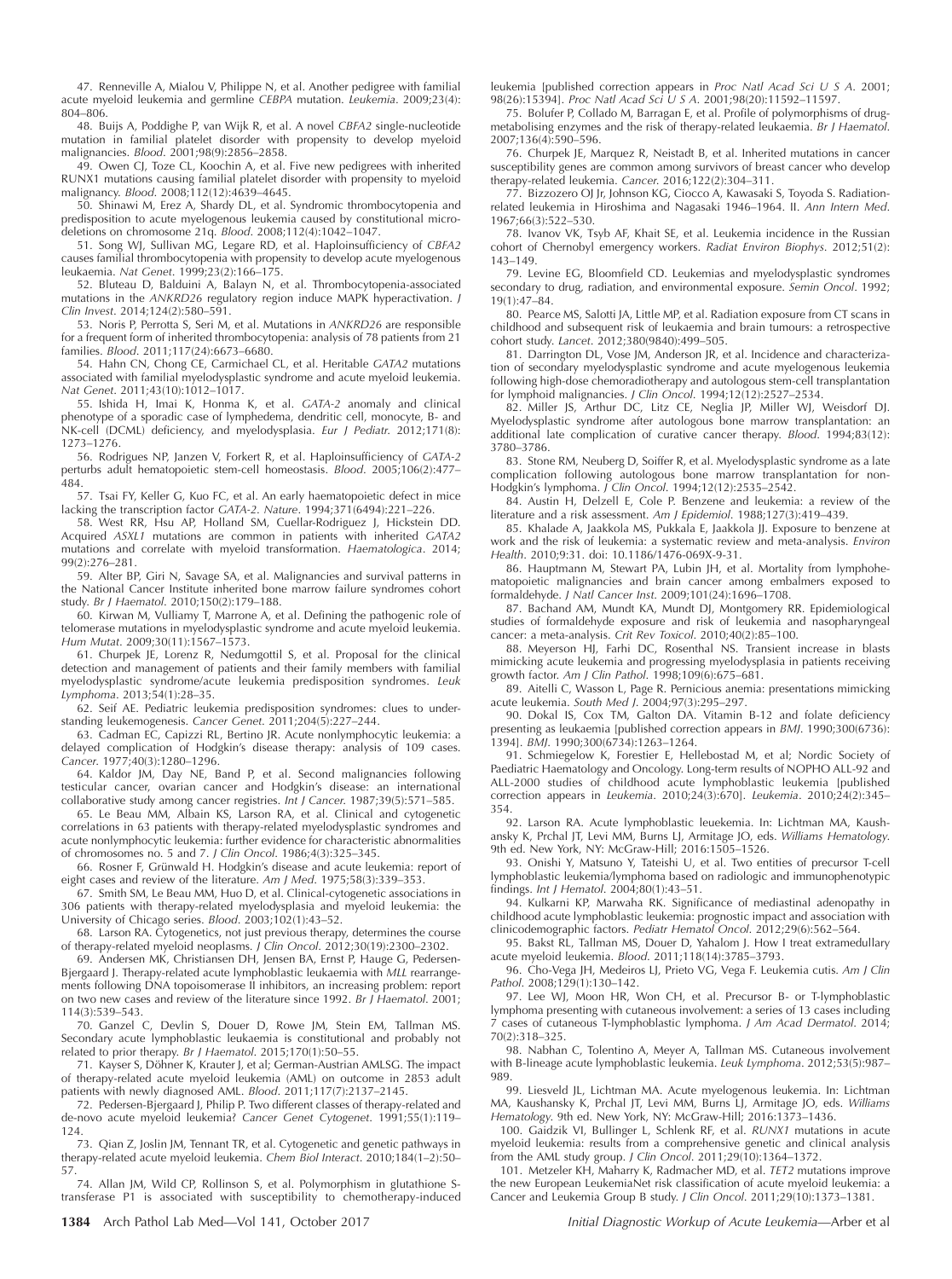102. Montesinos P, Rayón C, Vellenga E, et al; PETHEMA; HOVOG Groups. Clinical significance of CD56 expression in patients with acute promyelocytic leukemia treated with all-trans retinoic acid and anthracycline-based regimens. Blood. 2011;117(6):1799–1805.

103. Stölzel F, Pfirrmann M, Aulitzky WE, et al; Study Alliance Leukemia. Risk stratification using a new prognostic score for patients with secondary acute myeloid leukemia: results of the prospective AML96 trial. Leukemia. 2011;25(3): 420–428.

104. Tallman MS, Kim HT, Montesinos P, et al. Does microgranular variant morphology of acute promyelocytic leukemia independently predict a less favorable outcome compared with classical M3 APL? A joint study of the North American Intergroup and the PETHEMA Group. Blood. 2010;116(25):5650– 5659.

105. Ho PA, Zeng R, Alonzo TA, et al. Prevalence and prognostic implications of WT1 mutations in pediatric acute myeloid leukemia (AML): a report from the Children's Oncology Group. Blood. 2010;116(5):702–710.

106. Moorman AV, Ensor HM, Richards SM, et al. Prognostic effect of chromosomal abnormalities in childhood B-cell precursor acute lymphoblastic leukaemia: results from the UK Medical Research Council ALL97/99 randomised trial. Lancet Oncol. 2010;11(5):429–438.

107. Metzeler KH, Dufour A, Benthaus T, et al. ERG expression is an independent prognostic factor and allows refined risk stratification in cytogenetically normal acute myeloid leukemia: a comprehensive analysis of ERG, MN1, and BAALC transcript levels using oligonucleotide microarrays. J Clin Oncol. 2009;27(30):5031–5038.

108. Karrman K, Forestier E, Heyman M, et al; Nordic Society of Pediatric Hematology, Oncology (NOPHO); Swedish Cytogenetic Leukemia Study Group (SCLSG); NOPHO Leukemia Cytogenetic Study Group (NLCSG). Clinical and cytogenetic features of a population-based consecutive series of 285 pediatric Tcell acute lymphoblastic leukemias: rare T-cell receptor gene rearrangements are associated with poor outcome. Genes Chromosomes Cancer. 2009;48(9):795– 805.

109. Gaidzik VI, Schlenk RF, Moschny S, et al; German-Austrian AML Study Group. Prognostic impact of WT1 mutations in cytogenetically normal acute myeloid leukemia: a study of the German-Austrian AML Study Group. Blood. 2009;113(19):4505–4511.

110. Virappane P, Gale R, Hills R, et al. Mutation of the Wilms' tumor 1 gene is a poor prognostic factor associated with chemotherapy resistance in normal karyotype acute myeloid leukemia: the United Kingdom Medical Research Council Adult Leukaemia Working Party. J Clin Oncol. 2008;26(33):5429–5435.

111. Oudot C, Auclerc MF, Levy V, et al. Prognostic factors for leukemic induction failure in children with acute lymphoblastic leukemia and outcome after salvage therapy: the FRALLE 93 study. J Clin Oncol. 2008;26(9):1496-1503.

112. Aricò M, Valsecchi MG, Rizzari C, et al. Long-term results of the AIEOP-ALL-95 Trial for Childhood Acute Lymphoblastic Leukemia: insight on the prognostic value of DNA index in the framework of Berlin-Frankfurt-Muenster based chemotherapy. J Clin Oncol. 2008;26(2):283–289.

113. Lange BJ, Smith FO, Feusner J, et al. Outcomes in CCG-2961, a Children's Oncology Group phase 3 trial for untreated pediatric acute myeloid leukemia: a report from the children's oncology group. Blood. 2008;111(3):1044–1053.

114. Yanada M, Matsushita T, Asou N, et al. Severe hemorrhagic complications during remission induction therapy for acute promyelocytic leukemia: incidence, risk factors, and influence on outcome. Eur J Haematol. 2007;78(3):213–219.

115. Pabst T, Eyholzer M, Fos J, Mueller BU. Heterogeneity within AML with CEBPA mutations; only CEBPA double mutations, but not single CEBPA mutations are associated with favourable prognosis. Br J Cancer. 2009;100(8):1343–1346.

116. Marcucci G, Maharry K, Radmacher MD, et al. Prognostic significance of, and gene and microRNA expression signatures associated with, CEBPA mutations in cytogenetically normal acute myeloid leukemia with high-risk molecular features: a Cancer and Leukemia Group B Study [published correction appears in J Clin Oncol. 2008;26(36):6021]. J Clin Oncol. 2008;26(31):5078–5087.

117. Schneider F, Hoster E, Unterhalt M, et al. NPM1 but not FLT3-ITD mutations predict early blast cell clearance and CR rate in patients with normal karyotype AML (NK-AML) or high-risk myelodysplastic syndrome (MDS). Blood. 2009;113(21):5250–5253.

118. Paschka P, Marcucci G, Ruppert AS, et al. Wilms' tumor 1 gene mutations independently predict poor outcome in adults with cytogenetically normal acute myeloid leukemia: a cancer and leukemia group B study. J Clin Oncol. 2008; 26(28):4595–4602.

119. Damm F, Heuser M, Morgan M, et al. Integrative prognostic risk score in acute myeloid leukemia with normal karyotype. Blood. 2011;117(17):4561– 4568.

120. Becker H, Marcucci G, Maharry K, et al. Favorable prognostic impact of NPM1 mutations in older patients with cytogenetically normal de novo acute myeloid leukemia and associated gene- and microRNA-expression signatures: a Cancer and Leukemia Group B study. J Clin Oncol. 2010;28(4):596–604.

121. Rubnitz JE, Razzouk BI, Lensing S, Pounds S, Pui C-H, Ribeiro RC. Prognostic factors and outcome of recurrence in childhood acute myeloid leukemia. Cancer. 2007;109(1):157–163.

122. Jiao B, Wu CF, Liang Y, et al. AML1-ETO9a is correlated with C-KIT overexpression/mutations and indicates poor disease outcome in t(8;21) acute myeloid leukemia-M2. Leukemia. 2009;23(9):1598–1604.

123. Johnston DL, Alonzo TA, Gerbing RB, Lange BJ, Woods WG. The presence of central nervous system disease at diagnosis in pediatric acute myeloid leukemia does not affect survival: a Children's Oncology Group study. Pediatr Blood Cancer. 2010;55(3):414–420.

124. Moorman AV, Richards SM, Robinson HM, et al; UK Medical Research Council (MRC)/National Cancer Research Institute (NCRI) Childhood Leukaemia Working Party (CLWP). Prognosis of children with acute lymphoblastic leukemia (ALL) and intrachromosomal amplification of chromosome 21 (iAMP21). Blood. 2007;109(6):2327–2330.

125. Prébet T, Boissel N, Reutenauer S, et al; Acute Leukemia French Association; Groupe Ouest-Est des Leucémies et Autres Maladies du Sang (GOELAMS); Core Binding Factor Acute Myeloid Leukemia (CBF AML) intergroup. Acute myeloid leukemia with translocation (8;21) or inversion (16) in elderly patients treated with conventional chemotherapy: a collaborative study of the French CBF-AML intergroup. J Clin Oncol. 2009;27(28):4747–4753.

126. Santamaria CM, Chillón MC, Garcia-Sanz R, et al. High FOXO3a expression is associated with a poorer prognosis in AML with normal cytogenetics. Leuk Res. 2009;33(12):1706–1709.

127. Schwind S, Marcucci G, Maharry K, et al. BAALC and ERG expression levels are associated with outcome and distinct gene and microRNA expression profiles in older patients with de novo cytogenetically normal acute myeloid leukemia: a Cancer and Leukemia Group B study. Blood. 2010;116(25):5660– 5669.

128. Zachariadis V, Gauffin F, Kuchinskaya E, et al. The frequency and prognostic impact of dic(9;20)(p13.2;q11.2) in childhood B-cell precursor acute lymphoblastic leukemia: results from the NOPHO ALL-2000 trial. Leukemia. 2011;25(4):622–628.

129. Wheatley K, Brookes CL, Howman AJ, et al; Nordic Society of Pediatric Hematology, Oncology (NOPHO); Swedish Cytogenetic Leukemia Study Group (SCLSG). Prognostic factor analysis of the survival of elderly patients with AML in the MRC AML11 and LRF AML14 trials. Br J Haematol. 2009;145(5):598–605.

130. Renneville A, Boissel N, Nibourel O, et al. Prognostic significance of DNA methyltransferase 3A mutations in cytogenetically normal acute myeloid leukemia: a study by the Acute Leukemia French Association. Leukemia. 2012; 26(6):1247–1254.

131. Schwind S, Marcucci G, Kohlschmidt J, et al. Low expression of MN1 associates with better treatment response in older patients with de novo cytogenetically normal acute myeloid leukemia. Blood. 2011;118(15):4188– 4198.

132. Swerdlow SH, Campo E, Harris NL, et al, eds. WHO Classification of Tumours of Haematopoietic and Lymphoid Tissues. 4th ed. Lyon, France: IARC Press; 2008. World Health Organization Classification of Tumours; vol 2.

133. Lee SH, Erber WN, Porwit A, Tomonaga M, Peterson LC; International Council for Standardization in Hematology. ICSH guidelines for the standardization of bone marrow specimens and reports. Int J Lab Hematol. 2008;30(5): 349–364.

134. Lynch DW, Stauffer SL, Rosenthal NS. Adequacy of powered vs manual bone marrow biopsy specimens: a retrospective review of sequential marrow aspirates and biopsies in 68 patients. Am J Clin Pathol. 2015;143(4):535–539.

135. Odejide OO, Cronin AM, DeAngelo DJ, et al. Improving the quality of bone marrow assessment: impact of operator techniques and use of a specimen preparation checklist. Cancer. 2013;119(19):3472–3478.

136. Peterson LC, Agosti SJ, Hoyer JD, et al; Hematology Clinical Microscopy Resource Committee; Members of the Cancer Committee, College of American Pathologists. Protocol for the examination of specimens from patients with hematopoietic neoplasms of the bone marrow: a basis for checklists. Arch Pathol Lab Med. 2002;126(9):1050–1056.

137. Wilkins BS. Pitfalls in bone marrow pathology: avoiding errors in bone marrow trephine biopsy diagnosis. J Clin Pathol. 2011;64(5):380-386.

138. Bennett JM, Orazi A. Diagnostic criteria to distinguish hypocellular acute myeloid leukemia from hypocellular myelodysplastic syndromes and aplastic anemia: recommendations for a standardized approach. Haematologica. 2009; 94(2):264–268.

139. Riley RS, Williams D, Ross M, et al. Bone marrow aspirate and biopsy: a pathologist's perspective, II: interpretation of the bone marrow aspirate and biopsy. J Clin Lab Anal. 2009;23(5):259–307.

140. Matutes E, Pickl WF, Van't Veer M, et al. Mixed-phenotype acute leukemia: clinical and laboratory features and outcome in 100 patients defined according to the WHO 2008 classification. Blood. 2011;117(11):3163–3171.

141. van den Ancker W, Westers TM, de Leeuw DC, et al. A threshold of 10% for myeloperoxidase by flow cytometry is valid to classify acute leukemia of ambiguous and myeloid origin. Cytometry B Clin Cytom. 2013;84(2):114– 118.

142. Horna P, Zhang L, Sotomayor EM, Lancet JE, Moscinski LC. Diagnostic immunophenotype of acute promyelocytic leukemia before and early during therapy with all-trans retinoic acid. Am J Clin Pathol. 2014;142(4):546-552.

143. Paietta E, Goloubeva O, Neuberg D, et al; Eastern Cooperative Oncology Group. A surrogate marker profile for PML/RAR alpha expressing acute promyelocytic leukemia and the association of immunophenotypic markers with morphologic and molecular subtypes. Cytometry B Clin Cytom. 2004;59(1):1–9.

144. Zhou Y, Jorgensen JL, Wang SA, et al. Usefulness of CD11a and CD18 in flow cytometric immunophenotypic analysis for diagnosis of acute promyelocytic leukemia. Am J Clin Pathol. 2012;138(5):744–750.

145. Liu W, Hasserjian RP, Hu Y, et al. Pure erythroid leukemia: a reassessment of the entity using the 2008 World Health Organization classification. Mod Pathol. 2011;24(3):375-383.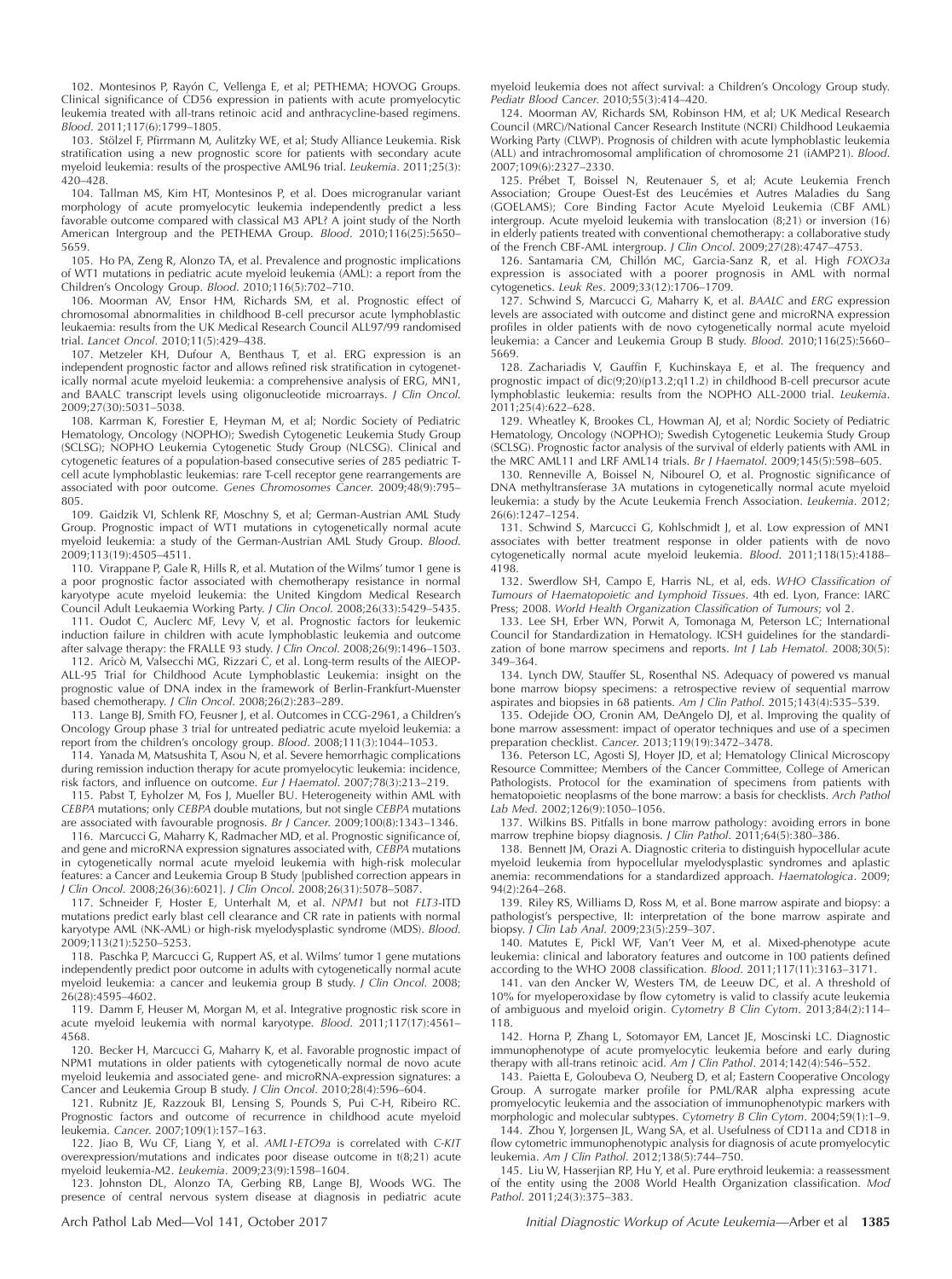146. Oki Y, Kantarjian HM, Zhou X, et al. Adult acute megakaryocytic leukemia: an analysis of 37 patients treated at M.D. Anderson Cancer Center. Blood. 2006;107(3):880–884.

147. Coustan-Smith E, Mullighan CG, Onciu M, et al. Early T-cell precursor leukaemia: a subtype of very high-risk acute lymphoblastic leukaemia. Lancet Oncol. 2009;10(2):147–156.

148. Thomas DA, O'Brien S, Faderl S, et al. Chemoimmunotherapy with a modified hyper-CVAD and rituximab regimen improves outcome in de novo Philadelphia chromosome-negative precursor B-lineage acute lymphoblastic leukemia. J Clin Oncol. 2010;28(24):3880–3889.

149. van Dongen JJ, Lhermitte L, Böttcher S, et al; EuroFlow Consortium (EU-FP6, LSHB-CT-2006-018708). EuroFlow antibody panels for standardized ndimensional flow cytometric immunophenotyping of normal, reactive and malignant leukocytes. Leukemia. 2012;26(9):1908–1975.

150. Johansson U, Bloxham D, Couzens S, et al; British Committee for Standards in Haematology. Guidelines on the use of multicolour flow cytometry in the diagnosis of haematological neoplasms. British Committee for Standards in Haematology. Br J Haematol. 2014;165(4):455-488.

151. Davis BH, Holden JT, Bene MC, et al. 2006 Bethesda International Consensus recommendations on the flow cytometric immunophenotypic analysis of hematolymphoid neoplasia: medical indications. Cytometry B Clin Cytom. 2007;72(suppl 1):S5–13.

152. Wood BL, Arroz M, Barnett D, et al. 2006 Bethesda International Consensus recommendations on the immunophenotypic analysis of hematolymphoid neoplasia by flow cytometry: optimal reagents and reporting for the flow cytometric diagnosis of hematopoietic neoplasia. Cytometry B Clin Cytom. 2007; 72(suppl 1):S14–22.

153. Rowley JD. The role of cytogenetics in hematology [editorial review]. Blood. 1976;48(1):1–7.

154. Rowley JD, Vignon C, Gollin SM, Rosenberg CL, Wyandt HE, Milunsky A. Chromosomal translocations in secondary acute myeloid leukemia. N Engl J Med. 1996;334(9):601–603.

155. Harrison CJ. The detection and significance of chromosomal abnormalities in childhood acute lymphoblastic leukaemia. Blood Rev. 2001;15(1):49–59. 156. Mrózek K, Heerema NA, Bloomfield CD. Cytogenetics in acute leukemia.

Blood Rev. 2004;18(2):115–136.

157. Mrózek K, Harper DP, Aplan PD. Cytogenetics and molecular genetics of acute lymphoblastic leukemia. Hematol Oncol Clin North Am. 2009;23(5):991– 1010.

158. Harrison CJ, Hills RK, Moorman AV, et al. Cytogenetics of childhood acute myeloid leukemia: United Kingdom Medical Research Council Treatment trials AML 10 and 12. J Clin Oncol. 2010;28(16):2674–2681.

159. Grimwade D, Hills RK, Moorman AV, et al; National Cancer Research Institute Adult Leukaemia Working Group. Refinement of cytogenetic classification in acute myeloid leukemia: determination of prognostic significance of rare recurring chromosomal abnormalities among 5876 younger adult patients treated in the United Kingdom Medical Research Council trials. Blood. 2010;116(3): 354–365.

160. Byrd JC, Mrózek K, Dodge RK, et al; Cancer and Leukemia Group B (CALGB 8461). Pretreatment cytogenetic abnormalities are predictive of induction success, cumulative incidence of relapse, and overall survival in adult patients with de novo acute myeloid leukemia: results from Cancer and Leukemia Group B (CALGB 8461). Blood. 2002;100(13):4325–4336.

161. Frohling S, Schlenk RF, Kayser S, et al. Cytogenetics and age are major determinants of outcome in intensively treated acute myeloid leukemia patients older than 60 years: results from AMLSG trial AML HD98-B. Blood. 2006; 108(10):3280–3288.

162. Grimwade D, Walker H, Oliver F, et al. The importance of diagnostic cytogenetics on outcome in AML: analysis of 1,612 patients entered into the MRC AML 10 trial: the Medical Research Council Adult and Children's Leukaemia Working Parties. Blood. 1998;92(7):2322–2333.

163. Haferlach T, Kern W, Schoch C, et al; German AML Cooperative Group. A new prognostic score for patients with acute myeloid leukemia based on cytogenetics and early blast clearance in trials of the German AML Cooperative Group. Haematologica. 2004;89(4):408–418.

164. Lazarevic V, Hörstedt AS, Johansson B, et al. Incidence and prognostic significance of karyotypic subgroups in older patients with acute myeloid leukemia: the Swedish population-based experience. Blood Cancer J. 2014;4: e188. doi: 10.1038/bcj.2014.10.

165. Mrózek K, Marcucci G, Nicolet D, et al. Prognostic significance of the European LeukemiaNet standardized system for reporting cytogenetic and molecular alterations in adults with acute myeloid leukemia. J Clin Oncol. 2012;30(36):4515–4523.

166. Slovak ML, Kopecky KJ, Cassileth PA, et al. Karyotypic analysis predicts outcome of preremission and postremission therapy in adult acute myeloid leukemia: a Southwest Oncology Group/Eastern Cooperative Oncology Group Study. Blood. 2000;96(13):4075–4083.

167. Smith M, Arthur D, Camitta B, et al. Uniform approach to risk classification and treatment assignment for children with acute lymphoblastic leukemia. J Clin Oncol. 1996;14(1):18–24.

168. Armand P, Kim HT, Zhang MJ, et al. Classifying cytogenetics in patients with acute myelogenous leukemia in complete remission undergoing allogeneic transplantation: a Center for International Blood and Marrow Transplant Research study. Biol Blood Marrow Transplant. 2012;18(2):280–288.

169. Pullarkat V, Slovak ML, Kopecky KJ, Forman SJ, Appelbaum FR. Impact of cytogenetics on the outcome of adult acute lymphoblastic leukemia: results of Southwest Oncology Group 9400 study. Blood. 2008;111(5):2563–2572.

170. Schultz KR, Pullen DJ, Sather HN, et al. Risk- and response-based classification of childhood B-precursor acute lymphoblastic leukemia: a combined analysis of prognostic markers from the Pediatric Oncology Group (POG) and Children's Cancer Group (CCG). Blood. 2007;109(3):926–935.

171. Moorman AV, Harrison CJ, Buck GA, et al; Adult Leukaemia Working Party, Medical Research Council/National Cancer Research Institute. Karyotype is an independent prognostic factor in adult acute lymphoblastic leukemia (ALL): analysis of cytogenetic data from patients treated on the Medical Research Council (MRC) UKALLXII/Eastern Cooperative Oncology Group (ECOG) 2993 trial. Blood. 2007;109(8):3189–3197.

172. Mancini M, Scappaticci D, Cimino G, et al. A comprehensive genetic classification of adult acute lymphoblastic leukemia (ALL): analysis of the GIMEMA 0496 protocol. Blood. 2005;105(9):3434–3441.

173. Wetzler M, Dodge RK, Mrózek K, et al. Prospective karyotype analysis in adult acute lymphoblastic leukemia: the cancer and leukemia Group B experience. Blood. 1999;93(11):3983–3993.

174. Betz BL, Hess JL. Acute myeloid leukemia diagnosis in the 21st century. Arch Pathol Lab Med. 2010;134(10):1427–1433.

175. Kolitz JE, George SL, Dodge RK, et al; Cancer and Leukemia Group B. Dose escalation studies of cytarabine, daunorubicin, and etoposide with and without multidrug resistance modulation with PSC-833 in untreated adults with acute myeloid leukemia younger than 60 years: final induction results of Cancer and Leukemia Group B Study 9621. J Clin Oncol. 2004;22(21):4290–4301.

176. Rowe JM, Buck G, Burnett AK, et al; MRC/NCRI Adult Leukemia Working Party. Induction therapy for adults with acute lymphoblastic leukemia: results of more than 1500 patients from the international ALL trial: MRC UKALL XII/ECOG E2993. Blood. 2005;106(12):3760–3767.

177. Schlenk RF, Benner A, Hartmann F, et al; AML Study Group Ulm (AMLSG ULM). Risk-adapted postremission therapy in acute myeloid leukemia: results of the German multicenter AML HD93 treatment trial. Leukemia. 2003;17(8):1521– 1528.

178. Petersdorf SH, Rankin C, Head DR, et al. Phase II evaluation of an intensified induction therapy with standard daunomycin and cytarabine followed by high dose cytarabine for adults with previously untreated acute myeloid leukemia: a Southwest Oncology Group study (SWOG-9500). Am J Hematol. 2007;82(12):1056–1062.

179. Mrózek K, Carroll AJ, Maharry K, et al. Central review of cytogenetics is necessary for cooperative group correlative and clinical studies of adult acute leukemia: the Cancer and Leukemia Group B experience. Int J Oncol. 2008; 33(2):239–244.

180. Walker A, Mrózek K, Kohlschmidt J, et al; Alliance for Clinical Trials in Oncology. New recurrent balanced translocations in acute myeloid leukemia and myelodysplastic syndromes: cancer and leukemia group B 8461. Genes Chromosomes Cancer. 2013;52(4):385–401.

181. National Comprehensive Cancer Network. NCCN guidelines for treatment of cancer by site: acute lymphoblastic leukemia. [http://www.nccn.org/](http://www.nccn.org/professionals/physician_gls/f_guidelines_nojava.asp#site) [professionals/physician\\_gls/f\\_guidelines\\_nojava.asp](http://www.nccn.org/professionals/physician_gls/f_guidelines_nojava.asp#site)#[site](http://www.nccn.org/professionals/physician_gls/f_guidelines_nojava.asp#site). Accessed October 10, 2016.

182. Milligan DW, Grimwade D, Cullis JO, et al; British Committee for Standards in Haematology. Guidelines on the management of acute myeloid leukaemia in adults. Br J Haematol. 2006;135(4):450–474.

183. Avet-Loiseau H. Fish analysis at diagnosis in acute lymphoblastic leukemia. Leuk Lymphoma. 1999;33(5–6):441–449.

184. Fröhling S, Kayser S, Mayer C, et al; AML Study Group Ulm. Diagnostic value of fluorescence in situ hybridization for the detection of genomic aberrations in older patients with acute myeloid leukemia. Haematologica. 2005;90(2):194–199.

185. Kwon WK, Lee JY, Mun YC, Seong CM, Chung WS, Huh J. Clinical utility of FISH analysis in addition to G-banded karyotype in hematologic malignancies and proposal of a practical approach. Korean J Hematol. 2010;45(3):171-176.

186. Robinson HM, Harrison CJ, Moorman AV, Chudoba I, Strefford JC. Intrachromosomal amplification of chromosome 21 (iAMP21) may arise from a breakage-fusion-bridge cycle. Genes Chromosomes Cancer. 2007;46(4):318– 326.

187. Harrison CJ. The management of patients with leukaemia: the role of cytogenetics in this molecular era. Br J Haematol. 2000;108(1):19–30.

188. He R, Wiktor AE, Hanson CA, et al. Conventional karyotyping and fluorescence in situ hybridization: an effective utilization strategy in diagnostic adult acute myeloid leukemia. Am J Clin Pathol. 2015;143(6):873-878.

189. Haferlach C, Rieder H, Lillington DM, et al. Proposals for standardized protocols for cytogenetic analyses of acute leukemias, chronic lymphocytic leukemia, chronic myeloid leukemia, chronic myeloproliferative disorders, and myelodysplastic syndromes. Genes Chromosomes Cancer. 2007;46(5):494–499.

190. Foucar K, Anastasi J. Acute myeloid leukemia with recurrent cytogenetic abnormalities. Am J Clin Pathol. 2015;144(1):6–18.

191. Tallman MS, Altman JK. How I treat acute promyelocytic leukemia. Blood. 2009;114(25):5126–5135.

192. Vardiman JW, Brunning RD, Arber DA, Le Beau MM, Porwit A, Tefferi A. Introduction and overview of the classification of the myeloid neoplasms. In: Swerdlow SH, Campo E, Harris NL, Jaffe ES, Pileri SA, Stein H, eds. WHO Classification of Tumours of the Haematopoietic and Lymphoid Tissues. 4th ed.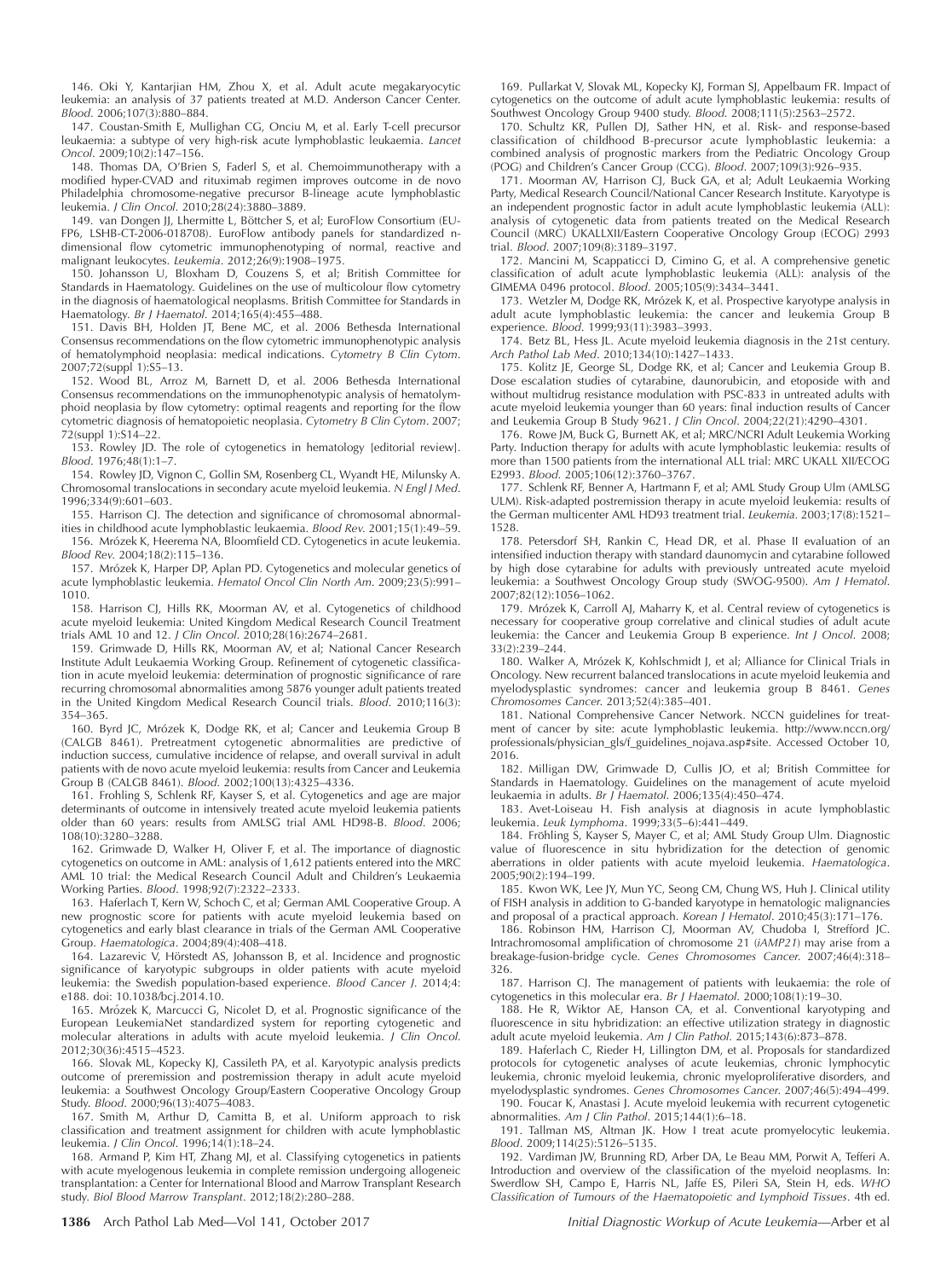Lyon, France: IARC Press; 2008:18–30. World Health Organization Classification of Tumours; vol 2.

193. Marcucci G, Radmacher MD, Maharry K, et al. MicroRNA expression in cytogenetically normal acute myeloid leukemia. N Engl J Med. 2008;358(18): 1919–1928.

194. Whitman SP, Ruppert AS, Radmacher MD, et al. FLT3 D835/I836 mutations are associated with poor disease-free survival and a distinct geneexpression signature among younger adults with de novo cytogenetically normal acute myeloid leukemia lacking FLT3 internal tandem duplications. *Blood*. 2008; 111(3):1552–1559.

195. Hollink IH, van den Heuvel-Eibrink MM, Zimmermann M, et al. Clinical relevance of Wilms tumor 1 gene mutations in childhood acute myeloid leukemia. Blood. 2009;113(23):5951–5960.

196. Milani L, Lundmark A, Kiialainen A, et al. DNA methylation for subtype classification and prediction of treatment outcome in patients with childhood acute lymphoblastic leukemia. Blood. 2010;115(6):1214–1225.

197. Baust JM, Corwin WL, VanBuskirk R, Baust JG. Biobanking: the future of cell preservation strategies. Adv Exp Med Biol. 2015;864:37–53.

198. Barbaric D, Dalla-Pozza L, Byrne JA. A reliable method for total RNA extraction from frozen human bone marrow samples taken at diagnosis of acute leukaemia. J Clin Pathol. 2002;55(11):865–867.

199. Jrgensen H, Hokland P, Petersen EL, Hokland M. DNA preparation from cryopreserved bone marrow cell samples. Anal Biochem. 1995;225(2):346–348.

200. Payton JE, Grieselhuber NR, Chang LW, et al. High throughput digital quantification of mRNA abundance in primary human acute myeloid leukemia samples. J Clin Invest. 2009;119(6):1714–1726.

201. Bosga-Bouwer AG, Hendriks D, Vellenga E, Zorgdrager H, van den Berg E. Cytogenetic analysis of cryopreserved bone marrow cells. Cancer Genet Cytogenet. 2001;124(2):165–168.

202. McConnell TS, Cordova LM, Baczek NA, Foucar K, Dewald GW. Chromosome analysis of cryopreserved cells. Cancer Genet Cytogenet. 1990; 45(2):179–191.

203. Abruzzese E, Radford JE, Miller JS, et al. Detection of abnormal pretransplant clones in progenitor cells of patients who developed myelodysplasia after autologous transplantation. Blood. 1999;94(5):1814–1819.

204. Min HJ, Lee J, Choi JE, Shin S, Lee DS. Fluorescence in situ hybridization (FISH) using snap frozen buffy coat. Ann Clin Lab Sci. 2007;37(1):85–88.

205. Campos L, Guyotat D, Larese A, et al. Expression of immunological markers on leukemic cells before and after cryopreservation and thawing. Cryobiology. 1988;25(1):18–22.

206. Donmez A, Yilmaz F, Soyer N, Cagirgan S, Arik B, Tombuloglu M. The loss of CD34<sup>+</sup> cells in peripheral hematopoietic stem cell products cryopreserved by non-controlled rate freezing and stored at –80 degrees C after overnight storage. Transfus Apher Sci. 2014;51(2):188–192.

207. Flores AI, McKenna DH, Montalbán MA, De la Cruz J, Wagner JE, Bornstein R. Consistency of the initial cell acquisition procedure is critical to the standardization of CD34<sup>+</sup> cell enumeration by flow cytometry: results of a pairwise analysis of umbilical cord blood units and cryopreserved aliquots. Transfusion. 2009;49(4):636–647.

208. Hensley TR, Easter AB, Gerdts SE, et al. Enumeration of major peripheral blood leukocyte populations for multicenter clinical trials using a whole blood phenotyping assay. J Vis Exp. 2012;(67):e4302. doi: 10.3791/4302.

209. Lanza F, Moretti S, Castagnari B, et al. Assessment of distribution of CD34 epitope classes in fresh and cryopreserved peripheral blood progenitor cells and acute myeloid leukemic blasts. Haematologica. 1999;84(11):969–977.

210. Nemes E, Kagina BM, Smit E, et al. Differential leukocyte counting and immunophenotyping in cryopreserved ex vivo whole blood. Cytometry A. 2015; 87(2):157–165.

211. Ojeda-Uribe M, Sovalat H, Bourderont D, et al. Peripheral blood and BM CD34<sup>+</sup> CD38- cells show better resistance to cryopreservation than CD34<sup>+</sup> CD38<sup>+</sup> cells in autologous stem cell transplantation. Cytotherapy. 2004;6(6):571-583.

212. Pinto LA, Trivett MT, Wallace D, et al. Fixation and cryopreservation of whole blood and isolated mononuclear cells: influence of different procedures on lymphocyte subset analysis by flow cytometry. Cytometry B Clin Cytom. 2005; 63(1):47–55.

213. Rasmussen SM, Bilgrau AE, Schmitz A, et al. Stable phenotype of B-cell subsets following cryopreservation and thawing of normal human lymphocytes stored in a tissue biobank. Cytometry B Clin Cytom. 2015;88(1):40–49.

214. Rosillo MC, Ortuno F, Rivera J, Moraleda JM, Vicente V. Cryopreservation modifies flow-cytometric analysis of hemopoietic cells. Vox Sang. 1995;68(4): 210–214.

215. Sattui S, de la Flor C, Sanchez C, et al. Cryopreservation modulates the detection of regulatory T cell markers. Cytometry B Clin Cytom. 2012;82(1):54-58.

216. Alsayed H, Owaidah T, Al Rawas F. Validation of a modified cryopreservation method for leukemic blasts for flow cytometry assessment. Hematol Oncol Stem Cell Ther. 2008;1(2):94–97.

217. Carrick DM, Mehaffey MG, Sachs MC, et al. Robustness of next generation sequencing on older formalin-fixed paraffin-embedded tissue. PLoS One. 2015;10(7):e0127353. doi: 10.1371/journal.pone.0127353.

218. Lin J, Kennedy SH, Svarovsky T, et al. High-quality genomic DNA extraction from formalin-fixed and paraffin-embedded samples deparaffinized using mineral oil. Anal Biochem. 2009;395(2):265–267.

219. Pikor LA, Enfield KS, Cameron H, Lam WL. DNA extraction from paraffin embedded material for genetic and epigenetic analyses. J Vis Exp. 2011;(49): 2763. doi: 10.3791/2763.

220. Potluri K, Mahas A, Kent MN, Naik S, Markey M. Genomic DNA extraction methods using formalin-fixed paraffin-embedded tissue. Anal Biochem. 2015;486:17–23.

221. Prince ME, Ubell ML, Castro J, et al. Tissue-preserving approach to extracting DNA from paraffin-embedded specimens using tissue microarray technology. Head Neck. 2007;29(5):465–471.

222. Hedegaard J, Thorsen K, Lund MK, et al. Next-generation sequencing of RNA and DNA isolated from paired fresh-frozen and formalin-fixed paraffinembedded samples of human cancer and normal tissue. *PLoS One*. 2014;9(5): e98187. doi: 10.1371/journal.pone.0098187.

223. Kashofer K, Viertler C, Pichler M, Zatloukal K. Quality control of RNA preservation and extraction from paraffin-embedded tissue: implications for RT-PCR and microarray analysis. PLoS One. 2013;8(7):e70714. doi: 10.1371/journal. pone.0070714.

224. Li J, Smyth P, Flavin R, et al. Comparison of miRNA expression patterns using total RNA extracted from matched samples of formalin-fixed paraffinembedded (FFPE) cells and snap frozen cells. BMC Biotechnol. 2007;7:36. doi: 10.1186/1472-6750-7-36.

225. Srinivasan M, Sedmak D, Jewell S. Effect of fixatives and tissue processing on the content and integrity of nucleic acids. Am J Pathol. 2002;161(6):1961– 1971.

226. Arzt L, Kothmaier H, Quehenberger F, et al. Evaluation of formalin-free tissue fixation for RNA and microRNA studies. Exp Mol Pathol. 2011;91(2):490– 495.

227. Zhang X, Chen J, Radcliffe T, Lebrun DP, Tron VA, Feilotter H. An arraybased analysis of microRNA expression comparing matched frozen and formalinfixed paraffin-embedded human tissue samples. J Mol Diagn. 2008;10(6):513– 519.

228. Alkan S, Lehman C, Sarago C, Sidawy MK, Karcher DS, Garrett CT. Polymerase chain reaction detection of immunoglobulin gene rearrangement and bcl-2 translocation in archival glass slides of cytologic material. Diagn Mol Pathol. 1995;4(1):25–31.

229. Nanassy OZ, Haydock PV, Reed MW. Capture of genomic DNA on glass microscope slides. Anal Biochem. 2007;365(2):240–245.

230. Roy-Chowdhuri S, Chow CW, Kane MK, et al. Optimizing the DNA yield for molecular analysis from cytologic preparations. Cancer Cytopathol. 2016; 124(4):254–260.

231. Mastrangelo R, Poplack D, Bleyer A, Riccardi R, Sather H, D'Angio G. Report and recommendations of the Rome workshop concerning poor-prognosis acute lymphoblastic leukemia in children: biologic bases for staging, stratification, and treatment. Med Pediatr Oncol. 1986;14(3):191–194.

232. van der Does-van den Berg A, Bartram CR, Basso G, et al. Minimal requirements for the diagnosis, classification, and evaluation of the treatment of childhood acute lymphoblastic leukemia (ALL) in the ''BFM Family'' Cooperative Group. Med Pediatr Oncol. 1992;20(6):497–505.

233. Bürger B, Zimmermann M, Mann G, et al. Diagnostic cerebrospinal fluid examination in children with acute lymphoblastic leukemia: significance of low leukocyte counts with blasts or traumatic lumbar puncture. J Clin Oncol. 2003; 21(2):184–188.

234. Cherlow JM, Sather H, Steinherz P, et al. Craniospinal irradiation for acute lymphoblastic leukemia with central nervous system disease at diagnosis: a report from the Children's Cancer Group. Int J Radiat Oncol Biol Phys. 1996;36(1):19-27.

235. te Loo DM, Kamps WA, van der Does-van den Berg A, van Wering ER, de Graaf SS; Dutch Childhood Oncology Group. Prognostic significance of blasts in the cerebrospinal fluid without pleiocytosis or a traumatic lumbar puncture in children with acute lymphoblastic leukemia: experience of the Dutch Childhood Oncology Group. J Clin Oncol. 2006;24(15):2332–2336.

236. Mahmoud HH, Rivera GK, Hancock ML, et al. Low leukocyte counts with blast cells in cerebrospinal fluid of children with newly diagnosed acute lymphoblastic leukemia. N Engl J Med. 1993;329(5):314–319.

237. Ko SY, Chi HS, Jang S, Park CJ. Morphologic detection of blast cells in the cerebrospinal fluid at diagnosis of adult acute lymphoblastic leukemia appears to be associated with adverse prognosis. Int J Lab Hematol. 2014;36(4):451-458.

238. Pui CH, Dahl GV, Kalwinsky DK, et al. Central nervous system leukemia in children with acute nonlymphoblastic leukemia. Blood. 1985;66(5):1062-1067.

239. Stewart DJ, Keating MJ, McCredie KB, et al. Natural history of central nervous system acute leukemia in adults. Cancer. 1981;47(1):184–196.

240. Cheng CL, Li CC, Hou HA, et al. Risk factors and clinical outcomes of acute myeloid leukaemia with central nervous system involvement in adults. BMC Cancer. 2015;15:344. doi: 10.1186/s12885-015-1376-9.

241. Rozovski U, Ohanian M, Ravandi F, et al. Incidence of and risk factors for involvement of the central nervous system in acute myeloid leukemia. Leuk Lymphoma. 2015;56(5):1392–1397.

242. Abbott BL, Rubnitz JE, Tong X, et al. Clinical significance of central nervous system involvement at diagnosis of pediatric acute myeloid leukemia: a single institution's experience. Leukemia. 2003;17(11):2090–2096.

243. Webb DK, Harrison G, Stevens RF, et al. Relationships between age at diagnosis, clinical features, and outcome of therapy in children treated in the Medical Research Council AML 10 and 12 trials for acute myeloid leukemia. Blood. 2001;98(6):1714–1720.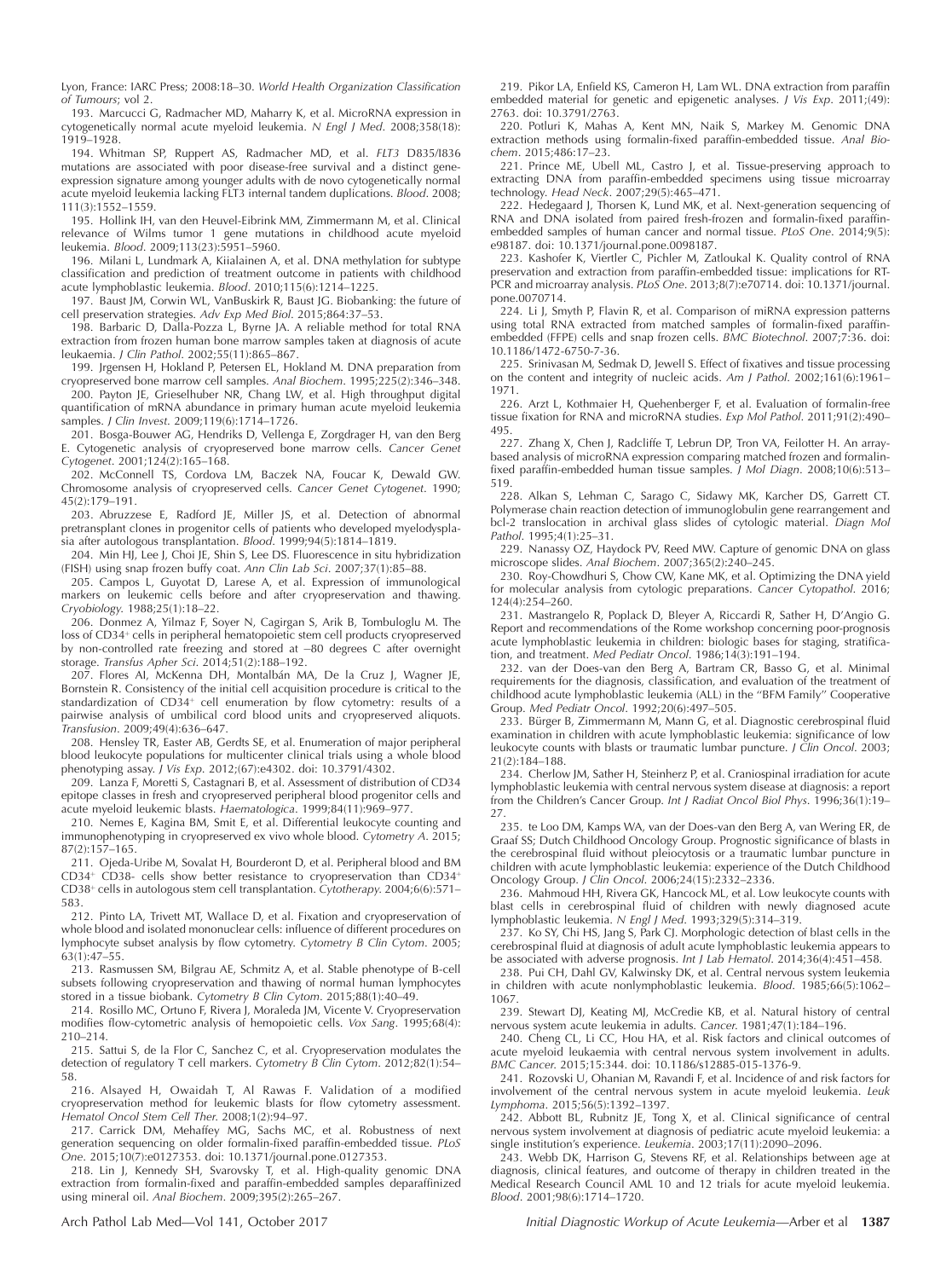244. Collins C, Knoderer H. Central nervous system involvement at the time of presentation in acute promyelocytic leukemia. Pediatr Blood Cancer. 2010;54(4): 603–605.

245. Johnston DL, Alonzo TA, Gerbing RB, Lange BJ, Woods WG. Superior outcome of pediatric acute myeloid leukemia patients with orbital and CNS myeloid sarcoma: a report from the Children's Oncology Group. Pediatr Blood Cancer. 2012;58(4):519–524.

246. Cheng H, Yang Y, Dai W, et al. Acute leukemia presenting with blasts first found in the cerebrospinal fluid but not in the peripheral blood. J Clin Neurosci. 2010;17(10):1252–1255.

247. Howard SC, Gajjar AJ, Cheng C, et al. Risk factors for traumatic and bloody lumbar puncture in children with acute lymphoblastic leukemia. JAMA. 2002;288(16):2001–2007.

248. Gajjar A, Harrison PL, Sandlund JT, et al. Traumatic lumbar puncture at diagnosis adversely affects outcome in childhood acute lymphoblastic leukemia. Blood. 2000;96(10):3381–3384.

249. Huppmann AR, Rheingold SR, Bailey LC, Helfrich M, Choi JK. Detection of leukemic lymphoblasts in CSF is instrument-dependent. Am J Clin Pathol. 2012;137(5):795–799.

250. Amadori S, Ceci A, Comelli A, et al. Treatment of acute myelogenous leukemia in children: results of the Italian Cooperative Study AIEOP/LAM 8204. J Clin Oncol. 1987;5(9):1356–1363.

251. Ravindranath Y, Steuber CP, Krischer J, et al. High-dose cytarabine for intensification of early therapy of childhood acute myeloid leukemia: a Pediatric Oncology Group study. J Clin Oncol. 1991;9(4):572–580.

252. Woods WG, Kobrinsky N, Buckley J, et al. Intensively timed induction therapy followed by autologous or allogeneic bone marrow transplantation for children with acute myeloid leukemia or myelodysplastic syndrome: a Childrens Cancer Group pilot study. J Clin Oncol. 1993;11(8):1448–1457.

253. Creutzig U, Ritter J, Zimmermann M, Schellong G. Does cranial irradiation reduce the risk for bone marrow relapse in acute myelogenous leukemia? Unexpected results of the Childhood Acute Myelogenous Leukemia Study BFM-87. J Clin Oncol. 1993;11(2):279–286.

254. Kobayashi R, Tawa A, Hanada R, et al; Japanese Childhood AML Cooperative Study Group. Extramedullary infiltration at diagnosis and prognosis in children with acute myelogenous leukemia. Pediatr Blood Cancer. 2007;48(4): 393–398.

255. Chang H, Brandwein J, Yi QL, Chun K, Patterson B, Brien B. Extramedullary infiltrates of AML are associated with CD56 expression, 11q23 abnormalities and inferior clinical outcome. Leuk Res. 2004;28(10):1007–1011.

256. Bisschop MM, Révész T, Bierings M, et al. Extramedullary infiltrates at diagnosis have no prognostic significance in children with acute myeloid leukaemia. Leukemia. 2001;15(1):46–49.

257. Johnston DL, Alonzo TA, Gerbing RB, Lange BJ, Woods WG. Risk factors and therapy for isolated central nervous system relapse of pediatric acute myeloid leukemia. J Clin Oncol. 2005;23(36):9172–9178.

258. Peterson BA, Brunning RD, Bloomfield CD, et al. Central nervous system involvement in acute nonlymphocytic leukemia: a prospective study of adults in remission. Am J Med. 1987;83(3):464–470.

259. Slevin ML, Piall EM, Aherne GW, Harvey VJ, Johnston A, Lister TA. Effect of dose and schedule on pharmacokinetics of high-dose cytosine arabinoside in plasma and cerebrospinal fluid. J Clin Oncol. 1983;1(9):546–551.

260. Martinez-Cuadrón D, Montesinos P, Pérez-Sirvent M, et al. Central nervous system involvement at first relapse in patients with acute myeloid leukemia. Haematologica. 2011;96(9):1375–1379.

261. Ranta S, Nilsson F, Harila-Saari A, et al. Detection of central nervous system involvement in childhood acute lymphoblastic leukemia by cytomorphology and flow cytometry of the cerebrospinal fluid. Pediatr Blood Cancer. 2015;62(6):951–956.

262. Mitri Z, Siddiqui MT, El Rassi F, et al. Sensitivity and specificity of cerebrospinal fluid flow cytometry for the diagnosis of leukemic meningitis in acute lymphoblastic leukemia/lymphoma. Leuk Lymphoma. 2014;55(7):1498– 1500.

263. Subirá D, Castañón S, Román A, et al. Flow cytometry and the study of central nervous disease in patients with acute leukaemia. Br  $\acute{j}$  Haematol. 2001; 112(2):381–384.

264. Sayed D, Badrawy H, Ali AM, Shaker S. Immunophenotyping and immunoglobulin heavy chain gene rearrangement analysis in cerebrospinal fluid of pediatric patients with acute lymphoblastic leukemia. Leuk Res. 2009;33(5): 655–661.

265. Del Principe MI, Buccisano F, Cefalo M, et al. High sensitivity of flow cytometry improves detection of occult leptomeningeal disease in acute lymphoblastic leukemia and lymphoblastic lymphoma. Ann Hematol. 2014; 93(9):1509–1513.

266. Loeb KR, Cherian S, Becker PS, et al. Comparative analysis of flow cytometry and morphology for the detection of acute myeloid leukaemia cells in cerebrospinal fluid. Br J Haematol. 2016;172(1):134–136.

267. Seifert RP, Bulkeley W III, Zhang L, Menes M, Bui MM. A practical approach to diagnose soft tissue myeloid sarcoma preceding or coinciding with acute myeloid leukemia. Ann Diagn Pathol. 2014;18(4):253–260.

268. Paydas S, Zorludemir S, Ergin M. Granulocytic sarcoma: 32 cases and review of the literature. Leuk Lymphoma. 2006;47(12):2527–2541.

269. Neiman RS, Barcos M, Berard C, et al. Granulocytic sarcoma: a clinicopathologic study of 61 biopsied cases. Cancer. 1981;48(6):1426–1437.

270. Peker D, Parekh V, Paluri R, et al. Clinicopathological and molecular features of myeloid sarcoma as initial presentation of therapy-related myeloid neoplasms: a single institution experience. Int J Hematol. 2014;100(5):457–463.

271. Wilson CS, Medeiros LJ. Extramedullary manifestations of myeloid neoplasms. Am J Clin Pathol. 2015;144(2):219–239.

272. Byrd JC, Edenfield WJ, Shields DJ, Dawson NA. Extramedullary myeloid cell tumors in acute nonlymphocytic leukemia: a clinical review. J Clin Oncol. 1995;13(7):1800–1816.

273. Dusenbery KE, Howells WB, Arthur DC, et al. Extramedullary leukemia in children with newly diagnosed acute myeloid leukemia: a report from the Children's Cancer Group. J Pediatr Hematol Oncol. 2003;25(10):760–768.

274. Jenkin RD, Al-Shabanah M, Al-Nasser A, et al. Extramedullary myeloid tumors in children: the limited value of local treatment. J Pediatr Hematol Oncol. 2000;22(1):34–40.

275. Yamauchi K, Yasuda M. Comparison in treatments of nonleukemic granulocytic sarcoma: report of two cases and a review of 72 cases in the literature. Cancer. 2002;94(6):1739–1746.

276. Chiaretti S, Vitale A, Cazzaniga G, et al. Clinico-biological features of 5202 patients with acute lymphoblastic leukemia enrolled in the Italian AIEOP and GIMEMA protocols and stratified in age cohorts. Haematologica. 2013; 98(11):1702–1710.

277. Streuli RA, Kaneko Y, Variakojis D, Kinnealey A, Golomb HM, Rowley JD. Lymphoblastic lymphoma in adults. Cancer. 1981;47(10):2510–2516.

278. Maitra A, McKenna RW, Weinberg AG, Schneider NR, Kroft SH. Precursor B-cell lymphoblastic lymphoma: a study of nine cases lacking blood and bone marrow involvement and review of the literature. Am J Clin Pathol. 2001;115(6):868–875.

279. Millot F, Robert A, Bertrand Y, et al. Cutaneous involvement in children with acute lymphoblastic leukemia or lymphoblastic lymphoma: the Children's Leukemia Cooperative Group of the European Organization of Research and Treatment of Cancer (EORTC). Pediatrics. 1997;100(1):60–64.

280. Lin P, Jones D, Dorfman DM, Medeiros LJ. Precursor B-cell lymphoblastic lymphoma: a predominantly extranodal tumor with low propensity for leukemic involvement. Am J Surg Pathol. 2000;24(11):1480–1490.

281. Alexiev BA, Wang W, Ning Y, et al. Myeloid sarcomas: a histologic, immunohistochemical, and cytogenetic study. Diagn Pathol. 2007;2:42. doi: 10. 1186/1746-1596-2-42.

282. Sangle NA, Schmidt RL, Patel JL, et al. Optimized immunohistochemical panel to differentiate myeloid sarcoma from blastic plasmacytoid dendritic cell neoplasm. Mod Pathol. 2014;27(8):1137–1143.

283. Suh YK, Shin HJ. Fine-needle aspiration biopsy of granulocytic sarcoma: a clinicopathologic study of 27 cases. Cancer. 2000;90(6):364–372.

284. Park KU, Lee DS, Lee HS, Kim CJ, Cho HI. Granulocytic sarcoma in MLLpositive infant acute myelogenous leukemia: fluorescence in situ hybridization study of childhood acute myelogenous leukemia for detecting MLL rearrangement. Am J Pathol. 2001;159(6):2011–2016.

285. Bhaker P, Das A, Rajwanshi A, et al. Precursor T-lymphoblastic lymphoma: speedy diagnosis in FNA and effusion cytology by morphology, immunochemistry, and flow cytometry. Cancer Cytopathol. 2015;123(9):557– 565.

286. Pileri SA, Ascani S, Cox MC, et al. Myeloid sarcoma: clinico-pathologic, phenotypic and cytogenetic analysis of 92 adult patients. Leukemia. 2007;21(2): 340–350.

287. Cervantes GM, Cayci Z. Intracranial CNS manifestations of myeloid sarcoma in patients with acute myeloid leukemia: review of the literature and three case reports from the author's institution. J Clin Med. 2015;4(5):1102–1112.

288. Deeb G, Baer MR, Gaile DP, et al. Genomic profiling of myeloid sarcoma by array comparative genomic hybridization. Genes Chromosomes Cancer. 2005; 44(4):373–383.

289. Falini B, Lenze D, Hasserjian R, et al. Cytoplasmic mutated nucleophosmin (NPM) defines the molecular status of a significant fraction of myeloid sarcomas. Leukemia. 2007;21(7):1566–1570.

290. Ansari-Lari MA, Yang CF, Tinawi-Aljundi R, et al. FLT3 mutations in myeloid sarcoma. Br J Haematol. 2004;126(6):785–791.

291. Menasce LP, Banerjee SS, Beckett E, Harris M. Extra-medullary myeloid tumour (granulocytic sarcoma) is often misdiagnosed: a study of 26 cases. Histopathology. 1999;34(5):391–398.

292. Chang CC, Eshoa C, Kampalath B, Shidham VB, Perkins S. Immunophenotypic profile of myeloid cells in granulocytic sarcoma by immunohistochemistry: correlation with blast differentiation in bone marrow. Am J Clin Pathol. 2000;114(5):807–811.

293. Traweek ST, Arber DA, Rappaport H, Brynes RK. Extramedullary myeloid cell tumors. An immunohistochemical and morphologic study of 28 cases. Am J Surg Pathol. 1993;17(10):1011–1019.

294. Buccisano F, Maurillo L, Spagnoli A, et al. Cytogenetic and molecular diagnostic characterization combined to postconsolidation minimal residual disease assessment by flow cytometry improves risk stratification in adult acute myeloid leukemia. Blood. 2010;116(13):2295–2303.

295. Maloney KW, Carroll WL, Carroll AJ, et al. Down syndrome childhood acute lymphoblastic leukemia has a unique spectrum of sentinel cytogenetic lesions that influences treatment outcome: a report from the Children's Oncology Group. Blood. 2010;116(7):1045–1050.

296. Patel B, Rai L, Buck G, et al. Minimal residual disease is a significant predictor of treatment failure in non T-lineage adult acute lymphoblastic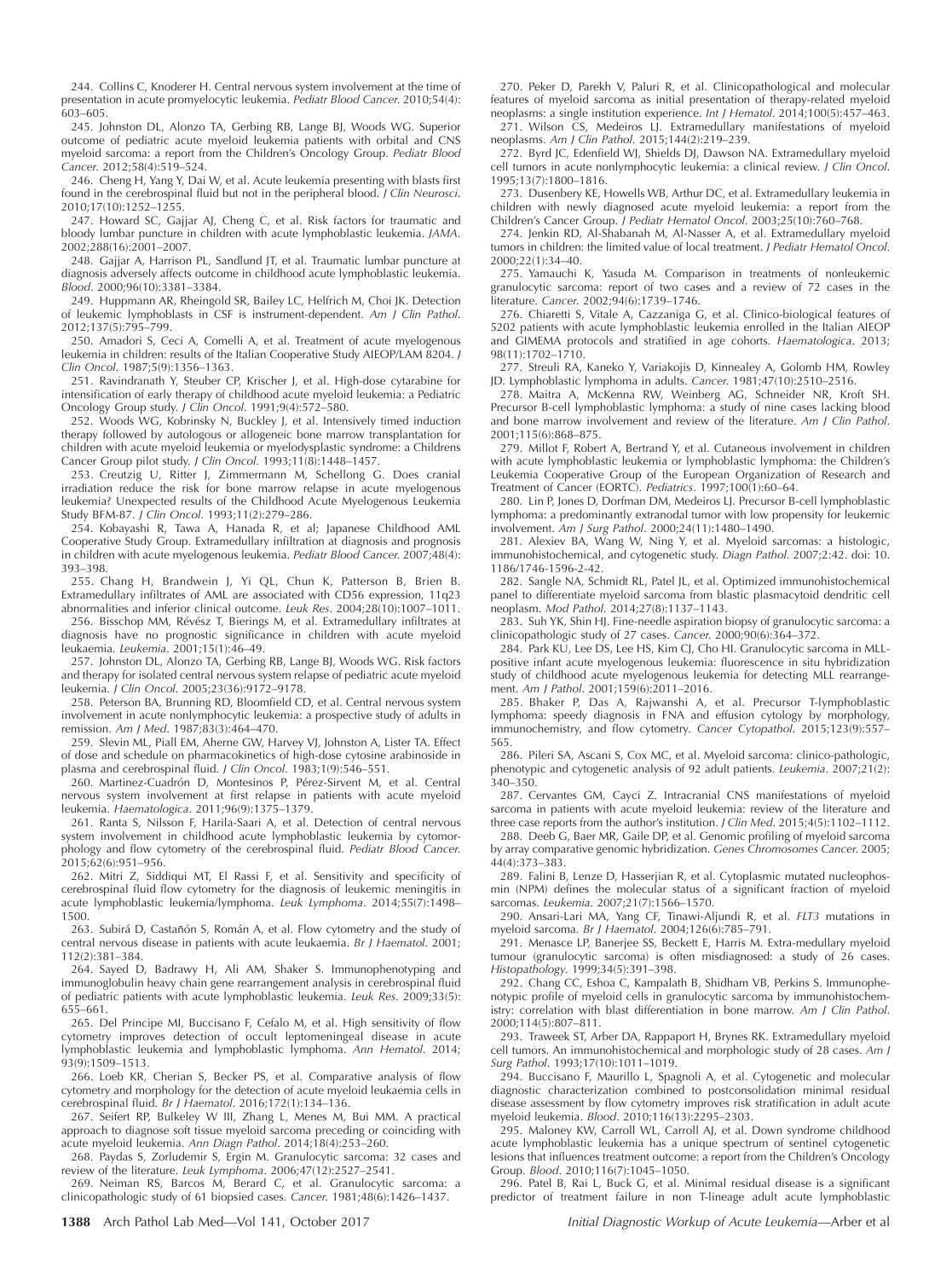leukaemia: final results of the international trial UKALL XII/ECOG2993. Br J Haematol. 2010;148(1):80–89.

297. Basso G, Veltroni M, Valsecchi MG, et al. Risk of relapse of childhood acute lymphoblastic leukemia is predicted by flow cytometric measurement of residual disease on day 15 bone marrow. J Clin Oncol. 2009;27(31):5168–5174.

298. Markova J, Trnkova Z, Michkova P, et al. Monitoring of minimal residual disease in patients with core binding factor acute myeloid leukemia and the impact of C-KIT, FLT3, and JAK2 mutations on clinical outcome. Leuk Lymphoma. 2009;50(9):1448–1460.

299. Zhou J, Goldwasser MA, Li A, et al; Dana-Farber Cancer Institute ALL Consortium. Quantitative analysis of minimal residual disease predicts relapse in children with B-lineage acute lymphoblastic leukemia in DFCI ALL Consortium Protocol 95-01. Blood. 2007;110(5):1607–1611.

300. Jeha S, Pei D, Raimondi SC, et al. Increased risk for CNS relapse in pre-B cell leukemia with the t(1;19)/TCF3-PBX1. Leukemia. 2009;23(8):1406–1409.

301. Maurillo L, Buccisano F, Del Principe MI, et al; Children's Oncology Group. Toward optimization of postremission therapy for residual diseasepositive patients with acute myeloid leukemia. J Clin Oncol. 2008;26(30):4944– 4951.

302. Mullighan CG, Su X, Zhang J, et al. Deletion of IKZF1 and prognosis in acute lymphoblastic leukemia. N Engl J Med. 2009;360(5):470-480.

303. Waanders E, van der Velden VHJ, van der Schoot CE, et al. Integrated use of minimal residual disease classification and IKZF1 alteration status accurately predicts 79% of relapses in pediatric acute lymphoblastic leukemia. Leukemia. 2011;25(2):254–258.

304. Yin JAL, O'Brien MA, Hills RK, Daly SB, Wheatley K, Burnett AK. Minimal residual disease monitoring by quantitative RT-PCR in core binding factor AML allows risk stratification and predicts relapse: results of the United Kingdom MRC AML-15 trial. Blood. 2012;120(14):2826–2835.

305. Feller N, van der Velden VH, Brooimans RA, et al. Defining consensus leukemia-associated immunophenotypes for detection of minimal residual disease in acute myeloid leukemia in a multicenter setting. Blood Cancer J. 2013;3:e129. doi: 10.1038/bcj.2013.27.

306. Olaru D, Campos L, Flandrin P, et al. Multiparametric analysis of normal and postchemotherapy bone marrow: implication for the detection of leukemiaassociated immunophenotypes. Cytometry B Clin Cytom. 2008;74(1):17–24.

307. Chen W, Karandikar NJ, McKenna RW, Kroft SH. Stability of leukemiaassociated immunophenotypes in precursor B-lymphoblastic leukemia/lymphoma: a single institution experience. Am J Clin Pathol. 2007;127(1):39–46.

308. Voskova D, Schoch C, Schnittger S, Hiddemann W, Haferlach T, Kern W. Stability of leukemia-associated aberrant immunophenotypes in patients with acute myeloid leukemia between diagnosis and relapse: comparison with cytomorphologic, cytogenetic, and molecular genetic findings. Cytometry B Clin Cytom. 2004;62(1):25–38.

309. Gaipa G, Basso G, Biondi A, Campana D. Detection of minimal residual disease in pediatric acute lymphoblastic leukemia. Cytometry B Clin Cytom. 2013;84(6):359–369.

310. Weir EG, Cowan K, LeBeau P, Borowitz MJ. A limited antibody panel can distinguish B-precursor acute lymphoblastic leukemia from normal B precursors with four color flow cytometry: implications for residual disease detection. Leukemia. 1999;13(4):558–567.

311. van der Velden VH, Hochhaus A, Cazzaniga G, Szczepanski T, Gabert J, van Dongen JJ. Detection of minimal residual disease in hematologic malignancies by real-time quantitative PCR: principles, approaches, and laboratory aspects. Leukemia. 2003;17(6):1013–1034.

312. Kreyenberg H, Eckert C, Yarkin Y, et al. Immunoglobulin and T-cell receptor gene rearrangements as PCR-based targets are stable markers for monitoring minimal residual disease in acute lymphoblastic leukemia after stem cell transplantation. Leukemia. 2009;23(7):1355–1358.

313. Hokland P, Ommen HB, Nyvold CG, Roug AS. Sensitivity of minimal residual disease in acute myeloid leukaemia in first remission—methodologies in relation to their clinical situation. Br J Haematol. 2012;158(5):569–580.

314. Bibault JE, Figeac M, Helevaut N, et al. Next-generation sequencing of ´ FLT3 internal tandem duplications for minimal residual disease monitoring in acute myeloid leukemia. Oncotarget. 2015;6(26):22812–22821.

315. Wu D, Emerson RO, Sherwood A, et al. Detection of minimal residual disease in B lymphoblastic leukemia by high-throughput sequencing of IGH. Clin Cancer Res. 2014;20(17):4540–4548.

316. Rubnitz JE, Wichlan D, Devidas M, et al; Children's Oncology Group. Prospective analysis of TEL gene rearrangements in childhood acute lymphoblastic leukemia: a Children's Oncology Group study. J Clin Oncol. 2008;26(13): 2186–2191.

317. Schultz KR, Carroll A, Heerema NA, et al; Children's Oncology Group. Long-term follow-up of imatinib in pediatric Philadelphia chromosome-positive acute lymphoblastic leukemia: Children's Oncology Group study AALL0031. Leukemia. 2014;28(7):1467–1471.

318. Heerema NA, Carroll AJ, Devidas M, et al. Intrachromosomal amplification of chromosome 21 is associated with inferior outcomes in children with acute lymphoblastic leukemia treated in contemporary standard-risk children's oncology group studies: a report from the Children's Oncology Group. J Clin Oncol. 2013;31(27):3397–3402.

319. Moorman AV, Robinson H, Schwab C, et al. Risk-directed treatment intensification significantly reduces the risk of relapse among children and adolescents with acute lymphoblastic leukemia and intrachromosomal amplification of chromosome 21: a comparison of the MRC ALL97/99 and UKALL2003 trials. J Clin Oncol. 2013;31(27):3389–3396.

320. Thomas DA, Faderl S, Cortes J, et al. Treatment of Philadelphia chromosome-positive acute lymphocytic leukemia with hyper-CVAD and imatinib mesylate. Blood. 2004;103(12):4396–4407.

321. Yanada M, Takeuchi J, Sugiura I, et al. High complete remission rate and promising outcome by combination of imatinib and chemotherapy for newly diagnosed BCR-ABL-positive acute lymphoblastic leukemia: a phase II study by the Japan Adult Leukemia Study Group. J Clin Oncol. 2006;24(3):460–466.

322. Tanguy-Schmidt A, Rousselot P, Chalandon Y, et al. Long-term follow-up of the imatinib GRAAPH-2003 study in newly diagnosed patients with de novo Philadelphia chromosome-positive acute lymphoblastic leukemia: a GRAALL study. Biol Blood Marrow Transplant. 2013;19(1):150–155.

323. de Labarthe A, Rousselot P, Huguet-Rigal F, et al; Group for Research on Adult Acute Lymphoblastic Leukemia (GRAALL). Imatinib combined with induction or consolidation chemotherapy in patients with de novo Philadelphia chromosome-positive acute lymphoblastic leukemia: results of the GRAAPH-2003 study. Blood. 2007;109(4):1408–1413.

324. Clappier E, Collette S, Grardel N, et al. NOTCH1 and FBXW7 mutations have a favorable impact on early response to treatment, but not on outcome, in children with T-cell acute lymphoblastic leukemia (T-ALL) treated on EORTC trials 58881 and 58951. Leukemia. 2010;24(12):2023–2031.

325. Familiades J, Bousquet M, Lafage-Pochitaloff M, et al. PAX5 mutations occur frequently in adult B-cell progenitor acute lymphoblastic leukemia and PAX5 haploinsufficiency is associated with BCR-ABL1 and TCF3-PBX1 fusion genes: a GRAALL study. Leukemia. 2009;23(11):1989–1998.

326. Asnafi V, Buzyn A, Le Noir S, et al. NOTCH1/FBXW7 mutation identifies a large subgroup with favorable outcome in adult T-cell acute lymphoblastic leukemia (T-ALL): a Group for Research on Adult Acute Lymphoblastic Leukemia (GRAALL) study. Blood. 2009;113(17):3918–3924.

327. Kuiper RP, Waanders E, van der Velden VH, et al. IKZF1 deletions predict relapse in uniformly treated pediatric precursor B-ALL. Leukemia. 2010;24(7): 1258–1264.

328. Den Boer ML, van Slegtenhorst M, De Menezes RX, et al. A subtype of childhood acute lymphoblastic leukaemia with poor treatment outcome: a genome-wide classification study. Lancet Oncol. 2009;10(2):125–134.

329. Baldus CD, Thibaut J, Goekbuget N, et al. Prognostic implications of NOTCH1 and FBXW7 mutations in adult acute T-lymphoblastic leukemia. Haematologica. 2009;94(10):1383–1390.

330. Cario G, Zimmermann M, Romey R, et al. Presence of the P2RY8-CRLF2 rearrangement is associated with a poor prognosis in non-high-risk precursor Bcell acute lymphoblastic leukemia in children treated according to the ALL-BFM 2000 protocol. Blood. 2010;115(26):5393–5397.

331. Flex E, Petrangeli V, Stella L, et al. Somatically acquired JAK1 mutations in adult acute lymphoblastic leukemia. J Exp Med. 2008;205(4):751–758.

332. Harvey RC, Mullighan CG, Wang X, et al. Identification of novel cluster groups in pediatric high-risk B-precursor acute lymphoblastic leukemia with gene expression profiling: correlation with genome-wide DNA copy number alterations, clinical characteristics, and outcome. Blood. 2010;116(23):4874– 4884.

333. Heesch S, Goekbuget N, Stroux A, et al. Prognostic implications of mutations and expression of the Wilms tumor 1 (WT1) gene in adult acute Tlymphoblastic leukemia. Haematologica. 2010;95(6):942–949.

334. Kox C, Zimmermann M, Stanulla M, et al. The favorable effect of activating NOTCH1 receptor mutations on long-term outcome in T-ALL patients treated on the ALL-BFM 2000 protocol can be separated from FBXW7 loss of function. Leukemia. 2010;24(12):2005–2013.

335. Iacobucci I, Lonetti A, Messa F, et al. Expression of spliced oncogenic Ikaros isoforms in Philadelphia-positive acute lymphoblastic leukemia patients treated with tyrosine kinase inhibitors: implications for a new mechanism of resistance. Blood. 2008;112(9):3847–3855.

336. Harvey RC, Mullighan CG, Chen IM, et al. Rearrangement of CRLF2 is associated with mutation of JAK kinases, alteration of IKZF1, Hispanic/Latino ethnicity, and a poor outcome in pediatric B-progenitor acute lymphoblastic leukemia. Blood. 2010;115(26):5312–5321.

337. Roberts KG, Li Y, Payne-Turner D, et al. Targetable kinase-activating lesions in Ph-like acute lymphoblastic leukemia. N Engl J Med. 2014;371(11): 1005–1015.

338. Ho PA, Alonzo TA, Kopecky KJ, et al. Molecular alterations of the IDH1 gene in AML: a Children's Oncology Group and Southwest Oncology Group study. Leukemia. 2010;24(5):909–913.

339. Pollard JA, Alonzo TA, Gerbing RB, et al. Prevalence and prognostic significance of KIT mutations in pediatric patients with core binding factor AML enrolled on serial pediatric cooperative trials for de novo AML. Blood. 2010; 115(12):2372–2379.

340. Abbas S, Lugthart S, Kavelaars FG, et al. Acquired mutations in the genes encoding IDH1 and IDH2 both are recurrent aberrations in acute myeloid leukemia: prevalence and prognostic value. Blood. 2010;116(12):2122–2126.

341. Kayser S, Schlenk RF, Londono MC, et al. Insertion of FLT3 internal tandem duplication in the tyrosine kinase domain-1 is associated with resistance to chemotherapy and inferior outcome. Blood. 2009;114(12):2386–2392.

342. Schlenk RF, Kayser S, Bullinger L, et al. Differential impact of allelic ratio and insertion site in FLT3-ITD-positive AML with respect to allogeneic transplantation. Blood. 2014;124(23):3441–3449.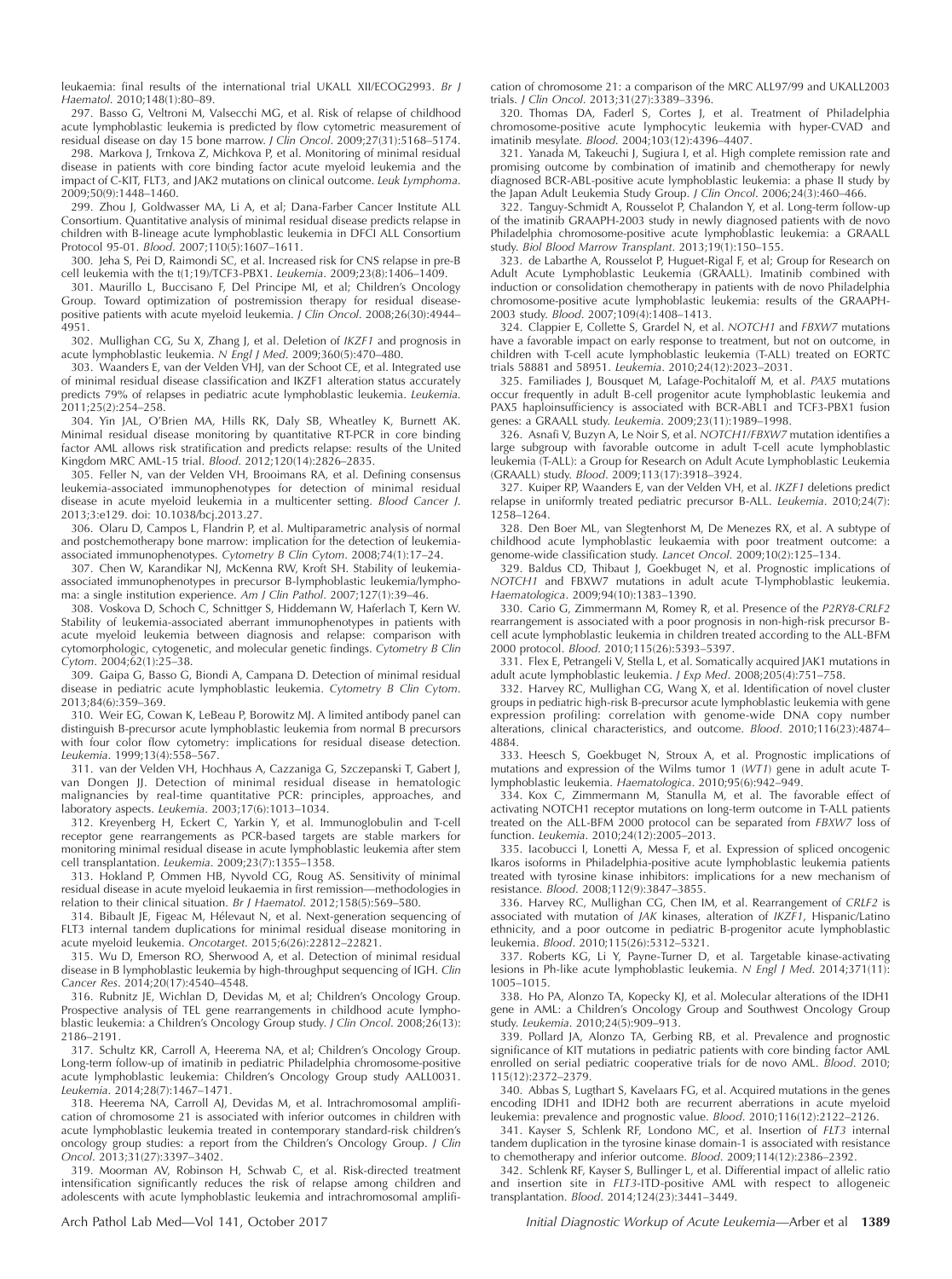343. Linch DC, Hills RK, Burnett AK, Khwaja A, Gale RE. Impact of FLT3(ITD) mutant allele level on relapse risk in intermediate-risk acute myeloid leukemia. Blood. 2014;124(2):273–276.

344. Whitman SP, Archer KJ, Feng L, et al. Absence of the wild-type allele predicts poor prognosis in adult de novo acute myeloid leukemia with normal cytogenetics and the internal tandem duplication of FLT3: a cancer and leukemia group B study. Cancer Res. 2001;61(19):7233–7239.

345. Frohling S, Schlenk RF, Breitruck J, et al; AML Study Group Ulm Acute Myeloid Leukemia. Prognostic significance of activating FLT3 mutations in younger adults (16 to 60 years) with acute myeloid leukemia and normal cytogenetics: a study of the AML Study Group Ulm. Blood. 2002;100(13):4372– 4380.

346. Beran M, Luthra R, Kantarjian H, Estey E. FLT3 mutation and response to intensive chemotherapy in young adult and elderly patients with normal karyotype. Leuk Res. 2004;28(6):547–550.

347. Bienz M, Ludwig M, Leibundgut EO, et al. Risk assessment in patients with acute myeloid leukemia and a normal karyotype [published correction appears in Clin Cancer Res. 2005;11(15):5659].Clin Cancer Res. 2005;11(4): 1416–1424.

348. Whitman SP, Maharry K, Radmacher MD, et al. FLT3 internal tandem duplication associates with adverse outcome and gene- and microRNAexpression signatures in patients 60 years of age or older with primary cytogenetically normal acute myeloid leukemia: a Cancer and Leukemia Group B study. Blood. 2010;116(18):3622–3626.

349. Patel JP, Gonen M, Figueroa ME, et al. Prognostic relevance of integrated genetic profiling in acute myeloid leukemia. N Engl J Med. 2012;366(12):1079-1089.

350. Becker H, Marcucci G, Maharry K, et al. Mutations of the Wilms tumor 1 gene (WT1) in older patients with primary cytogenetically normal acute myeloid leukemia: a Cancer and Leukemia Group B study. Blood. 2010;116(5):788–792.

351. Paschka P, Schlenk RF, Gaidzik VI, et al. IDH1 and IDH2 mutations are frequent genetic alterations in acute myeloid leukemia and confer adverse prognosis in cytogenetically normal acute myeloid leukemia with NPM1 mutation without FLT3 internal tandem duplication. J Clin Oncol. 2010;28(22): 3636–3643.

352. Marcucci G, Maharry K, Wu YZ, et al. IDH1 and IDH2 gene mutations identify novel molecular subsets within de novo cytogenetically normal acute myeloid leukemia: a Cancer and Leukemia Group B study. J Clin Oncol. 2010; 28(14):2348–2355.

353. Zhou K-G, Jiang LJ, Shang Z, Wang J, Huang L, Zhou JF. Potential application of IDH1 and IDH2 mutations as prognostic indicators in nonpromyelocytic acute myeloid leukemia: a meta-analysis. Leuk Lymphoma. 2012; 53(12):2423–2429.

354. Nomdedéu J, Hoyos M, Carricondo M, et al. Adverse impact of *IDH1* and IDH2 mutations in primary AML: experience of the Spanish CETLAM group. Leuk Res. 2012;36(8):990–997.

355. Devillier R, Mansat-De Mas V, Gelsi-Boyer V, et al. Role of ASXL1 and TP53 mutations in the molecular classification and prognosis of acute myeloid leukemias with myelodysplasia-related changes. Oncotarget. 2015;6(10):8388– 8396.

356. Marcucci G, Metzeler KH, Schwind S, et al. Age-related prognostic impact of different types of DNMT3A mutations in adults with primary cytogenetically normal acute myeloid leukemia. J Clin Oncol. 2012;30(7):742– 750.

357. Thol F, Damm F, Lüdeking A, et al. Incidence and prognostic influence of DNMT3A mutations in acute myeloid leukemia. J Clin Oncol. 2011;29(21):2889– 2896.

358. Gaidzik VI, Schlenk RF, Paschka P, et al. Clinical impact of DNMT3A mutations in younger adult patients with acute myeloid leukemia: results of the AML Study Group (AMLSG). Blood. 2013;121(23):4769–4777.

359. Rucker FG, Schlenk RF, Bullinger L, et al. TP53 alterations in acute myeloid leukemia with complex karyotype correlate with specific copy number alterations, monosomal karyotype, and dismal outcome. Blood. 2012;119(9): 2114–2121.

360. Bowen D, Groves MJ, Burnett AK, et al. TP53 gene mutation is frequent in patients with acute myeloid leukemia and complex karyotype, and is associated with very poor prognosis. Leukemia. 2009;23(1):203–206.

361. Ohgami RS, Ma L, Merker JD, et al. Next-generation sequencing of acute myeloid leukemia identifies the significance of TP53, U2AF1, ASXL1, and TET2 mutations. Mod Pathol. 2015;28(5):706–714.

362. Allen C, Hills RK, Lamb K, et al. The importance of relative mutant level for evaluating impact on outcome of KIT, FLT3 and CBL mutations in core-binding factor acute myeloid leukemia. Leukemia. 2013;27(9):1891–1901.

363. Paschka P, Marcucci G, Ruppert AS, et al; Cancer and Leukemia Group B. Adverse prognostic significance of KIT mutations in adult acute myeloid leukemia with  $inv(16)$  and  $t(8,21)$ : a Cancer and Leukemia Group B Study. J Clin Oncol. 2006;24(24):3904–3911.

364. Schnittger S, Kohl TM, Haferlach T, et al. KIT-D816 mutations in AML1- ETO-positive AML are associated with impaired event-free and overall survival. Blood. 2006;107(5):1791–1799.

365. Shimada A, Taki T, Tabuchi K, et al. KIT mutations, and not FLT3 internal tandem duplication, are strongly associated with a poor prognosis in pediatric acute myeloid leukemia with t(8;21): a study of the Japanese Childhood AML Cooperative Study Group. Blood. 2006;107(5):1806–1809.

366. Goemans BF, Zwaan CM, Miller M, et al. Mutations in KIT and RAS are frequent events in pediatric core-binding factor acute myeloid leukemia. Leukemia. 2005;19(9):1536–1542.

367. Grimwade D, Gorman P, Duprez E, et al. Characterization of cryptic rearrangements and variant translocations in acute promyelocytic leukemia. Blood. 1997;90(12):4876–4885.

368. Sanz MA, Grimwade D, Tallman MS, et al. Management of acute promyelocytic leukemia: recommendations from an expert panel on behalf of the European LeukemiaNet. Blood. 2009;113(9):1875–1891.

369. Miller WH Jr, Kakizuka A, Frankel SR, et al. Reverse transcription polymerase chain reaction for the rearranged retinoic acid receptor alpha clarifies diagnosis and detects minimal residual disease in acute promyelocytic leukemia. Proc Natl Acad Sci U S A. 1992;89(7):2694–2698.

370. Schad CR, Hanson CA, Paietta E, Casper J, Jalal SM, Dewald GW. Efficacy of fluorescence in situ hybridization for detecting PML/RARA gene fusion in treated and untreated acute promyelocytic leukemia. Mayo Clin Proc. 1994; 69(11):1047–1053.

371. Dimov ND, Medeiros LJ, Kantarjian HM, et al. Rapid and reliable confirmation of acute promyelocytic leukemia by immunofluorescence staining with an antipromyelocytic leukemia antibody: the M. D. Anderson Cancer Center experience of 349 patients. Cancer. 2010;116(2):369–376.

372. Falini B, Flenghi L, Fagioli M, et al. Immunocytochemical diagnosis of acute promyelocytic leukemia (M3) with the monoclonal antibody PG-M3 (anti-PML). Blood. 1997;90(10):4046–4053.

373. Lee HJ, Park HJ, Kim HW, Park SG. Comparison of laboratory characteristics between acute promyelocytic leukemia and other subtypes of acute myeloid leukemia with disseminated intravascular coagulation. Blood Res. 2013;48(4):250–253.

374. Chang H, Kuo MC, Shih LY, et al. Clinical bleeding events and laboratory coagulation profiles in acute promyelocytic leukemia. Eur J Haematol. 2012; 88(4):321–328.

375. Taylor FB Jr, Toh CH, Hoots WK, et al; Scientific Subcommittee on Disseminated Intravascular Coagulation (DIC) of the International Society on Thrombosis and Haemostasis (ISTH). Towards definition, clinical and laboratory criteria, and a scoring system for disseminated intravascular coagulation. Thromb Haemost. 2001;86(5):1327–1330.

376. Mitrovic M, Suvajdzic N, Bogdanovic A, et al. International Society of Thrombosis and Hemostasis Scoring System for disseminated intravascular coagulation  $\geq$ 6: a new predictor of hemorrhagic early death in acute promyelocytic leukemia. Med Oncol. 2013;30(1):478. doi: 10.1007/s12032- 013-0478-y

377. Falini B, Mecucci C, Tiacci E, et al; GIMEMA Acute Leukemia Working Party. Cytoplasmic nucleophosmin in acute myelogenous leukemia with a normal karyotype. N Engl J Med. 2005;352(3):254–266.

378. Thiede C, Koch S, Creutzig E, et al. Prevalence and prognostic impact of NPM1 mutations in 1485 adult patients with acute myeloid leukemia (AML). Blood. 2006;107(10):4011–4020.

379. Döhner K, Schlenk RF, Habdank M, et al. Mutant nucleophosmin (NPM1) predicts favorable prognosis in younger adults with acute myeloid leukemia and normal cytogenetics: interaction with other gene mutations. Blood. 2005; 106(12):3740–3746.

380. Schnittger S, Schoch C, Kern W, et al. Nucleophosmin gene mutations are predictors of favorable prognosis in acute myelogenous leukemia with a normal karyotype. Blood. 2005;106(12):3733–3739.

381. Falini B, Mecucci C, Saglio G, et al. NPM1 mutations and cytoplasmic nucleophosmin are mutually exclusive of recurrent genetic abnormalities: a comparative analysis of 2562 patients with acute myeloid leukemia. Haematologica. 2008;93(3):439–442.

382. Haferlach C, Mecucci C, Schnittger S, et al. AML with mutated NPM1 carrying a normal or aberrant karyotype show overlapping biologic, pathologic, immunophenotypic, and prognostic features. Blood. 2009;114(14):3024–3032.

383. Brown P, McIntyre E, Rau R, et al. The incidence and clinical significance of nucleophosmin mutations in childhood AML. Blood. 2007;110(3):979–985.

384. Cazzaniga G, Dell'Oro MG, Mecucci C, et al. Nucleophosmin mutations in childhood acute myelogenous leukemia with normal karyotype. Blood. 2005; 106(4):1419–1422.

385. Hollink IH, Zwaan CM, Zimmermann M, et al. Favorable prognostic impact of NPM1 gene mutations in childhood acute myeloid leukemia, with emphasis on cytogenetically normal AML. Leukemia. 2009;23(2):262–270.

386. Falini B, Macijewski K, Weiss T, et al. Multilineage dysplasia has no impact on biologic, clinicopathologic, and prognostic features of AML with mipuce en arrages, in  $(NPM1)$  [published correction appears in *Blood.* 2010; 116(6):1017]. Blood. 2010;115(18):3776–3786.

387. Koschmieder S, Halmos B, Levantini E, Tenen DG. Dysregulation of the C/EBPa differentiation pathway in human cancer. J Clin Oncol. 2009;27(4):619– 628.

388. Pabst T, Mueller BU, Zhang P, et al. Dominant-negative mutations of CEBPA, encoding CCAAT/enhancer binding protein-alpha (C/EBPa), in acute myeloid leukemia. Nat Genet. 2001;27(3):263–270.

389. Nerlov C. C/EBPa mutations in acute myeloid leukaemias. Nat Rev Cancer. 2004;4(5):394–400.

390. Wouters BJ, Löwenberg B, Erpelinck-Verschueren CA, van Putten WL, Valk PJ, Delwel R. Double CEBPA mutations, but not single CEBPA mutations, define a subgroup of acute myeloid leukemia with a distinctive gene expression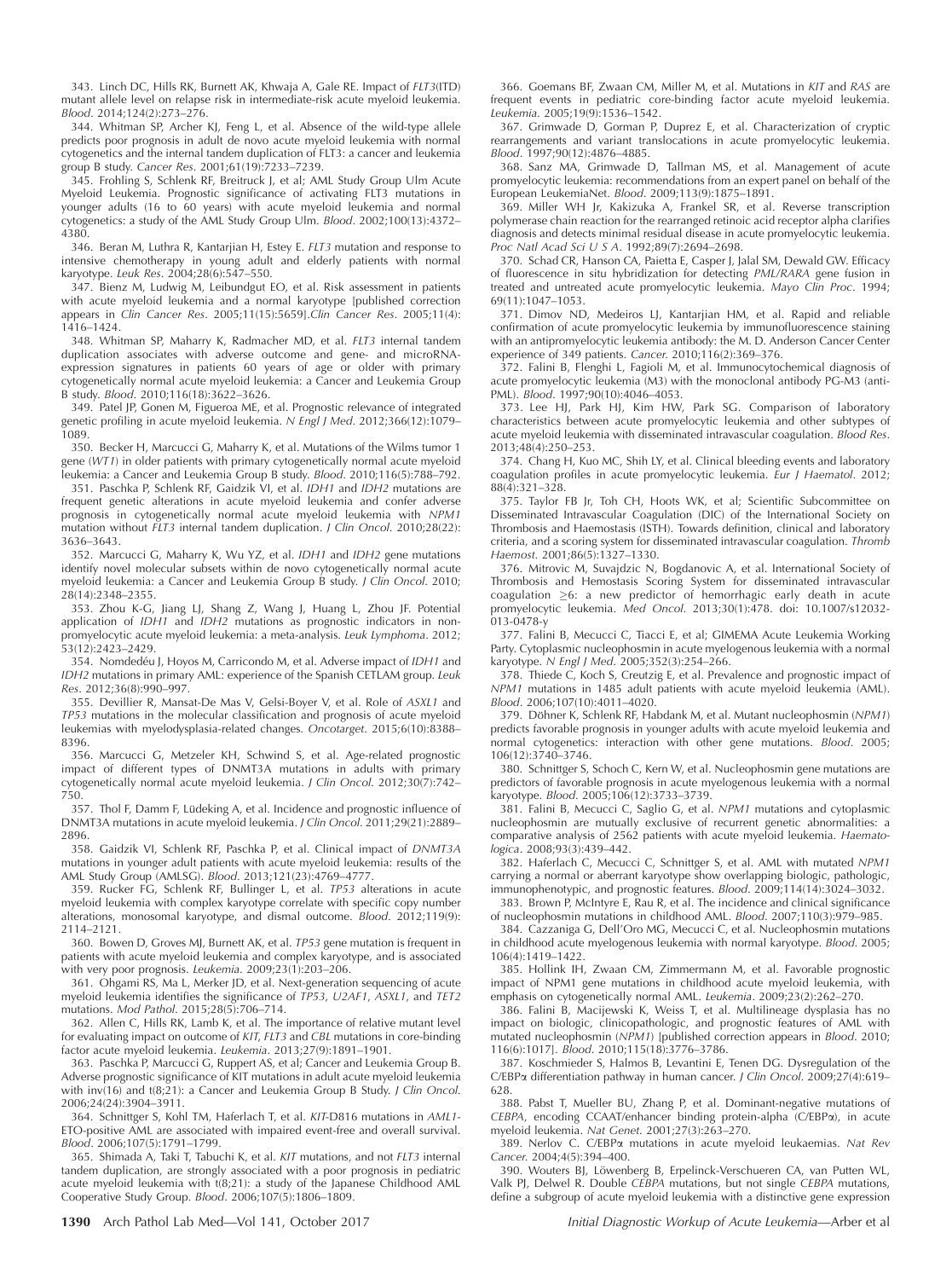profile that is uniquely associated with a favorable outcome. Blood. 2009; 113(13):3088–3091.

391. Wouters BJ, Sanders MA, Lugthart S, et al. Segmental uniparental disomy as a recurrent mechanism for homozygous CEBPA mutations in acute myeloid leukemia. Leukemia. 2007;21(11):2382–2384.

392. Fasan A, Haferlach C, Alpermann T, et al. The role of different genetic subtypes of CEBPA mutated AML. Leukemia. 2014;28(4):794–803.

393. Preudhomme C, Sagot C, Boissel N, et al. Favorable prognostic significance of CEBPA mutations in patients with de novo acute myeloid leukemia: a study from the Acute Leukemia French Association (ALFA). Blood. 2002;100(8):2717–2723.

394. Alvarez S, Suela J, Valencia A, et al. DNA methylation profiles and their relationship with cytogenetic status in adult acute myeloid leukemia. PLoS One. 2010;5(8):e12197. doi: 10.1371/journal.pone.0012197.

395. Chuang MK, Chiu YC, Chou WC, Hou HA, Chuang EY, Tien HF. A 3 microRNA scoring system for prognostication in de novo acute myeloid leukemia patients. Leukemia. 2015;29(5):1051–1059.

396. Gröschel S, Schlenk RF, Engelmann J, et al. Deregulated expression of EVI1 defines a poor prognostic subset of MLL-rearranged acute myeloid leukemias: a study of the German-Austrian Acute Myeloid Leukemia Study Group and the Dutch-Belgian-Swiss HOVON/SAKK Cooperative Group. J Clin Oncol. 2013;31(1):95–103.

397. Li Z, Herold T, He C, et al. Identification of a 24-gene prognostic signature that improves the European LeukemiaNet risk classification of acute myeloid leukemia: an international collaborative study. J Clin Oncol. 2013;31(9): 1172–1181.

398. Deneberg S, Grövdal M, Karimi M, et al. Gene-specific and global methylation patterns predict outcome in patients with acute myeloid leukemia. Leukemia. 2010;24(5):932–941.

399. Deneberg S, Guardiola P, Lennartsson A, et al. Prognostic DNA methylation patterns in cytogenetically normal acute myeloid leukemia are predefined by stem cell chromatin marks. Blood. 2011;118(20):5573-5582.

400. Wang Y, Gu M, Mi Y, Qiu L, Bian S, Wang J. Clinical characteristics and outcomes of mixed phenotype acute leukemia with Philadelphia chromosome<br>positive and/or *bcr-abl* positive in adult. *Int J Hematol.* 2011;94(6):552–555.

401. Shimizu H, Yokohama A, Hatsumi N, et al. Philadelphia chromosomepositive mixed phenotype acute leukemia in the imatinib era. Eur J Haematol. 2014;93(4):297–301.

402. Manola KN. Cytogenetic abnormalities in acute leukaemia of ambiguous lineage: an overview. Br J Haematol. 2013;163(1):24–39.

403. Yan L, Ping N, Zhu M, et al. Clinical, immunophenotypic, cytogenetic, and molecular genetic features in 117 adult patients with mixed-phenotype acute leukemia defined by WHO-2008 classification. Haematologica. 2012;97(11): 1708–1712.

404. Zhang Y, Wu D, Sun A, et al. Clinical characteristics, biological profile, and outcome of biphenotypic acute leukemia: a case series. Acta Haematol. 2011;125(4):210–218.

405. Centers for Medicare & Medicaid Services, Department of Health and Human Services. Medicare, Medicaid and CLIA programs, regulations implementing the Clinical Laboratory Improvement Amendments of 1988 (CLIA)— HCFA: final rule with comment period. Fed Regist. 1992;57(40):7002–7186. Codified at 42 CFR §493.

406. Centers for Medicare & Medicaid Services, Department of Health and Human Services. Medicare, Medicaid, and CLIA programs, laboratory requirements relating to quality systems and certain personnel qualifications: final rule.

Fed Regist. 2003;68(16):3640–3714. Codified at 42 CFR §493. 407. Wagar EA. Laboratory laws and regulations. In: Wagar EA, Horowitz RE, Siegal GP, eds. Laboratory Administration for Pathologists. Northfield, IL: CAP Press; 2011:215–233.

408. Krauter J, Wagner K, Schäfer I, et al. Prognostic factors in adult patients up to 60 years old with acute myeloid leukemia and translocations of chromosome band 11q23: individual patient data-based meta-analysis of the German Acute Myeloid Leukemia Intergroup. J Clin Oncol. 2009;27(18):3000–3006.

409. Forestier E, Heyman M, Andersen MK, et al; Nordic Society of Paediatric Haematology, Oncology (NOPHO); Swedish Cytogenetic Leukaemia Study Group (SCLSG); NOPHO Leukaemia Cytogenetic Study Group (NLCSG). Outcome of ETV6/RUNX1-positive childhood acute lymphoblastic leukaemia in the NOPHO-ALL-1992 protocol: frequent late relapses but good overall survival. Br J Haematol. 2008;140(6):665–672.

410. Schaich M, Schlenk RF, Al-Ali HK, et al. Prognosis of acute myeloid leukemia patients up to 60 years of age exhibiting trisomy 8 within a noncomplex karyotype: individual patient data-based meta-analysis of the German Acute Myeloid Leukemia Intergroup. Haematologica. 2007;92(6):763–770.

411. Barbaric D, Alonzo TA, Gerbing RB, et al. Minimally differentiated acute myeloid leukemia (FAB AML-M0) is associated with an adverse outcome in children: a report from the Children's Oncology Group, studies CCG-2891 and CCG-2961. Blood. 2007;109(6):2314–2321.

412. Chiaretti S, Tavolaro S, Ghia EM, et al. Characterization of ABL1 expression in adult T-cell acute lymphoblastic leukemia by oligonucleotide array analysis. Haematologica. 2007;92(5):619–626.

413. Fischer L, Gökbuget N, Schwartz S, et al. CD56 expression in T-cell acute lymphoblastic leukemia is associated with non-thymic phenotype and resistance to induction therapy but no inferior survival after risk-adapted therapy. Haematologica. 2009;94(2):224–229.

414. Vance GH, Kim H, Hicks GA, et al. Utility of interphase FISH to stratify patients into cytogenetic risk categories at diagnosis of AML in an Eastern Cooperative Oncology Group (ECOG) clinical trial (E1900). Leuk Res. 2007; 31(5):605–609.

415. Patel JL, Smith LM, Anderson J, et al. The immunophenotype of Tlymphoblastic lymphoma in children and adolescents: a Children's Oncology Group report. Br J Haematol. 2012;159(4):454–461.

416. Ohgami RS, Arber DA. Challenges in consolidated reporting of hematopoietic neoplasms. Surg Pathol Clin. 2013;6(4):795–806.

417. Santamaria C, Chillón MC, Garcia-Sanz R, et al. The relevance of preferentially expressed antigen of melanoma (PRAME) as a marker of disease activity and prognosis in acute promyelocytic leukemia. Haematologica. 2008; 93(12):1797–1805.

418. Busse A, Gökbuget N, Siehl JM, et al. Wilms' tumor gene 1 (WT1) expression in subtypes of acute lymphoblastic leukemia (ALL) of adults and impact on clinical outcome. Ann Hematol. 2009;88(12):1199–1205.

419. de Jonge HJ, Valk PJ, Veeger NJ, et al. High VEGFC expression is associated with unique gene expression profiles and predicts adverse prognosis in pediatric and adult acute myeloid leukemia. Blood. 2010;116(10):1747–1754.

420. Csinady E, van der Velden VHJ, Joas R, et al. Chromosome 14 copy number-dependent IGH gene rearrangement patterns in high hyperdiploid childhood B-cell precursor ALL: implications for leukemia biology and minimal residual disease analysis. Leukemia. 2009;23(5):870–876.

421. Meshinchi S, Stirewalt DL, Alonzo TA, et al. Structural and numerical variation of FLT3/ITD in pediatric AML. Blood. 2008;111(10):4930–4933.

422. Ongaro A, De Mattei M, Della Porta MG, et al. Gene polymorphisms in folate metabolizing enzymes in adult acute lymphoblastic leukemia: effects on methotrexate-related toxicity and survival. Haematologica. 2009;94(10):1391– 1398.

423. Suela J, Alvarez S, Cifuentes F, et al. DNA profiling analysis of 100 consecutive de novo acute myeloid leukemia cases reveals patterns of genomic instability that affect all cytogenetic risk groups. Leukemia. 2007;21(6):1224– 1231.

424. Gönen M, Sun Z, Figueroa ME, et al. CD25 expression status improves prognostic risk classification in AML independent of established biomarkers: ECOG phase 3 trial, E1900. Blood. 2012;120(11):2297–2306.

425. Harris NL, Jaffe ES, Diebold J, et al. The World Health Organization classification of neoplastic diseases of the hematopoietic and lymphoid tissues: report of the Clinical Advisory Committee meeting, Airlie House, Virginia, November, 1997. Ann Oncol. 1999;10(12):1419–1432.

426. Ratei R, Schabath R, Karawajew L, et al. Lineage classification of childhood acute lymphoblastic leukemia according to the EGIL recommendations: results of the ALL-BFM 2000 trial. Klin Padiatr. 2013;225(suppl 1):S34–39.

427. Bene MC, Castoldi G, Knapp W, et al. Proposals for the immunological classification of acute leukemias: European Group for the Immunological Characterization of Leukemias (EGIL). Leukemia. 1995;9(10):1783–1786.

428. Walter RB, Othus M, Burnett AK, et al. Significance of FAB subclassification of ''acute myeloid leukemia, NOS'' in the 2008 WHO classification: analysis of 5848 newly diagnosed patients. Blood. 2013;121(13):2424–2431.

429. Sandahl JD, Kjeldsen E, Abrahamsson J, et al. The applicability of the WHO classification in paediatric AML: a NOPHO-AML study. Br J Haematol. 2015;169(6):859–867.

430. Balshem H, Helfand M, Schunemann HJ, et al. GRADE guidelines, 3: rating the quality of evidence. J Clin Epidemiol. 2011;64(4):401–406.

431. Andrews J, Guyatt G, Oxman AD, et al. GRADE guidelines, 14: going from evidence to recommendations: the significance and presentation of recommendations. J Clin Epidemiol. 2013;66(7):719–725.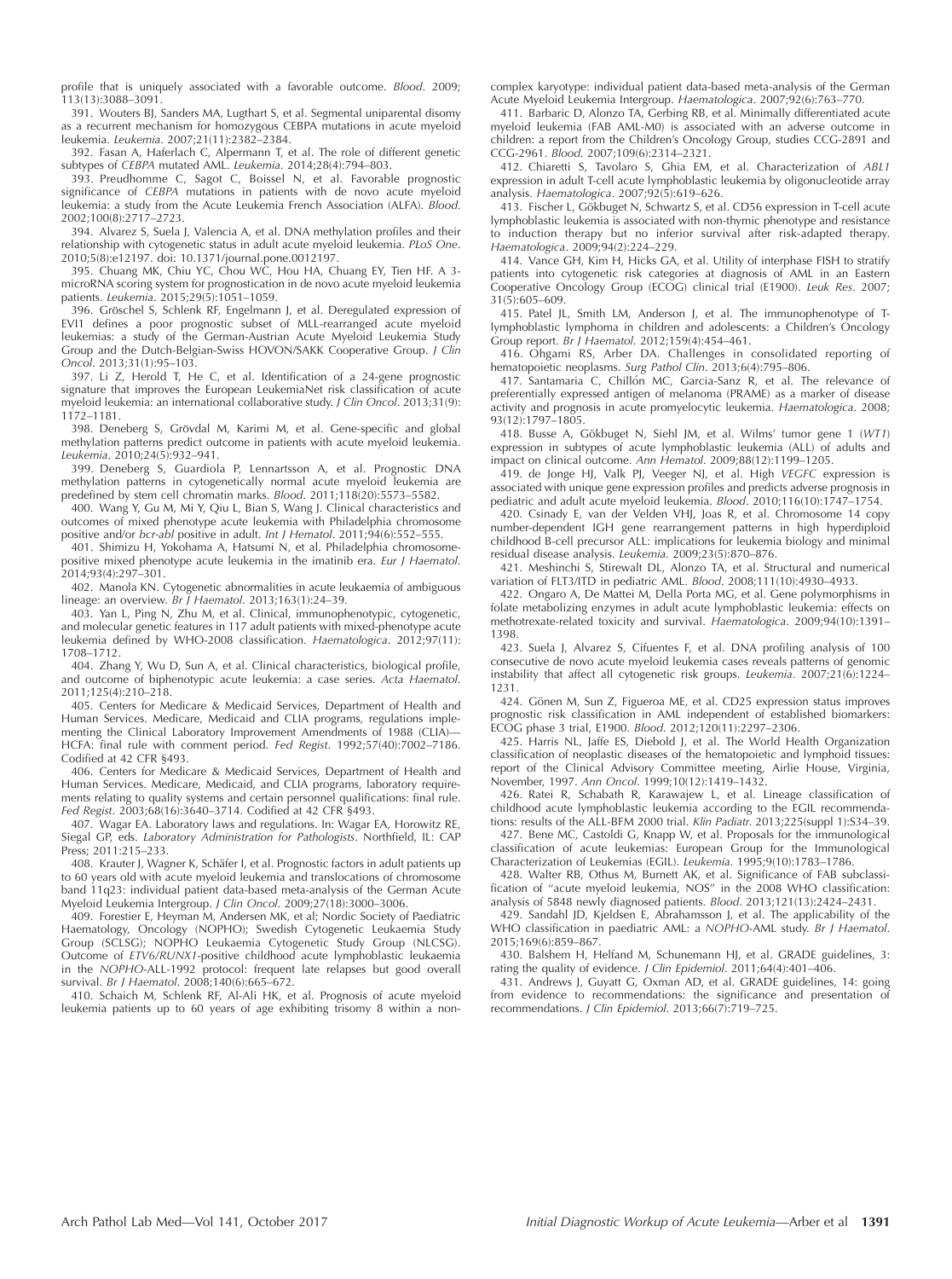| APPENDIX. Conflicts of Interest of the Expert Panel <sup>a</sup> |                                                                                                              |                                                                                                                                                                                                                                                                                                                                                                                                                                                                                                                                                                                                                                                                                                                                                                                                                                                                                                                                                                                                                          |  |  |  |  |
|------------------------------------------------------------------|--------------------------------------------------------------------------------------------------------------|--------------------------------------------------------------------------------------------------------------------------------------------------------------------------------------------------------------------------------------------------------------------------------------------------------------------------------------------------------------------------------------------------------------------------------------------------------------------------------------------------------------------------------------------------------------------------------------------------------------------------------------------------------------------------------------------------------------------------------------------------------------------------------------------------------------------------------------------------------------------------------------------------------------------------------------------------------------------------------------------------------------------------|--|--|--|--|
| Name                                                             | <b>Interest/Activity Type</b>                                                                                | Institution                                                                                                                                                                                                                                                                                                                                                                                                                                                                                                                                                                                                                                                                                                                                                                                                                                                                                                                                                                                                              |  |  |  |  |
| Daniel A. Arber, MD<br>Michael J. Borowitz,<br>MD, PhD           | Consultancies                                                                                                | Celgene, Summit, New Jersey<br>Gerson Lehrman Group, New York, New York<br>Glenview Capital, New York, New York<br>United States Diagnostic Standards, Rockville, Maryland                                                                                                                                                                                                                                                                                                                                                                                                                                                                                                                                                                                                                                                                                                                                                                                                                                               |  |  |  |  |
|                                                                  | Board or advisory board                                                                                      | Clariant, Muttenz, Switzerland<br>DAVA Oncology, Dallas, Texas<br>Bristol-Myers Squibb, New York, New York<br>Agios Pharmaceuticals, Cambridge, Massachusetts<br>Celgene, Summit, New Jersey<br>Novartis, Deerfield, Illinois                                                                                                                                                                                                                                                                                                                                                                                                                                                                                                                                                                                                                                                                                                                                                                                            |  |  |  |  |
|                                                                  | Lecture fees paid by entity<br>(honoraria)                                                                   | AMP, Bethesda, Maryland<br>California Society of Pathologists, Sacramento<br>CAP, Northfield, Illinois<br>Emory University, Atlanta, Georgia<br>Minnesota Society of Pathologists, Minneapolis, Minnesota<br>South Bay Pathology Society, San Jose, California<br>USCAP, Palm Springs, California<br>University of Calgary, Calgary, Alberta, Canada<br>Montefiore Medical Center, Bronx, New York<br>Brigham and Women's Hospital, Boston, Massachusetts<br>Cleveland Clinic, Cleveland, Ohio<br>Tutorial in Neoplastic Hematopathology, Miami, Florida (2017)<br>University of Chicago, Chicago, Illinois<br>ASCP, Chicago, Illinois<br>The France Foundation, Old Lyme, Connecticut<br>ISLH, Glenview, Illinois<br>Memorial Sloan Kettering Cancer Center, New York, New York<br>Medical University of South Carolina, Charleston<br>University of Texas Southwestern Medical Center, Dallas<br>Children's Hospital of Philadelphia, Philadelphia, Pennsylvania<br>Georgia Regents University Medical Center, Augusta |  |  |  |  |
|                                                                  | Expert witness                                                                                               | AAOMP, Wheaton, Illinois<br>Baumgartner Nelson & Wagner PLLC, Vancouver, Washington<br>Dade County, Florida/Fowler White Burnett, Miami, Florida<br>The Markham Group, Spokane, Washington<br>The Berkowitz Law Firm LLC, Stamford, Connecticut<br>Malkmus Law Firm LLC, Springfield, Missouri<br>Gary D. McCallister & Associates LLC, Chicago, Illinois                                                                                                                                                                                                                                                                                                                                                                                                                                                                                                                                                                                                                                                                |  |  |  |  |
|                                                                  | Royalties                                                                                                    | Christie Pabarue Mortensen & Young, Philadelphia, Pennsylvania<br>ASCP Press, Chicago, Illinois<br>Elsevier, Atlanta, Georgia<br>Lippincott Williams & Wilkins (now Wolters Kluwer), Riverwoods,<br><b>Illinois</b>                                                                                                                                                                                                                                                                                                                                                                                                                                                                                                                                                                                                                                                                                                                                                                                                      |  |  |  |  |
|                                                                  | Leadership in other<br>associations<br>Consultancies                                                         | Society for Hematopathology, Chicago, Illinois<br>USCAP, Palm Springs, California<br>HTG Molecular Diagnostics, Inc, Tucson, Arizona                                                                                                                                                                                                                                                                                                                                                                                                                                                                                                                                                                                                                                                                                                                                                                                                                                                                                     |  |  |  |  |
|                                                                  | Board or advisory board<br>Leadership in other<br>associations<br>Lecture fees paid by entity<br>(honoraria) | BeaconLBS/LabCorp, Montvale, New Jersey<br>Children's Oncology Group, Philadelphia, Pennsylvania<br>International Clinical Cytometry Society, Glenview, Illinois<br>US FDA, Silver Spring, Maryland<br>Alexion Pharmaceuticals, New Haven, Connecticut                                                                                                                                                                                                                                                                                                                                                                                                                                                                                                                                                                                                                                                                                                                                                                   |  |  |  |  |
|                                                                  | Grants                                                                                                       | Amgen, Thousand Oaks, California<br>Beckman Coulter, Brea, California<br>Becton Dickinson Biosciences, Franklin Lakes, New Jersey<br>Bristol-Myers Squibb, New York, New York<br>Genzyme, Cambridge, Massachusetts<br>MedImmune, Gaithersburg, Maryland<br>Micromet, Inc, Rockville, Maryland                                                                                                                                                                                                                                                                                                                                                                                                                                                                                                                                                                                                                                                                                                                            |  |  |  |  |
|                                                                  | Elected or appointed positions<br>in other national/<br>international medical<br>organizations               | Children's Oncology Group, Philadelphia, Pennsylvania                                                                                                                                                                                                                                                                                                                                                                                                                                                                                                                                                                                                                                                                                                                                                                                                                                                                                                                                                                    |  |  |  |  |
| Melissa Cessna, MD                                               | Grants                                                                                                       | Intermountain Research and Medical Foundation, Salt Lake City, Utah                                                                                                                                                                                                                                                                                                                                                                                                                                                                                                                                                                                                                                                                                                                                                                                                                                                                                                                                                      |  |  |  |  |